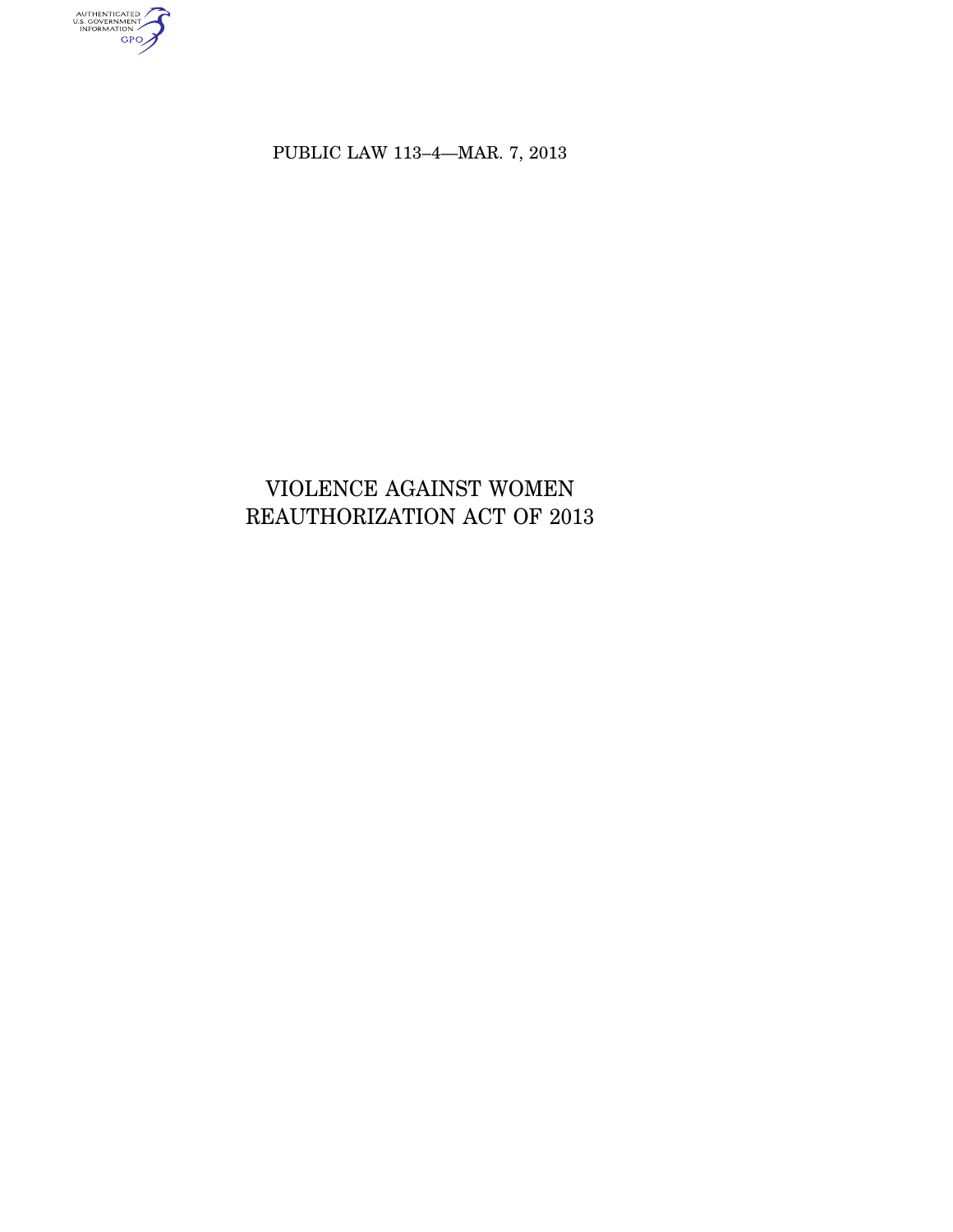# Public Law 113–4 113th Congress

# An Act

Mar. 7, 2013 [S. 47]

To reauthorize the Violence Against Women Act of 1994.

*Be it enacted by the Senate and House of Representatives of the United States of America in Congress assembled,* 

Women Reauthorization Act of 2013. 42 USC 13701 note.

# **SECTION 1. SHORT TITLE.**

This Act may be cited as the "Violence Against Women" Reauthorization Act of 2013''.

# **SEC. 2. TABLE OF CONTENTS.**

The table of contents for this Act is as follows:

- Sec. 1. Short title.
- Sec. 2. Table of contents.
- Sec. 3. Universal definitions and grant conditions.
- Sec. 4. Effective date.

### TITLE I—ENHANCING JUDICIAL AND LAW ENFORCEMENT TOOLS TO COMBAT VIOLENCE AGAINST WOMEN

- Sec. 101. Stop grants.
- Sec. 102. Grants to encourage arrest policies and enforcement of protection orders.
- Sec. 103. Legal assistance for victims.
- Sec. 104. Consolidation of grants to support families in the justice system.
- Sec. 105. Sex offender management.
- Sec. 106. Court-appointed special advocate program.
- Sec. 107. Criminal provision relating to stalking, including cyberstalking.
- Sec. 108. Outreach and services to underserved populations grant.
- Sec. 109. Culturally specific services grant.

#### TITLE II—IMPROVING SERVICES FOR VICTIMS OF DOMESTIC VIOLENCE, DATING VIOLENCE, SEXUAL ASSAULT, AND STALKING

- Sec. 201. Sexual assault services program.
- Sec. 202. Rural domestic violence, dating violence, sexual assault, stalking, and child abuse enforcement assistance.
- Sec. 203. Training and services to end violence against women with disabilities grants.
- Sec. 204. Enhanced training and services to end abuse in later life.

#### TITLE III—SERVICES, PROTECTION, AND JUSTICE FOR YOUNG VICTIMS OF VIOLENCE

- Sec. 301. Rape prevention and education grant.
- Sec. 302. Creating hope through outreach, options, services, and education for children and youth.
- Sec. 303. Grants to combat violent crimes on campuses.
- Sec. 304. Campus sexual violence, domestic violence, dating violence, and stalking education and prevention.

#### TITLE IV—VIOLENCE REDUCTION PRACTICES

Sec. 401. Study conducted by the centers for disease control and prevention.

Violence Against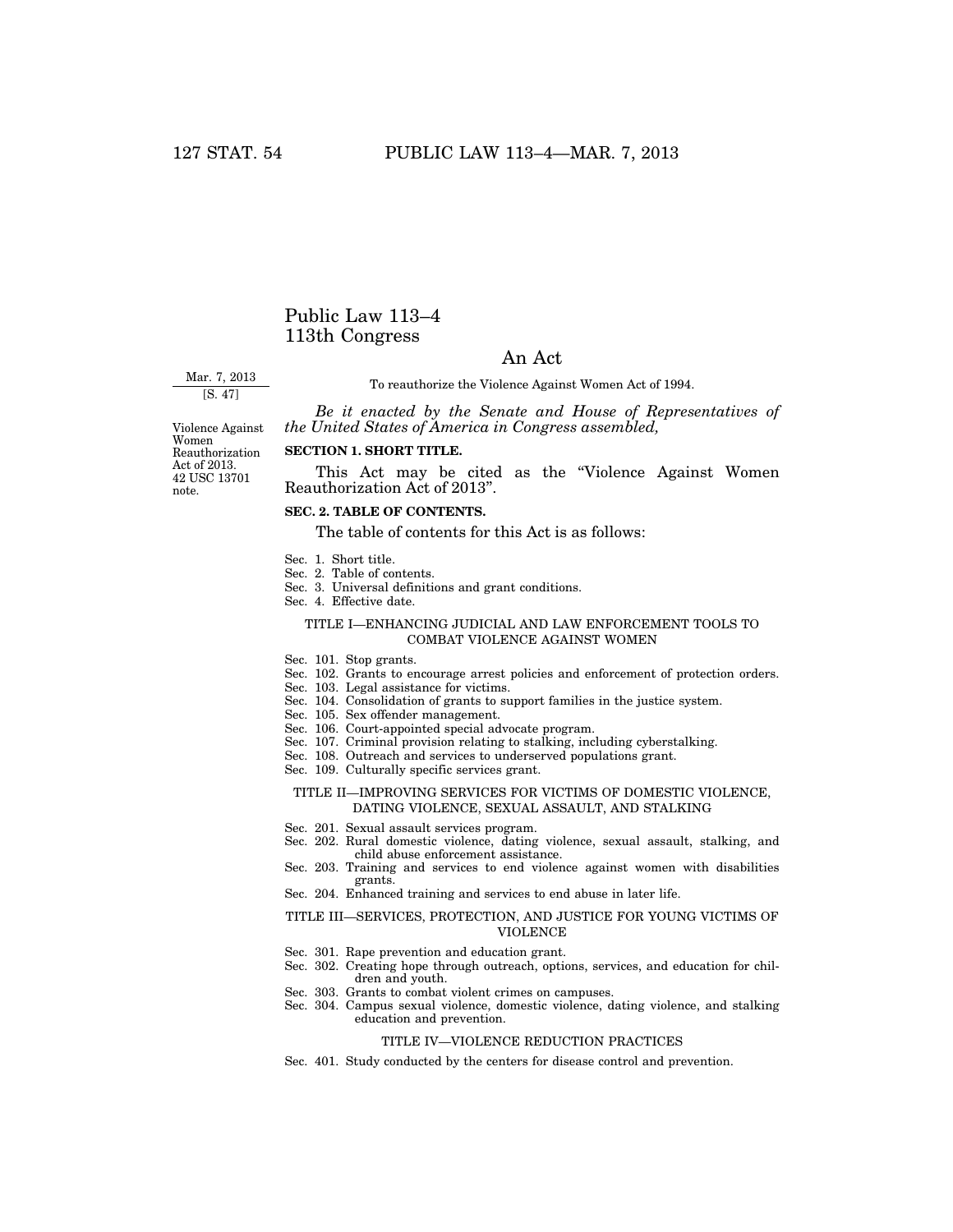Sec. 402. Saving money and reducing tragedies through prevention grants.

- TITLE V—STRENGTHENING THE HEALTHCARE SYSTEM'S RESPONSE TO DOMESTIC VIOLENCE, DATING VIOLENCE, SEXUAL ASSAULT, AND **STALKING**
- Sec. 501. Consolidation of grants to strengthen the healthcare system's response to domestic violence, dating violence, sexual assault, and stalking.

#### TITLE VI—SAFE HOMES FOR VICTIMS OF DOMESTIC VIOLENCE, DATING VIOLENCE, SEXUAL ASSAULT, AND STALKING

- Sec. 601. Housing protections for victims of domestic violence, dating violence, sexual assault, and stalking.
- Sec. 602. Transitional housing assistance grants for victims of domestic violence, dating violence, sexual assault, and stalking.
- Sec. 603. Addressing the housing needs of victims of domestic violence, dating violence, sexual assault, and stalking.

#### TITLE VII—ECONOMIC SECURITY FOR VICTIMS OF VIOLENCE

Sec. 701. National Resource Center on Workplace Responses to assist victims of domestic and sexual violence.

#### TITLE VIII—PROTECTION OF BATTERED IMMIGRANTS

- Sec. 801. U nonimmigrant definition.
- Sec. 802. Annual report on immigration applications made by victims of abuse. Sec. 803. Protection for children of VAWA self-petitioners.
- 
- 
- Sec. 804. Public charge. Sec. 805. Requirements applicable to U visas.
- Sec. 806. Hardship waivers.
- Sec. 807. Protections for a fiancée or fiance of a citizen.
- Sec. 808. Regulation of international marriage brokers.
- Sec. 809. Eligibility of crime and trafficking victims in the Commonwealth of the Northern Mariana Islands to adjust status.
- Sec. 810. Disclosure of information for national security purposes.

## TITLE IX—SAFETY FOR INDIAN WOMEN

- Sec. 901. Grants to Indian tribal governments.
- Sec. 902. Grants to Indian tribal coalitions.
- Sec. 903. Consultation.
- Sec. 904. Tribal jurisdiction over crimes of domestic violence.
- Sec. 905. Tribal protection orders.
- Sec. 906. Amendments to the Federal assault statute.
- Sec. 907. Analysis and research on violence against Indian women.
- Sec. 908. Effective dates; pilot project.
- Sec. 909. Indian law and order commission; Report on the Alaska Rural Justice and Law Enforcement Commission.
- Sec. 910. Special rule for the State of Alaska.

#### TITLE X—SAFER ACT

- Sec. 1001. Short title.
- Sec. 1002. Debbie Smith grants for auditing sexual assault evidence backlogs.
- Sec. 1003. Reports to Congress.
- Sec. 1004. Reducing the rape kit backlog.
- Sec. 1005. Oversight and accountability.
- Sec. 1006. Sunset.

#### TITLE XI—OTHER MATTERS

- Sec. 1101. Sexual abuse in custodial settings.
- Sec. 1102. Anonymous online harassment.
- Sec. 1103. Stalker database.
- Sec. 1104. Federal victim assistants reauthorization.
- Sec. 1105. Child abuse training programs for judicial personnel and practitioners reauthorization.

#### TITLE XII—TRAFFICKING VICTIMS PROTECTION

#### Subtitle A—Combating International Trafficking in Persons

- Sec. 1201. Regional strategies for combating trafficking in persons.
- Sec. 1202. Partnerships against significant trafficking in persons.
- Sec. 1203. Protection and assistance for victims of trafficking.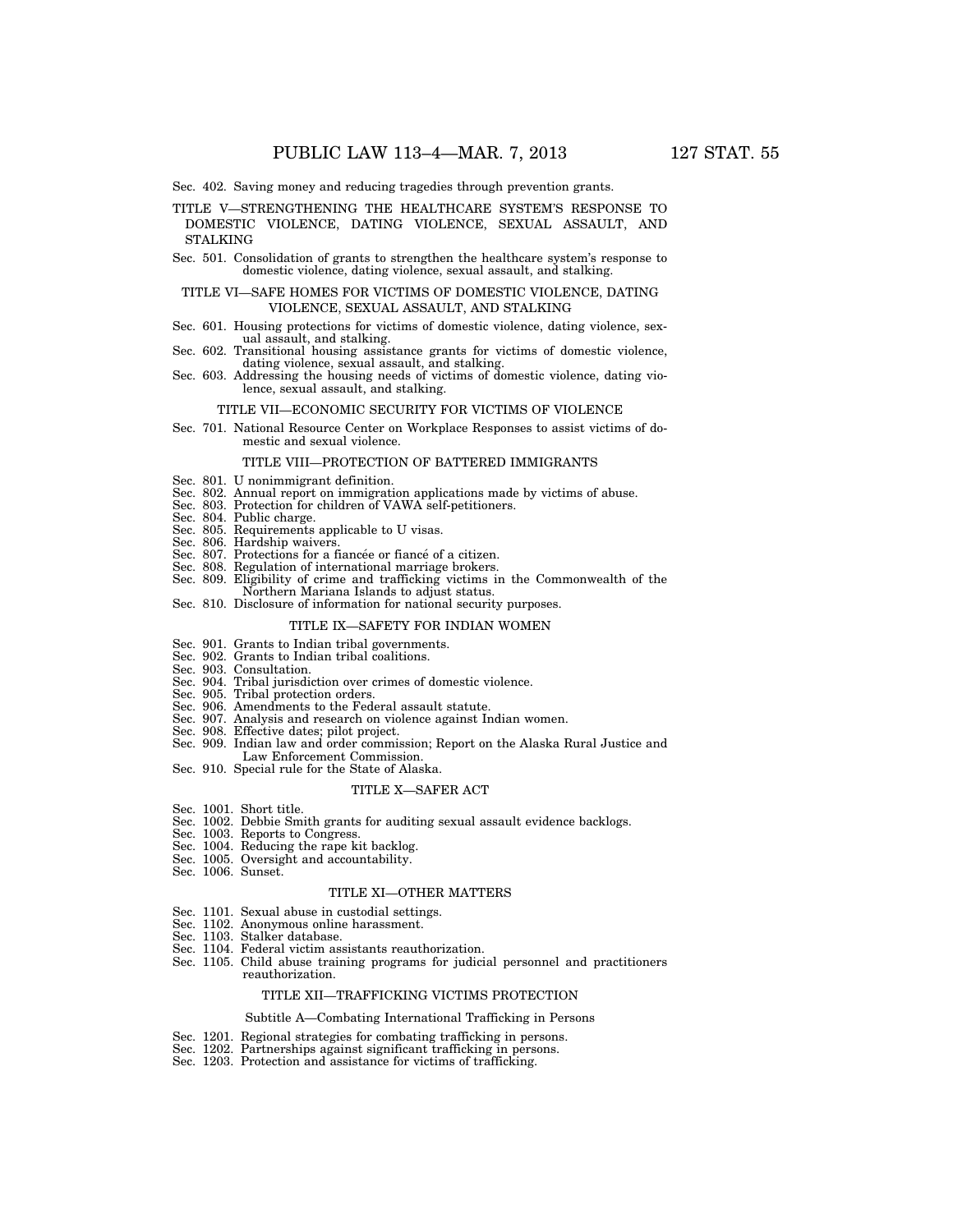- Sec. 1204. Minimum standards for the elimination of trafficking.
- Sec. 1205. Best practices in trafficking in persons eradication.
- Sec. 1206. Protections for domestic workers and other nonimmigrants.
- Sec. 1207. Prevention of child marriage.
- Sec. 1208. Child soldiers.

# Subtitle B—Combating Trafficking in Persons in the United States

PART I—PENALTIES AGAINST TRAFFICKERS AND OTHER CRIMES

- Sec. 1211. Criminal trafficking offenses.
- Sec. 1212. Civil remedies; clarifying definition.
	- PART II—ENSURING AVAILABILITY OF POSSIBLE WITNESSES AND INFORMANTS
- Sec. 1221. Protections for trafficking victims who cooperate with law enforcement.
- Sec. 1222. Protection against fraud in foreign labor contracting.

#### PART III—ENSURING INTERAGENCY COORDINATION AND EXPANDED REPORTING

- Sec. 1231. Reporting requirements for the Attorney General.
- Sec. 1232. Reporting requirements for the Secretary of Labor.
- Sec. 1233. Information sharing to combat child labor and slave labor.
- Sec. 1234. Government training efforts to include the Department of Labor.
- Sec. 1235. GAO report on the use of foreign labor contractors.
- Sec. 1236. Accountability.

#### PART IV—ENHANCING STATE AND LOCAL EFFORTS TO COMBAT TRAFFICKING IN PERSONS

- Sec. 1241. Assistance for domestic minor sex trafficking victims.
- Sec. 1242. Expanding local law enforcement grants for investigations and prosecutions of trafficking.
- Sec. 1243. Model State criminal law protection for child trafficking victims and survivors.

#### Subtitle C—Authorization of Appropriations

- Sec. 1251. Adjustment of authorization levels for the Trafficking Victims Protection Act of 2000.
- Sec. 1252. Adjustment of authorization levels for the Trafficking Victims Protection Reauthorization Act of 2005.

#### Subtitle D—Unaccompanied Alien Children

- Sec. 1261. Appropriate custodial settings for unaccompanied minors who reach the age of majority while in Federal custody.
- Sec. 1262. Appointment of child advocates for unaccompanied minors.
- Sec. 1263. Access to Federal foster care and unaccompanied refugee minor protections for certain U Visa recipients.
- Sec. 1264. GAO study of the effectiveness of border screenings.

#### **SEC. 3. UNIVERSAL DEFINITIONS AND GRANT CONDITIONS.**

(a) DEFINITIONS.—Subsection (a) of section 40002 of the Violence Against Women Act of 1994 (42 U.S.C. 13925(a)) is amended—

(1) by striking paragraphs (5), (17), (18), (23), (29), (33), (36), and (37);

(2) by redesignating—

(A) paragraphs (34) and (35) as paragraphs (41) and (42), respectively;

 $(B)$  paragraphs  $(30)$ ,  $(31)$ , and  $(32)$  as paragraphs  $(36)$ , (37), and (38), respectively;

(C) paragraphs (24) through (28) as paragraphs (30) through (34), respectively;

(D) paragraphs (21) and (22) as paragraphs (26) and (27), respectively;

(E) paragraphs (19) and (20) as paragraphs (23) and (24), respectively;

(F) paragraphs (10) through (16) as paragraphs (13) through (19), respectively;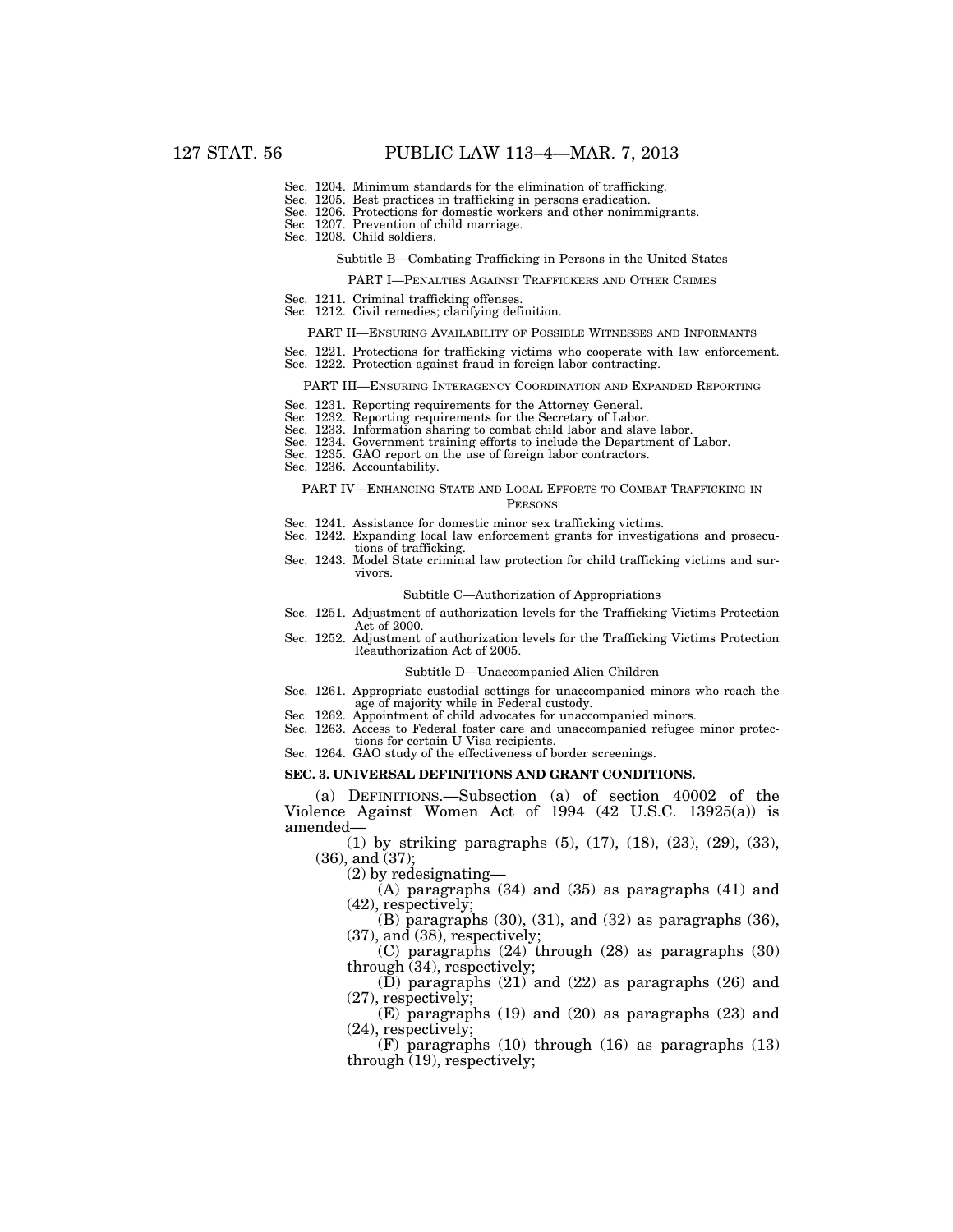(G) paragraphs (6), (7), (8), and (9) as paragraphs  $(8), (9), (10), and (11), respectively; and$ 

(H) paragraphs  $(1)$ ,  $(2)$ ,  $(3)$ , and  $(4)$  as paragraphs  $(2), (3), (4),$  and  $(5)$ , respectively;

(3) by inserting before paragraph (2), as redesignated, the following:

''(1) ALASKA NATIVE VILLAGE.—The term 'Alaska Native village' has the same meaning given such term in the Alaska Native Claims Settlement Act (43 U.S.C. 1601 et seq.).'';

(4) in paragraph (3), as redesignated, by striking ''serious harm." and inserting "serious harm to an unemancipated minor.'';

(5) in paragraph (4), as redesignated, by striking ''The term'' through ''that—'' and inserting ''The term 'communitybased organization' means a nonprofit, nongovernmental, or tribal organization that serves a specific geographic community  $that$ — $'$ 

(6) by inserting after paragraph (5), as redesignated, the following:

''(6) CULTURALLY SPECIFIC.—The term 'culturally specific' means primarily directed toward racial and ethnic minority groups (as defined in section 1707(g) of the Public Health Service Act (42 U.S.C. 300u–6(g)).

"(7) CULTURALLY SPECIFIC SERVICES.—The term 'culturally specific services' means community-based services that include culturally relevant and linguistically specific services and resources to culturally specific communities.'';

(7) in paragraph (8), as redesignated, by inserting ''or intimate partner'' after ''former spouse'' and ''as a spouse'';

(8) by inserting after paragraph (11), as redesignated, the following:

" $(12)$  HOMELESS.—The term 'homeless' has the meaning provided in section 41403(6).'';

(9) in paragraph (18), as redesignated, by inserting ''or Village Public Safety Officers'' after ''governmental victim services programs'';

(10) in paragraph (19), as redesignated, by inserting at the end the following:

''Intake or referral, by itself, does not constitute legal assistance."

(11) by inserting after paragraph (19), as redesignated, the following:

"(20) PERSONALLY IDENTIFYING INFORMATION OR PERSONAL INFORMATION.—The term 'personally identifying information' 'personal information' means individually identifying information for or about an individual including information likely to disclose the location of a victim of domestic violence, dating violence, sexual assault, or stalking, regardless of whether the information is encoded, encrypted, hashed, or otherwise protected, including—

''(A) a first and last name;

''(B) a home or other physical address;

''(C) contact information (including a postal, e-mail or Internet protocol address, or telephone or facsimile number);

''(D) a social security number, driver license number, passport number, or student identification number; and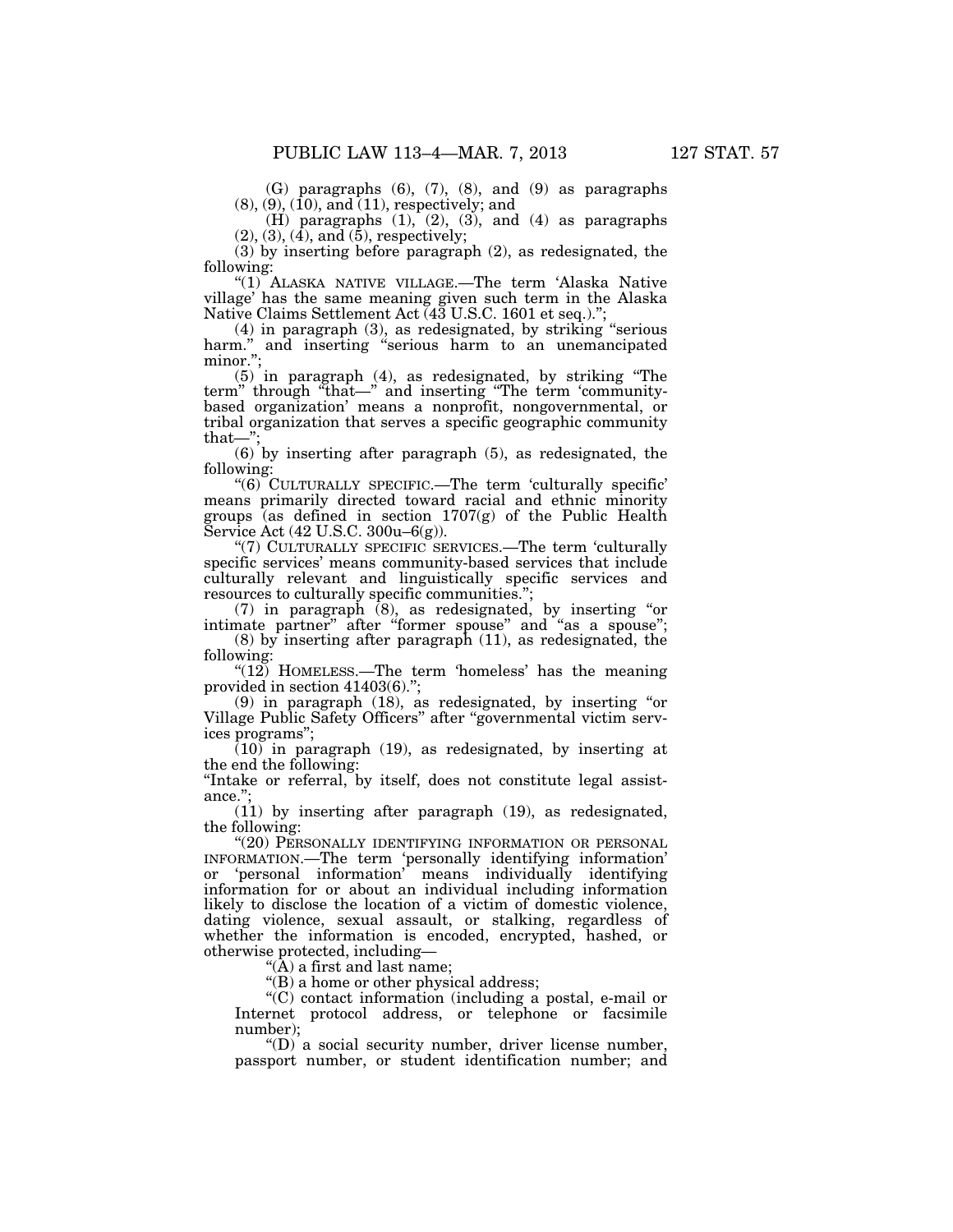"(E) any other information, including date of birth, racial or ethnic background, or religious affiliation, that would serve to identify any individual.

"(21) POPULATION SPECIFIC ORGANIZATION.—The term 'population specific organization' means a nonprofit, nongovernmental organization that primarily serves members of a specific underserved population and has demonstrated experience and expertise providing targeted services to members of that specific underserved population.

"(22) POPULATION SPECIFIC SERVICES.—The term 'population specific services' means victim-centered services that address the safety, health, economic, legal, housing, workplace, immigration, confidentiality, or other needs of victims of domestic violence, dating violence, sexual assault, or stalking, and that are designed primarily for and are targeted to a specific underserved population.'';

 $(12)$  in paragraph  $(23)$ , as redesignated, by striking "services'' and inserting ''assistance'';

(13) by inserting after paragraph (24), as redesignated, the following:

"(25) RAPE CRISIS CENTER.—The term 'rape crisis center' means a nonprofit, nongovernmental, or tribal organization, or governmental entity in a State other than a Territory that provides intervention and related assistance, as specified in section 41601(b)(2)(C), to victims of sexual assault without regard to their age. In the case of a governmental entity, the entity may not be part of the criminal justice system (such as a law enforcement agency) and must be able to offer a comparable level of confidentiality as a nonprofit entity that provides similar victim services."

(14) in paragraph (26), as redesignated—

(A) in subparagraph  $(A)$ , by striking "or" after the semicolon;

(B) in subparagraph (B), by striking the period and inserting ''; or''; and

(C) by inserting at the end the following:

''(C) any federally recognized Indian tribe.'';

(15) in paragraph (27), as redesignated—

 $(A)$  by striking "52" and inserting "57"; and

(B) by striking "150,000" and inserting "250,000";

(16) by inserting after paragraph (27), as redesignated, the following:

"(28) SEX TRAFFICKING.—The term 'sex trafficking' means any conduct proscribed by section 1591 of title 18, United States Code, whether or not the conduct occurs in interstate or foreign commerce or within the special maritime and territorial jurisdiction of the United States.

"(29) SEXUAL ASSAULT.—The term 'sexual assault' means any nonconsensual sexual act proscribed by Federal, tribal, or State law, including when the victim lacks capacity to consent.'';

(17) by inserting after paragraph (34), as redesignated, the following:

"(35) TRIBAL COALITION.—The term 'tribal coalition' means an established nonprofit, nongovernmental Indian organization, Alaska Native organization, or a Native Hawaiian organization that—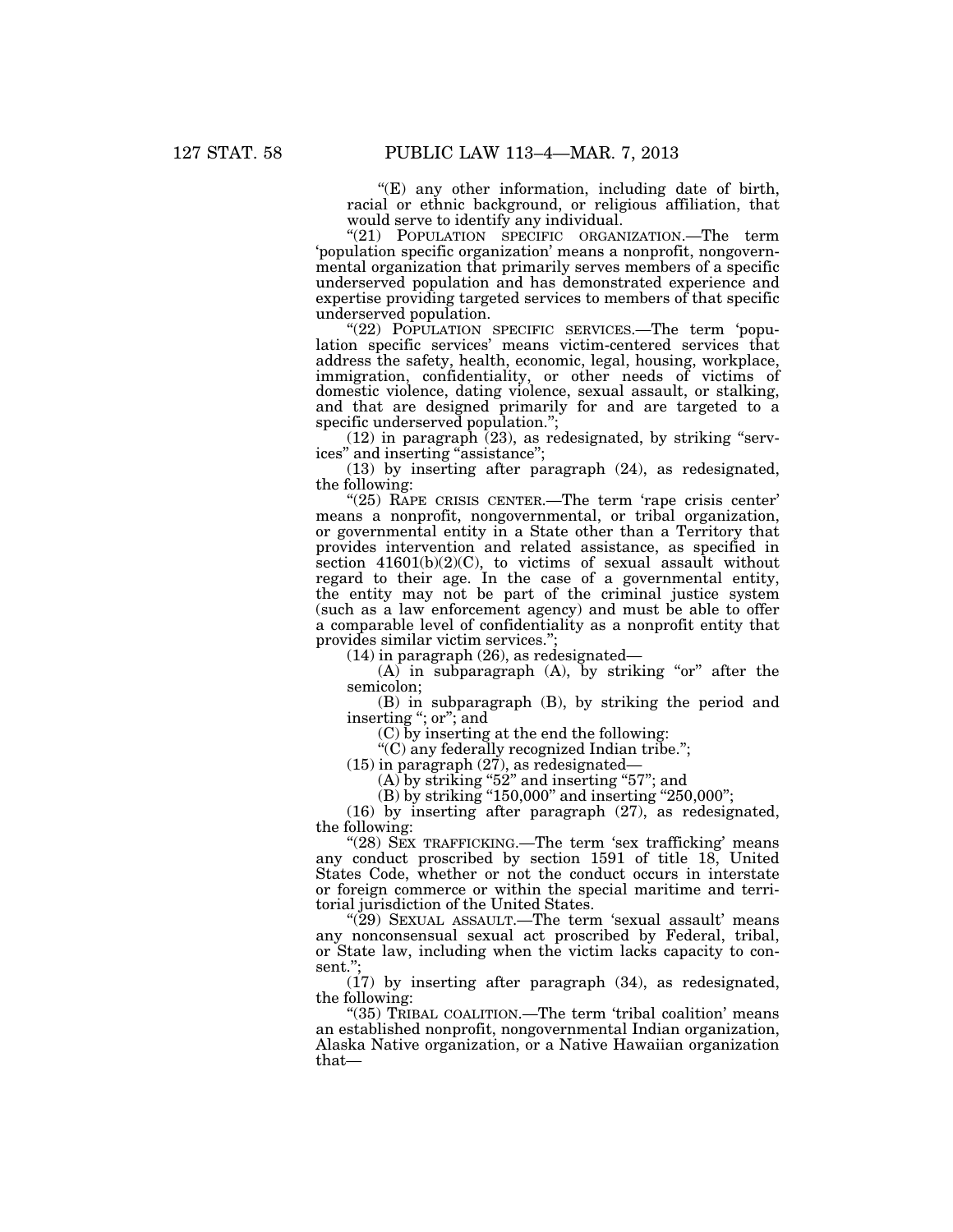''(A) provides education, support, and technical assistance to member Indian service providers in a manner that enables those member providers to establish and maintain culturally appropriate services, including shelter and rape crisis services, designed to assist Indian women and the dependents of those women who are victims of domestic violence, dating violence, sexual assault, and stalking; and

 $'(B)$  is comprised of board and general members that are representative of—

''(i) the member service providers described in subparagraph (A); and

"(ii) the tribal communities in which the services are being provided.'';

(18) by inserting after paragraph (38), as redesignated, the following:

''(39) UNDERSERVED POPULATIONS.—The term 'underserved populations' means populations who face barriers in accessing and using victim services, and includes populations underserved because of geographic location, religion, sexual orientation, gender identity, underserved racial and ethnic populations, populations underserved because of special needs (such as language barriers, disabilities, alienage status, or age), and any other population determined to be underserved by the Attorney General or by the Secretary of Health and Human Services, as appropriate.

"(40) UNIT OF LOCAL GOVERNMENT.—The term 'unit of local government' means any city, county, township, town, borough, parish, village, or other general purpose political subdivision of a State.''; and

(19) by inserting after paragraph (42), as redesignated, the following:

''(43) VICTIM SERVICE PROVIDER.—The term 'victim service provider' means a nonprofit, nongovernmental or tribal organization or rape crisis center, including a State or tribal coalition, that assists or advocates for domestic violence, dating violence, sexual assault, or stalking victims, including domestic violence shelters, faith-based organizations, and other organizations, with a documented history of effective work concerning domestic violence, dating violence, sexual assault, or stalking.

"(44) VICTIM SERVICES OR SERVICES.—The terms 'victim services' and 'services' mean services provided to victims of domestic violence, dating violence, sexual assault, or stalking, including telephonic or web-based hotlines, legal advocacy, economic advocacy, emergency and transitional shelter, accompaniment and advocacy through medical, civil or criminal justice, immigration, and social support systems, crisis intervention, short-term individual and group support services, information and referrals, culturally specific services, population specific services, and other related supportive services.

"(45) YOUTH.—The term 'youth' means a person who is 11 to 24 years old.''.

(b) GRANTS CONDITIONS.—Subsection (b) of section 40002 of the Violence Against Women Act of 1994 (42 U.S.C. 13925(b)) is amended—

 $(1)$  in paragraph  $(2)$ —

 $(A)$  in subparagraph  $(B)$ , by striking clauses (i) and (ii) and inserting the following: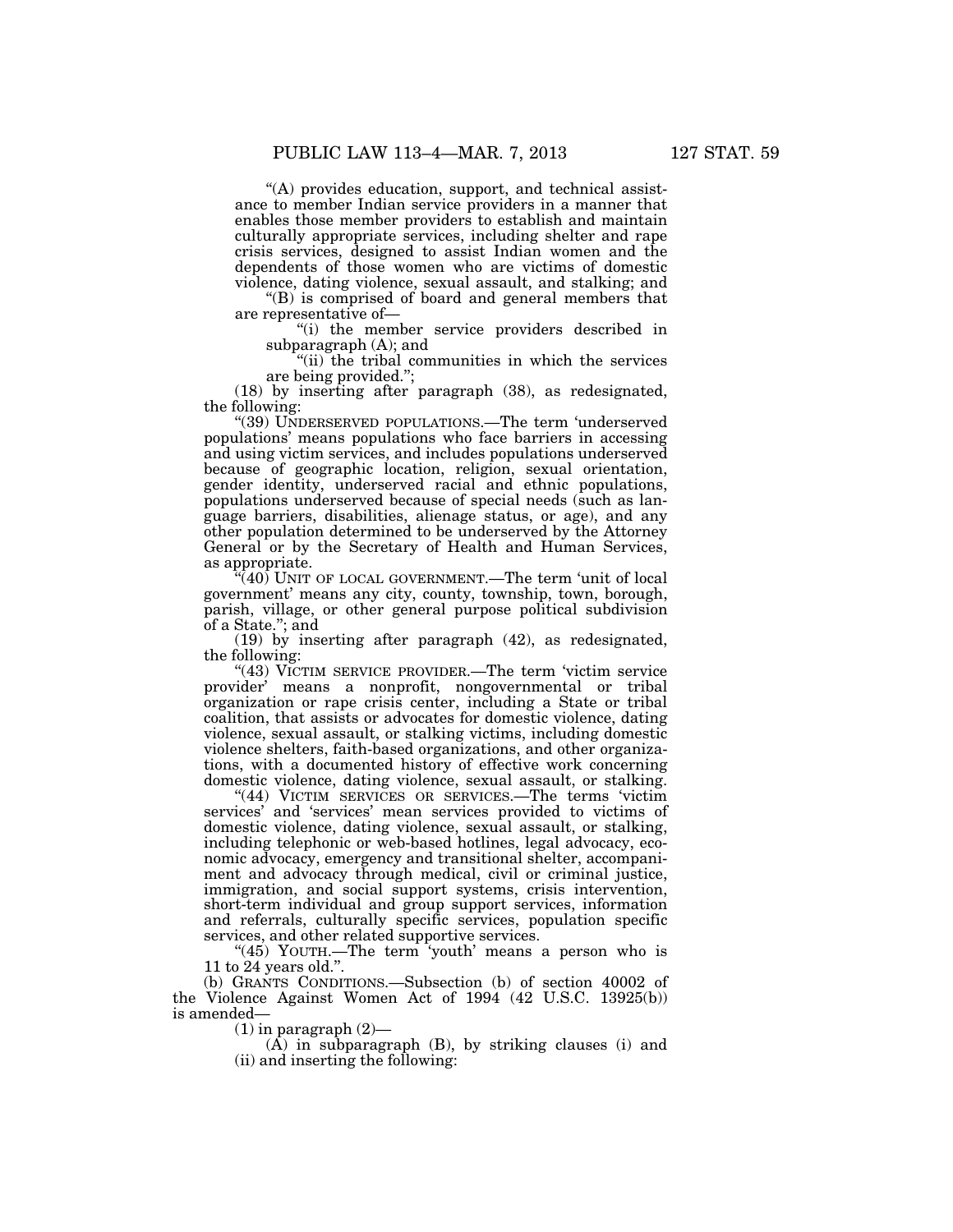"(i) disclose, reveal, or release any personally identifying information or individual information collected in connection with services requested, utilized, or denied through grantees' and subgrantees' programs, regardless of whether the information has been encoded, encrypted, hashed, or otherwise protected; or

"(ii) disclose, reveal, or release individual client information without the informed, written, reasonably time-limited consent of the person (or in the case of an unemancipated minor, the minor and the parent or guardian or in the case of legal incapacity, a courtappointed guardian) about whom information is sought, whether for this program or any other Federal, State, tribal, or territorial grant program, except that consent for release may not be given by the abuser of the minor, incapacitated person, or the abuser of the other parent of the minor.

If a minor or a person with a legally appointed guardian is permitted by law to receive services without the parent's or guardian's consent, the minor or person with a guardian may release information without additional consent.'

(B) by amending subparagraph (D), to read as follows: ''(D) INFORMATION SHARING.—

''(i) Grantees and subgrantees may share—

''(I) nonpersonally identifying data in the aggregate regarding services to their clients and nonpersonally identifying demographic information in order to comply with Federal, State, tribal, or territorial reporting, evaluation, or data collection requirements;

''(II) court-generated information and law enforcement-generated information contained in secure, governmental registries for protection order enforcement purposes; and

''(III) law enforcement-generated and prosecution-generated information necessary for law enforcement and prosecution purposes.

''(ii) In no circumstances may—

''(I) an adult, youth, or child victim of domestic violence, dating violence, sexual assault, or stalking be required to provide a consent to release his or her personally identifying information as a condition of eligibility for the services provided by the grantee or subgrantee;

" $(II)$  any personally identifying information be shared in order to comply with Federal, tribal, or State reporting, evaluation, or data collection requirements, whether for this program or any other Federal, tribal, or State grant program.'';

(C) by redesignating subparagraph (E) as subpara $graph$  (F);

(D) by inserting after subparagraph (D) the following:

''(E) STATUTORILY MANDATED REPORTS OF ABUSE OR NEGLECT.—Nothing in this section prohibits a grantee or subgrantee from reporting suspected abuse or neglect, as those terms are defined and specifically mandated by the State or tribe involved.''; and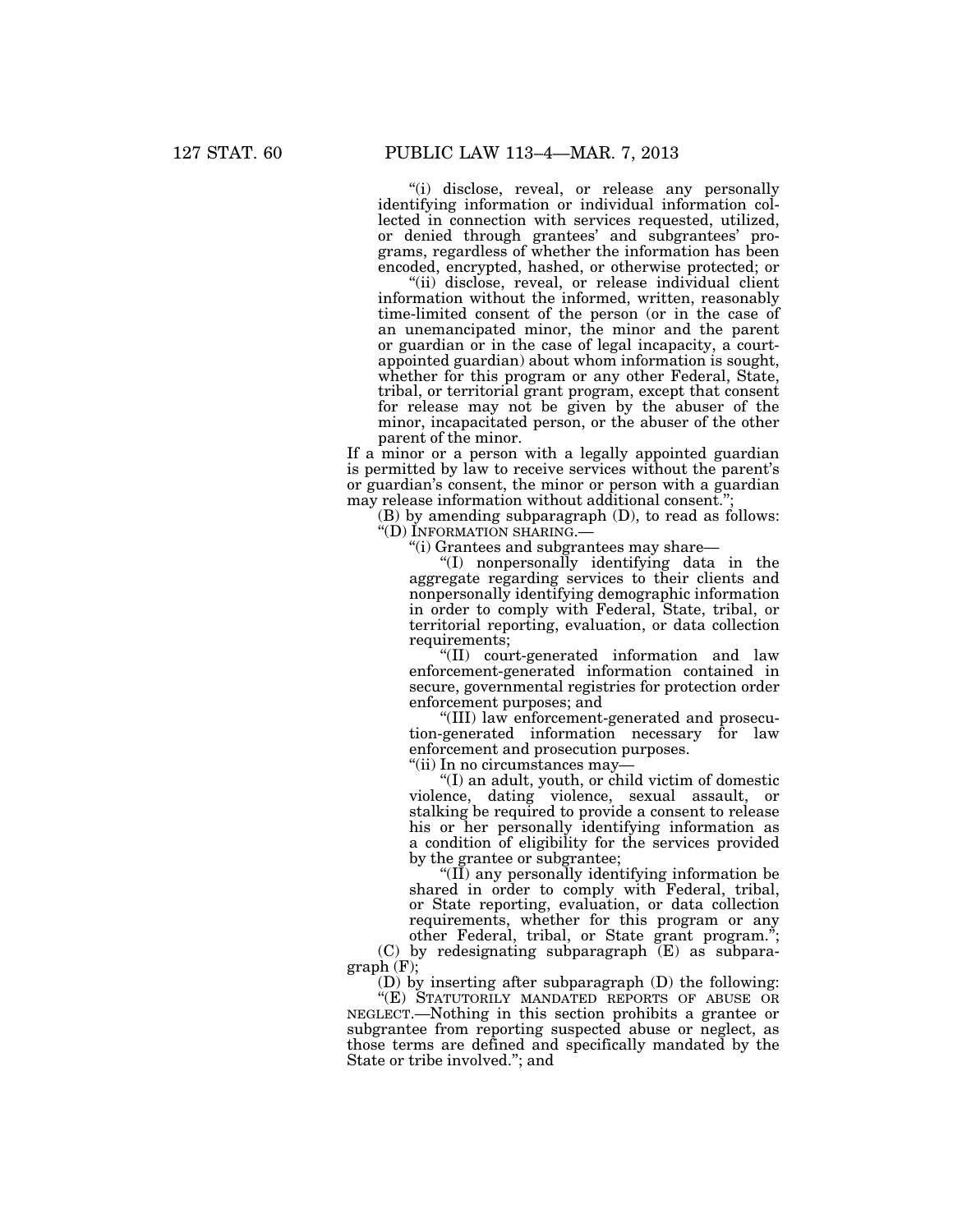(E) by inserting after subparagraph (F), as redesignated, the following:

''(G) CONFIDENTIALITY ASSESSMENT AND ASSURANCES.— Grantees and subgrantees must document their compliance with the confidentiality and privacy provisions required under this section.'';

(2) by striking paragraph (3) and inserting the following:

''(3) APPROVED ACTIVITIES.—In carrying out the activities under this title, grantees and subgrantees may collaborate with or provide information to Federal, State, local, tribal, and territorial public officials and agencies to develop and implement policies and develop and promote State, local, or tribal legislation or model codes designed to reduce or eliminate domestic violence, dating violence, sexual assault, and stalking.'';

(3) in paragraph (7), by inserting at the end the following: ''Final reports of such evaluations shall be made available to the public via the agency's website.''; and

 $(4)$  by inserting after paragraph  $(11)$  the following:

"(12) DELIVERY OF LEGAL ASSISTANCE.—Any grantee or subgrantee providing legal assistance with funds awarded under this title shall comply with the eligibility requirements in section 1201(d) of the Violence Against Women Act of 2000 (42 U.S.C. 3796gg–6(d)).

''(13) CIVIL RIGHTS.—

''(A) NONDISCRIMINATION.—No person in the United States shall, on the basis of actual or perceived race, color, religion, national origin, sex, gender identity (as defined in paragraph 249(c)(4) of title 18, United States Code), sexual orientation, or disability, be excluded from participation in, be denied the benefits of, or be subjected to discrimination under any program or activity funded in whole or in part with funds made available under the Violence Against Women Act of 1994 (title IV of Public Law 103– 322; 108 Stat. 1902), the Violence Against Women Act of 2000 (division B of Public Law 106–386; 114 Stat. 1491), the Violence Against Women and Department of Justice Reauthorization Act of 2005 (title IX of Public Law 109– 162; 119 Stat. 3080), the Violence Against Women Reauthorization Act of 2013, and any other program or activity funded in whole or in part with funds appropriated for grants, cooperative agreements, and other assistance administered by the Office on Violence Against Women.

''(B) EXCEPTION.—If sex segregation or sex-specific programming is necessary to the essential operation of a program, nothing in this paragraph shall prevent any such program or activity from consideration of an individual's sex. In such circumstances, grantees may meet the requirements of this paragraph by providing comparable services to individuals who cannot be provided with the sex-segregated or sex-specific programming.

''(C) DISCRIMINATION.—The authority of the Attorney General and the Office of Justice Programs to enforce this paragraph shall be the same as it is under section 3789d of title 42, United States Code.

Reports. Public information. Web posting.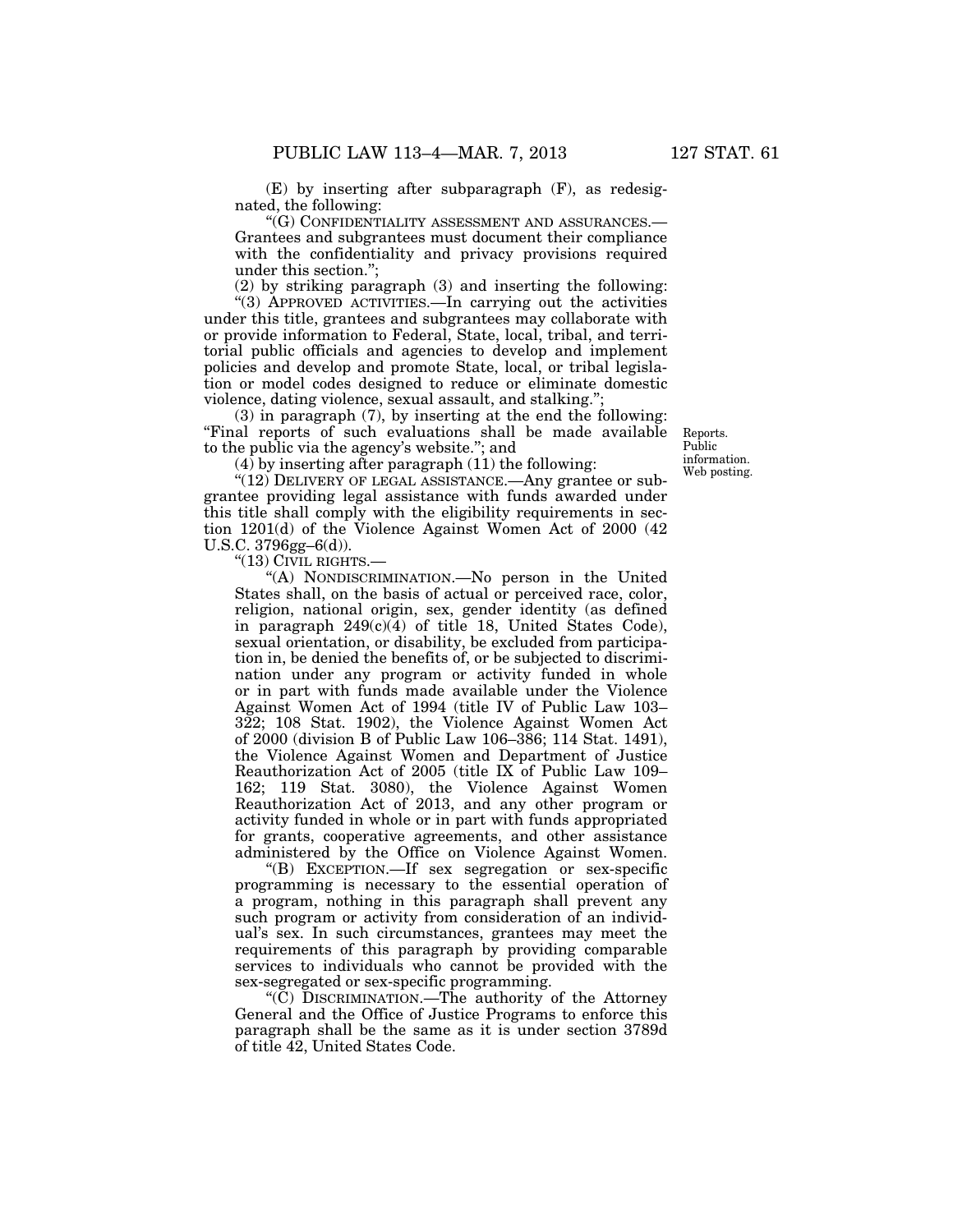''(D) CONSTRUCTION.—Nothing contained in this paragraph shall be construed, interpreted, or applied to supplant, displace, preempt, or otherwise diminish the responsibilities and liabilities under other State or Federal civil rights law, whether statutory or common.

"(14) CLARIFICATION OF VICTIM SERVICES AND LEGAL ASSIST-ANCE.—Victim services and legal assistance under this title also include services and assistance to victims of domestic violence, dating violence, sexual assault, or stalking who are also victims of severe forms of trafficking in persons as defined by section 103 of the Trafficking Victims Protection Act of 2000 (22 U.S.C. 7102).

''(15) CONFERRAL.—

''(A) IN GENERAL.—The Office on Violence Against Women shall establish a biennial conferral process with State and tribal coalitions and technical assistance providers who receive funding through grants administered by the Office on Violence Against Women and authorized by this Act, and other key stakeholders.

''(B) AREAS COVERED.—The areas of conferral under this paragraph shall include—

 $\dddot{f}$ (i) the administration of grants;

"(ii) unmet needs;

''(iii) promising practices in the field; and

''(iv) emerging trends.

''(C) INITIAL CONFERRAL.—The first conferral shall be initiated not later than 6 months after the date of enactment of the Violence Against Women Reauthorization Act of 2013.

''(D) REPORT.—Not later than 90 days after the conclusion of each conferral period, the Office on Violence Against Women shall publish a comprehensive report that—

''(i) summarizes the issues presented during conferral and what, if any, policies it intends to implement to address those issues;

"(ii) is made available to the public on the Office on Violence Against Women's website and submitted to the Committee on the Judiciary of the Senate and the Committee on the Judiciary of the House of Representatives.

"(16) ACCOUNTABILITY.—All grants awarded by the Attorney General under this Act shall be subject to the following accountability provisions:

''(A) AUDIT REQUIREMENT.—

''(i) IN GENERAL.—Beginning in the first fiscal year beginning after the date of the enactment of this Act, and in each fiscal year thereafter, the Inspector General of the Department of Justice shall conduct audits of recipients of grants under this Act to prevent waste, fraud, and abuse of funds by grantees. The Inspector General shall determine the appropriate number of grantees to be audited each year.

''(ii) DEFINITION.—In this paragraph, the term 'unresolved audit finding' means a finding in the final audit report of the Inspector General of the Department of Justice that the audited grantee has utilized

Deadline.

Public information. Web posting.

Effective date. Time periods.

Determination.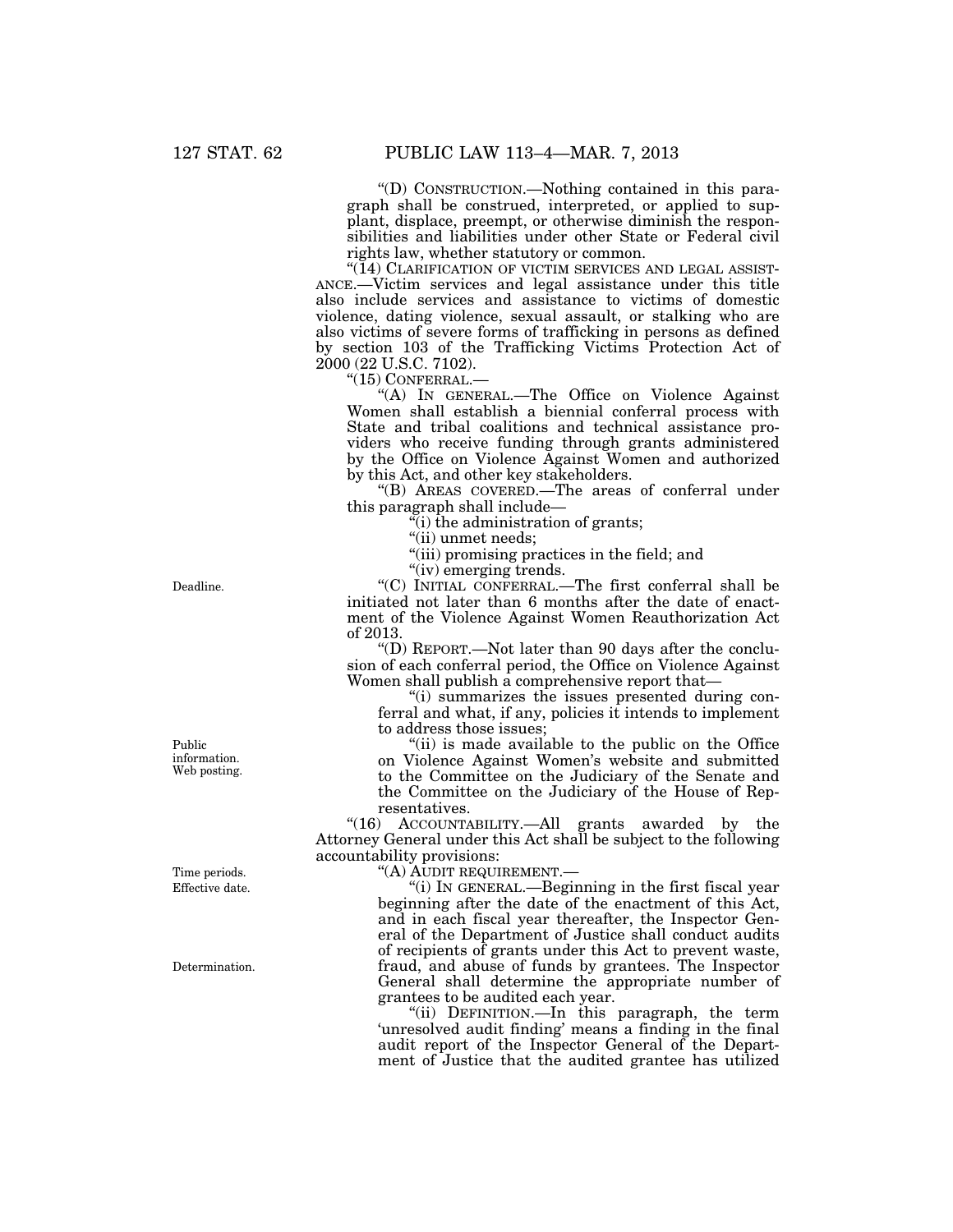grant funds for an unauthorized expenditure or otherwise unallowable cost that is not closed or resolved within 12 months from the date when the final audit report is issued.

"(iii) MANDATORY EXCLUSION.—A recipient of grant funds under this Act that is found to have an unresolved audit finding shall not be eligible to receive grant funds under this Act during the following 2 fiscal years.

"(iv) PRIORITY.—In awarding grants under this Act, the Attorney General shall give priority to eligible entities that did not have an unresolved audit finding during the 3 fiscal years prior to submitting an application for a grant under this Act.

" $(v)$  REIMBURSEMENT.—If an entity is awarded grant funds under this Act during the 2-fiscal-year period in which the entity is barred from receiving grants under paragraph (2), the Attorney General shall—

''(I) deposit an amount equal to the grant funds that were improperly awarded to the grantee into the General Fund of the Treasury; and

''(II) seek to recoup the costs of the repayment to the fund from the grant recipient that was erroneously awarded grant funds.

''(B) NONPROFIT ORGANIZATION REQUIREMENTS.—

''(i) DEFINITION.—For purposes of this paragraph and the grant programs described in this Act, the term 'nonprofit organization' means an organization that is described in section  $501(c)(3)$  of the Internal Revenue Code of 1986 and is exempt from taxation under section 501(a) of such Code.

''(ii) PROHIBITION.—The Attorney General may not award a grant under any grant program described in this Act to a nonprofit organization that holds money in offshore accounts for the purpose of avoiding paying the tax described in section 511(a) of the Internal Revenue Code of 1986.

''(iii) DISCLOSURE.—Each nonprofit organization that is awarded a grant under a grant program described in this Act and uses the procedures prescribed in regulations to create a rebuttable presumption of reasonableness for the compensation of its officers, directors, trustees and key employees, shall disclose to the Attorney General, in the application for the grant, the process for determining such compensation, including the independent persons involved in reviewing and approving such compensation, the comparability data used, and contemporaneous substantiation of the deliberation and decision. Upon request, the Attorney General shall make the information disclosed under this subsection available for public inspection.

Public information.

''(C) CONFERENCE EXPENDITURES.—

''(i) LIMITATION.—No amounts authorized to be appropriated to the Department of Justice under this Act may be used by the Attorney General, or by any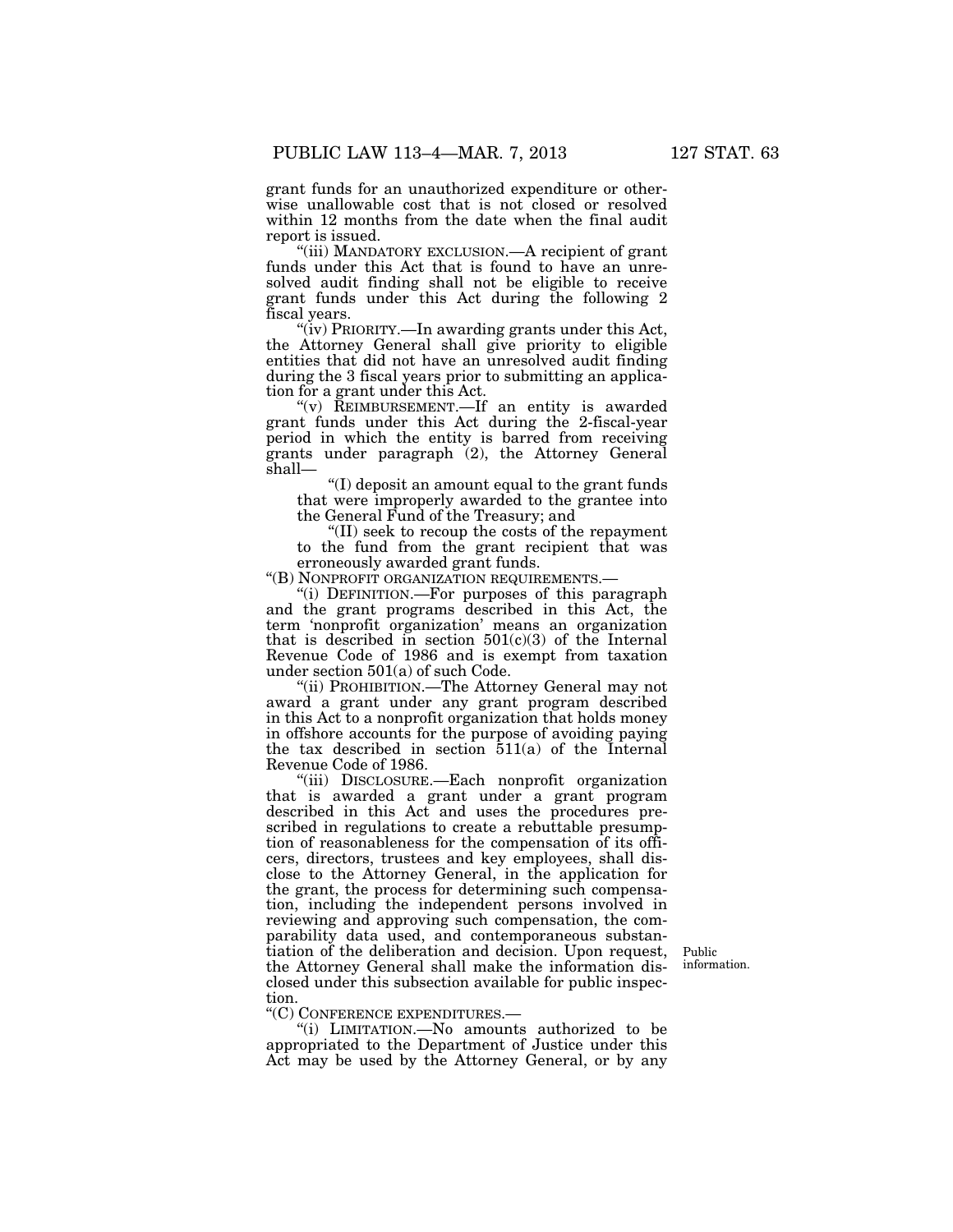individual or organization awarded discretionary funds through a cooperative agreement under this Act, to host or support any expenditure for conferences that uses more than \$20,000 in Department funds, unless the Deputy Attorney General or such Assistant Attorney Generals, Directors, or principal deputies as the Deputy Attorney General may designate, provides prior written authorization that the funds may be expended to host a conference.

''(ii) WRITTEN APPROVAL.—Written approval under clause (i) shall include a written estimate of all costs associated with the conference, including the cost of all food and beverages, audiovisual equipment, honoraria for speakers, and any entertainment.

''(iii) REPORT.—The Deputy Attorney General shall submit an annual report to the Committee on the Judiciary of the Senate and the Committee on the Judiciary of the House of Representatives on all approved conference expenditures referenced in this paragraph.

''(D) ANNUAL CERTIFICATION.—Beginning in the first fiscal year beginning after the date of the enactment of this Act, the Attorney General shall submit, to the Committee on the Judiciary and the Committee on Appropriations of the Senate and the Committee on the Judiciary and the Committee on Appropriations of the House of Representatives, an annual certification that—

''(i) all audits issued by the Office of the Inspector General under paragraph (1) have been completed and reviewed by the appropriate Assistant Attorney General or Director;

"(ii) all mandatory exclusions required under subparagraph (A)(iii) have been issued;

"(iii) all reimbursements required under subparagraph (A)(v) have been made; and

"(iv) includes a list of any grant recipients excluded under subparagraph (A) from the previous year.''.

18 USC 2261 note.

# **SEC. 4. EFFECTIVE DATE.**

Except as otherwise specifically provided in this Act, the provisions of titles I, II, III, IV, VII, and sections 3, 602, 901, and 902 of this Act shall not take effect until the beginning of the fiscal year following the date of enactment of this Act.

# **TITLE I—ENHANCING JUDICIAL AND LAW ENFORCEMENT TOOLS TO COM-BAT VIOLENCE AGAINST WOMEN**

## **SEC. 101. STOP GRANTS.**

Title I of the Omnibus Crime Control and Safe Streets Act of 1968 (42 U.S.C. 3711 et seq.) is amended—

(1) in section  $1001(a)(18)$  (42 U.S.C. 3793(a)(18)), by striking ''\$225,000,000 for each of fiscal years 2007 through 2011'' and inserting ''\$222,000,000 for each of fiscal years 2014 through 2018'';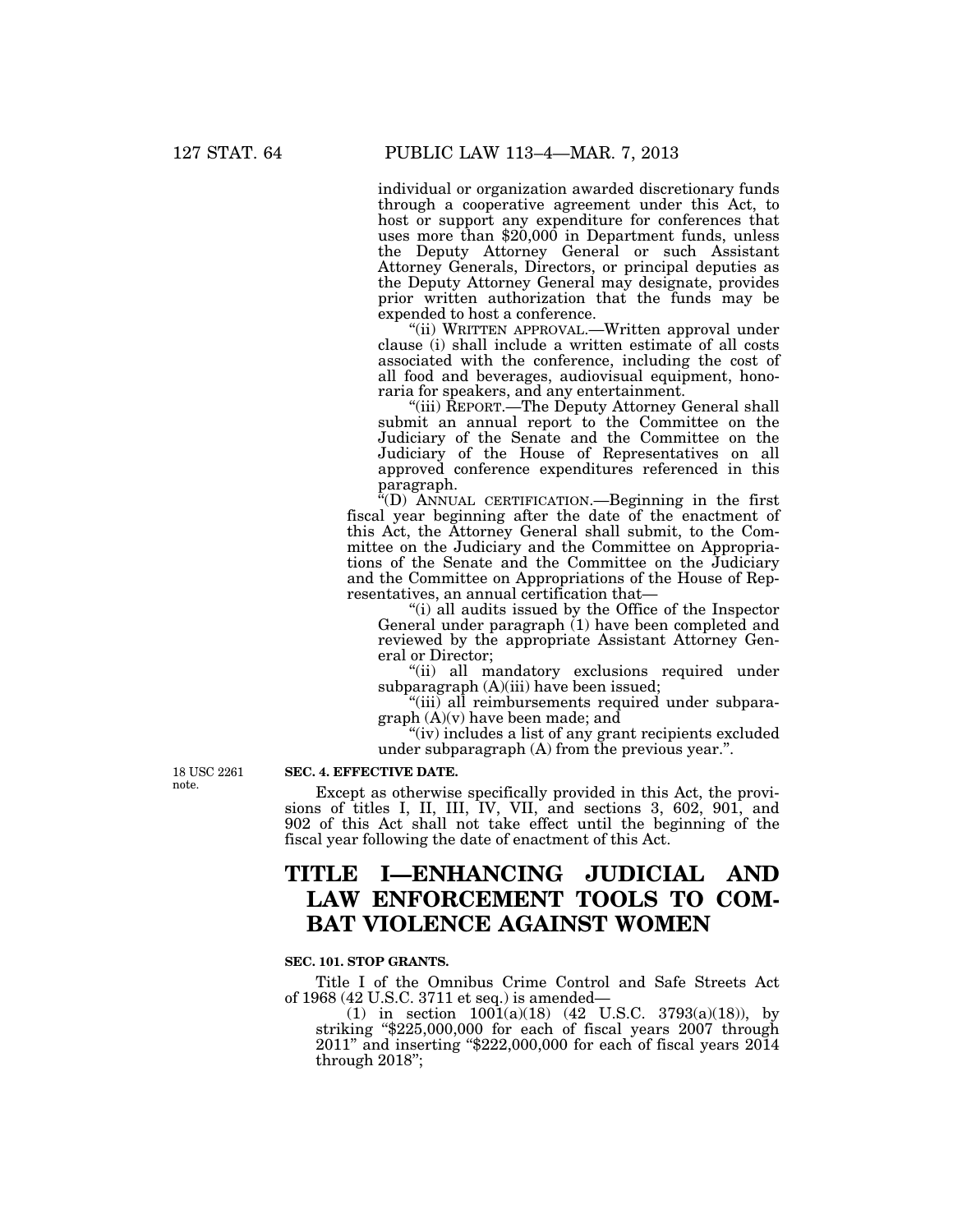$(2)$  in section  $2001(b)$  (42 U.S.C. 3796gg(b))—

 $(A)$  in the matter preceding paragraph  $(1)$ —

(i) by striking ''equipment'' and inserting ''resources''; and

(ii) by inserting ''for the protection and safety of victims," after "women,";

(B) in paragraph (1), by striking ''sexual assault'' and all that follows through ''dating violence'' and inserting ''domestic violence, dating violence, sexual assault, and stalking, including the appropriate use of nonimmigrant status under subparagraphs (T) and (U) of section 101(a)(15) of the Immigration and Nationality Act (8 U.S.C.  $1101(a)$ "

 $(C)$  in paragraph (2), by striking "sexual assault and domestic violence'' and inserting ''domestic violence, dating violence, sexual assault, and stalking'';

(D) in paragraph  $(3)$ , by striking "sexual assault and domestic violence'' and inserting ''domestic violence, dating violence, sexual assault, and stalking, as well as the appropriate treatment of victims'';

 $(E)$  in paragraph  $(4)$ —

(i) by striking ''sexual assault and domestic violence'' and inserting ''domestic violence, dating violence, sexual assault, and stalking''; and

(ii) by inserting ", classifying," after "identifying";  $(F)$  in paragraph  $(5)$ —

(i) by inserting ''and legal assistance'' after ''victim services'';

(ii) by striking ''domestic violence and dating violence'' and inserting ''domestic violence, dating violence, and stalking''; and

(iii) by striking ''sexual assault and domestic violence'' and inserting ''domestic violence, dating violence, sexual assault, and stalking'';

(G) by striking paragraph (6) and redesignating paragraphs  $(\overline{7})$  through  $(14)$  as paragraphs  $(6)$  through  $(13)$ , respectively;

(H) in paragraph (6), as redesignated by subparagraph (G), by striking ''sexual assault and domestic violence'' and inserting "domestic violence, dating violence, sexual assault, and stalking

(I) in paragraph (7), as redesignated by subparagraph (G), by striking ''and dating violence'' and inserting ''dating violence, and stalking"

 $(J)$  in paragraph  $(9)$ , as redesignated by subparagraph (G), by striking ''domestic violence or sexual assault'' and inserting '' domestic violence, dating violence, sexual assault, or stalking'';

(K) in paragraph (12), as redesignated by subparagraph  $(G)$ —

 $(i)$  in subparagraph  $(A)$ , by striking "triage protocols to ensure that dangerous or potentially lethal cases are identified and prioritized'' and inserting ''the use of evidence-based indicators to assess the risk of domestic and dating violence homicide and prioritize dangerous or potentially lethal cases''; and

 $(iii)$  by striking "and" at the end;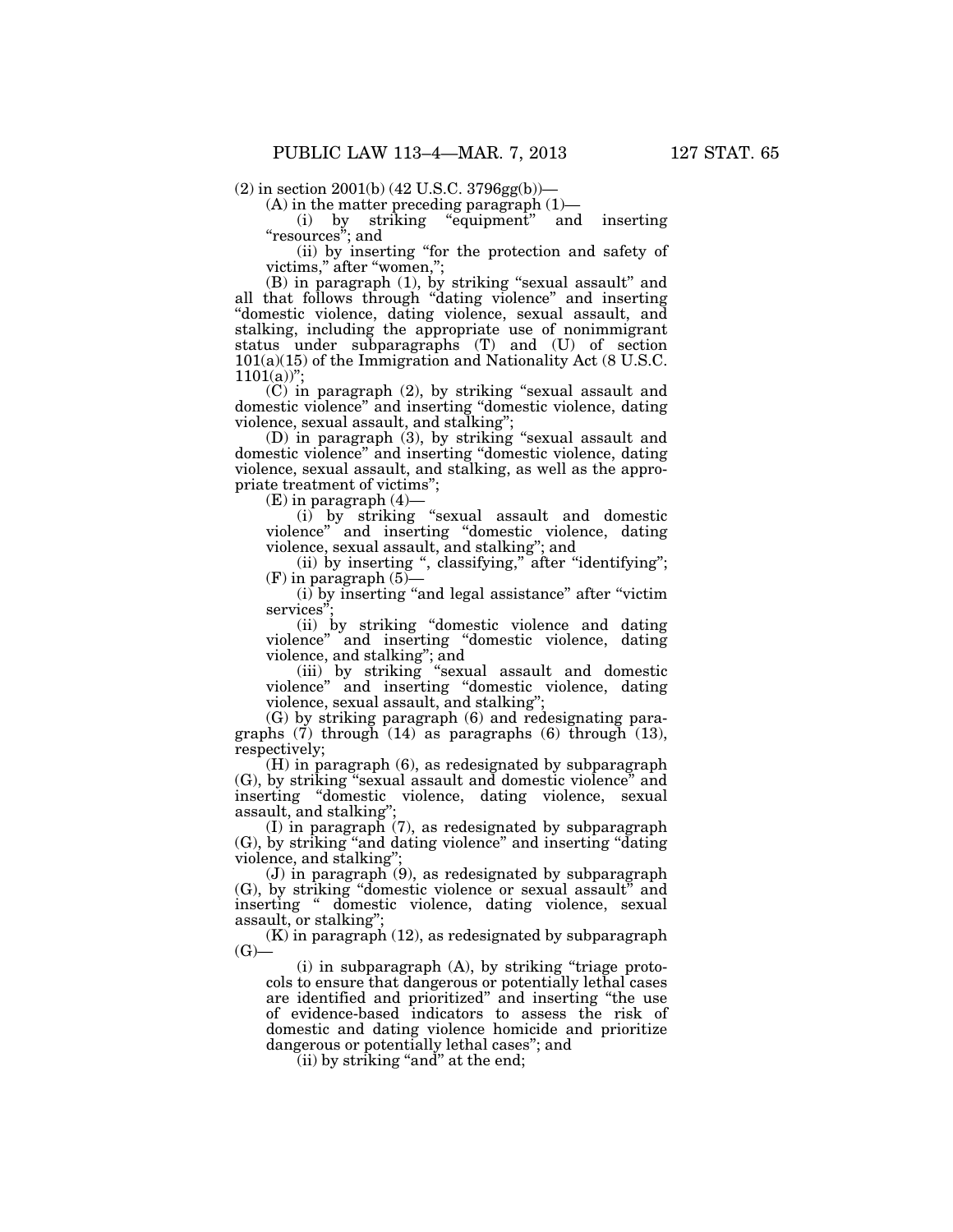(L) in paragraph (13), as redesignated by subparagraph  $(G)$ —

(i) by striking ''to provide'' and inserting ''providing'';

(ii) by striking ''nonprofit nongovernmental'';

(iii) by striking the comma after ''local governments'';

 $(iv)$  in the matter following subparagraph  $(C)$ , by striking "paragraph (14)" and inserting "paragraph"  $(13)$ "; and

(v) by striking the period at the end and inserting a semicolon; and

(M) by inserting after paragraph (13), as redesignated by subparagraph (G), the following:

"(14) developing and promoting State, local, or tribal legislation and policies that enhance best practices for responding to domestic violence, dating violence, sexual assault, and stalking;

"(15) developing, implementing, or enhancing Sexual Assault Response Teams, or other similar coordinated community responses to sexual assault;

''(16) developing and strengthening policies, protocols, best practices, and training for law enforcement agencies and prosecutors relating to the investigation and prosecution of sexual assault cases and the appropriate treatment of victims;

"(17) developing, enlarging, or strengthening programs addressing sexual assault against men, women, and youth in correctional and detention settings;

"(18) identifying and conducting inventories of backlogs of sexual assault evidence collection kits and developing protocols and policies for responding to and addressing such backlogs, including protocols and policies for notifying and involving victims;

''(19) developing, enlarging, or strengthening programs and projects to provide services and responses targeting male and female victims of domestic violence, dating violence, sexual assault, or stalking, whose ability to access traditional services and responses is affected by their sexual orientation or gender identity, as defined in section 249(c) of title 18, United States Code; and

 $*(20)$  developing, enhancing, or strengthening prevention and educational programming to address domestic violence, dating violence, sexual assault, or stalking, with not more than 5 percent of the amount allocated to a State to be used for this purpose.'';

(3) in section 2007 (42 U.S.C. 3796gg–1)—

(A) in subsection (a), by striking ''nonprofit nongovernmental victim service programs'' and inserting ''victim service providers'';

 $(B)$  in subsection (b)(6), by striking "(not including populations of Indian tribes)'';

 $(C)$  in subsection  $(c)$ 

(i) by striking paragraph (2) and inserting the following:

''(2) grantees and subgrantees shall develop a plan for implementation and shall consult and coordinate with—

''(A) the State sexual assault coalition;

Plans. Consultation.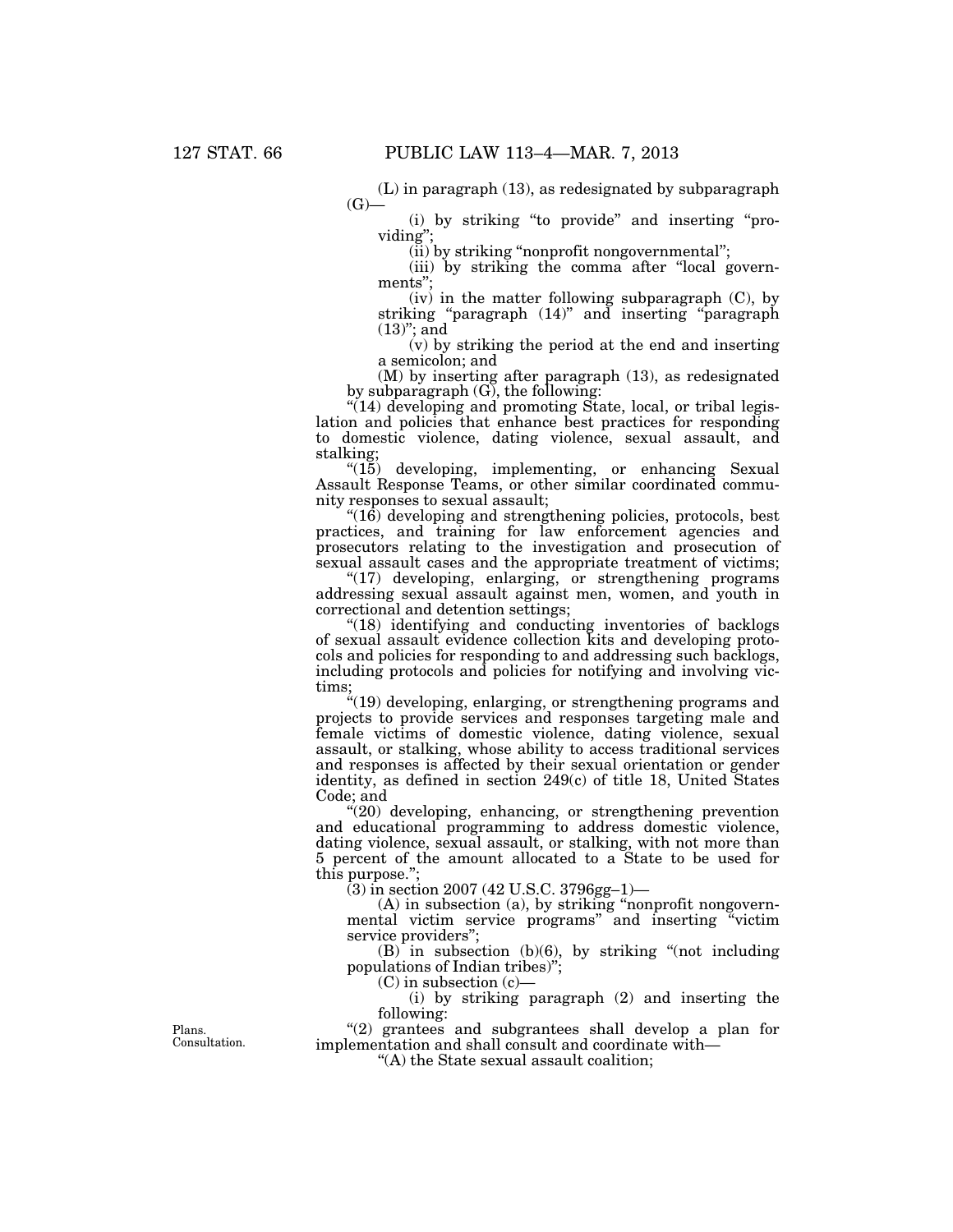''(B) the State domestic violence coalition;

 $(C)$  the law enforcement entities within the State;

''(D) prosecution offices;

''(E) State and local courts;

''(F) Tribal governments in those States with State or federally recognized Indian tribes;

''(G) representatives from underserved populations, including culturally specific populations;

''(H) victim service providers;

 $\sqrt[4]{(I)}$  population specific organizations; and

''(J) other entities that the State or the Attorney General identifies as needed for the planning process;";

(ii) by redesignating paragraph (3) as paragraph  $(4)$ ;

(iii) by inserting after paragraph (2), as amended by clause (i), the following:

''(3) grantees shall coordinate the State implementation plan described in paragraph (2) with the State plans described in section 307 of the Family Violence Prevention and Services Act (42 U.S.C. 10407) and the programs described in section 1404 of the Victims of Crime Act of 1984 (42 U.S.C. 10603) and section 393A of the Public Health Service Act (42 U.S.C.  $280b-1b$ ).";

> (iv) in paragraph (4), as redesignated by clause  $(ii)$ —

(I) in subparagraph (A), by striking ''and not less than 25 percent shall be allocated for prosecutors'';

(II) by redesignating subparagraphs (B) and  $(C)$  as subparagraphs  $(C)$  and  $(D)$ ;

(III) by inserting after subparagraph (A), the following:

''(B) not less than 25 percent shall be allocated for prosecutors;''; and

(IV) in subparagraph (D) as redesignated by subclause  $(II)$  by striking "for" and inserting "to"; and

(v) by adding at the end the following:

Deadlines.

''(5) not later than 2 years after the date of enactment of this Act, and every year thereafter, not less than 20 percent of the total amount granted to a State under this subchapter shall be allocated for programs or projects in 2 or more allocations listed in paragraph (4) that meaningfully address sexual assault, including stranger rape, acquaintance rape, alcohol or drug-facilitated rape, and rape within the context of an intimate partner relationship.'';

(D) by striking subsection (d) and inserting the following:

''(d) APPLICATION REQUIREMENTS.—An application for a grant under this section shall include—

''(1) the certifications of qualification required under subsection (c);

 $''(2)$  proof of compliance with the requirements for the payment of forensic medical exams and judicial notification, described in section 2010;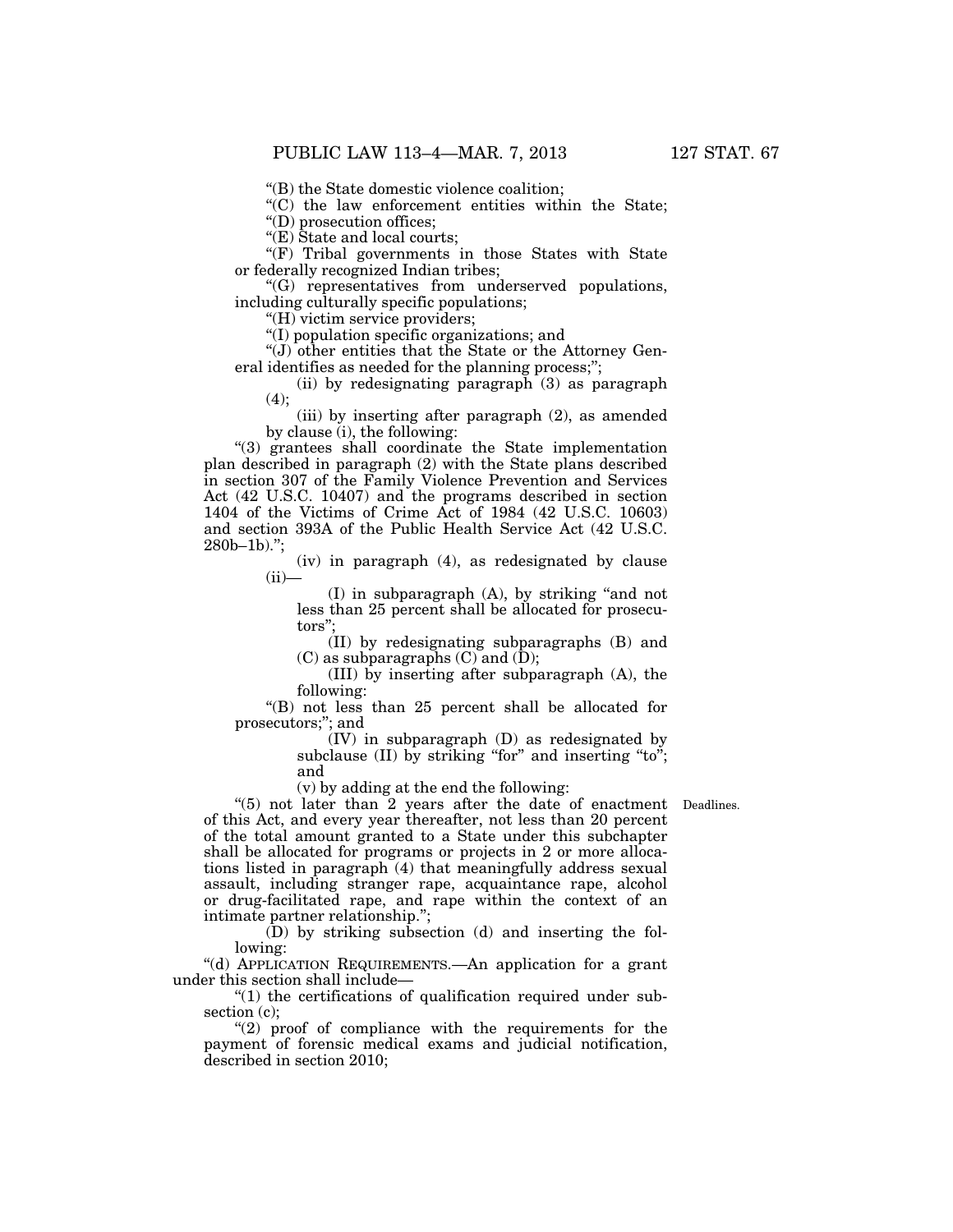''(3) proof of compliance with the requirements for paying fees and costs relating to domestic violence and protection order cases, described in section 2011 of this title;

"(4) proof of compliance with the requirements prohibiting polygraph examinations of victims of sexual assault, described in section 2013 of this title;

 $(5)$  an implementation plan required under subsection (i); and

''(6) any other documentation that the Attorney General may require.";

(E) in subsection (e)—

 $(i)$  in paragraph  $(2)$ —

(I) in subparagraph (A), by striking ''domestic violence and sexual assault'' and inserting ''domestic violence, dating violence, sexual assault, and stalking''; and

 $(II)$  in subparagraph  $(D)$ , by striking "linguistically and''; and

(ii) by adding at the end the following:

''(3) CONDITIONS.—In disbursing grants under this part, the Attorney General may impose reasonable conditions on grant awards to ensure that the States meet statutory, regulatory, and other program requirements.'';

(F) in subsection (f), by striking the period at the end and inserting ", except that, for purposes of this subsection, the costs of the projects for victim services or tribes for which there is an exemption under section 40002(b)(1) of the Violence Against Women Act of 1994  $(42 \text{ U.S.C. } 13925(b)(1))$  shall not count toward the total costs of the projects.''; and

(G) by adding at the end the following:

''(i) IMPLEMENTATION PLANS.—A State applying for a grant under this part shall—

" $(1)$  develop an implementation plan in consultation with the entities listed in subsection  $(c)(2)$ , that identifies how the State will use the funds awarded under this part, including how the State will meet the requirements of subsection  $(c)(5)$ ; and

''(2) submit to the Attorney General—

''(A) the implementation plan developed under para $graph (1);$ 

''(B) documentation from each member of the planning committee as to their participation in the planning process;

''(C) documentation from the prosecution, law enforcement, court, and victim services programs to be assisted, describing—

 $\mathcal{F}(i)$  the need for the grant funds;

"(ii) the intended use of the grant funds;

"(iii) the expected result of the grant funds; and

"(iv) the demographic characteristics of the populations to be served, including age, disability, race, ethnicity, and language background;

''(D) a description of how the State will ensure that any subgrantees will consult with victim service providers during the course of developing their grant applications in order to ensure that the proposed activities are designed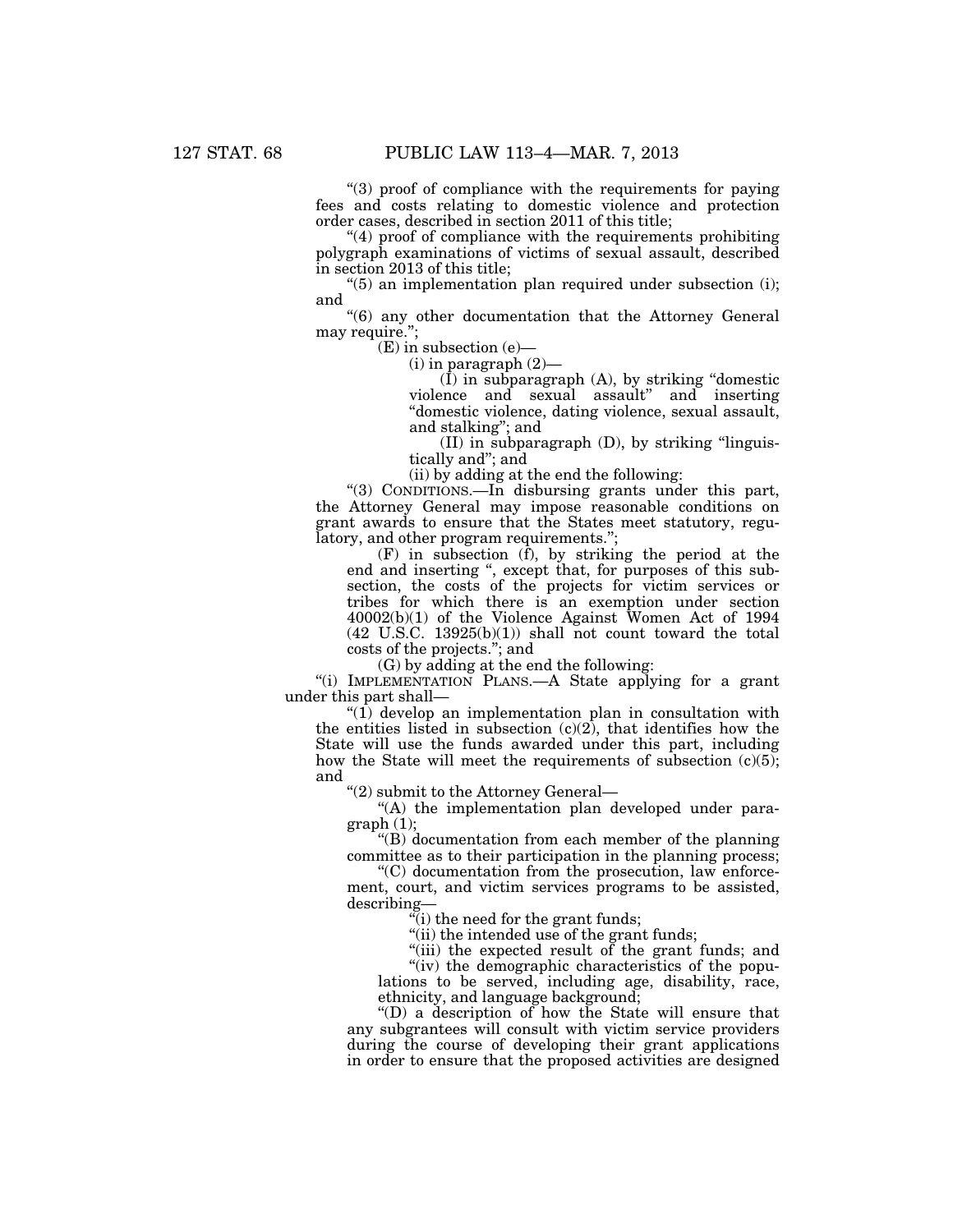to promote the safety, confidentiality, and economic independence of victims;

 $\tilde{f}(E)$  demographic data on the distribution of underserved populations within the State and a description of how the State will meet the needs of underserved populations, including the minimum allocation for population specific services required under subsection  $(c)(4)(\tilde{C});$ 

 $f(F)$  a description of how the State plans to meet the regulations issued pursuant to subsection  $(e)(2)$ ;

''(G) goals and objectives for reducing domestic violence-related homicides within the State; and

''(H) any other information requested by the Attorney General.

''(j) REALLOCATION OF FUNDS.—A State may use any returned or remaining funds for any authorized purpose under this part if—

''(1) funds from a subgrant awarded under this part are returned to the State; or

 $(2)$  the State does not receive sufficient eligible applications to award the full funding within the allocations in subsection  $(c)(4)$ ";

(4) in section 2010 (42 U.S.C. 3796gg–4)—

(A) in subsection (a), by striking paragraph (1) and inserting the following:

''(1) IN GENERAL.—A State, Indian tribal government, or unit of local government shall not be entitled to funds under this subchapter unless the State, Indian tribal government, unit of local government, or another governmental entity—

''(A) incurs the full out-of-pocket cost of forensic medical exams described in subsection (b) for victims of sexual assault; and

''(B) coordinates with health care providers in the Notification. region to notify victims of sexual assault of the availability of rape exams at no cost to the victims.'';

 $(B)$  in subsection  $(b)$ —

(i) in paragraph  $(1)$ , by inserting "or" after the semicolon;

 $(iii)$  in paragraph  $(2)$ , by striking "; or" and inserting a period; and

(iii) by striking paragraph (3); and

(C) by amending subsection (d) to read as follows: ''(d) NONCOOPERATION.—

Compliance.

" $(1)$  In GENERAL.—To be in compliance with this section, a State, Indian tribal government, or unit of local government shall comply with subsection (b) without regard to whether the victim participates in the criminal justice system or cooperates with law enforcement.

''(2) COMPLIANCE PERIOD.—States, territories, and Indian tribal governments shall have 3 years from the date of enactment of this Act to come into compliance with this section.''; and

 $(5)$  in section  $2011(a)(1)$  (42 U.S.C. 3796gg-5(a)(1))-

(A) by inserting ''modification, enforcement, dismissal, withdrawal" after "registration," each place it appears;

(B) by inserting '', dating violence, sexual assault, or stalking'' after ''felony domestic violence''; and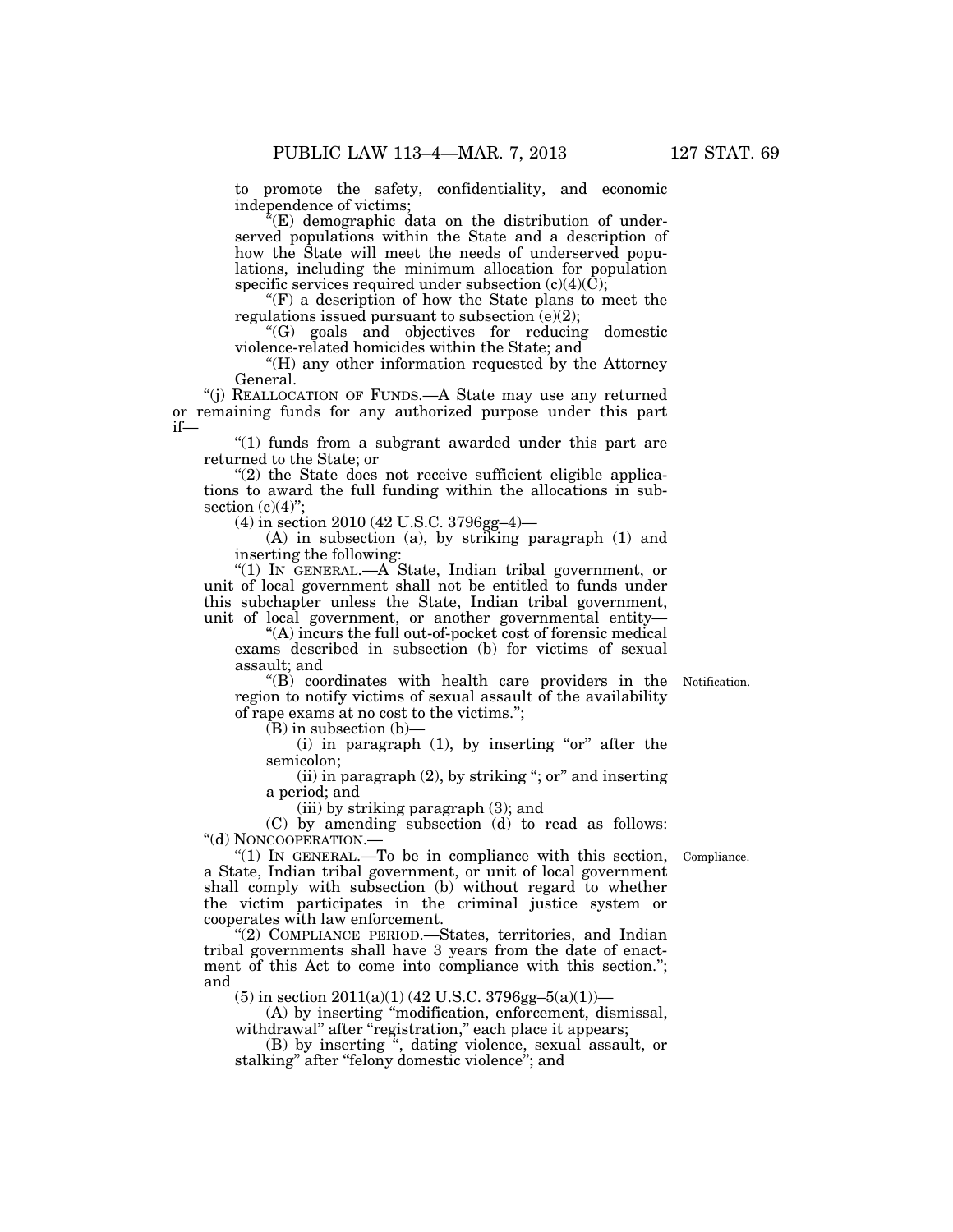(C) by striking ''victim of domestic violence'' and all that follows through "sexual assault" and inserting "victim of domestic violence, dating violence, sexual assault, or stalking''.

## **SEC. 102. GRANTS TO ENCOURAGE ARREST POLICIES AND ENFORCE-MENT OF PROTECTION ORDERS.**

(a) IN GENERAL.—Part U of title I of the Omnibus Crime Control and Safe Streets Act of 1968 (42 U.S.C. 3796hh et seq.) is amended—

(1) in section 2101 (42 U.S.C. 3796hh)—

 $(A)$  in subsection  $(b)$ 

(i) in the matter preceding paragraph (1), by striking "States," and all that follows through "units" of local government'' and inserting ''grantees'';

(ii) in paragraph (1), by inserting ''and enforcement of protection orders across State and tribal lines'' before the period;

(iii) in paragraph (2), by striking ''and training in police departments to improve tracking of cases'' and inserting ''data collection systems, and training in police departments to improve tracking of cases and classification of complaints'';

 $(iv)$  in paragraph  $(4)$ , by inserting "and provide the appropriate training and education about domestic violence, dating violence, sexual assault, and stalking'' after "computer tracking systems";

 $(v)$  in paragraph  $(5)$ , by inserting "and other victim" services" after "legal advocacy service programs";

(vi) in paragraph (6), by striking ''judges'' and inserting ''Federal, State, tribal, territorial, and local judges, courts, and court-based and court-related personnel'';

(vii) in paragraph (8), by striking ''and sexual assault'' and inserting ''dating violence, sexual assault, and stalking'';

(viii) in paragraph (10), by striking ''non-profit, non-governmental victim services organizations,'' and inserting ''victim service providers, staff from population specific organizations,''; and

(ix) by adding at the end the following:

"(14) To develop and implement training programs for prosecutors and other prosecution-related personnel regarding best practices to ensure offender accountability, victim safety, and victim consultation in cases involving domestic violence, dating violence, sexual assault, and stalking.

"(15) To develop or strengthen policies, protocols, and training for law enforcement, prosecutors, and the judiciary in recognizing, investigating, and prosecuting instances of domestic violence, dating violence, sexual assault, and stalking against immigrant victims, including the appropriate use of applications for nonimmigrant status under subparagraphs (T) and  $(U)$  of section  $101(a)(15)$  of the Immigration and Nationality Act (8 U.S.C. 1101(a)(15)).

"(16) To develop and promote State, local, or tribal legislation and policies that enhance best practices for responding to the crimes of domestic violence, dating violence, sexual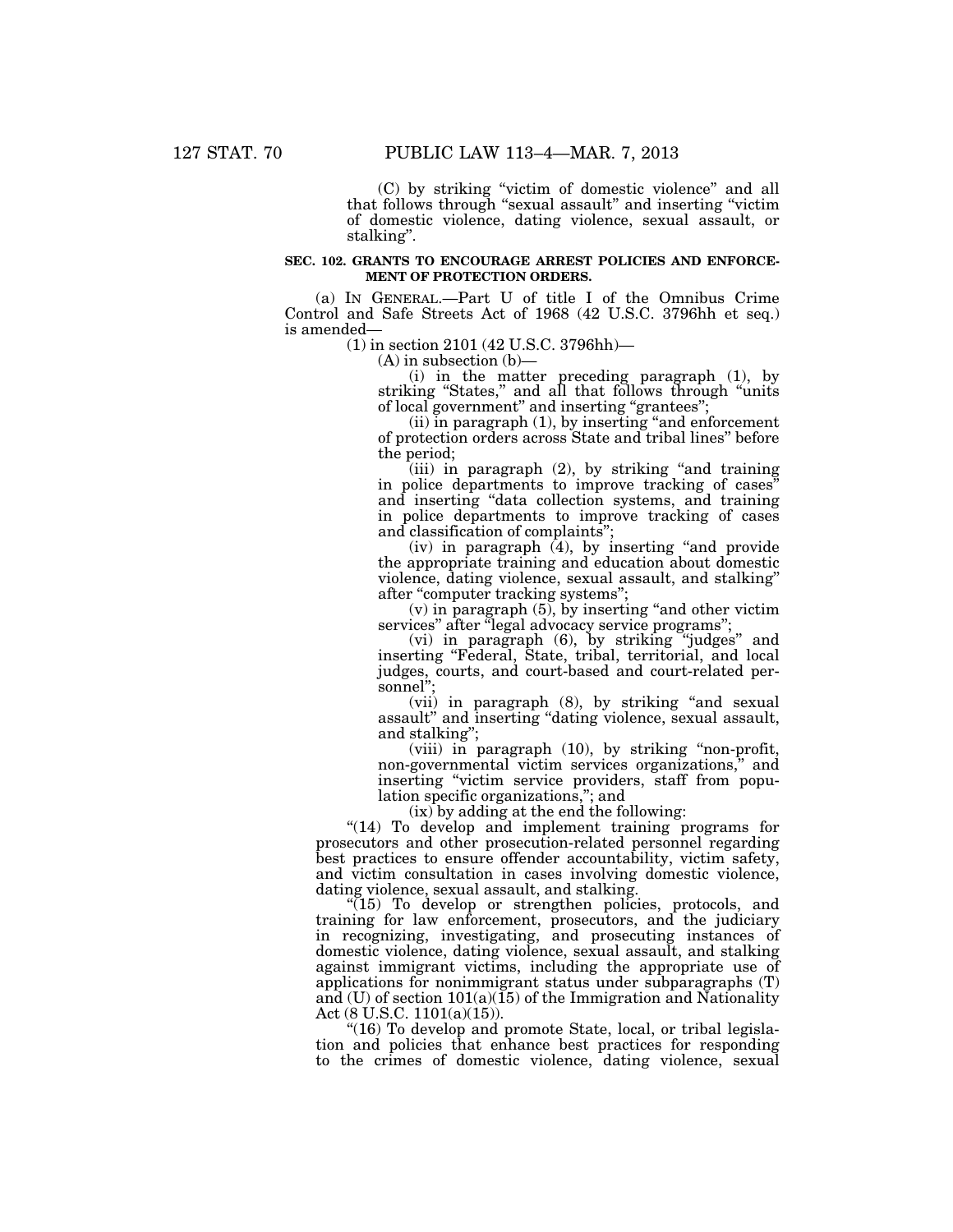assault, and stalking, including the appropriate treatment of victims.

"(17) To develop, implement, or enhance sexual assault nurse examiner programs or sexual assault forensic examiner programs, including the hiring and training of such examiners.

"(18) To develop, implement, or enhance Sexual Assault Response Teams or similar coordinated community responses to sexual assault.

"(19) To develop and strengthen policies, protocols, and training for law enforcement officers and prosecutors regarding the investigation and prosecution of sexual assault cases and the appropriate treatment of victims.

 $\sqrt{\left(20\right)}$  To provide human immunodeficiency virus testing programs, counseling, and prophylaxis for victims of sexual assault.

"(21) To identify and inventory backlogs of sexual assault evidence collection kits and to develop protocols for responding to and addressing such backlogs, including policies and protocols for notifying and involving victims.

''(22) To develop multidisciplinary high-risk teams focusing on reducing domestic violence and dating violence homicides  $by-$ 

''(A) using evidence-based indicators to assess the risk of homicide and link high-risk victims to immediate crisis intervention services;

''(B) identifying and managing high-risk offenders; and

''(C) providing ongoing victim advocacy and referrals to comprehensive services including legal, housing, health care, and economic assistance.'';

 $(B)$  in subsection  $(c)$ 

 $(i)$  in paragraph  $(1)$ —

 $(I)$  in the matter preceding subparagraph  $(A)$ , by inserting "except for a court," before "certify"; and

(II) by redesignating subparagraphs (A) and (B) as clauses (i) and (ii), and adjusting the margin accordingly;

(ii) in paragraph (2), by inserting "except for a court," before "demonstrate";

(iii) in paragraph (3)—

(I) by striking ''spouses'' each place it appears and inserting ''parties''; and

(II) by striking ''spouse'' and inserting ''party'';  $(iv)$  in paragraph  $(4)$ —

(I) by inserting '', dating violence, sexual assault, or stalking'' after ''felony domestic violence"

(II) by inserting ''modification, enforcement, dismissal,'' after ''registration,'' each place it appears;

(III) by inserting ''dating violence,'' after ''victim of domestic violence,''; and

(IV) by striking "and" at the end;

 $(v)$  in paragraph  $(5)$ -

(I) in the matter preceding subparagraph (A), by striking '', not later than 3 years after January 5, 2006'';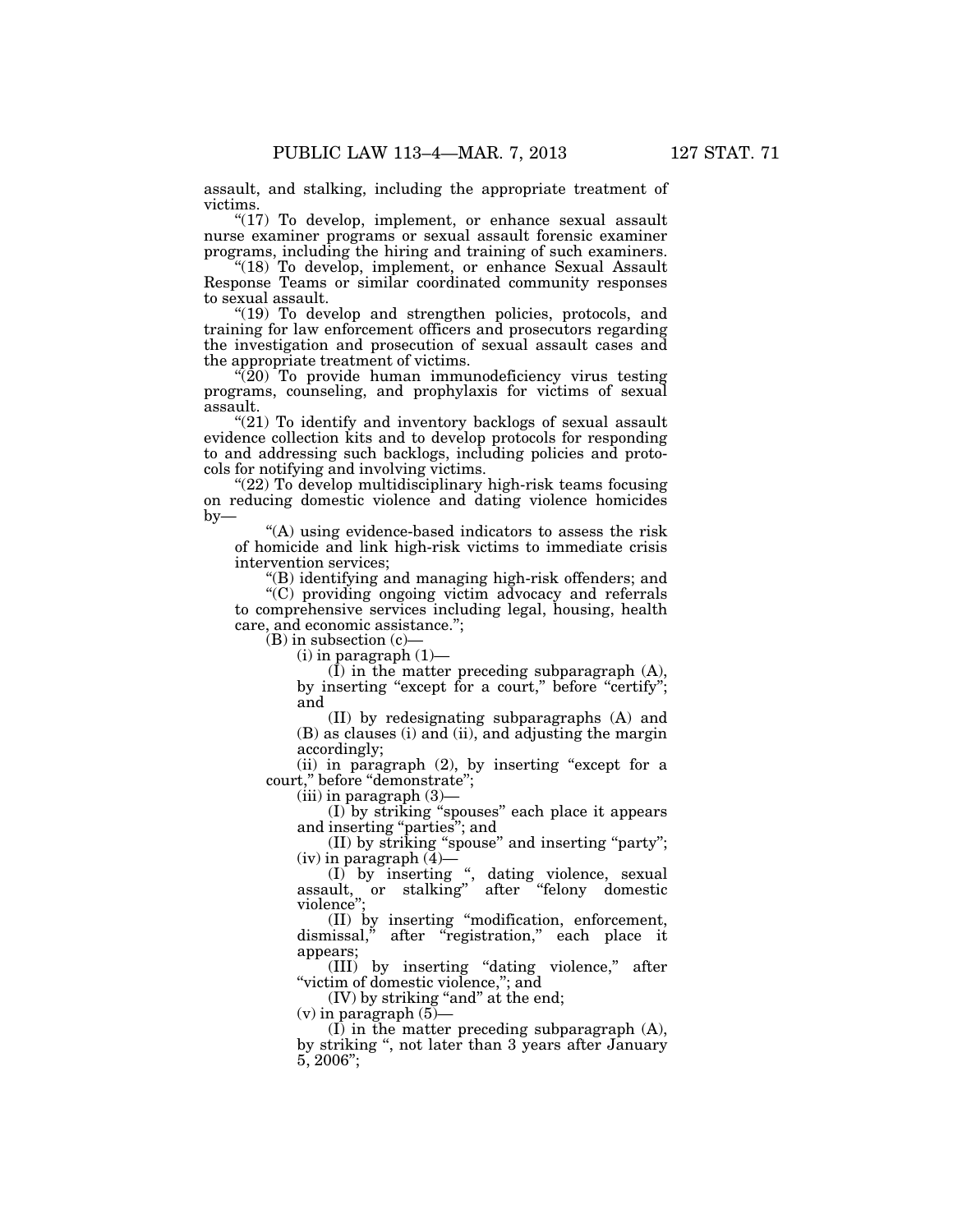(II) by inserting '', trial of, or sentencing for'' after ''investigation of'' each place it appears;

(III) by redesignating subparagraphs (A) and (B) as clauses (i) and (ii), and adjusting the margin accordingly;

(IV) in clause (ii), as redesignated by subclause (III) of this clause, by striking "subparagraph  $(A)$ " and inserting "clause (i)"; and

(V) by striking the period at the end and inserting "; and";

(vi) by redesignating paragraphs (1) through (5), as amended by this subparagraph, as subparagraphs (A) through (E), respectively;

(vii) in the matter preceding subparagraph (A), as redesignated by clause (v) of this subparagraph—

(I) by striking the comma that immediately follows another comma; and

(II) by striking ''grantees are States'' and inserting the following: ''grantees are—

" $(1)$  States"; and

(viii) by adding at the end the following:

''(2) a State, tribal, or territorial domestic violence or sexual assault coalition or a victim service provider that partners with a State, Indian tribal government, or unit of local government that certifies that the State, Indian tribal government, or unit of local government meets the requirements under paragraph  $(1)$ .";

 $(C)$  in subsection  $(d)$ —

 $(i)$  in paragraph  $(1)$ —

(I) in the matter preceding subparagraph (A), by inserting ", policy," after "law"; and

(II) in subparagraph (A), by inserting ''and the defendant is in custody or has been served with the information or indictment'' before the semicolon; and

(ii) in paragraph (2), by striking "it" and inserting "its"; and

(D) by adding at the end the following:

''(f) ALLOCATION FOR TRIBAL COALITIONS.—Of the amounts appropriated for purposes of this part for each fiscal year, not less than 5 percent shall be available for grants under section 2001 of title I of the Omnibus Crime Control and Safe Streets Act of 1968 (42 U.S.C. 3796gg).

"(g) ALLOCATION FOR SEXUAL ASSAULT.—Of the amounts appropriated for purposes of this part for each fiscal year, not less than 25 percent shall be available for projects that address sexual assault, including stranger rape, acquaintance rape, alcohol or drugfacilitated rape, and rape within the context of an intimate partner relationship."; and

 $(2)$  in section 2102(a) (42 U.S.C. 3796hh–1(a))–

 $(A)$  in paragraph  $(1)$ , by inserting "court," after "tribal" government,''; and

(B) in paragraph (4), by striking ''nonprofit, private sexual assault and domestic violence programs'' and inserting "victim service providers and, as appropriate, population specific organizations''.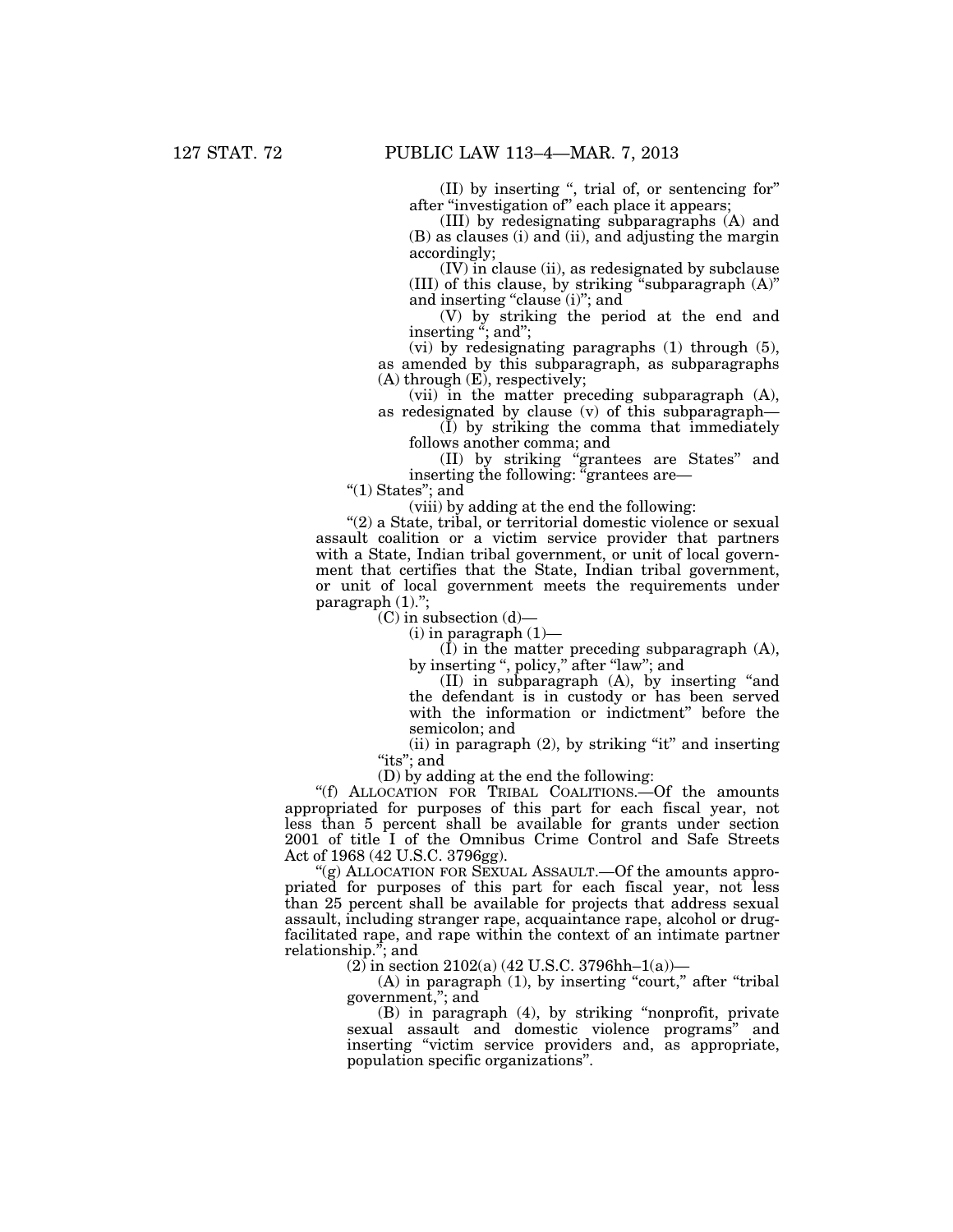(b) AUTHORIZATION OF APPROPRIATIONS.—Section 1001(a)(19) of title I of the Omnibus Crime Control and Safe Streets Act of 1968 (42 U.S.C. 3793(a)(19)) is amended—

(1) by striking " $$75,000,000$ " and all that follows through "2011." and inserting " $$73,000,000$  for each of fiscal years 2014 through 2018.''; and

(2) by striking the period that immediately follows another period.

#### **SEC. 103. LEGAL ASSISTANCE FOR VICTIMS.**

Section 1201 of the Violence Against Women Act of 2000 (42 U.S.C. 3796gg–6) is amended—

 $(1)$  in subsection  $(a)$ —

(A) in the first sentence, by striking "arising as a consequence of'' and inserting ''relating to or arising out of''; and

(B) in the second sentence, by inserting ''or arising out of'' after ''relating to'';

 $(2)$  in subsection  $(b)$ —

(A) in the heading, by inserting "AND GRANT CONDITIONS" after "DEFINITIONS"; and

(B) by inserting ''and grant conditions'' after ''definitions'';

(3) in subsection (c)—

(A) in paragraph (1), by striking ''victims services organizations'' and inserting ''victim service providers''; and

(B) by striking paragraph (3) and inserting the following:

''(3) to implement, expand, and establish efforts and projects to provide competent, supervised pro bono legal assistance for victims of domestic violence, dating violence, sexual assault, or stalking, except that not more than 10 percent of the funds awarded under this section may be used for the purpose described in this paragraph.'';

 $(4)$  in subsection  $(d)$ 

(A) in paragraph (1), by striking ''this section has completed'' and all that follows and inserting the following: ''this section—''

''(A) has demonstrated expertise in providing legal assistance to victims of domestic violence, dating violence, sexual assault, or stalking in the targeted population; or

 $\mathcal{L}(B)(i)$  is partnered with an entity or person that has demonstrated expertise described in subparagraph (A); and

"(ii) has completed, or will complete, training in connection with domestic violence, dating violence, stalking, or sexual assault and related legal issues, including training on evidence-based risk factors for domestic and dating violence homicide;''; and

(B) in paragraph (2), by striking ''stalking organization'' and inserting ''stalking victim service provider''; and

 $(5)$  in subsection  $(f)$  in paragraph  $(1)$ , by striking "this section'' and all that follows and inserting the following: ''this section \$57,000,000 for each of fiscal years 2014 through 2018.''.

### **SEC. 104. CONSOLIDATION OF GRANTS TO SUPPORT FAMILIES IN THE JUSTICE SYSTEM.**

(a) IN GENERAL.—Title III of division B of the Victims of Trafficking and Violence Protection Act of 2000 (Public Law 106–386;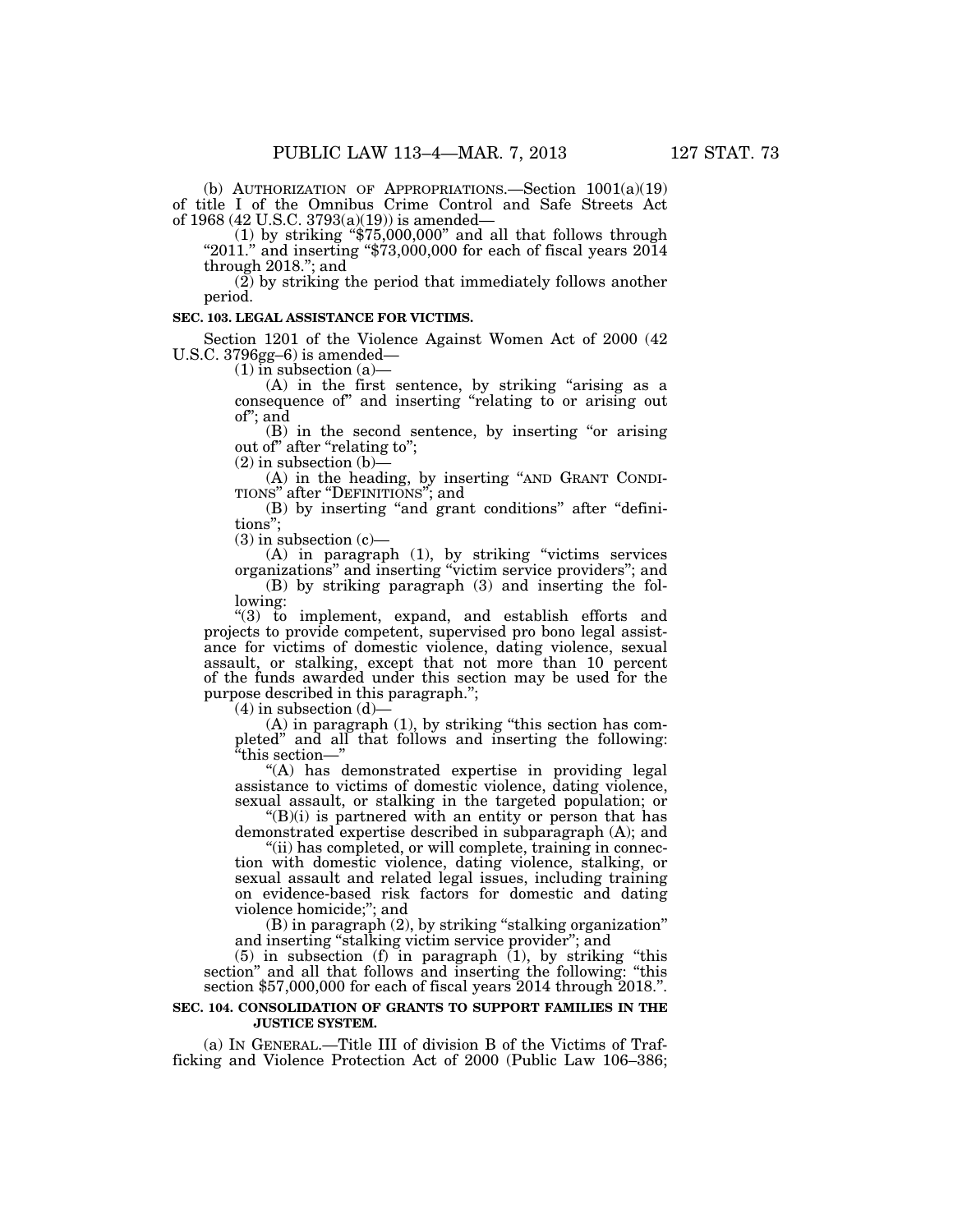114 Stat. 1509) is amended by striking the section preceding section 1302 (42 U.S.C. 10420), as amended by section 306 of the Violence Against Women and Department of Justice Reauthorization Act of 2005 (Public Law  $10\overline{9}$ –162; 119 Stat. 316), and inserting the following:

42 USC 10420.

# **''SEC. 1301. GRANTS TO SUPPORT FAMILIES IN THE JUSTICE SYSTEM.**

''(a) IN GENERAL.—The Attorney General may make grants to States, units of local government, courts (including juvenile courts), Indian tribal governments, nonprofit organizations, legal services providers, and victim services providers to improve the response of all aspects of the civil and criminal justice system to families with a history of domestic violence, dating violence, sexual assault, or stalking, or in cases involving allegations of child sexual abuse.

''(b) USE OF FUNDS.—A grant under this section may be used to—

''(1) provide supervised visitation and safe visitation exchange of children and youth by and between parents in situations involving domestic violence, dating violence, child sexual abuse, sexual assault, or stalking;

''(2) develop and promote State, local, and tribal legislation, policies, and best practices for improving civil and criminal court functions, responses, practices, and procedures in cases involving a history of domestic violence or sexual assault, or in cases involving allegations of child sexual abuse, including cases in which the victim proceeds pro se;

''(3) educate court-based and court-related personnel and court-appointed personnel (including custody evaluators and guardians ad litem) and child protective services workers on the dynamics of domestic violence, dating violence, sexual assault, and stalking, including information on perpetrator behavior, evidence-based risk factors for domestic and dating violence homicide, and on issues relating to the needs of victims, including safety, security, privacy, and confidentiality, including cases in which the victim proceeds pro se;

''(4) provide appropriate resources in juvenile court matters to respond to dating violence, domestic violence, sexual assault (including child sexual abuse), and stalking and ensure necessary services dealing with the health and mental health of victims are available;

''(5) enable courts or court-based or court-related programs to develop or enhance—

 $\sqrt{a}$ (A) court infrastructure (such as specialized courts, consolidated courts, dockets, intake centers, or interpreter services);

''(B) community-based initiatives within the court system (such as court watch programs, victim assistants, pro se victim assistance programs, or community-based supplementary services);

''(C) offender management, monitoring, and accountability programs;

 $\sqrt{\text{D}}$  safe and confidential information-storage and information-sharing databases within and between court systems;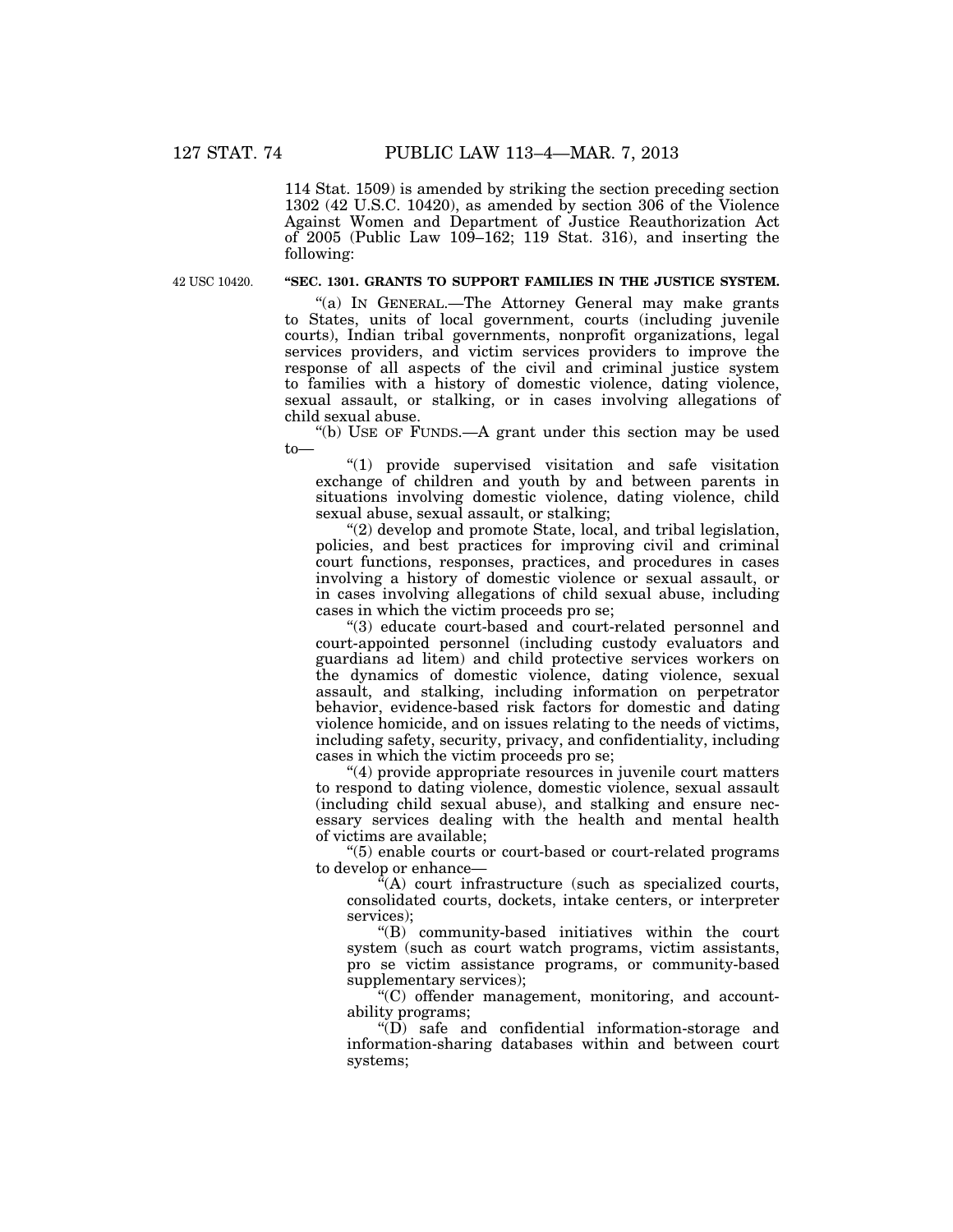''(E) education and outreach programs to improve community access, including enhanced access for underserved populations; and

"(F) other projects likely to improve court responses to domestic violence, dating violence, sexual assault, and stalking;

''(6) provide civil legal assistance and advocacy services, including legal information and resources in cases in which the victim proceeds pro se, to—

''(A) victims of domestic violence; and

''(B) nonoffending parents in matters—

"(i) that involve allegations of child sexual abuse;

"(ii) that relate to family matters, including civil protection orders, custody, and divorce; and

"(iii) in which the other parent is represented by counsel;

"(7) collect data and provide training and technical assistance, including developing State, local, and tribal model codes and policies, to improve the capacity of grantees and communities to address the civil justice needs of victims of domestic violence, dating violence, sexual assault, and stalking who have legal representation, who are proceeding pro se, or who are proceeding with the assistance of a legal advocate; and

''(8) to improve training and education to assist judges, judicial personnel, attorneys, child welfare personnel, and legal advocates in the civil justice system.

''(c) CONSIDERATIONS.—

''(1) IN GENERAL.—In making grants for purposes described in paragraphs  $(1)$  through  $(7)$  of subsection  $(b)$ , the Attorney General shall consider—

''(A) the number of families to be served by the proposed programs and services;

" $(\dot{B})$  the extent to which the proposed programs and services serve underserved populations;

''(C) the extent to which the applicant demonstrates cooperation and collaboration with nonprofit, nongovernmental entities in the local community with demonstrated histories of effective work on domestic violence, dating violence, sexual assault, or stalking, including State or tribal domestic violence coalitions, State or tribal sexual assault coalitions, local shelters, and programs for domestic violence and sexual assault victims; and

''(D) the extent to which the applicant demonstrates coordination and collaboration with State, tribal, and local court systems, including mechanisms for communication and referral.

''(2) OTHER GRANTS.—In making grants under subsection (b)(8) the Attorney General shall take into account the extent to which the grantee has expertise addressing the judicial system's handling of family violence, child custody, child abuse and neglect, adoption, foster care, supervised visitation, divorce, and parentage.

''(d) APPLICANT REQUIREMENTS.—The Attorney General may make a grant under this section to an applicant that—

Certifications.

''(1) demonstrates expertise in the areas of domestic violence, dating violence, sexual assault, stalking, or child sexual abuse, as appropriate;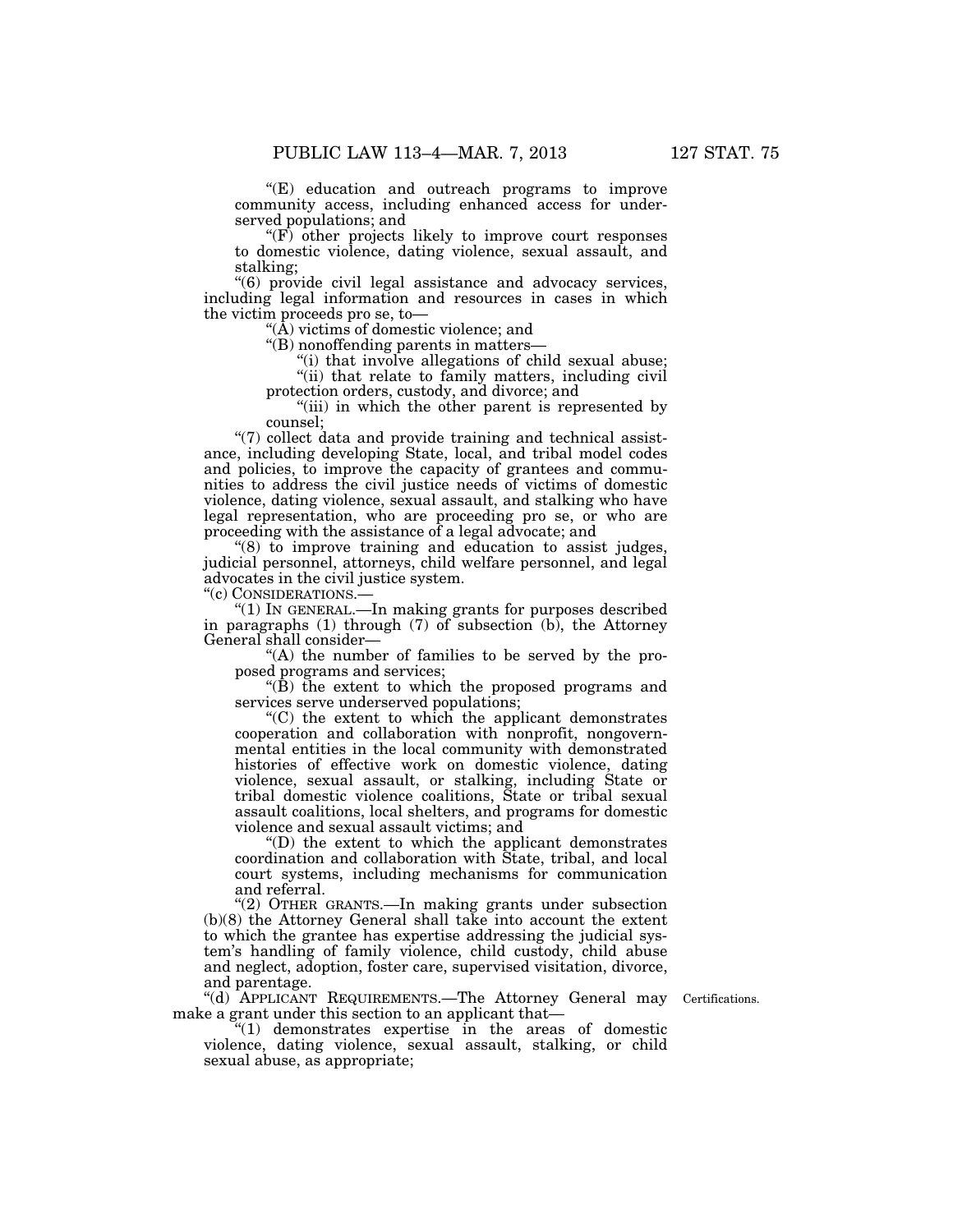$(2)$  ensures that any fees charged to individuals for use of supervised visitation programs and services are based on the income of those individuals, unless otherwise provided by court order;

"(3) for a court-based program, certifies that victims of domestic violence, dating violence, sexual assault, or stalking are not charged fees or any other costs related to the filing, petitioning, modifying, issuance, registration, enforcement, withdrawal, or dismissal of matters relating to the domestic violence, dating violence, sexual assault, or stalking;

"(4) demonstrates that adequate security measures, including adequate facilities, procedures, and personnel capable of preventing violence, and adequate standards are, or will be, in place (including the development of protocols or policies to ensure that confidential information is not shared with courts, law enforcement agencies, or child welfare agencies unless necessary to ensure the safety of any child or adult using the services of a program funded under this section), if the applicant proposes to operate supervised visitation programs and services or safe visitation exchange;

''(5) certifies that the organizational policies of the applicant do not require mediation or counseling involving offenders and victims being physically present in the same place, in cases where domestic violence, dating violence, sexual assault, or stalking is alleged;

''(6) certifies that any person providing legal assistance through a program funded under this section has completed or will complete training on domestic violence, dating violence, sexual assault, and stalking, including child sexual abuse, and related legal issues; and

''(7) certifies that any person providing custody evaluation or guardian ad litem services through a program funded under this section has completed or will complete training developed with input from and in collaboration with a tribal, State, territorial, or local domestic violence, dating violence, sexual assault, or stalking victim service provider or coalition on the dynamics of domestic violence and sexual assault, including child sexual abuse, that includes training on how to review evidence of past abuse and the use of evidenced-based theories to make recommendations on custody and visitation.

''(e) AUTHORIZATION OF APPROPRIATIONS.—There is authorized to be appropriated to carry out this section, \$22,000,000 for each of fiscal years 2014 through 2018. Amounts appropriated pursuant to this subsection shall remain available until expended.

''(f) ALLOTMENT FOR INDIAN TRIBES.—

"(1) In GENERAL.—Not less than 10 percent of the total amount available under this section for each fiscal year shall be available for grants under the program authorized by section 3796gg–10 of this title.

"(2) APPLICABILITY OF PART.—The requirements of this section shall not apply to funds allocated for the program described in paragraph  $(1)$ .".

Repeal.

42 USC seq.) is repealed. 13701 note, 14043–14043a–3.

(b) TECHNICAL AND CONFORMING AMENDMENT.—Subtitle J of the Violence Against Women Act of 1994 (42 U.S.C. 14043 et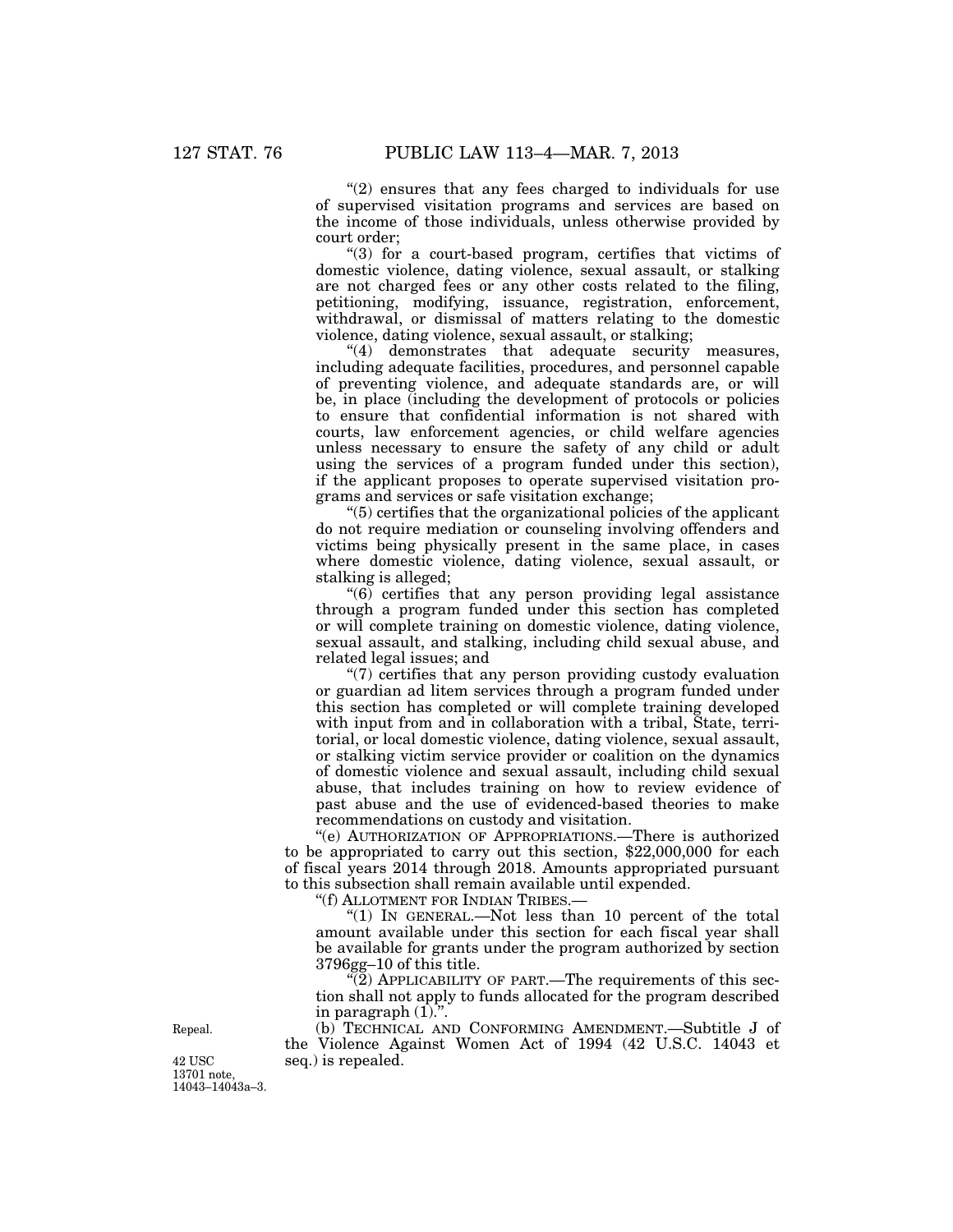Section 40152(c) of the Violence Against Women Act of 1994 (42 U.S.C. 13941) is amended by striking ''\$5,000,000'' and all that follows and inserting "\$5,000,000 for each of fiscal years 2014 through 2018.''.

#### **SEC. 106. COURT-APPOINTED SPECIAL ADVOCATE PROGRAM.**

Subtitle B of title II of the Crime Control Act of 1990 (42 U.S.C. 13011 et seq.) is amended—

(1) in section 216 (42 U.S.C. 13012), by striking ''January 1, 2010'' and inserting ''January 1, 2015'';

(2) in section 217 (42 U.S.C. 13013)—

(A) by striking "Code of Ethics" in section  $(c)(2)$  and inserting ''Standards for Programs''; and

(B) by adding at the end the following:

''(e) REPORTING.—An organization that receives a grant under this section for a fiscal year shall submit to the Administrator a report regarding the use of the grant for the fiscal year, including a discussion of outcome performance measures (which shall be established by the Administrator) to determine the effectiveness of the programs of the organization in meeting the needs of children in the child welfare system.''; and

 $(3)$  in section  $219(a)$   $(42 \text{ U.S.C. } 13014(a))$ , by striking "fiscal years 2007 through 2011'' and inserting ''fiscal years 2014 through 2018''.

### **SEC. 107. CRIMINAL PROVISION RELATING TO STALKING, INCLUDING CYBERSTALKING.**

(a) INTERSTATE DOMESTIC VIOLENCE.—Section 2261(a)(1) of title 18, United States Code, is amended—

(1) by inserting "is present" after "Indian Country or"; and

(2) by inserting "or presence" after "as a result of such travel'';

(b) STALKING.—Section 2261A of title 18, United States Code, is amended to read as follows:

## **''§ 2261A. Stalking**

''Whoever—

''(1) travels in interstate or foreign commerce or is present within the special maritime and territorial jurisdiction of the United States, or enters or leaves Indian country, with the intent to kill, injure, harass, intimidate, or place under surveillance with intent to kill, injure, harass, or intimidate another person, and in the course of, or as a result of, such travel or presence engages in conduct that—

"(A) places that person in reasonable fear of the death of, or serious bodily injury to—

''(i) that person;

''(ii) an immediate family member (as defined in section 115) of that person; or

"(iii) a spouse or intimate partner of that person; or

''(B) causes, attempts to cause, or would be reasonably expected to cause substantial emotional distress to a person described in clause (i), (ii), or (iii) of subparagraph (A); or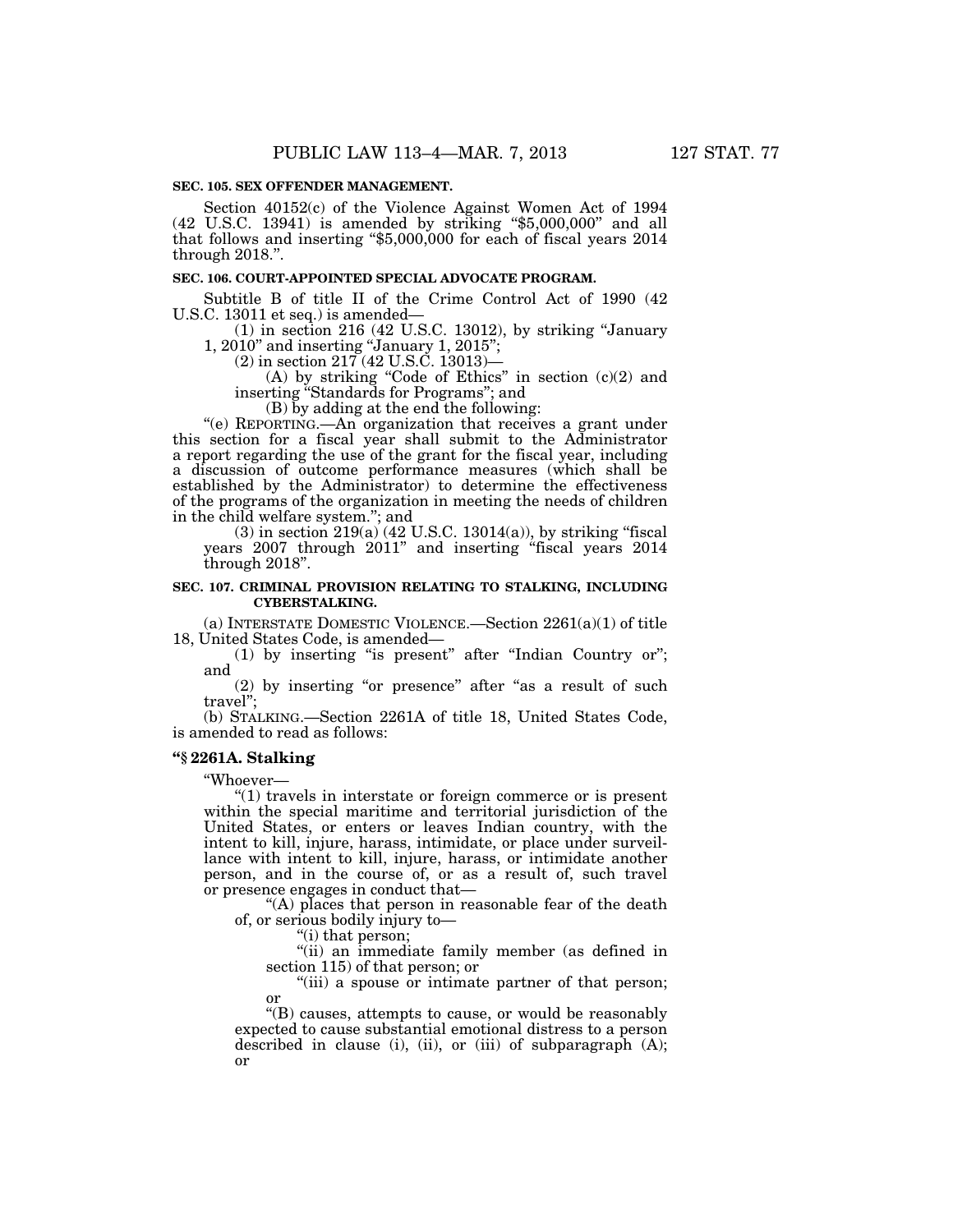"(2) with the intent to kill, injure, harass, intimidate, or place under surveillance with intent to kill, injure, harass, or intimidate another person, uses the mail, any interactive computer service or electronic communication service or electronic communication system of interstate commerce, or any other facility of interstate or foreign commerce to engage in a course of conduct that—

"(A) places that person in reasonable fear of the death of or serious bodily injury to a person described in clause  $(i)$ ,  $(ii)$ , or  $(iii)$  of paragraph  $(1)(A)$ ; or

''(B) causes, attempts to cause, or would be reasonably expected to cause substantial emotional distress to a person described in clause (i), (ii), or (iii) of paragraph (1)(A),

shall be punished as provided in section  $226(1)$  of this title.". (c) INTERSTATE VIOLATION OF PROTECTION ORDER.—Section  $2262(a)(2)$  of title 18, United States Code, is amended by inserting "is present" after "Indian Country or".

# **SEC. 108. OUTREACH AND SERVICES TO UNDERSERVED POPULATIONS GRANT.**

Section 120 of the Violence Against Women and Department of Justice Reauthorization Act of 2005 (42 U.S.C. 14045) is amended to read as follows:

## **''SEC. 120. GRANTS FOR OUTREACH AND SERVICES TO UNDERSERVED POPULATIONS.**

"(a) GRANTS AUTHORIZED.—<br>"(1) IN GENERAL.—Of the amounts appropriated under the grant programs identified in paragraph  $(2)$ , the Attorney General shall take 2 percent of such appropriated amounts and combine them to award grants to eligible entities described in subsection (b) of this section to develop and implement outreach strategies targeted at adult or youth victims of domestic violence, dating violence, sexual assault, or stalking in underserved populations and to provide victim services to meet the needs of adult and youth victims of domestic violence, dating violence, sexual assault, and stalking in underserved populations. The requirements of the grant programs identified in paragraph (2) shall not apply to this grant program.

"(2) PROGRAMS COVERED.—The programs covered by paragraph (1) are the programs carried out under the following provisions:

"(A) Section 2001 of the Omnibus Crime Control and Safe Streets Act of 1968 (Grants to Combat Violent Crimes Against Women).

''(B) Section 2101 of the Omnibus Crime Control and Safe Streets Act of 1968 (Grants to Encourage Arrest Policies and Enforcement of Protection Orders Program).

''(b) ELIGIBLE ENTITIES.—Eligible entities under this section

are—

 $''(1)$  population specific organizations that have demonstrated experience and expertise in providing population specific services in the relevant underserved communities, or population specific organizations working in partnership with a victim service provider or domestic violence or sexual assault coalition;

 $(2)$  victim service providers offering population specific services for a specific underserved population; or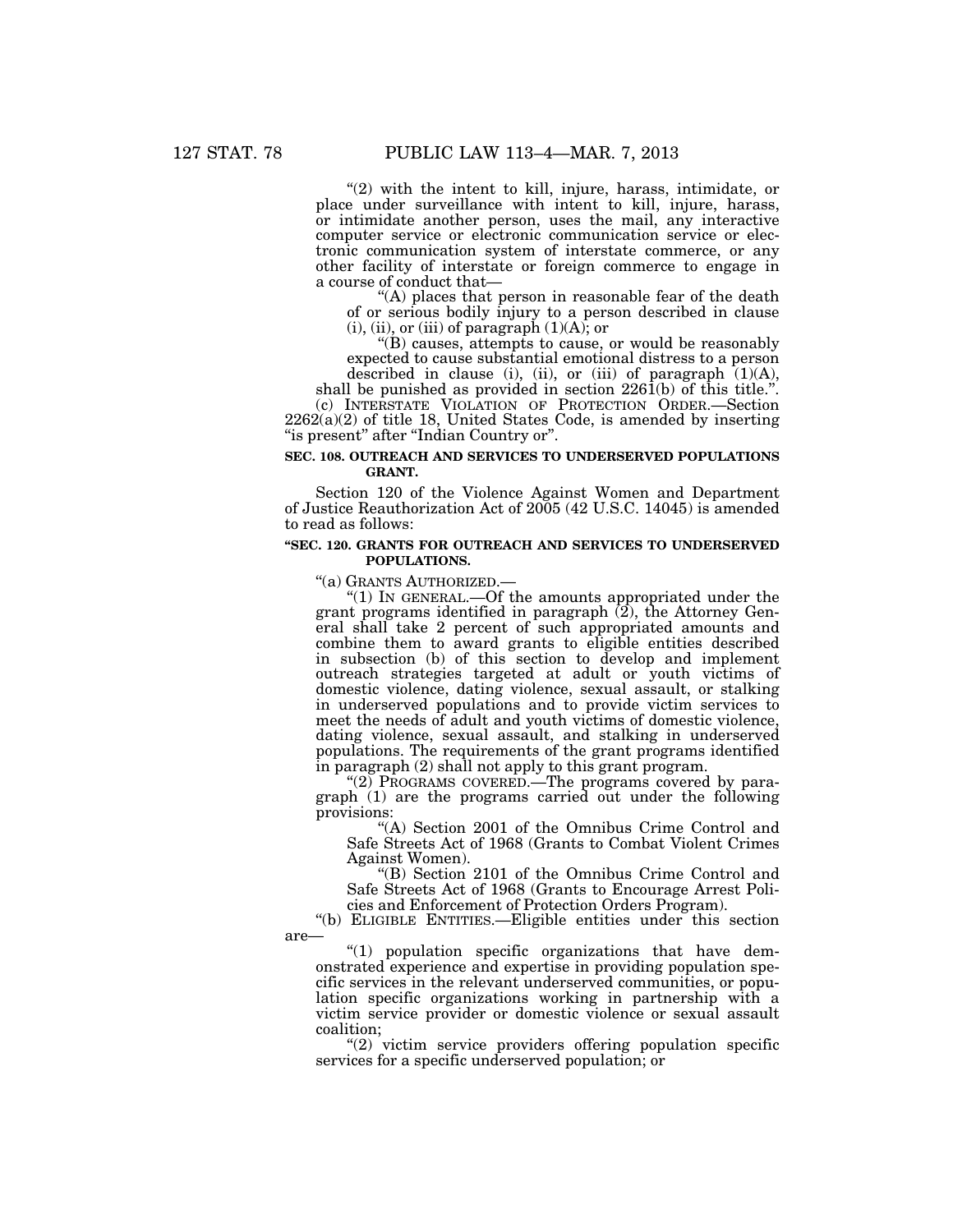"(3) victim service providers working in partnership with a national, State, tribal, or local organization that has demonstrated experience and expertise in providing population specific services in the relevant underserved population.

''(c) PLANNING GRANTS.—The Attorney General may use up to 25 percent of funds available under this section to make onetime planning grants to eligible entities to support the planning and development of specially designed and targeted programs for adult and youth victims in one or more underserved populations, including—

''(1) identifying, building and strengthening partnerships with potential collaborators within underserved populations, Federal, State, tribal, territorial or local government entities, and public and private organizations;

 $\tilde{f}(2)$  conducting a needs assessment of the community and Assessment. the targeted underserved population or populations to determine what the barriers are to service access and what factors contribute to those barriers, using input from the targeted underserved population or populations;

''(3) identifying promising prevention, outreach and intervention strategies for victims from a targeted underserved population or populations; and

"(4) developing a plan, with the input of the targeted under- Plans. served population or populations, for implementing prevention, outreach and intervention strategies to address the barriers to accessing services, promoting community engagement in the prevention of domestic violence, dating violence, sexual assault, and stalking within the targeted underserved populations, and evaluating the program.

''(d) IMPLEMENTATION GRANTS.—The Attorney General shall make grants to eligible entities for the purpose of providing or enhancing population specific outreach and services to adult and youth victims in one or more underserved populations, including—

"(1) working with Federal, State, tribal, territorial and local governments, agencies, and organizations to develop or enhance population specific services;

''(2) strengthening the capacity of underserved populations to provide population specific services;

''(3) strengthening the capacity of traditional victim service providers to provide population specific services;

"(4) strengthening the effectiveness of criminal and civil justice interventions by providing training for law enforcement, prosecutors, judges and other court personnel on domestic violence, dating violence, sexual assault, or stalking in underserved populations; or

''(5) working in cooperation with an underserved population to develop and implement outreach, education, prevention, and intervention strategies that highlight available resources and the specific issues faced by victims of domestic violence, dating violence, sexual assault, or stalking from underserved populations.

''(e) APPLICATION.—An eligible entity desiring a grant under this section shall submit an application to the Director of the Office on Violence Against Women at such time, in such form, and in such manner as the Director may prescribe.

''(f) REPORTS.—Each eligible entity receiving a grant under this section shall submit to the Director of the Office on Violence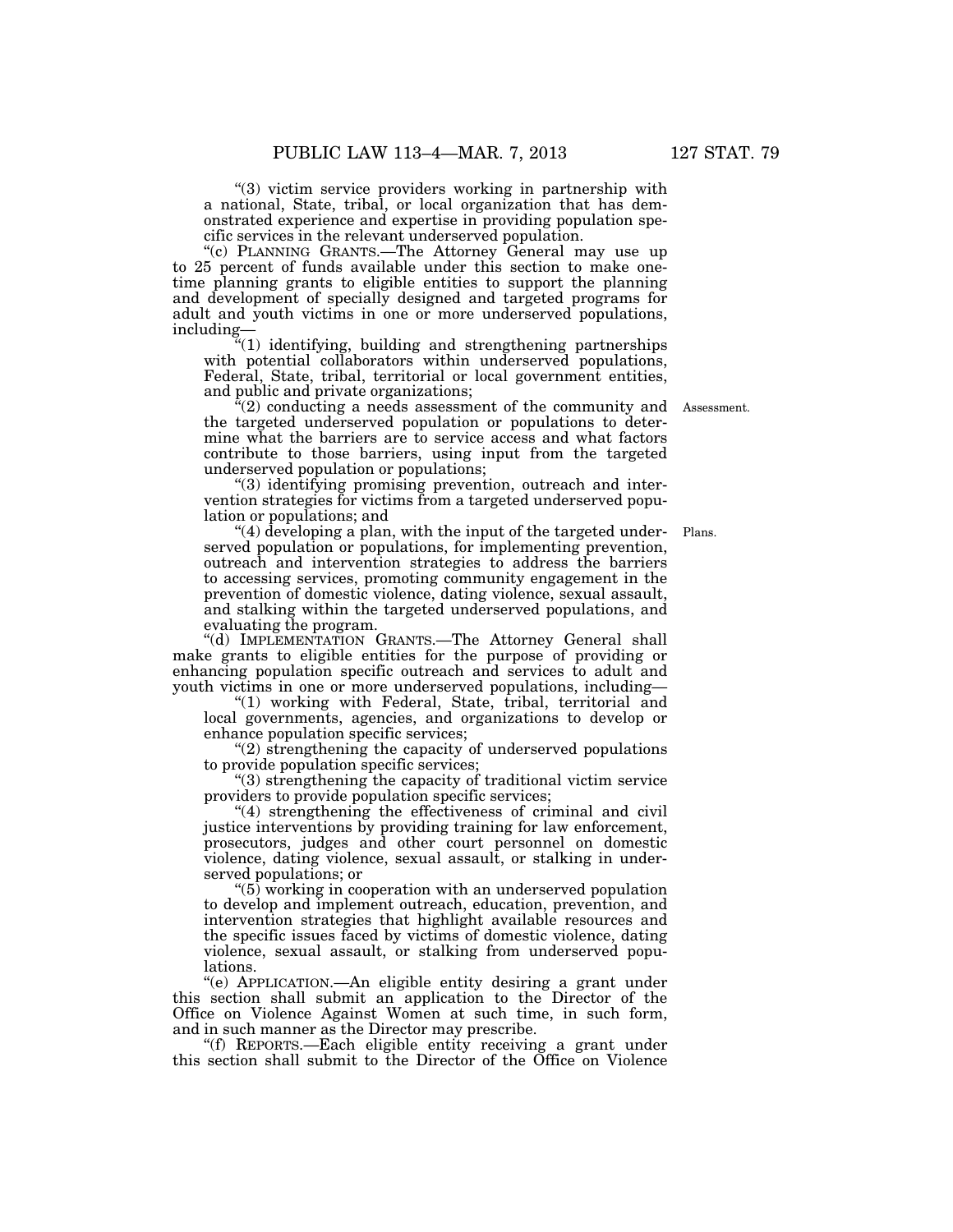Against Women a report that describes the activities carried out with grant funds.

" $(g)$  AUTHORIZATION OF APPROPRIATIONS.—In addition to the funds identified in subsection  $(a)(1)$ , there are authorized to be appropriated to carry out this section \$2,000,000 for each of fiscal years 2014 through 2018.

Applicability.

''(h) DEFINITIONS AND GRANT CONDITIONS.—In this section the definitions and grant conditions in section 40002 of the Violence Against Women Act of 1994 (42 U.S.C. 13925) shall apply.''.

### **SEC. 109. CULTURALLY SPECIFIC SERVICES GRANT.**

Section 121 of the Violence Against Women and Department of Justice Reauthorization Act of 2005 (42 U.S.C. 14045a) is amended—

(1) in the section heading, by striking ''**AND LINGUIS-TICALLY**'';

(2) by striking ''and linguistically'' each place it appears; (3) by striking ''and linguistic'' each place it appears;

(4) by striking subsection (a)(2) and inserting:

"(2) PROGRAMS COVERED.—The programs covered by paragraph (1) are the programs carried out under the following provisions:

''(A) Section 2101 of the Omnibus Crime Control and Safe Streets Act of 1968 (Grants to Encourage Arrest Policies and Enforcement of Protection Orders).

''(B) Section 14201 of division B of the Victims of Trafficking and Violence Protection Act of 2000 (42 U.S.C. 3796gg–6) (Legal Assistance for Victims).

''(C) Section 40295 of the Violence Against Women Act of 1994 (42 U.S.C. 13971) (Rural Domestic Violence, Dating Violence, Sexual Assault, Stalking, and Child Abuse Enforcement Assistance).

''(D) Section 40802 of the Violence Against Women Act of 1994 (42 U.S.C. 14041a) (Enhanced Training and Services to End Violence Against Women Later in Life).

"(E) Section 1402 of division B of the Victims of Trafficking and Violence Protection Act of 2000 (42 U.S.C. 3796gg–7) (Education, Training, and Enhanced Services to End Violence Against and Abuse of Women with Disabilities).''; and

 $(5)$  in subsection  $(g)$ , by striking "linguistic and".

# **TITLE II—IMPROVING SERVICES FOR VICTIMS OF DOMESTIC VIOLENCE, DATING VIOLENCE, SEXUAL ASSAULT, AND STALKING**

### **SEC. 201. SEXUAL ASSAULT SERVICES PROGRAM.**

(a) GRANTS TO STATES AND TERRITORIES.—Section 41601(b) of the Violence Against Women Act of 1994 (42 U.S.C. 14043g(b)) is amended—

(1) in paragraph (1), by striking ''other programs'' and all that follows and inserting ''other nongovernmental or tribal programs and projects to assist individuals who have been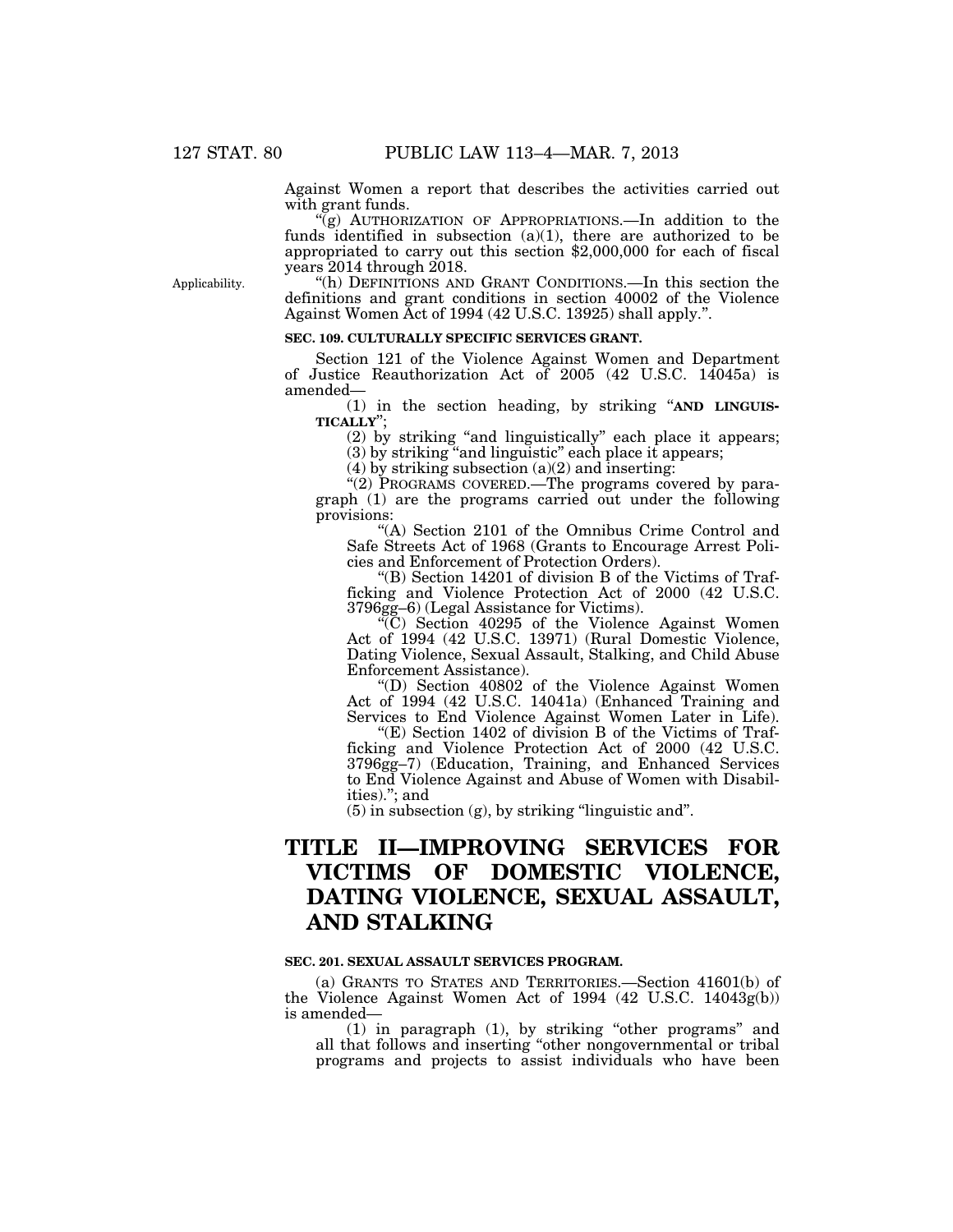victimized by sexual assault, without regard to the age of the individual.'

 $(2)$  in paragraph  $(2)$ —

 $(A)$  in subparagraph  $(B)$ , by inserting "or tribal programs and activities'' after ''nongovernmental organizations''; and

 $(B)$  in subparagraph  $(C)(v)$ , by striking "linguistically and''; and

 $(3)$  in paragraph  $(4)$ —

(A) by inserting ''(including the District of Columbia and Puerto Rico)'' after ''The Attorney General shall allocate to each State'';

(B) by striking ''the District of Columbia, Puerto Rico,'' after "Guam";

 $(C)$  by striking "0.125 percent" and inserting "0.25 percent''; and

(D) by striking ''The District of Columbia shall be treated as a territory for purposes of calculating its allocation under the preceding formula.''.

(b) AUTHORIZATION OF APPROPRIATIONS.—Section  $41601(f)(1)$  of the Violence Against Women Act of 1994 (42 U.S.C. 14043g(f)(1)) is amended by striking ''\$50,000,000 to remain available until expended for each of the fiscal years 2007 through 2011'' and inserting ''\$40,000,000 to remain available until expended for each of fiscal years 2014 through 2018''.

# **SEC. 202. RURAL DOMESTIC VIOLENCE, DATING VIOLENCE, SEXUAL ASSAULT, STALKING, AND CHILD ABUSE ENFORCEMENT ASSISTANCE.**

Section 40295 of the Violence Against Women Act of 1994 (42 U.S.C. 13971) is amended—

(1) in subsection  $(a)(1)(H)$ , by inserting ", including sexual assault forensic examiners'' before the semicolon;

 $(2)$  in subsection  $(b)$ –

 $(A)$  in paragraph  $(1)$ —

(i) by striking ''victim advocacy groups'' and inserting "victim service providers"; and

(ii) by inserting '', including developing multidisciplinary teams focusing on high risk cases with the goal of preventing domestic and dating violence homicides'' before the semicolon;

(B) in paragraph (2)—

(i) by striking ''and other long- and short-term assistance'' and inserting ''legal assistance, and other long-term and short-term victim and population specific services''; and

(ii) by striking "and" at the end;

(C) in paragraph (3), by striking the period at the end and inserting ''; and''; and

(D) by adding at the end the following:

"(4) developing, enlarging, or strengthening programs addressing sexual assault, including sexual assault forensic examiner programs, Sexual Assault Response Teams, law enforcement training, and programs addressing rape kit backlogs.

''(5) developing programs and strategies that focus on the specific needs of victims of domestic violence, dating violence,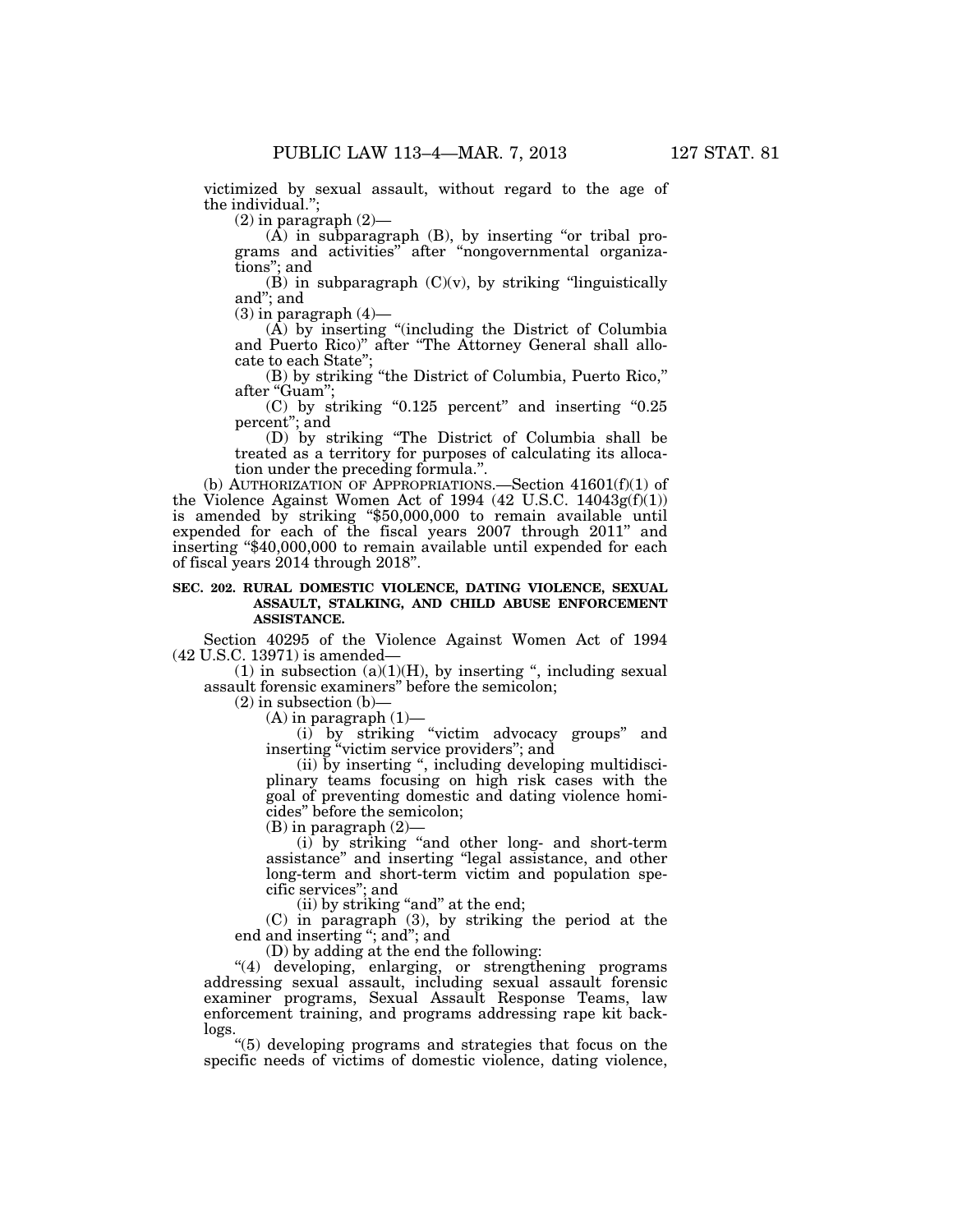sexual assault, and stalking who reside in remote rural and geographically isolated areas, including addressing the challenges posed by the lack of access to shelters and victims services, and limited law enforcement resources and training, and providing training and resources to Community Health Aides involved in the delivery of Indian Health Service programs.''; and

(3) in subsection  $(e)(1)$ , by striking "\$55,000,000 for each of the fiscal years 2007 through 2011'' and inserting ''\$50,000,000 for each of fiscal years 2014 through 2018''.

# **SEC. 203. TRAINING AND SERVICES TO END VIOLENCE AGAINST WOMEN WITH DISABILITIES GRANTS.**

Section 1402 of division B of the Victims of Trafficking and Violence Protection Act of 2000 (42 U.S.C. 3796gg–7) is amended—  $(1)$  in subsection  $(b)$ —

(A) in paragraph (1), by inserting ''(including using evidence-based indicators to assess the risk of domestic and dating violence homicide)" after "risk reduction";

(B) in paragraph (4), by striking ''victim service organizations'' and inserting ''victim service providers''; and (C) in paragraph (5), by striking ''victim services

organizations'' and inserting ''victim service providers''; (2) in subsection (c)(1)(D), by striking "nonprofit and nongovernmental victim services organization, such as a State'' and inserting "victim service provider, such as a State or tribal"; and

 $(3)$  in subsection  $(e)$ , by striking "\$10,000,000 for each of the fiscal years 2007 through 2011'' and inserting ''\$9,000,000 for each of fiscal years 2014 through 2018''.

# **SEC. 204. ENHANCED TRAINING AND SERVICES TO END ABUSE IN LATER LIFE.**

(a) IN GENERAL.—Subtitle H of the Violence Against Women Act of 1994 (42 U.S.C. 14041 et seq.) is amended to read as follows:

42 USC 14041–14041b.

# **''Subtitle H—Enhanced Training and Services To End Abuse Later in Life**

## **''SEC. 40801. ENHANCED TRAINING AND SERVICES TO END ABUSE IN LATER LIFE.**

''(a) DEFINITIONS.—In this section—

''(1) the term 'exploitation' has the meaning given the term in section 2011 of the Social Security Act (42 U.S.C. 1397j);

"(2) the term 'later life', relating to an individual, means the individual is 50 years of age or older; and

"(3) the term 'neglect' means the failure of a caregiver or fiduciary to provide the goods or services that are necessary to maintain the health or safety of an individual in later life. ''(b) GRANT PROGRAM.—

''(1) GRANTS AUTHORIZED.—The Attorney General may make grants to eligible entities to carry out the activities described in paragraph (2).

''(2) MANDATORY AND PERMISSIBLE ACTIVITIES.—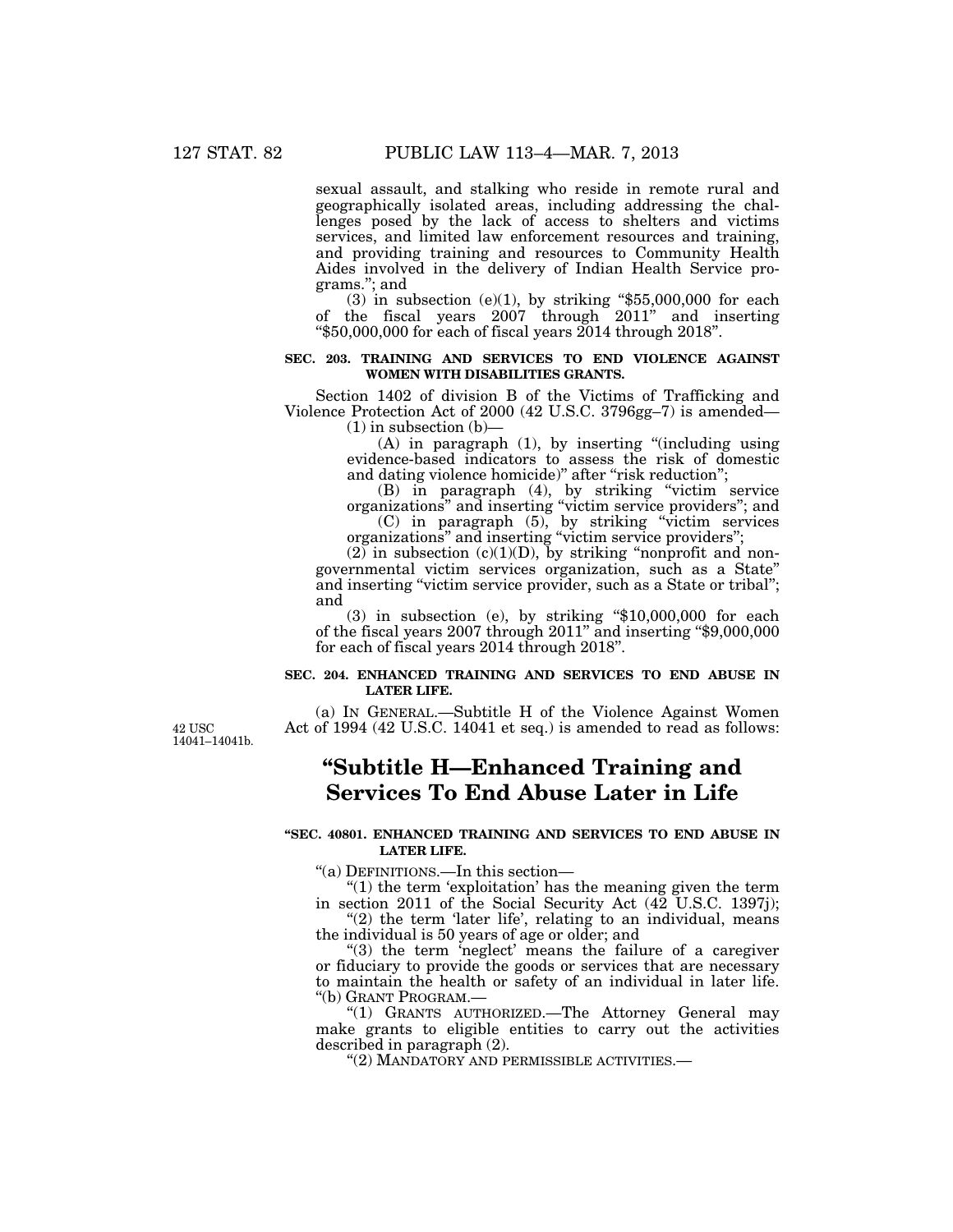''(A) MANDATORY ACTIVITIES.—An eligible entity receiving a grant under this section shall use the funds received under the grant to—

"(i) provide training programs to assist law enforcement agencies, prosecutors, agencies of States or units of local government, population specific organizations, victim service providers, victim advocates, and relevant officers in Federal, tribal, State, territorial, and local courts in recognizing and addressing instances of elder abuse;

"(ii) provide or enhance services for victims of abuse in later life, including domestic violence, dating violence, sexual assault, stalking, exploitation, and neglect;

''(iii) establish or support multidisciplinary collaborative community responses to victims of abuse in later life, including domestic violence, dating violence, sexual assault, stalking, exploitation, and neglect; and

"(iv) conduct cross-training for law enforcement agencies, prosecutors, agencies of States or units of local government, attorneys, health care providers, population specific organizations, faith-based advocates, victim service providers, and courts to better serve victims of abuse in later life, including domestic violence, dating violence, sexual assault, stalking, exploitation, and neglect.

 $\cdot$ (B) PERMISSIBLE ACTIVITIES.—An eligible entity receiving a grant under this section may use the funds received under the grant to—

''(i) provide training programs to assist attorneys, health care providers, faith-based leaders, or other community-based organizations in recognizing and addressing instances of abuse in later life, including domestic violence, dating violence, sexual assault, stalking, exploitation, and neglect; or

"(ii) conduct outreach activities and awareness campaigns to ensure that victims of abuse in later life, including domestic violence, dating violence, sexual assault, stalking, exploitation, and neglect receive appropriate assistance.

''(C) WAIVER.—The Attorney General may waive 1 or Determination. more of the activities described in subparagraph (A) upon making a determination that the activity would duplicate services available in the community.

''(D) LIMITATION.—An eligible entity receiving a grant under this section may use not more than 10 percent of the total funds received under the grant for an activity described in subparagraph (B)(ii).

''(3) ELIGIBLE ENTITIES.—An entity shall be eligible to receive a grant under this section if—

''(A) the entity is—

''(i) a State;

"(ii) a unit of local government;

"(iii) a tribal government or tribal organization;

"(iv) a population specific organization with demonstrated experience in assisting individuals over 50 years of age;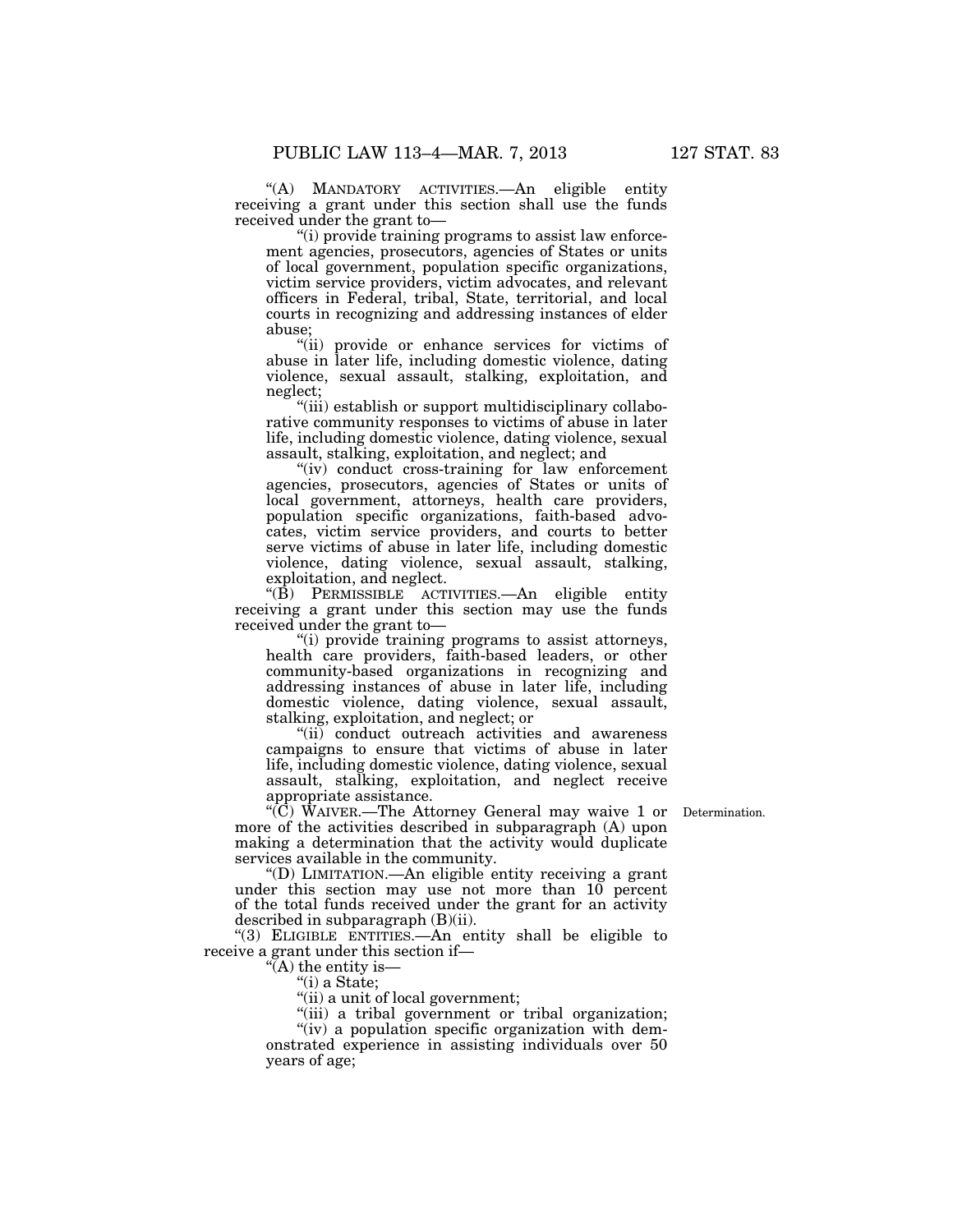" $(v)$  a victim service provider with demonstrated experience in addressing domestic violence, dating violence, sexual assault, and stalking; or

"(vi) a State, tribal, or territorial domestic violence or sexual assault coalition; and

''(B) the entity demonstrates that it is part of a multidisciplinary partnership that includes, at a minimum—

"(i) a law enforcement agency; "(ii) a prosecutor's office;

"(iii) a victim service provider; and

"(iv) a nonprofit program or government agency with demonstrated experience in assisting individuals in later life;

"(4) UNDERSERVED POPULATIONS.—In making grants under this section, the Attorney General shall give priority to proposals providing services to culturally specific and underserved populations.

''(5) AUTHORIZATION OF APPROPRIATIONS.—There is authorized to be appropriated to carry out this section \$9,000,000 for each of fiscal years 2014 through 2018.''.

# **TITLE III—SERVICES, PROTECTION, AND JUSTICE FOR YOUNG VICTIMS OF VIOLENCE**

# **SEC. 301. RAPE PREVENTION AND EDUCATION GRANT.**

Section 393A of the Public Health Service Act (42 U.S.C. 280b– 1b) is amended—

 $(1)$  in subsection  $(a)$ —

(A) in the matter preceding paragraph (1), by inserting

", territorial or tribal" after "crisis centers, State"; and (B) in paragraph (6), by inserting ''and alcohol'' after "about drugs"; and

 $(2)$  in subsection  $(c)$ —

 $(A)$  in paragraph  $(1)$ , by striking "\$80,000,000 for each of fiscal years 2007 through 2011'' and inserting " $$50,000,000$  for each of fiscal years 2014 through 2018"; and

(B) by adding at the end the following:

"(3) BASELINE FUNDING FOR STATES, THE DISTRICT OF COLUMBIA, AND PUERTO RICO.—A minimum allocation of \$150,000 shall be awarded in each fiscal year for each of the States, the District of Columbia, and Puerto Rico. A minimum allocation of \$35,000 shall be awarded in each fiscal year for each Territory. Any unused or remaining funds shall be allotted to each State, the District of Columbia, and Puerto Rico on the basis of population.''.

# **SEC. 302. CREATING HOPE THROUGH OUTREACH, OPTIONS, SERVICES, AND EDUCATION FOR CHILDREN AND YOUTH.**

Subtitle L of the Violence Against Women Act of 1994 is amended by striking sections 41201 through 41204 (42 U.S.C. 14043c through 14043c–3) and inserting the following: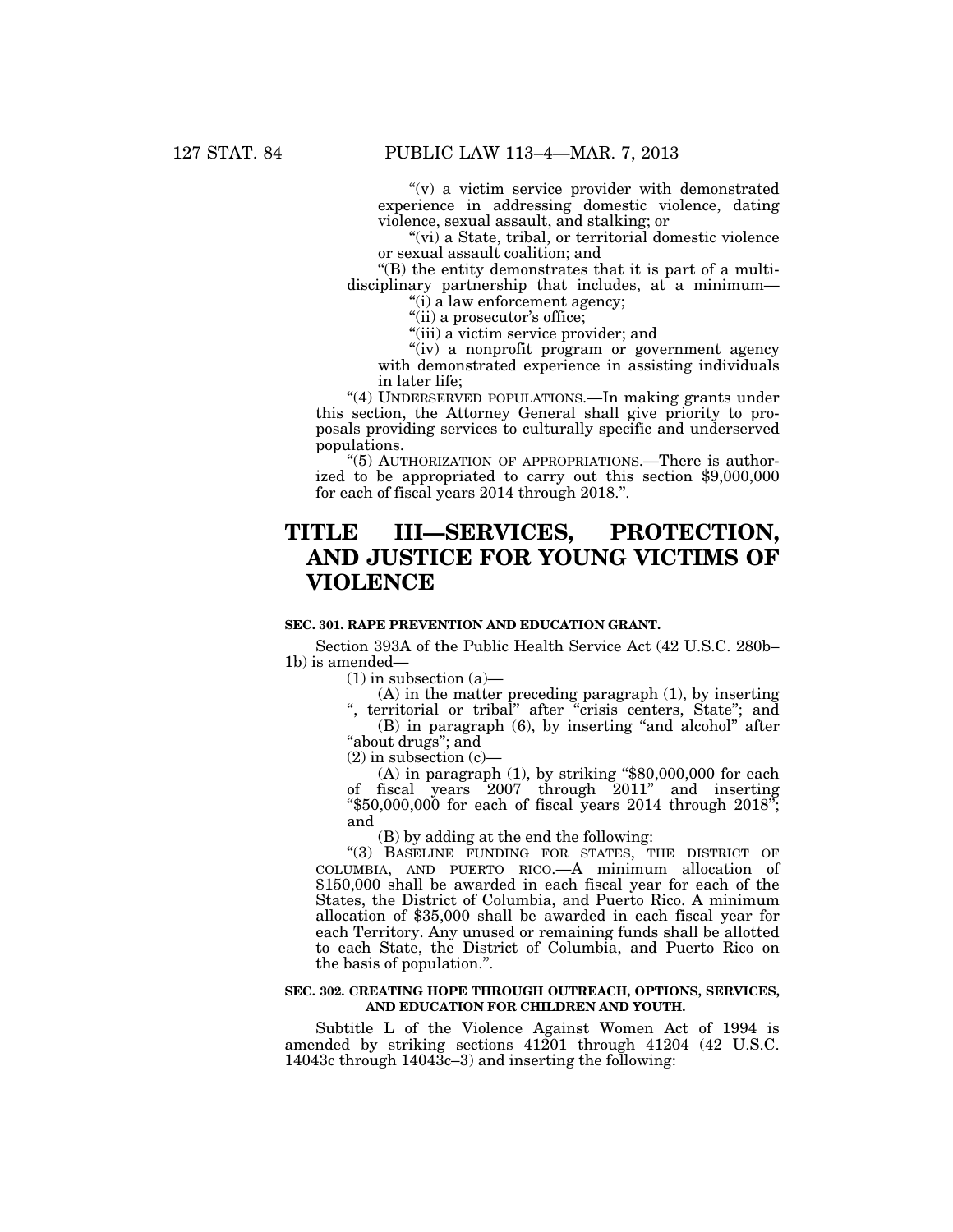#### **''SEC. 41201. CREATING HOPE THROUGH OUTREACH, OPTIONS, SERV-**42 USC 14043c. **ICES, AND EDUCATION FOR CHILDREN AND YOUTH ('CHOOSE CHILDREN & YOUTH').**

''(a) GRANTS AUTHORIZED.—The Attorney General, working in collaboration with the Secretary of Health and Human Services and the Secretary of Education, shall award grants to enhance the safety of youth and children who are victims of, or exposed to, domestic violence, dating violence, sexual assault, stalking, or sex trafficking and prevent future violence.

''(b) PROGRAM PURPOSES.—Funds provided under this section may be used for the following program purpose areas:<br>"(1) SERVICES TO ADVOCATE FOR AND RESPOND TO YOUTH.—

To develop, expand, and strengthen victim-centered interventions and services that target youth who are victims of domestic violence, dating violence, sexual assault, stalking, and sex trafficking. Services may include victim services, counseling, advocacy, mentoring, educational support, transportation, legal assistance in civil, criminal and administrative matters, such as family law cases, housing cases, child welfare proceedings, campus administrative proceedings, and civil protection order proceedings, population-specific services, and other activities that support youth in finding safety, stability, and justice and in addressing the emotional, cognitive, and physical effects of trauma. Funds may be used to—

"(A) assess and analyze currently available services for youth victims of domestic violence, dating violence, sexual assault, stalking, and sex trafficking, determining relevant barriers to such services in a particular locality, and developing a community protocol to address such problems collaboratively;

''(B) develop and implement policies, practices, and procedures to effectively respond to domestic violence, dating violence, sexual assault, stalking, or sex trafficking against youth; or

''(C) provide technical assistance and training to enhance the ability of school personnel, victim service providers, child protective service workers, staff of law enforcement agencies, prosecutors, court personnel, individuals who work in after school programs, medical personnel, social workers, mental health personnel, and workers in other programs that serve children and youth to improve their ability to appropriately respond to the needs of children and youth who are victims of domestic violence, dating violence, sexual assault, stalking, and sex trafficking, and to properly refer such children, youth, and their families to appropriate services.

"(2) SUPPORTING YOUTH THROUGH EDUCATION AND PROTEC-TION.—To enable middle schools, high schools, and institutions of higher education to—

''(A) provide training to school personnel, including healthcare providers and security personnel, on the needs of students who are victims of domestic violence, dating violence, sexual assault, stalking, or sex trafficking;

''(B) develop and implement prevention and intervention policies in middle and high schools, including appropriate responses to, and identification and referral procedures for, students who are experiencing or perpetrating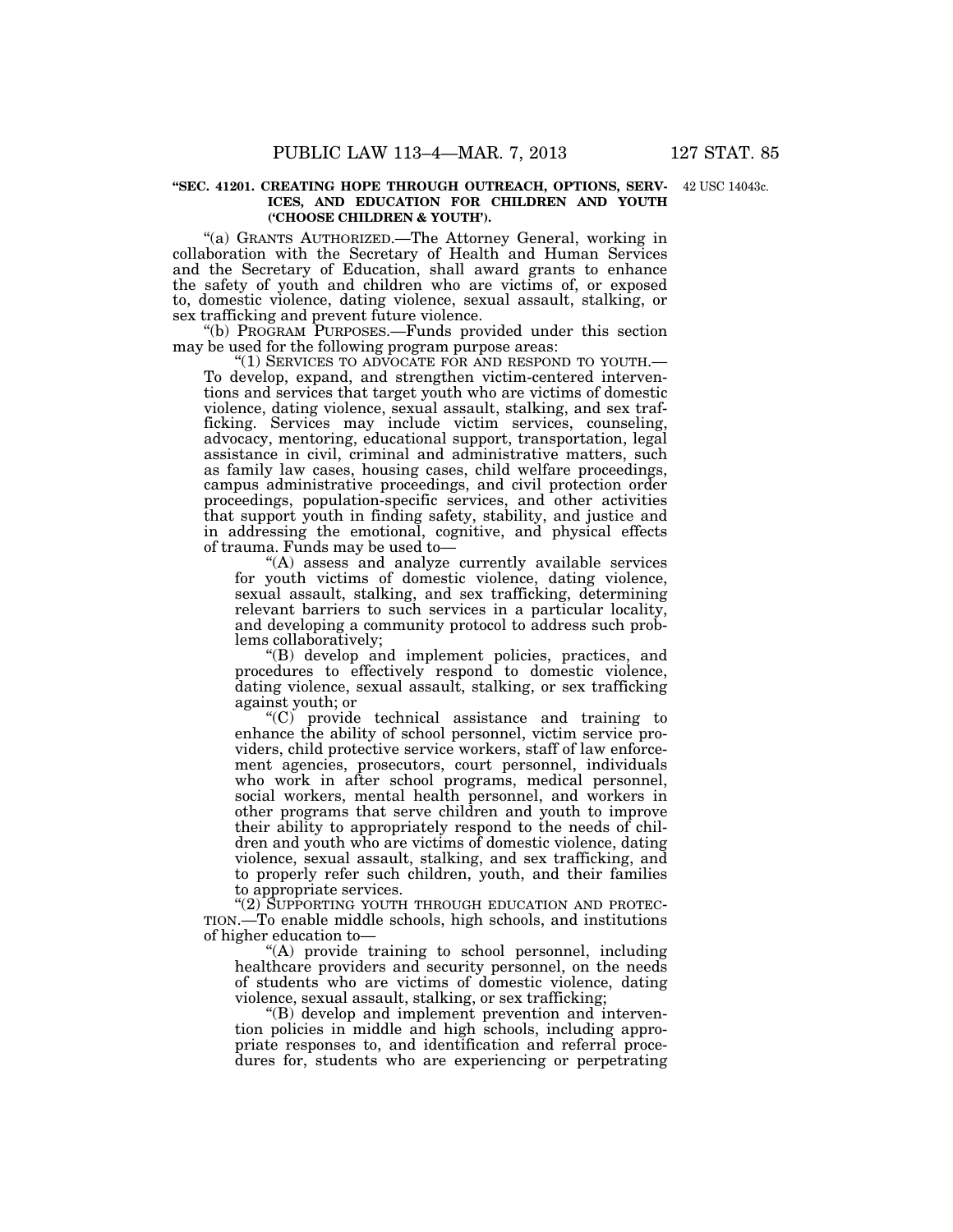domestic violence, dating violence, sexual assault, stalking, or sex trafficking, and procedures for handling the requirements of court protective orders issued to or against students;

''(C) provide support services for student victims of domestic violence, dating violence, sexual assault, stalking, or sex trafficking, such as a resource person who is either on-site or on-call;

''(D) implement developmentally appropriate educational programming for students regarding domestic violence, dating violence, sexual assault, stalking, and sex trafficking and the impact of such violence on youth; or

''(E) develop strategies to increase identification, support, referrals, and prevention programming for youth who are at high risk of domestic violence, dating violence, sexual assault, stalking, or sex trafficking.

''(c) ELIGIBLE APPLICANTS.—

" $(1)$  In GENERAL.—To be eligible to receive a grant under this section, an entity shall be—

''(A) a victim service provider, tribal nonprofit, or population-specific or community-based organization with a demonstrated history of effective work addressing the needs of youth who are, including runaway or homeless youth affected by, victims of domestic violence, dating violence, sexual assault, stalking, or sex trafficking;

 $f(B)$  a victim service provider that is partnered with an entity that has a demonstrated history of effective work addressing the needs of youth; or

 $C$ ) a public, charter, tribal, or nationally accredited private middle or high school, a school administered by the Department of Defense under section 2164 of title 10, United States Code or section 1402 of the Defense Dependents' Education Act of 1978, a group of schools, a school district, or an institution of higher education. ''(2) PARTNERSHIPS.—

''(A) EDUCATION.—To be eligible to receive a grant for the purposes described in subsection  $(b)(2)$ , an entity described in paragraph (1) shall be partnered with a public, charter, tribal, or nationally accredited private middle or high school, a school administered by the Department of Defense under section 2164 of title 10, United States Code or section 1402 of the Defense Dependents' Education Act of 1978, a group of schools, a school district, or an institution of higher education.

''(B) OTHER PARTNERSHIPS.—All applicants under this section are encouraged to work in partnership with organizations and agencies that work with the relevant population. Such entities may include—

''(i) a State, tribe, unit of local government, or territory;

''(ii) a population specific or community-based organization;

"(iii) batterer intervention programs or sex offender treatment programs with specialized knowledge and experience working with youth offenders; or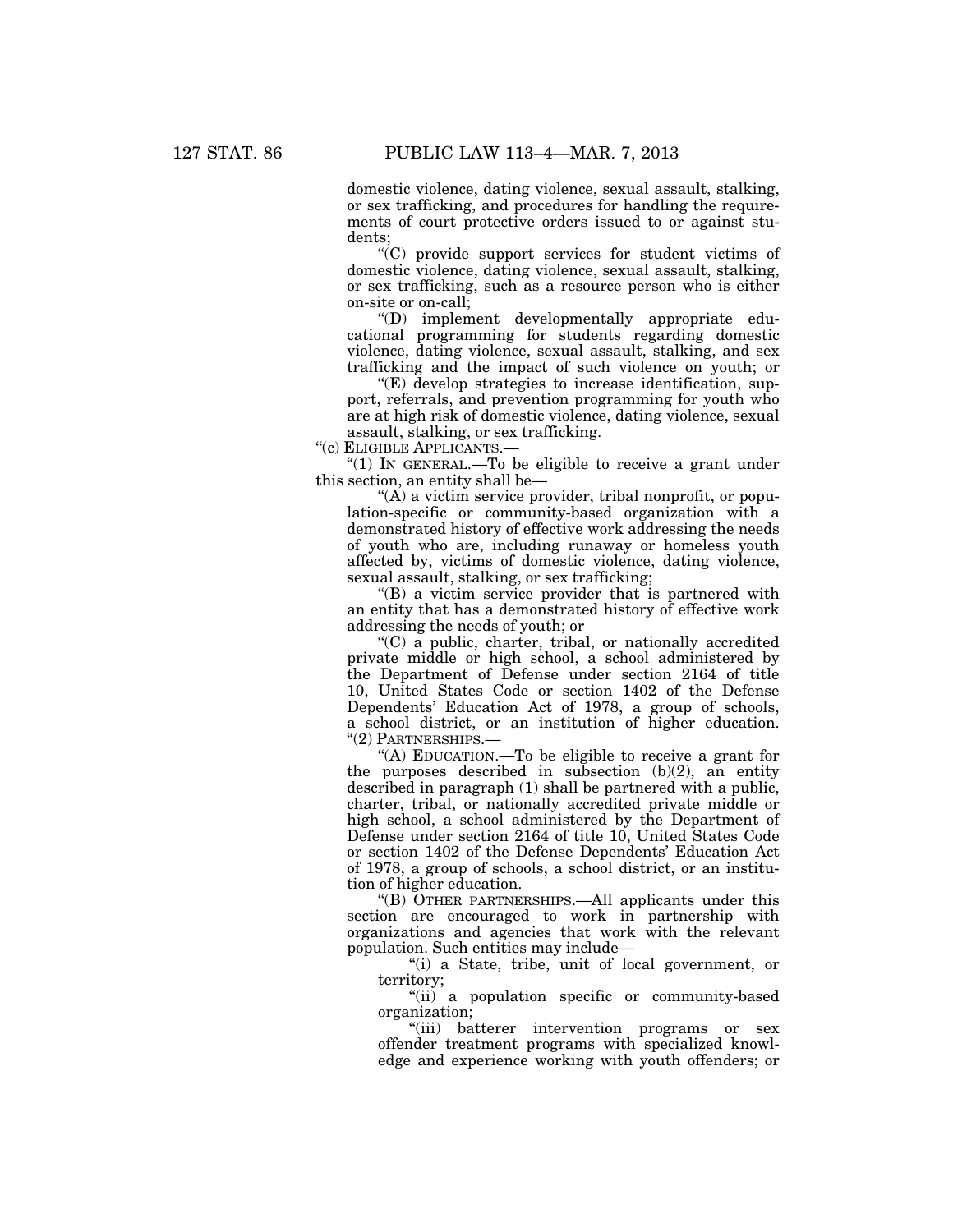"(iv) any other agencies or nonprofit, nongovernmental organizations with the capacity to provide effective assistance to the adult, youth, and child victims served by the partnership.

''(d) GRANTEE REQUIREMENTS.—Applicants for grants under this Procedures. section shall establish and implement policies, practices, and procedures that—

 $(1)$  require and include appropriate referral systems for child and youth victims;

''(2) protect the confidentiality and privacy of child and youth victim information, particularly in the context of parental or third party involvement and consent, mandatory reporting duties, and working with other service providers all with priority on victim safety and autonomy; and

''(3) ensure that all individuals providing intervention or prevention programming to children or youth through a program funded under this section have completed, or will complete, sufficient training in connection with domestic violence, dating violence, sexual assault, stalking, and sex trafficking.

''(e) DEFINITIONS AND GRANT CONDITIONS.—In this section, the definitions and grant conditions provided for in section 40002 shall apply.

"(f) AUTHORIZATION OF APPROPRIATIONS.—There is authorized to be appropriated to carry out this section, \$15,000,000 for each of fiscal years 2014 through 2018.

''(g) ALLOTMENT.—

" $(1)$  In GENERAL.—Not less than 50 percent of the total amount appropriated under this section for each fiscal year shall be used for the purposes described in subsection  $(b)(1)$ .

"(2) INDIAN TRIBES.— $\text{Not}$  less than 10 percent of the total amount appropriated under this section for each fiscal year shall be made available for grants under the program authorized by section 2015 of the Omnibus Crime Control and Safe Streets Act of 1968. The requirements of this section shall not apply to funds allocated under this paragraph.

''(h) PRIORITY.—The Attorney General shall prioritize grant applications under this section that coordinate with prevention programs in the community.''.

#### **SEC. 303. GRANTS TO COMBAT VIOLENT CRIMES ON CAMPUSES.**

Section 304 of the Violence Against Women and Department of Justice Reauthorization Act of 2005 (42 U.S.C. 14045b) is amended—

 $(1)$  in subsection  $(a)$ —

 $(A)$  in paragraph  $(1)$ —

(i) by striking ''stalking on campuses, and'' and inserting "stalking on campuses,";

(ii) by striking ''crimes against women on'' and inserting "crimes on"; and

(iii) by inserting '', and to develop and strengthen prevention education and awareness programs'' before the period; and

(B) in paragraph (2), by striking ''\$500,000'' and inserting ''\$300,000'';

 $(2)$  in subsection  $(b)$ —

 $(A)$  in paragraph  $(2)$ —

Applicability.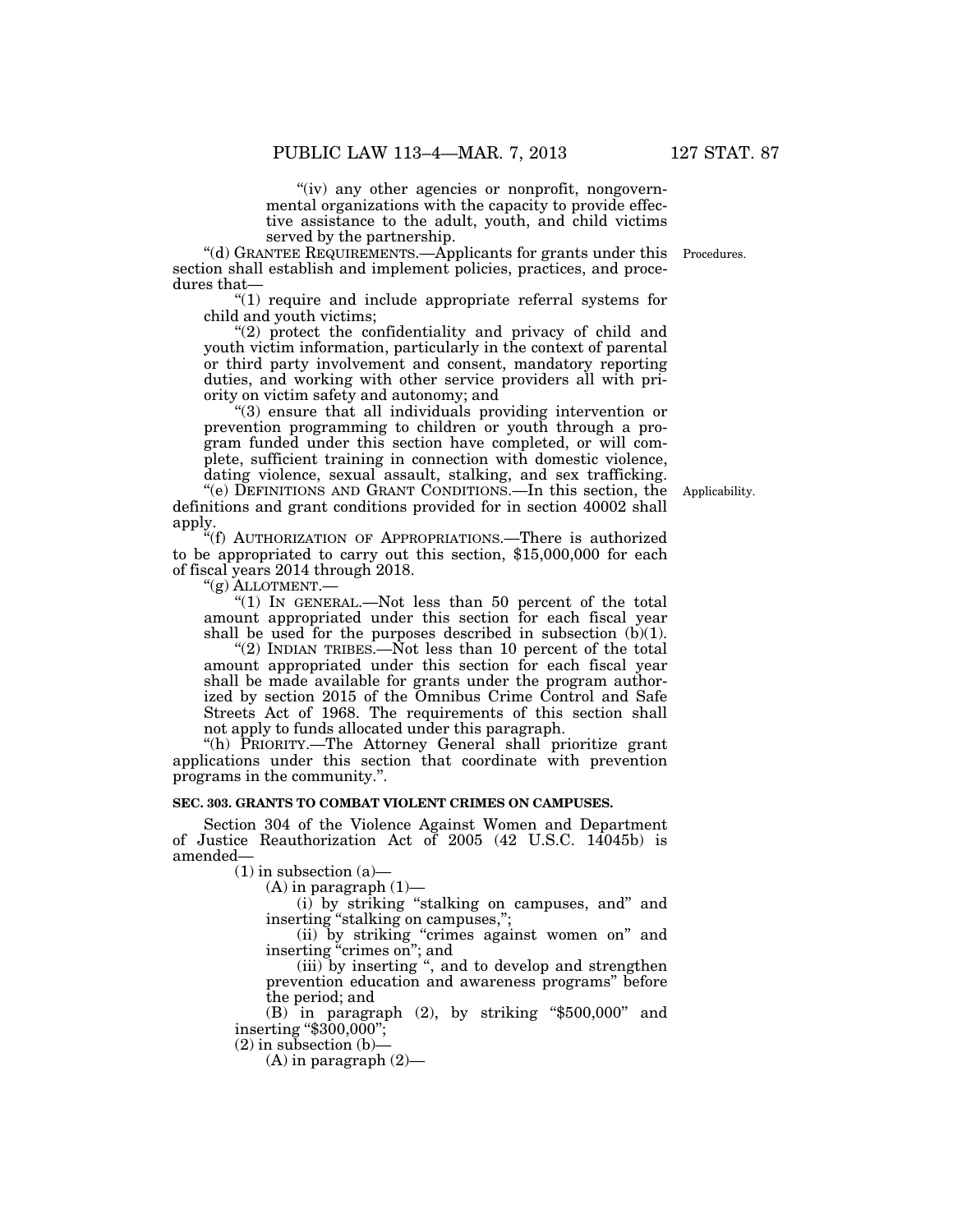$(i)$  by inserting ", strengthen," after "To develop"; and

(ii) by inserting ''including the use of technology to commit these crimes,'' after ''sexual assault and stalking,'';

 $(B)$  in paragraph  $(4)$ —

(i) by inserting ''and population specific services'' after ''strengthen victim services programs'';

(ii) by striking "entities carrying out" and all that follows through ''stalking victim services programs'' and inserting ''victim service providers''; and

(iii) by inserting '', regardless of whether the services are provided by the institution or in coordination with community victim service providers'' before the period at the end; and

(C) by adding at the end the following:

''(9) To develop or adapt and provide developmental, culturally appropriate, and linguistically accessible print or electronic materials to address both prevention and intervention in domestic violence, dating violence, sexual violence, and stalking.

 $(10)$  To develop or adapt population specific strategies and projects for victims of domestic violence, dating violence, sexual assault, and stalking from underserved populations on campus.'';

 $(3)$  in subsection  $(c)$ —

 $(A)$  in paragraph  $(2)$ —

(i) in subparagraph (B), by striking ''any nonprofit'' and all that follows through ''victim services programs" and inserting "victim service providers";

(ii) by redesignating subparagraphs (D) through  $(F)$  as subparagraphs  $(E)$  through  $(G)$ , respectively; and

(iii) by inserting after subparagraph (C), the following:

''(D) describe how underserved populations in the campus community will be adequately served, including the provision of relevant population specific services;''; and

 $(B)$  in paragraph  $(\overline{3})$ , by striking "2007 through 2011" and inserting "2014 through 2018";

 $(4)$  in subsection  $(d)$ —

(A) by redesignating paragraph (3) as paragraph (4); and

(B) by inserting after paragraph (2), the following: ''(3) GRANTEE MINIMUM REQUIREMENTS.—Each grantee shall comply with the following minimum requirements during the grant period:

" $(A)$  The grantee shall create a coordinated community response including both organizations external to the institution and relevant divisions of the institution.

 $'(B)$  The grantee shall establish a mandatory prevention and education program on domestic violence, dating violence, sexual assault, and stalking for all incoming students.

 $C$ ) The grantee shall train all campus law enforcement to respond effectively to domestic violence, dating violence, sexual assault, and stalking.

Compliance.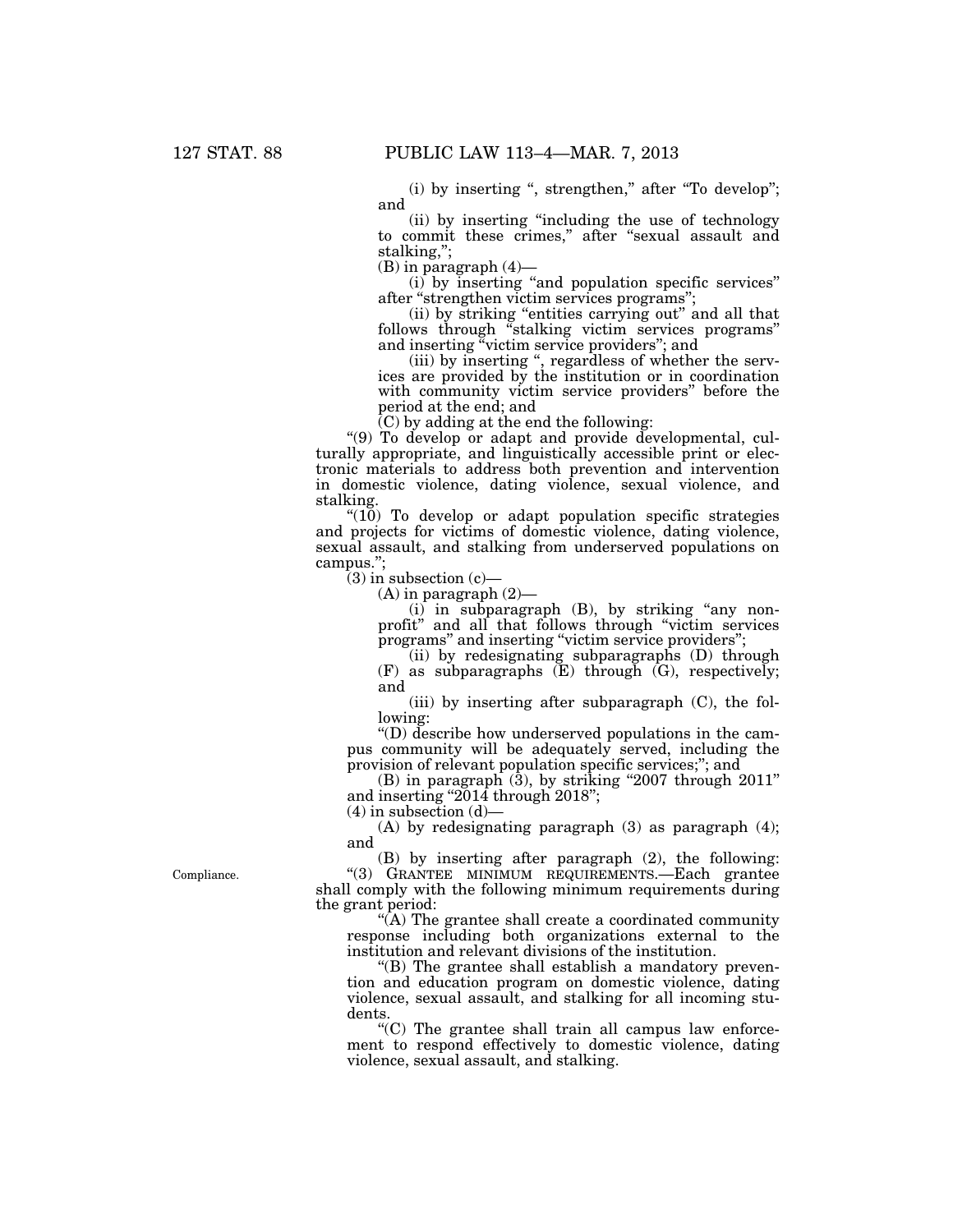''(D) The grantee shall train all members of campus disciplinary boards to respond effectively to situations involving domestic violence, dating violence, sexual assault, or stalking.''; and

(5) in subsection (e), by striking ''there are'' and all that follows through the period and inserting ''there is authorized to be appropriated \$12,000,000 for each of fiscal years 2014 through  $\overline{2018}$ .".

#### **SEC. 304. CAMPUS SEXUAL VIOLENCE, DOMESTIC VIOLENCE, DATING VIOLENCE, AND STALKING EDUCATION AND PREVENTION.**

(a) IN GENERAL.—Section 485(f) of the Higher Education Act of 1965 (20 U.S.C. 1092(f)) is amended—

 $(1)$  in paragraph  $(1)$ —

 $(A)$  in subparagraph  $(C)(iii)$ , by striking the period at the end and inserting '', when the victim of such crime elects or is unable to make such a report.''; and

(B) in subparagraph (F)—

 $(i)$  in clause  $(i)(VIII)$ , by striking "and" after the semicolon;

 $(ii)$  in clause  $(ii)$ 

(I) by striking ''sexual orientation'' and inserting '' national origin, sexual orientation, gender identity,''; and

(II) by striking the period and inserting ''; and''; and

(iii) by adding at the end the following:

''(iii) of domestic violence, dating violence, and stalking incidents that were reported to campus security authorities or local police agencies.'';

(2) in paragraph (3), by inserting '', that withholds the names of victims as confidential," after "that is timely";

 $(3)$  in paragraph  $(6)(A)$ —

(A) by redesignating clauses (i), (ii), and (iii) as clauses (ii), (iii), and (iv), respectively;

(B) by inserting before clause (ii), as redesignated by subparagraph (A), the following:

"(i) The terms 'dating violence', 'domestic violence', and Definitions. 'stalking' have the meaning given such terms in section 40002(a) of the Violence Against Women Act of 1994 (42 U.S.C.  $13925(a)$ ."; and

(C) by inserting after clause (iv), as redesignated by subparagraph (A), the following:

"(v) The term 'sexual assault' means an offense classified Definition. as a forcible or nonforcible sex offense under the uniform crime reporting system of the Federal Bureau of Investigation.'';

 $(4)$  in paragraph  $(7)$ —

(A) by striking "paragraph  $(1)(F)$ " and inserting "clauses (i) and (ii) of paragraph  $(1)(F)$ "; and

(B) by inserting after ''Hate Crime Statistics Act.'' the following: "For the offenses of domestic violence, dating violence, and stalking, such statistics shall be compiled in accordance with the definitions used in section 40002(a) of the Violence Against Women Act of 1994 (42 U.S.C.  $13925(a)$ .";

(5) by striking paragraph (8) and inserting the following:

Statistics.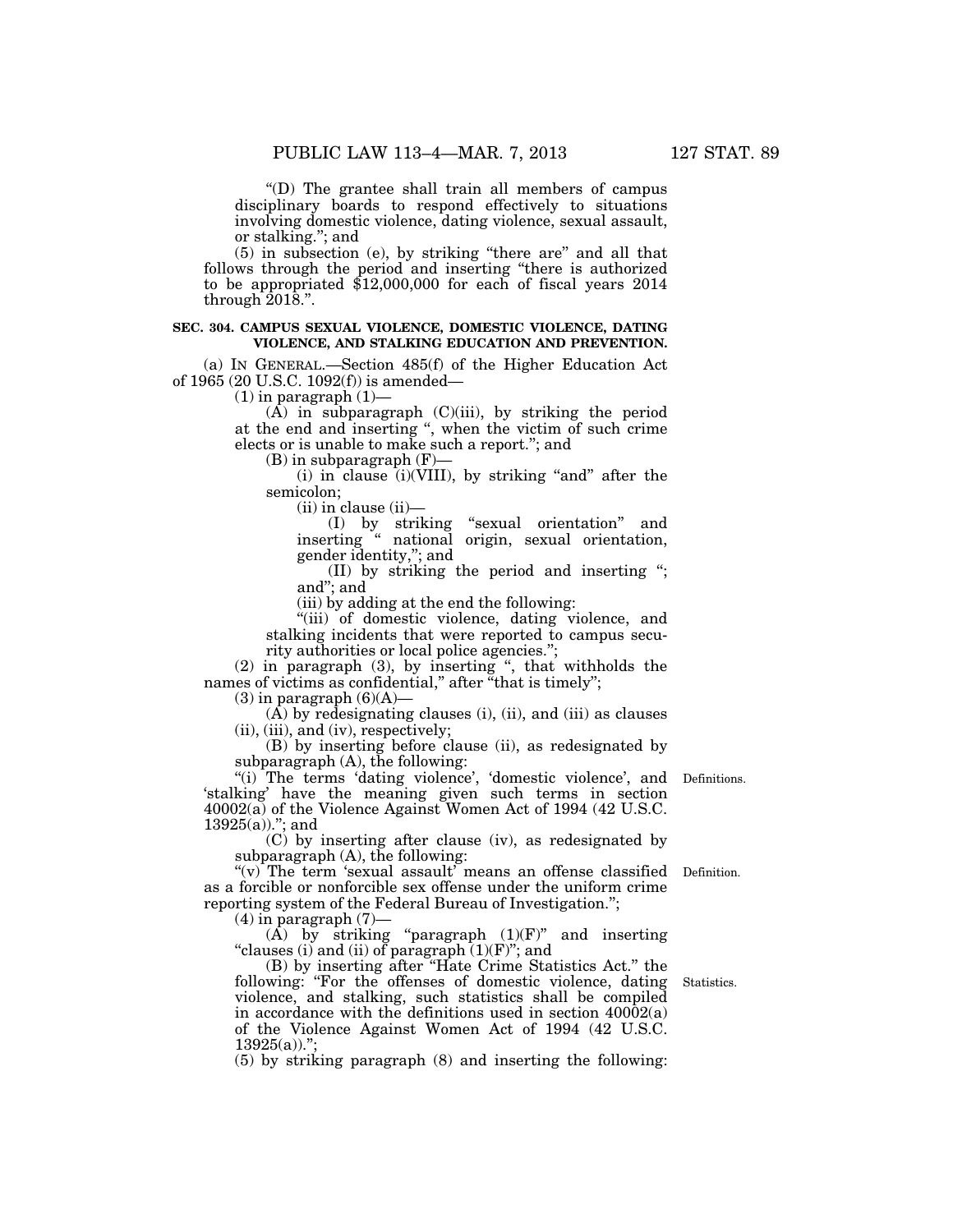''(8)(A) Each institution of higher education participating in any program under this title and title IV of the Economic Opportunity Act of 1964, other than a foreign institution of higher education, shall develop and distribute as part of the report described in paragraph (1) a statement of policy regarding—

''(i) such institution's programs to prevent domestic violence, dating violence, sexual assault, and stalking; and

"(ii) the procedures that such institution will follow once an incident of domestic violence, dating violence, sexual assault, or stalking has been reported, including a statement of the standard of evidence that will be used during any institutional conduct proceeding arising from such a report.

Notifications.

''(B) The policy described in subparagraph (A) shall address the following areas:

''(i) Education programs to promote the awareness of rape, acquaintance rape, domestic violence, dating violence, sexual assault, and stalking, which shall include—

''(I) primary prevention and awareness programs for all incoming students and new employees, which shall include—

"(aa) a statement that the institution of higher education prohibits the offenses of domestic violence, dating violence, sexual assault, and stalking;

''(bb) the definition of domestic violence, dating violence, sexual assault, and stalking in the applicable jurisdiction;

"(cc) the definition of consent, in reference to sexual activity, in the applicable jurisdiction;

"(dd) safe and positive options for bystander intervention that may be carried out by an individual to prevent harm or intervene when there is a risk of domestic violence, dating violence, sexual assault, or stalking against a person other than such individual;

"(ee) information on risk reduction to recognize warning signs of abusive behavior and how to avoid potential attacks; and

''(ff) the information described in clauses (ii) through (vii); and

''(II) ongoing prevention and awareness campaigns for students and faculty, including information described in items (aa) through (ff) of subclause (I).

"(ii) Possible sanctions or protective measures that such institution may impose following a final determination of an institutional disciplinary procedure regarding rape, acquaintance rape, domestic violence, dating violence, sexual assault, or stalking.

"(iii) Procedures victims should follow if a sex offense, domestic violence, dating violence, sexual assault, or stalking has occurred, including information in writing about—

''(I) the importance of preserving evidence as may be necessary to the proof of criminal domestic violence, dating violence, sexual assault, or stalking, or in obtaining a protection order;

''(II) to whom the alleged offense should be reported;

''(III) options regarding law enforcement and campus authorities, including notification of the victim's option to—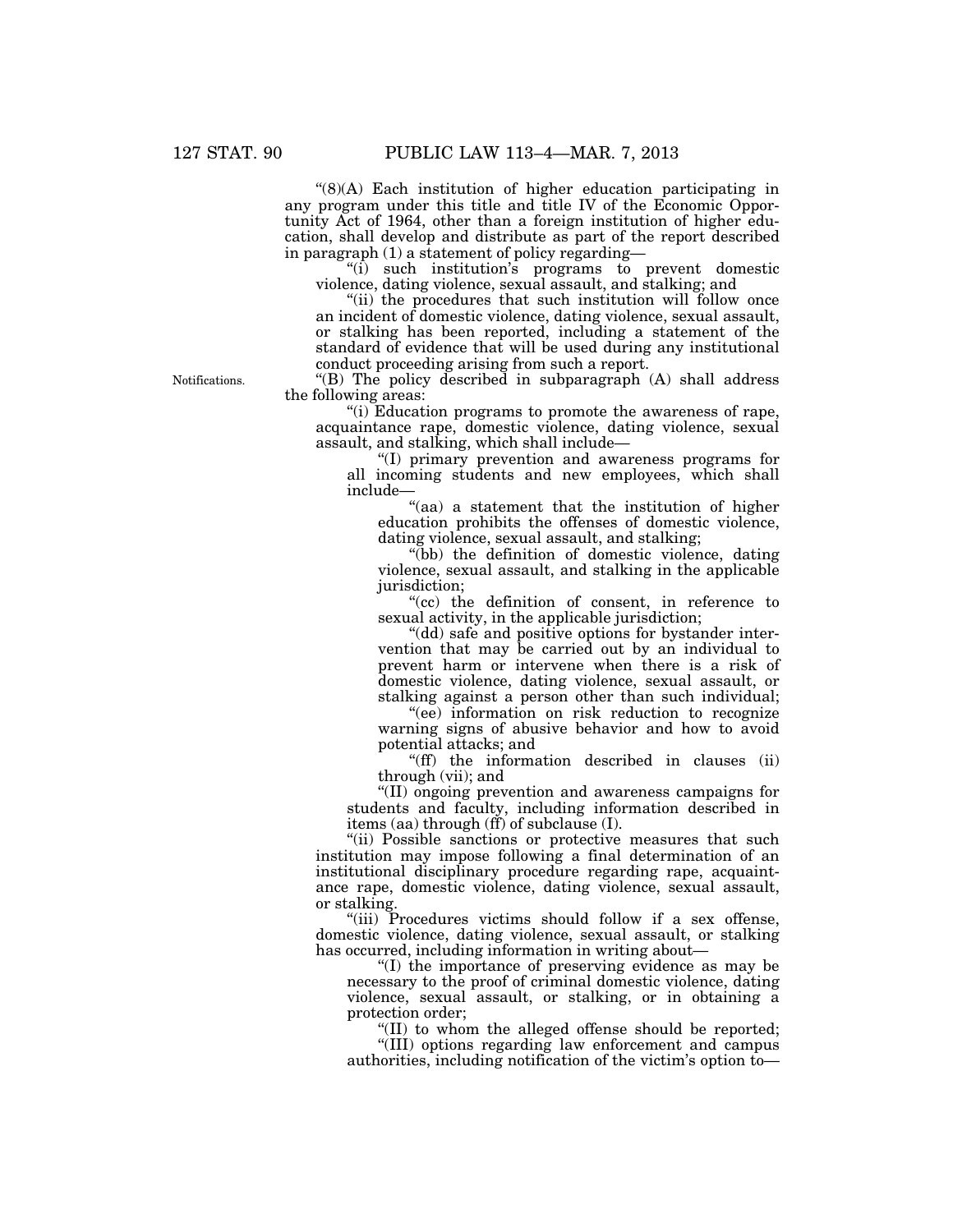''(aa) notify proper law enforcement authorities, including on-campus and local police;

 $\degree$ (bb) be assisted by campus authorities in notifying law enforcement authorities if the victim so chooses; and

''(cc) decline to notify such authorities; and

"(IV) where applicable, the rights of victims and the institution's responsibilities regarding orders of protection, no contact orders, restraining orders, or similar lawful orders issued by a criminal, civil, or tribal court.

"(iv) Procedures for institutional disciplinary action in cases of alleged domestic violence, dating violence, sexual assault, or stalking, which shall include a clear statement that—

 $\sqrt{\text{I}}$  such proceedings shall—

"(aa) provide a prompt, fair, and impartial investigation and resolution; and

''(bb) be conducted by officials who receive annual training on the issues related to domestic violence, dating violence, sexual assault, and stalking and how to conduct an investigation and hearing process that protects the safety of victims and promotes accountability;

''(II) the accuser and the accused are entitled to the same opportunities to have others present during an institutional disciplinary proceeding, including the opportunity to be accompanied to any related meeting or proceeding by an advisor of their choice; and

''(III) both the accuser and the accused shall be simultaneously informed, in writing, of—

"(aa) the outcome of any institutional disciplinary proceeding that arises from an allegation of domestic violence, dating violence, sexual assault, or stalking;

"(bb) the institution's procedures for the accused and the victim to appeal the results of the institutional disciplinary proceeding;

 $\mathcal{F}(\mathbf{c})$  of any change to the results that occurs prior to the time that such results become final; and

''(dd) when such results become final.

 $\mathcal{L}(v)$  Information about how the institution will protect the confidentiality of victims, including how publicly-available recordkeeping will be accomplished without the inclusion of identifying information about the victim, to the extent permissible by law.

''(vi) Written notification of students and employees about existing counseling, health, mental health, victim advocacy, legal assistance, and other services available for victims both on-campus and in the community.

"(vii) Written notification of victims about options for, and available assistance in, changing academic, living, transportation, and working situations, if so requested by the victim and if such accommodations are reasonably available, regardless of whether the victim chooses to report the crime to campus police or local law enforcement.

 $\tilde{f}(C)$  A student or employee who reports to an institution of Notification. higher education that the student or employee has been a victim of domestic violence, dating violence, sexual assault, or stalking, whether the offense occurred on or off campus, shall be provided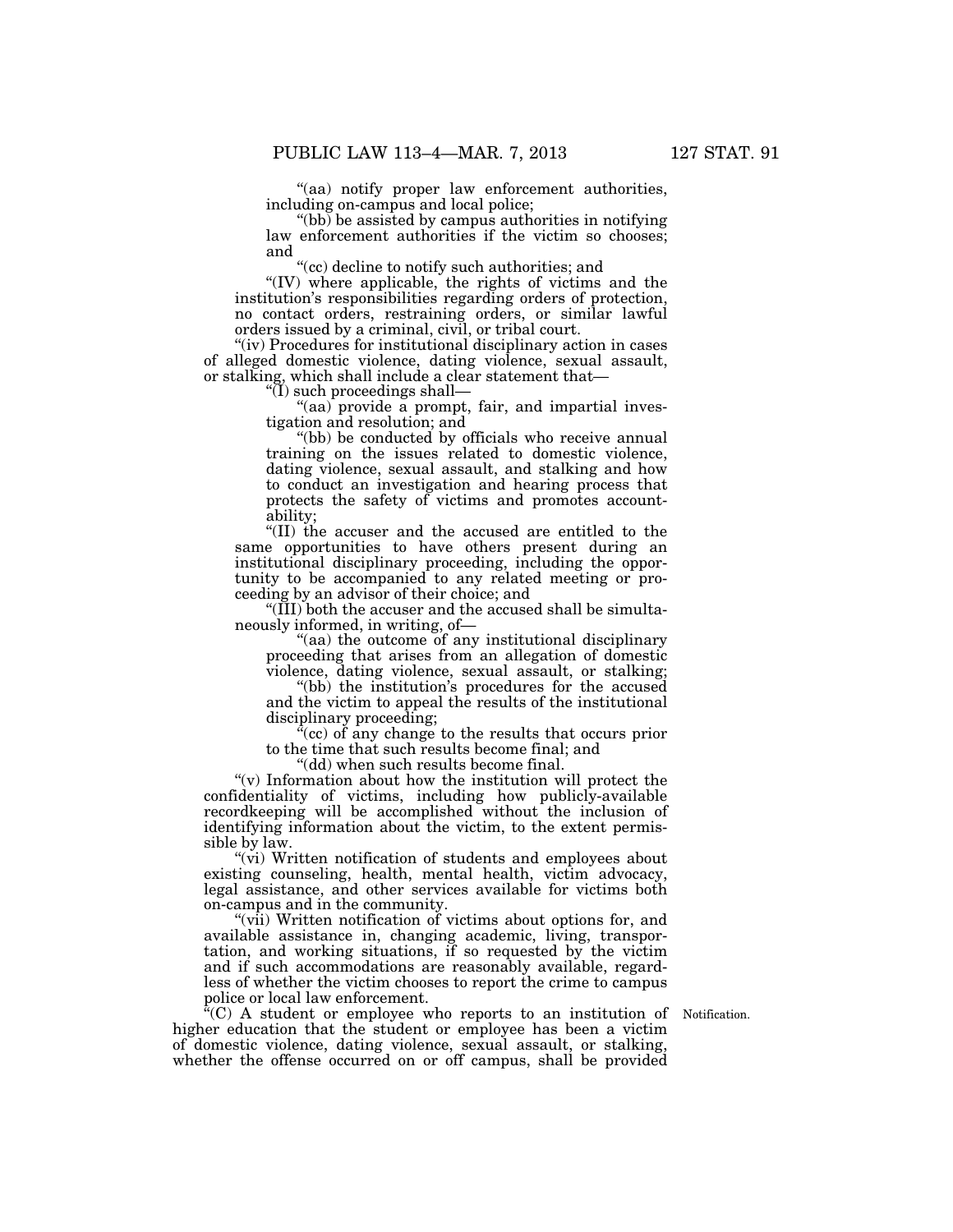with a written explanation of the student or employee's rights and options, as described in clauses (ii) through (vii) of subpara $graph<sup>7</sup>(B).$ ";

(6) in paragraph (9), by striking ''The Secretary'' and inserting ''The Secretary, in consultation with the Attorney General of the United States,";

(7) by striking paragraph (16) and inserting the following:  $"(16)(A)$  The Secretary shall seek the advice and counsel of the Attorney General of the United States concerning the development, and dissemination to institutions of higher education, of best practices information about campus safety and emergencies.

''(B) The Secretary shall seek the advice and counsel of the Attorney General of the United States and the Secretary of Health and Human Services concerning the development, and dissemination to institutions of higher education, of best practices information about preventing and responding to incidents of domestic violence, dating violence, sexual assault, and stalking, including elements of institutional policies that have proven successful based on evidence-based outcome measurements.''; and

(8) by striking paragraph (17) and inserting the following: "(17) No officer, employee, or agent of an institution participating in any program under this title shall retaliate, intimidate, threaten, coerce, or otherwise discriminate against any individual for exercising their rights or responsibilities under any provision of this subsection.''.

(b) EFFECTIVE DATE.—The amendments made by this section shall take effect with respect to the annual security report under section  $485(f)(1)$  of the Higher Education Act of  $1965(20)$  U.S.C.  $1092(f)(1)$ ) prepared by an institution of higher education 1 calendar year after the date of enactment of this Act, and each subsequent calendar year.

## **TITLE IV—VIOLENCE REDUCTION PRACTICES**

#### **SEC. 401. STUDY CONDUCTED BY THE CENTERS FOR DISEASE CON-TROL AND PREVENTION.**

Section 402(c) of the Violence Against Women and Department of Justice Reauthorization Act of 2005 (42 U.S.C. 280b–4(c)) is amended by striking ''\$2,000,000 for each of the fiscal years 2007 through 2011'' and inserting ''\$1,000,000 for each of the fiscal years 2014 through 2018''.

#### **SEC. 402. SAVING MONEY AND REDUCING TRAGEDIES THROUGH PREVENTION GRANTS.**

(a) SMART PREVENTION.—Section 41303 of the Violence Against Women Act of 1994 (42 U.S.C. 14043d–2) is amended to read as follows:

#### **''SEC. 41303. SAVING MONEY AND REDUCING TRAGEDIES THROUGH PREVENTION (SMART PREVENTION).**

Consultation.

''(a) GRANTS AUTHORIZED.—The Attorney General, in consultation with the Secretary of Health and Human Services and the Secretary of Education, is authorized to award grants for the purpose of preventing domestic violence, dating violence, sexual assault, and stalking by taking a comprehensive approach that focuses

20 USC 1092 note.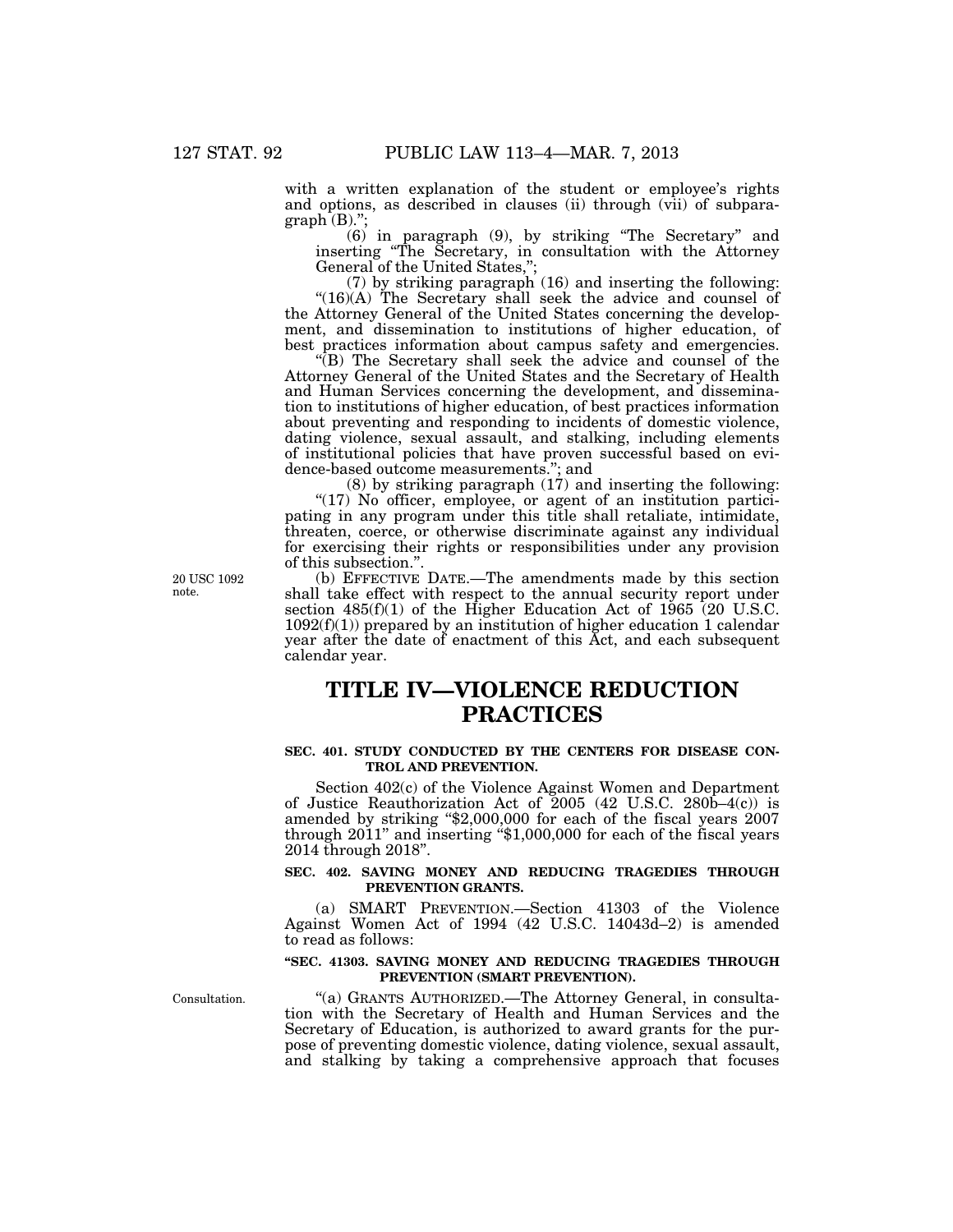on youth, children exposed to violence, and men as leaders and influencers of social norms.

''(b) USE OF FUNDS.—Funds provided under this section may be used for the following purposes:

''(1) TEEN DATING VIOLENCE AWARENESS AND PREVENTION.— To develop, maintain, or enhance programs that change attitudes and behaviors around the acceptability of domestic violence, dating violence, sexual assault, and stalking and provide education and skills training to young individuals and individuals who influence young individuals. The prevention program may use evidence-based, evidence-informed, or innovative strategies and practices focused on youth. Such a program should include—

''(A) age and developmentally-appropriate education on domestic violence, dating violence, sexual assault, stalking, and sexual coercion, as well as healthy relationship skills, in school, in the community, or in health care settings;

''(B) community-based collaboration and training for those with influence on youth, such as parents, teachers, coaches, healthcare providers, faith-leaders, older teens, and mentors;

''(C) education and outreach to change environmental factors contributing to domestic violence, dating violence, sexual assault, and stalking; and

''(D) policy development targeted to prevention, including school-based policies and protocols.

''(2) CHILDREN EXPOSED TO VIOLENCE AND ABUSE.—To develop, maintain or enhance programs designed to prevent future incidents of domestic violence, dating violence, sexual assault, and stalking by preventing, reducing and responding to children's exposure to violence in the home. Such programs may include—

 $(A)$  providing services for children exposed to domestic violence, dating violence, sexual assault or stalking, including direct counseling or advocacy, and support for the non-abusing parent; and

''(B) training and coordination for educational, afterschool, and childcare programs on how to safely and confidentially identify children and families experiencing domestic violence, dating violence, sexual assault, or stalking and properly refer children exposed and their families to services and violence prevention programs.

''(3) ENGAGING MEN AS LEADERS AND ROLE MODELS.—To develop, maintain or enhance programs that work with men to prevent domestic violence, dating violence, sexual assault, and stalking by helping men to serve as role models and social influencers of other men and youth at the individual, school, community or statewide levels.

''(c) ELIGIBLE ENTITIES.—To be eligible to receive a grant under this section, an entity shall be—

''(1) a victim service provider, community-based organization, tribe or tribal organization, or other non-profit, nongovernmental organization that has a history of effective work preventing domestic violence, dating violence, sexual assault, or stalking and expertise in the specific area for which they are applying for funds; or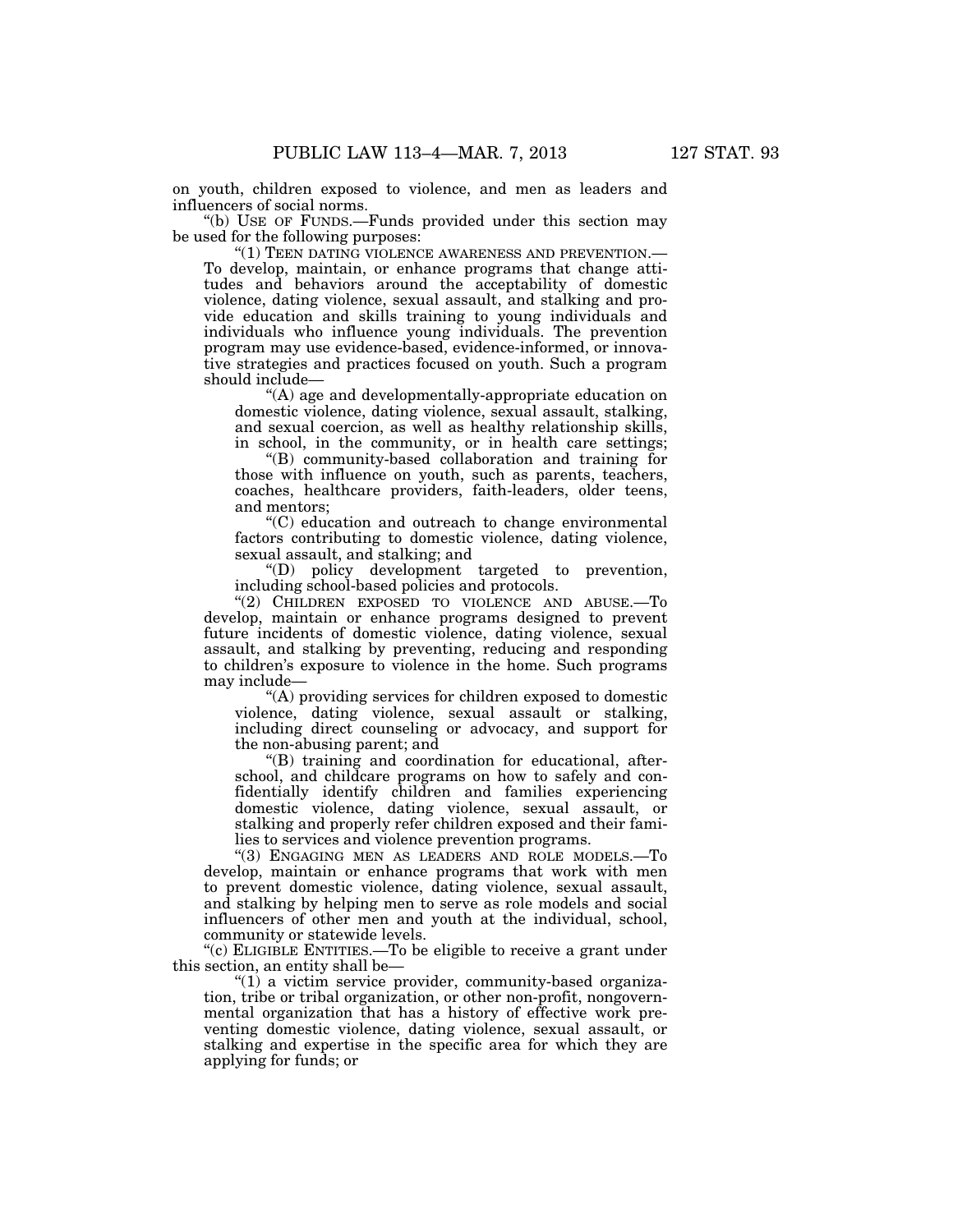"(2) a partnership between a victim service provider, community-based organization, tribe or tribal organization, or other non-profit, nongovernmental organization that has a history of effective work preventing domestic violence, dating violence, sexual assault, or stalking and at least one of the following that has expertise in serving children exposed to domestic violence, dating violence, sexual assault, or stalking, youth domestic violence, dating violence, sexual assault, or stalking prevention, or engaging men to prevent domestic violence, dating violence, sexual assault, or stalking:

''(A) A public, charter, tribal, or nationally accredited private middle or high school, a school administered by the Department of Defense under section 2164 of title 10, United States Code or section 1402 of the Defense Dependents' Education Act of 1978, a group of schools, or a school district.

''(B) A local community-based organization, populationspecific organization, or faith-based organization that has established expertise in providing services to youth.

''(C) A community-based organization, population-specific organization, university or health care clinic, faithbased organization, or other non-profit, nongovernmental organization with a demonstrated history of effective work addressing the needs of children exposed to domestic violence, dating violence, sexual assault, or stalking.

''(D) A nonprofit, nongovernmental entity providing services for runaway or homeless youth affected by domestic violence, dating violence, sexual assault, or stalking.

 $\sqrt{\text{E}}$  Healthcare entities eligible for reimbursement under title XVIII of the Social Security Act, including providers that target the special needs of children and youth.

 $(F)$  Any other agencies, population-specific organizations, or nonprofit, nongovernmental organizations with the capacity to provide necessary expertise to meet the goals of the program; or

''(3) a public, charter, tribal, or nationally accredited private middle or high school, a school administered by the Department of Defense under section 2164 of title 10, United States Code or section 1402 of the Defense Dependents' Education Act of 1978, a group of schools, a school district, or an institution of higher education.

''(d) GRANTEE REQUIREMENTS.—

" $(1)$  In GENERAL.—Applicants for grants under this section shall prepare and submit to the Director an application at such time, in such manner, and containing such information as the Director may require that demonstrates the capacity of the applicant and partnering organizations to undertake the project.

 $\mathcal{L}(2)$  POLICIES AND PROCEDURES.—Applicants under this section shall establish and implement policies, practices, and procedures that-

''(A) include appropriate referral systems to direct any victim identified during program activities to highly qualified follow-up care;

''(B) protect the confidentiality and privacy of adult and youth victim information, particularly in the context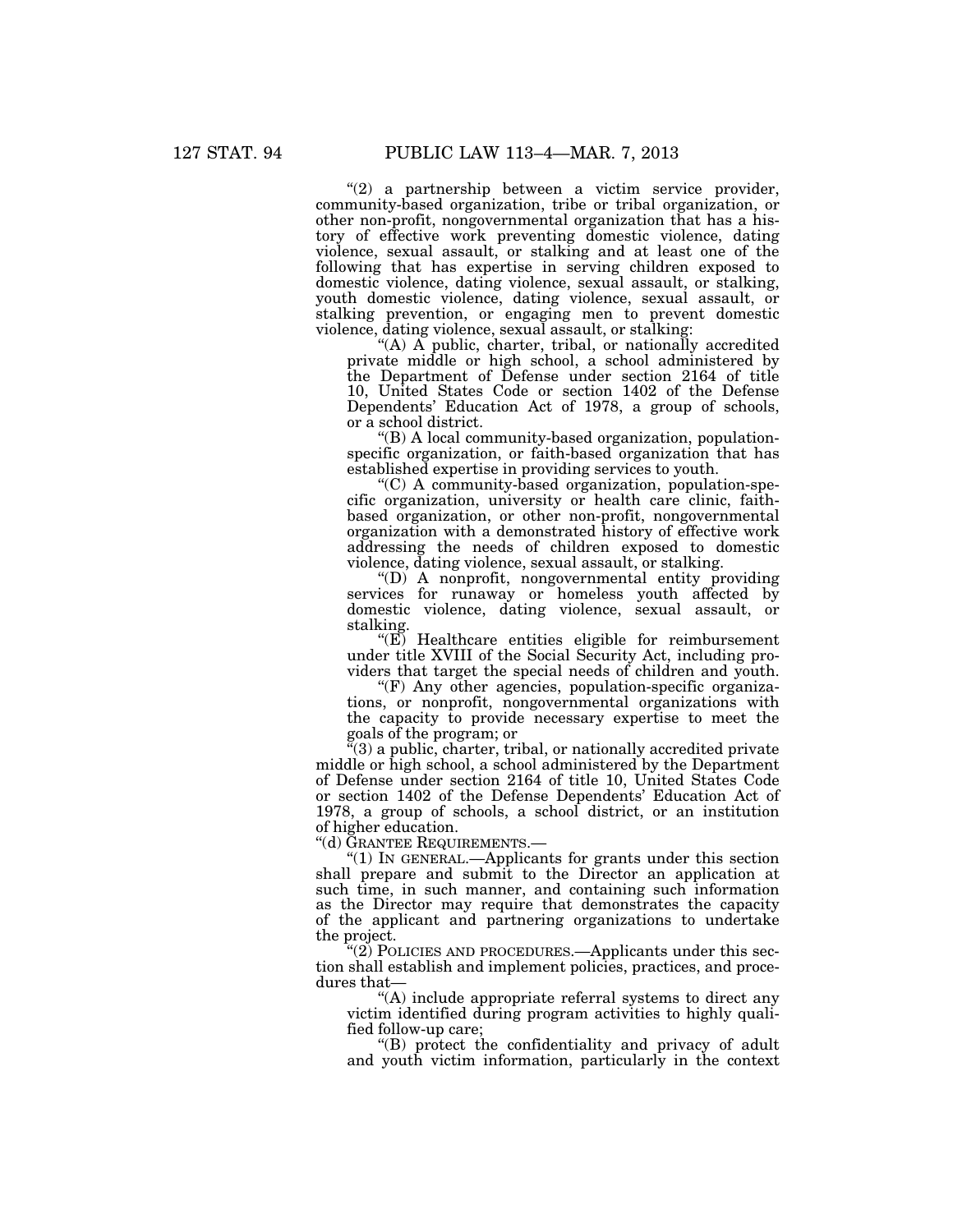$(C)$  ensure that all individuals providing prevention programming through a program funded under this section have completed or will complete sufficient training in connection with domestic violence, dating violence, sexual assault or stalking; and

''(D) document how prevention programs are coordinated with service programs in the community.

''(3) PREFERENCE.—In selecting grant recipients under this section, the Attorney General shall give preference to applicants that—

''(A) include outcome-based evaluation; and

''(B) identify any other community, school, or Statebased efforts that are working on domestic violence, dating violence, sexual assault, or stalking prevention and explain how the grantee or partnership will add value, coordinate with other programs, and not duplicate existing efforts.

''(e) DEFINITIONS AND GRANT CONDITIONS.—In this section, the definitions and grant conditions provided for in section 40002 shall apply.

"(f) AUTHORIZATION OF APPROPRIATIONS.—There is authorized to be appropriated to carry out this section, \$15,000,000 for each of fiscal years 2014 through 2018. Amounts appropriated under this section may only be used for programs and activities described under this section.

"(g) ALLOTMENT.-

" $(1)$  In GENERAL.—Not less than 25 percent of the total amounts appropriated under this section in each fiscal year shall be used for each set of purposes described in paragraphs  $(1), (2),$  and  $(3)$  of subsection  $(b)$ .

" $(2)$  INDIAN TRIBES.—Not less than 10 percent of the total amounts appropriated under this section in each fiscal year shall be made available for grants to Indian tribes or tribal organizations. If an insufficient number of applications are received from Indian tribes or tribal organizations, such funds shall be allotted to other population-specific programs.''. (b) REPEALS.—The following provisions are repealed:

(1) Sections 41304 and 41305 of the Violence Against

Women Act of 1994 (42 U.S.C. 14043d–3 and 14043d–4).

(2) Section 403 of the Violence Against Women and Department of Justice Reauthorization Act of 2005 (42 U.S.C. 14045c).

Applicability.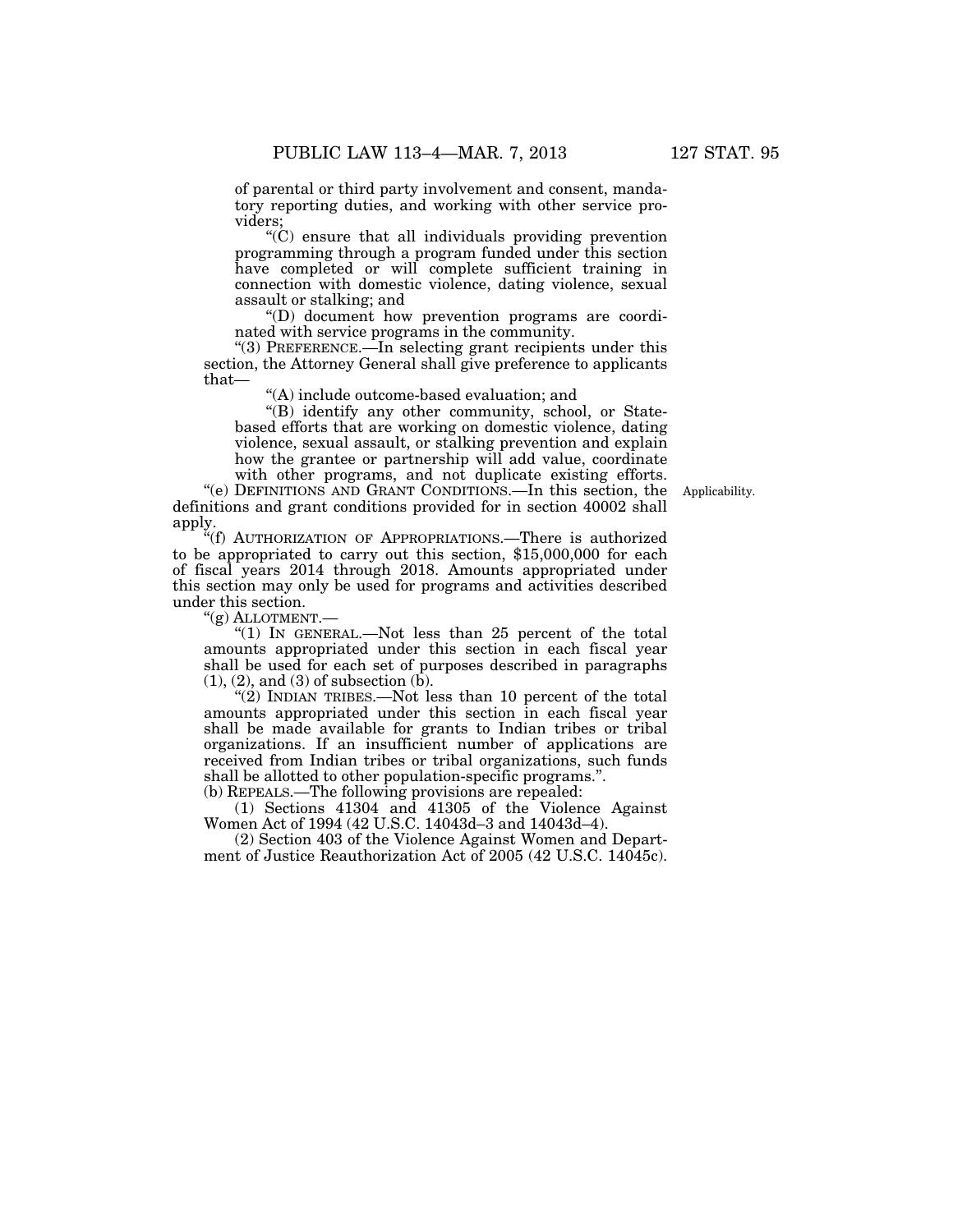## **TITLE V—STRENGTHENING THE HEALTHCARE SYSTEM'S RESPONSE TO DOMESTIC VIOLENCE, DATING VI-OLENCE, SEXUAL ASSAULT, AND STALKING**

#### **SEC. 501. CONSOLIDATION OF GRANTS TO STRENGTHEN THE HEALTHCARE SYSTEM'S RESPONSE TO DOMESTIC VIOLENCE, DATING VIOLENCE, SEXUAL ASSAULT, AND STALKING.**

(a) GRANTS.—Section 399P of the Public Health Service Act (42 U.S.C. 280g–4) is amended to read as follows:

#### **''SEC. 399P. GRANTS TO STRENGTHEN THE HEALTHCARE SYSTEM'S RESPONSE TO DOMESTIC VIOLENCE, DATING VIOLENCE, SEXUAL ASSAULT, AND STALKING.**

''(a) IN GENERAL.—The Secretary shall award grants for—

''(1) the development or enhancement and implementation of interdisciplinary training for health professionals, public health staff, and allied health professionals;

"(2) the development or enhancement and implementation of education programs for medical, nursing, dental, and other health profession students and residents to prevent and respond to domestic violence, dating violence, sexual assault, and stalking; and

 $\degree$ (3) the development or enhancement and implementation of comprehensive statewide strategies to improve the response of clinics, public health facilities, hospitals, and other health settings (including behavioral and mental health programs) to domestic violence, dating violence, sexual assault, and stalking.

''(b) USE OF FUNDS.—

''(1) REQUIRED USES.—Amounts provided under a grant under this section shall be used to—

''(A) fund interdisciplinary training and education programs under paragraphs (1) and (2) of subsection (a) that—

''(i) are designed to train medical, psychology, dental, social work, nursing, and other health profession students, interns, residents, fellows, or current health care providers to identify and provide health care services (including mental or behavioral health care services and referrals to appropriate community services) to individuals who are or who have been victims of domestic violence, dating violence, sexual assault, or stalking; and

''(ii) plan and develop culturally competent clinical training components for integration into approved internship, residency, and fellowship training or continuing medical or other health education training that address physical, mental, and behavioral health issues, including protective factors, related to domestic violence, dating violence, sexual assault, stalking, and other forms of violence and abuse, focus on reducing health disparities and preventing violence and abuse,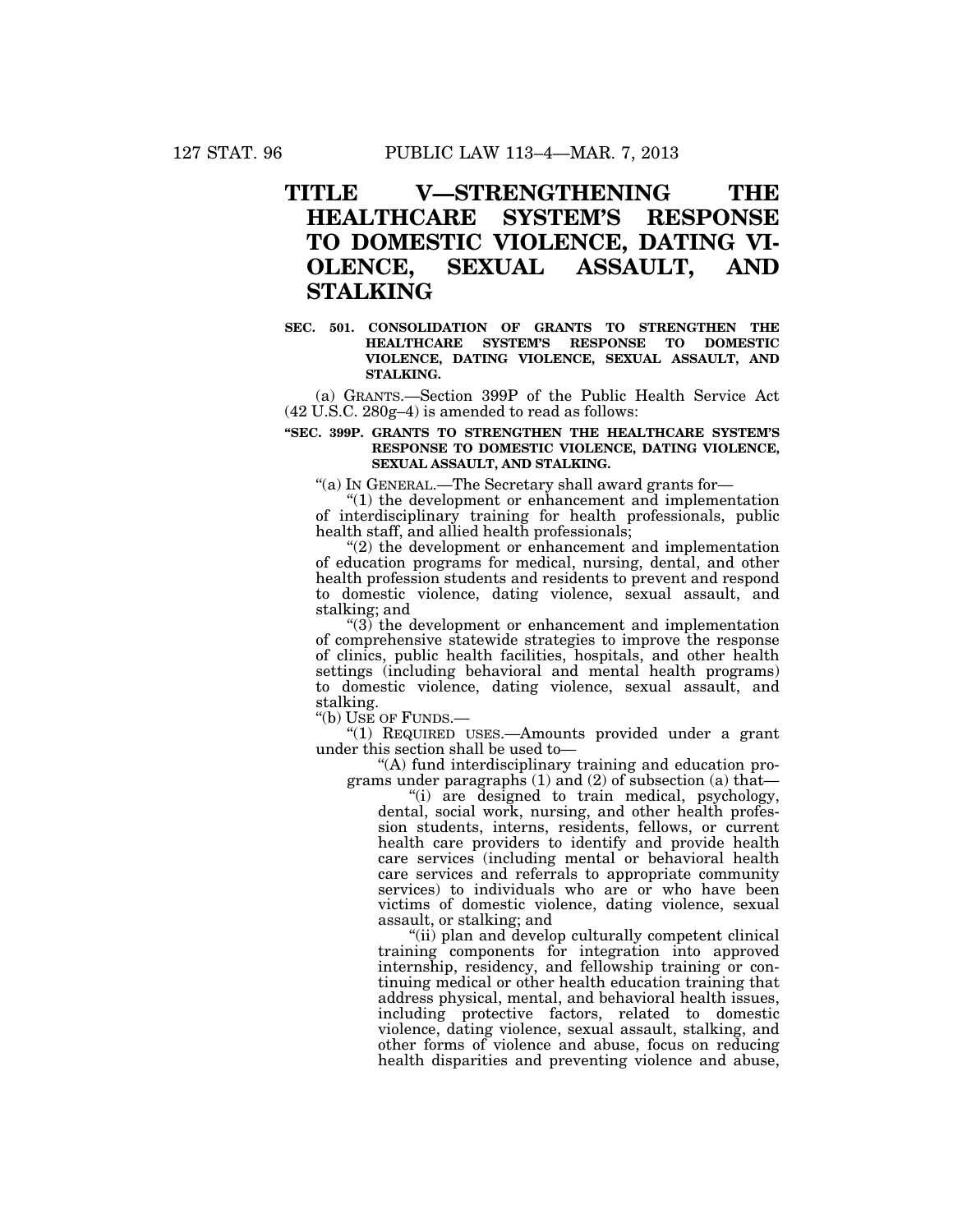and include the primacy of victim safety and confidentiality;

''(B) design and implement comprehensive strategies to improve the response of the health care system to domestic or sexual violence in clinical and public health settings, hospitals, clinics, and other health settings (including behavioral and mental health), under subsection  $(a)(3)$  through-

"(i) the implementation, dissemination, and evaluation of policies and procedures to guide health professionals and public health staff in identifying and responding to domestic violence, dating violence, sexual assault, and stalking, including strategies to ensure that health information is maintained in a manner that protects the patient's privacy and safety, and safely uses health information technology to improve documentation, identification, assessment, treatment, and follow-up care;

"(ii) the development of on-site access to services" to address the safety, medical, and mental health needs of patients by increasing the capacity of existing health care professionals and public health staff to address domestic violence, dating violence, sexual assault, and stalking, or by contracting with or hiring domestic or sexual assault advocates to provide such services or to model other services appropriate to the geographic and cultural needs of a site;

''(iii) the development of measures and methods for the evaluation of the practice of identification, intervention, and documentation regarding victims of domestic violence, dating violence, sexual assault, and stalking, including the development and testing of quality improvement measurements, in accordance with the multi-stakeholder and quality measurement processes established under paragraphs (7) and (8) of section 1890(b) and section 1890A of the Social Security Act (42 U.S.C. 1395aaa(b)(7) and (8); 42 U.S.C. 1890A); and

"(iv) the provision of training and follow-up technical assistance to health care professionals, and public health staff, and allied health professionals to identify, assess, treat, and refer clients who are victims of domestic violence, dating violence, sexual assault, or stalking, including using tools and training materials already developed.

''(2) PERMISSIBLE USES.—

''(A) CHILD AND ELDER ABUSE.—To the extent consistent with the purpose of this section, a grantee may use amounts received under this section to address, as part of a comprehensive programmatic approach implemented under the grant, issues relating to child or elder abuse.

''(B) RURAL AREAS.—Grants funded under paragraphs (1) and (2) of subsection (a) may be used to offer to rural areas community-based training opportunities, which may include the use of distance learning networks and other available technologies needed to reach isolated rural areas, for medical, nursing, and other health profession students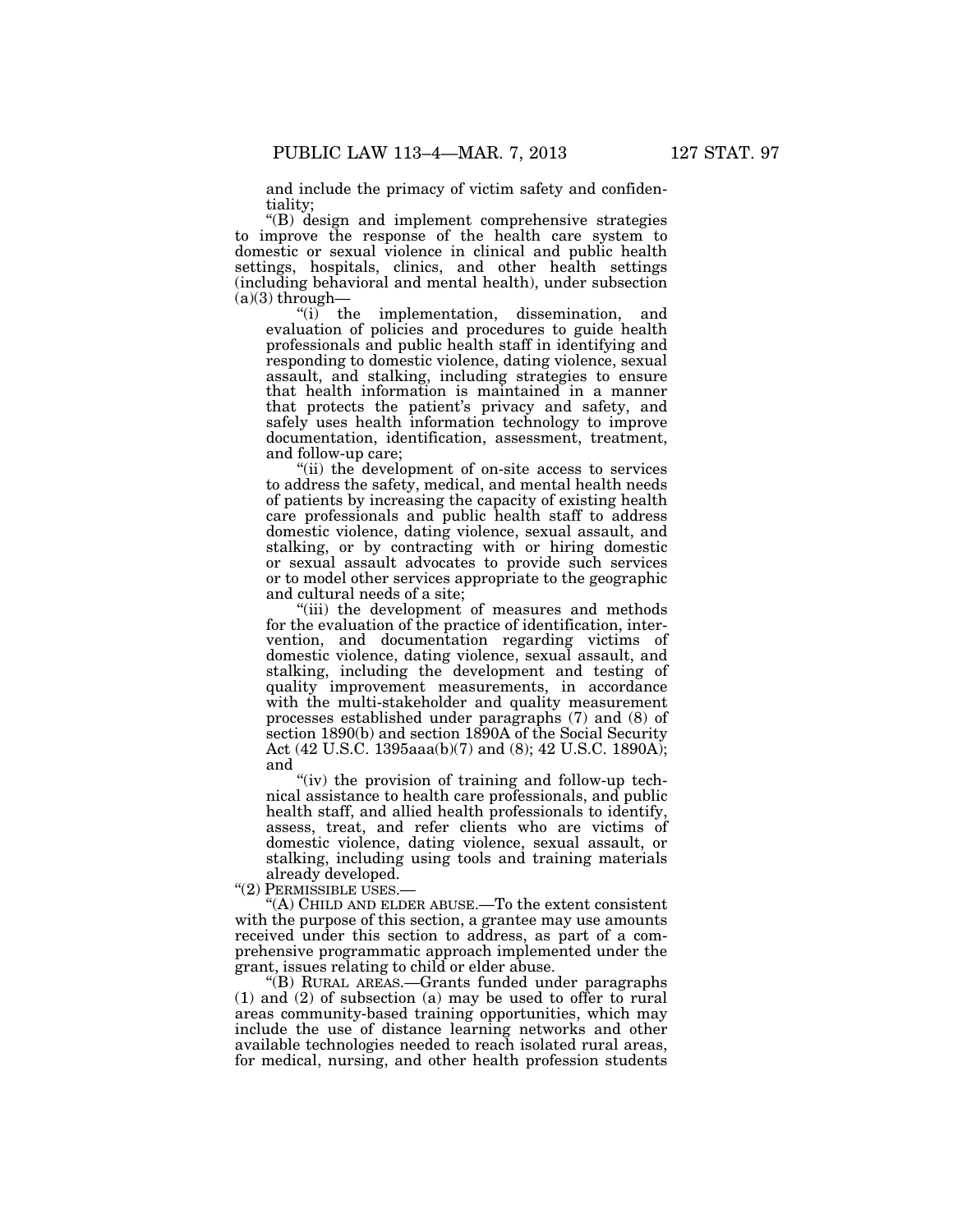and residents on domestic violence, dating violence, sexual assault, stalking, and, as appropriate, other forms of violence and abuse.

''(C) OTHER USES.—Grants funded under subsection  $(a)(3)$  may be used for

 $\ddot{f}$ (i) the development of training modules and policies that address the overlap of child abuse, domestic violence, dating violence, sexual assault, and stalking and elder abuse, as well as childhood exposure to domestic and sexual violence;

''(ii) the development, expansion, and implementation of sexual assault forensic medical examination or sexual assault nurse examiner programs;

"(iii) the inclusion of the health effects of lifetime exposure to violence and abuse as well as related protective factors and behavioral risk factors in health professional training schools including medical, dental, nursing, social work, and mental and behavioral health curricula, and allied health service training courses; or

''(iv) the integration of knowledge of domestic violence, dating violence, sexual assault, and stalking into health care accreditation and professional licensing examinations, such as medical, dental, social work, and nursing boards, and where appropriate, other allied health exams.

''(c) REQUIREMENTS FOR GRANTEES.—

''(1) CONFIDENTIALITY AND SAFETY.—

''(A) IN GENERAL.—Grantees under this section shall ensure that all programs developed with grant funds address issues of confidentiality and patient safety and comply with applicable confidentiality and nondisclosure requirements under section 40002(b)(2) of the Violence Against Women Act of 1994 and the Family Violence Prevention and Services Act, and that faculty and staff associated with delivering educational components are fully trained in procedures that will protect the immediate and ongoing security and confidentiality of the patients, patient records, and staff. Such grantees shall consult entities with demonstrated expertise in the confidentiality and safety needs of victims of domestic violence, dating violence, sexual assault, and stalking on the development and adequacy of confidentially and security procedures, and provide documentation of such consultation.

''(B) ADVANCE NOTICE OF INFORMATION DISCLOSURE.— Grantees under this section shall provide to patients advance notice about any circumstances under which information may be disclosed, such as mandatory reporting laws, and shall give patients the option to receive information and referrals without affirmatively disclosing abuse.

"(2) LIMITATION ON ADMINISTRATIVE EXPENSES.—A grantee shall use not more than 10 percent of the amounts received under a grant under this section for administrative expenses. ''(3) APPLICATION.—

''(A) PREFERENCE.—In selecting grant recipients under this section, the Secretary shall give preference to

Consultation.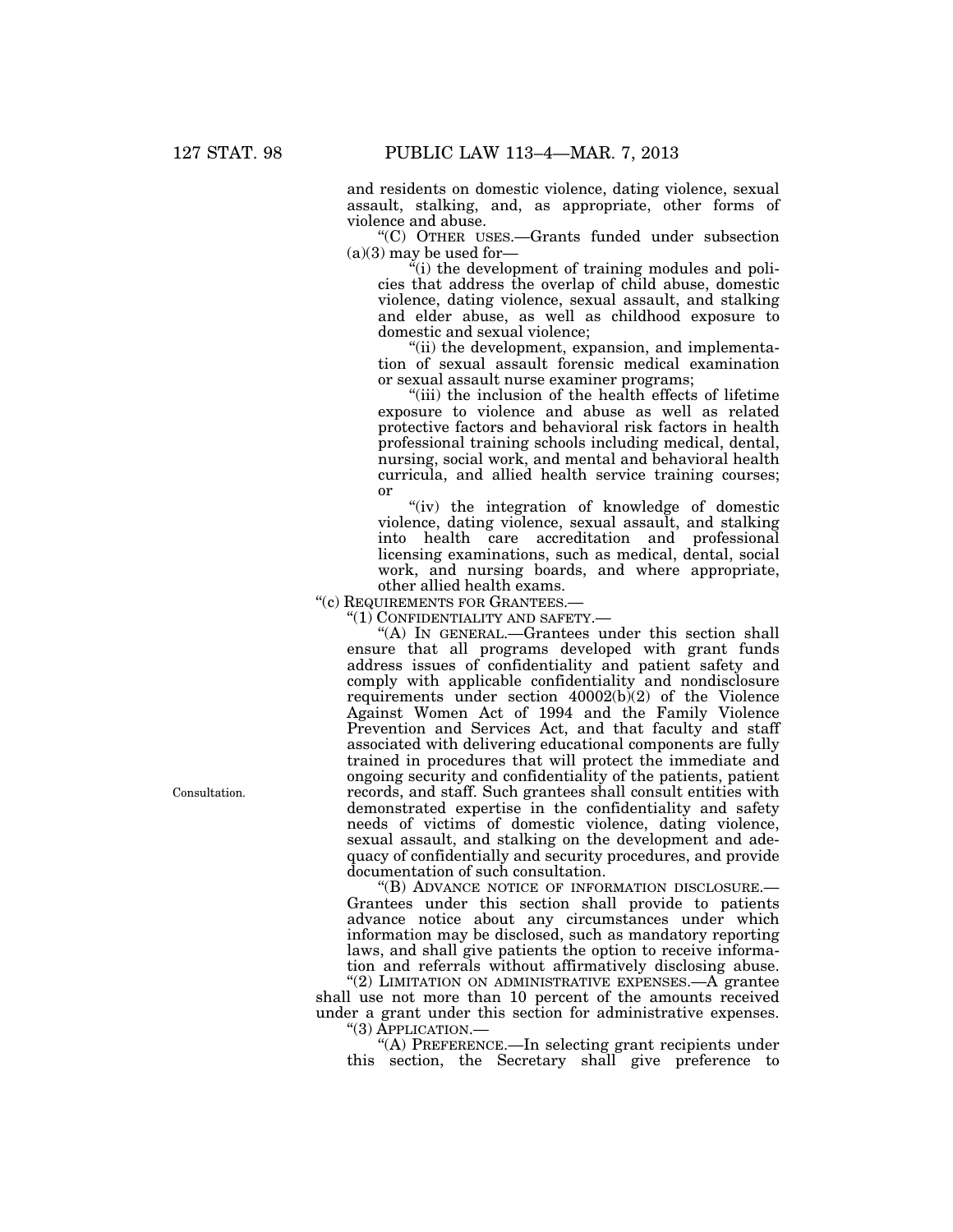applicants based on the strength of their evaluation strategies, with priority given to outcome based evaluations.

''(B) SUBSECTION (A)(1) AND (2) GRANTEES.—Applications for grants under paragraphs (1) and (2) of subsection (a) shall include—

''(i) documentation that the applicant represents a team of entities working collaboratively to strengthen the response of the health care system to domestic violence, dating violence, sexual assault, or stalking, and which includes at least one of each of—

''(I) an accredited school of allopathic or osteopathic medicine, psychology, nursing, dentistry, social work, or other health field;

''(II) a health care facility or system; or

''(III) a government or nonprofit entity with a history of effective work in the fields of domestic violence, dating violence, sexual assault, or stalking; and

"(ii) strategies for the dissemination and sharing of curricula and other educational materials developed under the grant, if any, with other interested health professions schools and national resource repositories for materials on domestic violence, dating violence, sexual assault, and stalking.

''(C) SUBSECTION (A)(3) GRANTEES.—An entity desiring a grant under subsection (a)(3) shall submit an application to the Secretary at such time, in such a manner, and containing such information and assurances as the Secretary may require, including—

"(i) documentation that all training, education, screening, assessment, services, treatment, and any other approach to patient care will be informed by an understanding of violence and abuse victimization and trauma-specific approaches that will be integrated into prevention, intervention, and treatment activities;

''(ii) strategies for the development and implementation of policies to prevent and address domestic violence, dating violence, sexual assault, and stalking over the lifespan in health care settings;

''(iii) a plan for consulting with State and tribal domestic violence or sexual assault coalitions, national nonprofit victim advocacy organizations, State or tribal law enforcement task forces (where appropriate), and population specific organizations with demonstrated expertise in domestic violence, dating violence, sexual assault, or stalking;

''(iv) with respect to an application for a grant under which the grantee will have contact with patients, a plan, developed in collaboration with local victim service providers, to respond appropriately to and make correct referrals for individuals who disclose that they are victims of domestic violence, dating violence, sexual assault, stalking, or other types of violence, and documentation provided by the grantee of an ongoing collaborative relationship with a local victim service provider; and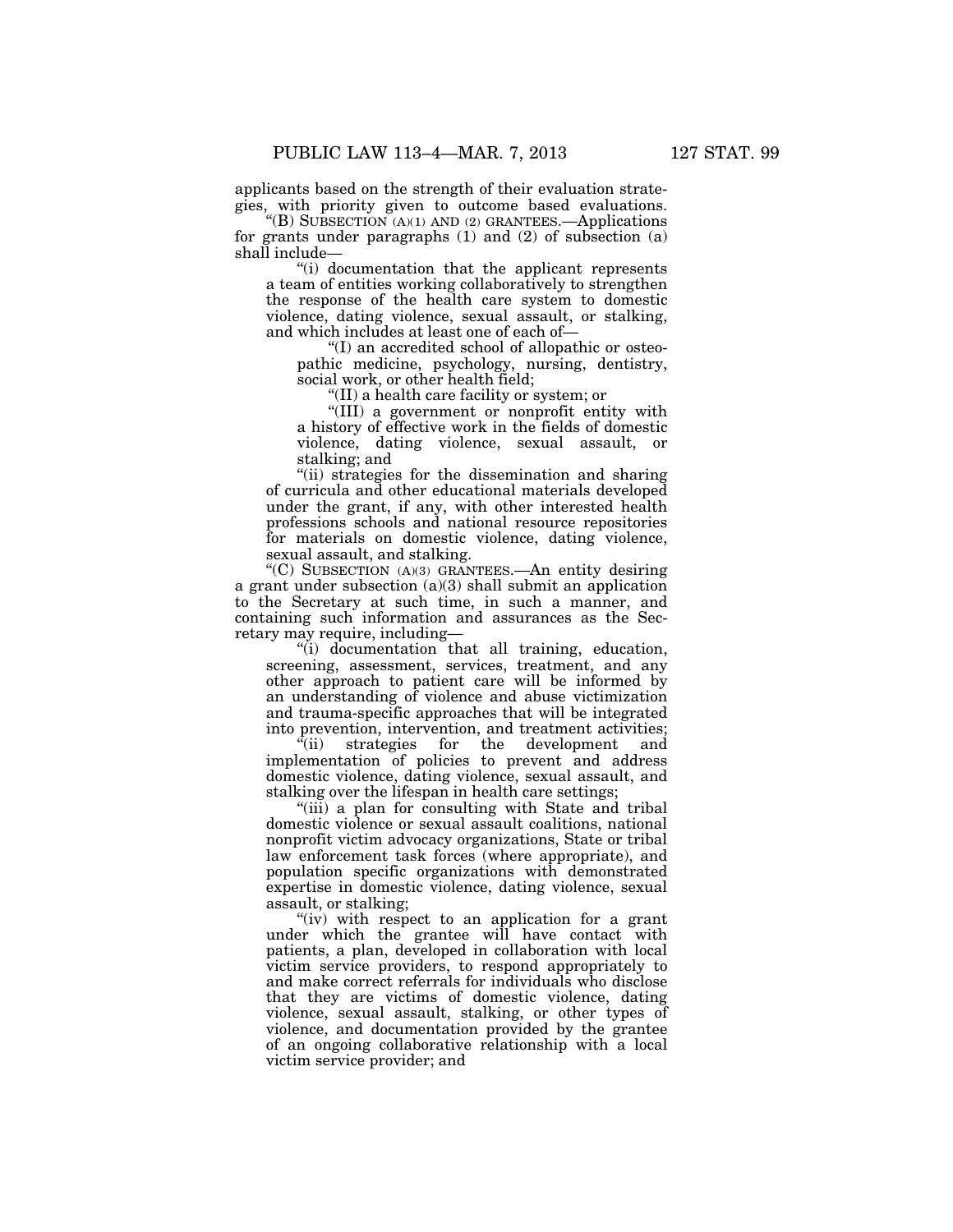" $(v)$  with respect to an application for a grant proposing to fund a program described in subsection  $(b)(2)(C)(ii)$ , a certification that any sexual assault forensic medical examination and sexual assault nurse examiner programs supported with such grant funds will adhere to the guidelines set forth by the Attorney

General.<br>"(d) ELIGIBLE ENTITIES.

"(1) IN GENERAL.—To be eligible to receive funding under paragraph (1) or (2) of subsection (a), an entity shall be—

 $(A)$  a nonprofit organization with a history of effective work in the field of training health professionals with an understanding of, and clinical skills pertinent to, domestic violence, dating violence, sexual assault, or stalking, and lifetime exposure to violence and abuse;

''(B) an accredited school of allopathic or osteopathic medicine, psychology, nursing, dentistry, social work, or allied health;

''(C) a health care provider membership or professional organization, or a health care system; or

''(D) a State, tribal, territorial, or local entity.

"(2) SUBSECTION  $(A)(3)$  GRANTEES.—To be eligible to receive funding under subsection (a)(3), an entity shall be—

"(A) a State department (or other division) of health, a State, tribal, or territorial domestic violence or sexual assault coalition or victim service provider, or any other nonprofit, nongovernmental organization with a history of effective work in the fields of domestic violence, dating violence, sexual assault, or stalking, and health care, including physical or mental health care; or

''(B) a local victim service provider, a local department (or other division) of health, a local health clinic, hospital, or health system, or any other community-based organization with a history of effective work in the field of domestic violence, dating violence, sexual assault, or stalking and health care, including physical or mental health care.

''(e) TECHNICAL ASSISTANCE.—

" $(1)$  In GENERAL.—Of the funds made available to carry out this section for any fiscal year, the Secretary may make grants or enter into contracts to provide technical assistance with respect to the planning, development, and operation of any program, activity or service carried out pursuant to this section. Not more than 8 percent of the funds appropriated under this section in each fiscal year may be used to fund technical assistance under this subsection.

"(2) AVAILABILITY OF MATERIALS.—The Secretary shall make publicly available materials developed by grantees under this section, including materials on training, best practices, and research and evaluation.

''(3) REPORTING.—The Secretary shall publish a biennial report on—

"(A) the distribution of funds under this section; and "(B) the programs and activities supported by such

funds.<br>"(f) RESEARCH AND EVALUATION.—

" $(1)$  In GENERAL.—Of the funds made available to carry out this section for any fiscal year, the Secretary may use

Public information.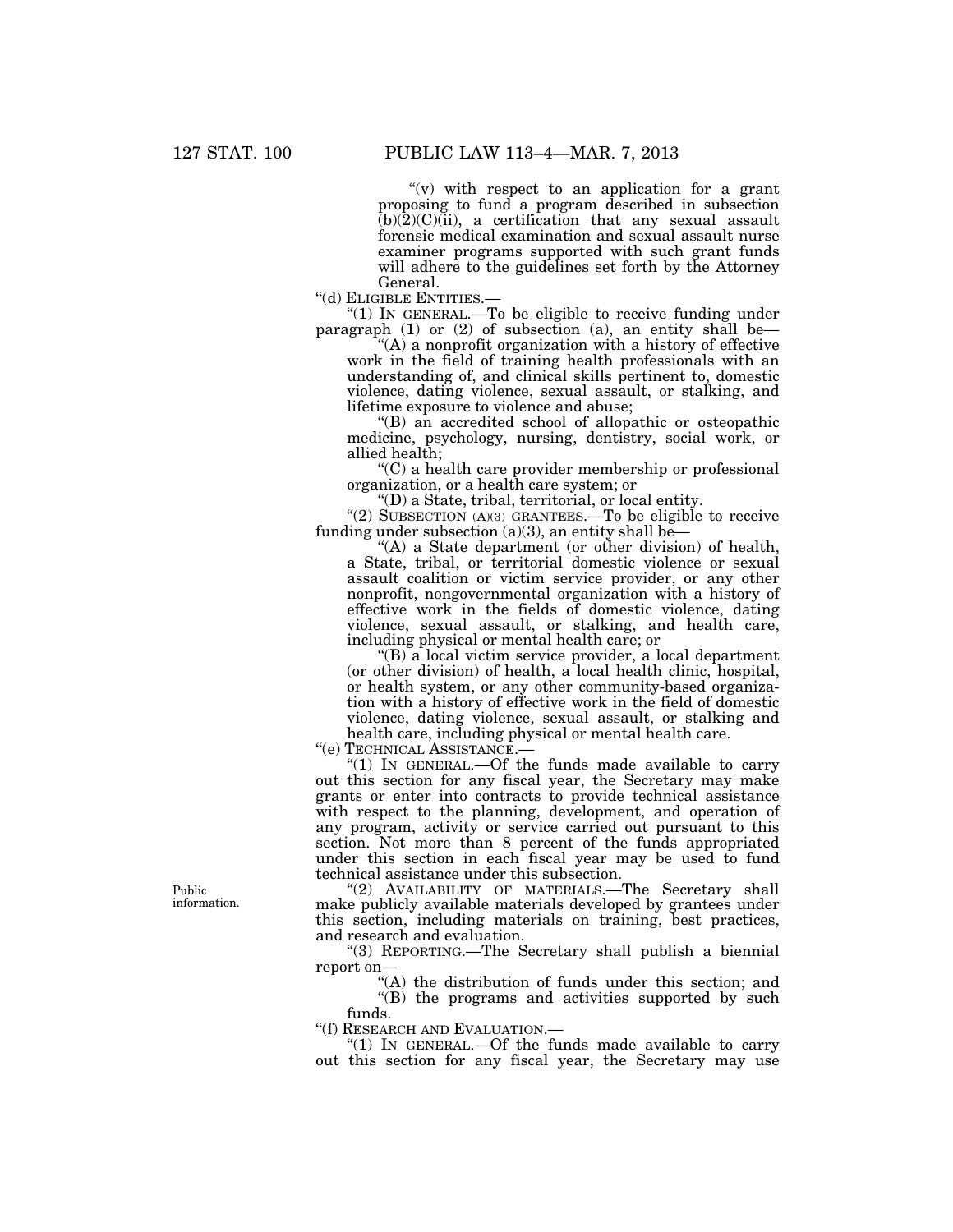not more than 20 percent to make a grant or enter into a contract for research and evaluation of—

 $(A)$  grants awarded under this section; and

''(B) other training for health professionals and effective interventions in the health care setting that prevent domestic violence, dating violence, and sexual assault across the lifespan, prevent the health effects of such violence, and improve the safety and health of individuals who are currently being victimized.

"(2) RESEARCH.—Research authorized in paragraph  $(1)$  may include—

''(A) research on the effects of domestic violence, dating violence, sexual assault, and childhood exposure to domestic, dating or sexual violence on health behaviors, health conditions, and health status of individuals, families, and populations, including underserved populations;

 $\hat{f}(\bar{B})$  research to determine effective health care interventions to respond to and prevent domestic violence, dating violence, sexual assault, and stalking;

''(C) research on the impact of domestic, dating and sexual violence, childhood exposure to such violence, and stalking on the health care system, health care utilization, health care costs, and health status; and

''(D) research on the impact of adverse childhood experiences on adult experience with domestic violence, dating violence, sexual assault, stalking, and adult health outcomes, including how to reduce or prevent the impact of adverse childhood experiences through the health care setting.

"(g) AUTHORIZATION OF APPROPRIATIONS.—There is authorized to be appropriated to carry out this section, \$10,000,000 for each of fiscal years 2014 through 2018.

"(h) DEFINITIONS.—Except as otherwise provided herein, the definitions provided for in section 40002 of the Violence Against Women Act of 1994 shall apply to this section.''.

(b) REPEALS.—The following provisions are repealed:

(1) Section 40297 of the Violence Against Women Act of 1994 (42 U.S.C. 13973).

(2) Section 758 of the Public Health Service Act (42 U.S.C. 294h).

# **TITLE VI—SAFE HOMES FOR VICTIMS OF DOMESTIC VIOLENCE, DATING VI-OLENCE, SEXUAL ASSAULT, AND STALKING**

### **SEC. 601. HOUSING PROTECTIONS FOR VICTIMS OF DOMESTIC VIOLENCE, DATING VIOLENCE, SEXUAL ASSAULT, AND STALKING.**

(a) AMENDMENT.—Subtitle N of the Violence Against Women Act of 1994 (42 U.S.C. 14043e et seq.) is amended—

(1) by inserting after the subtitle heading the following: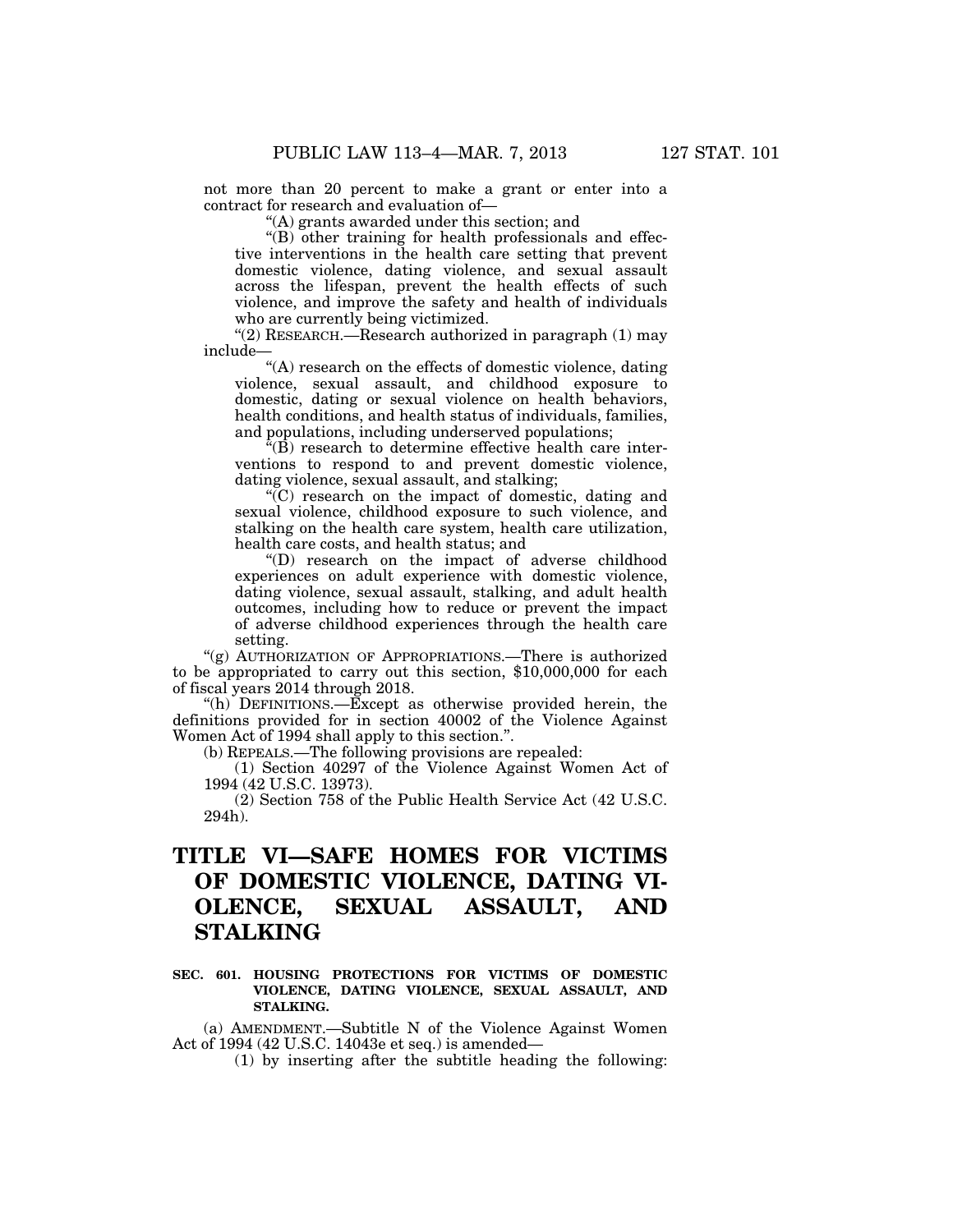### **''CHAPTER 1—GRANT PROGRAMS'';**

(2) in section 41402 (42 U.S.C. 14043e–1), in the matter preceding paragraph  $(1)$ , by striking "subtitle" and inserting 'chapter";

(3) in section 41403 (42 U.S.C. 14043e–2), in the matter preceding paragraph (1), by striking ''subtitle'' and inserting "chapter"; and

 $(4)$  by adding at the end the following:

### **''CHAPTER 2—HOUSING RIGHTS**

42 USC 14043e–11.

#### **''SEC. 41411. HOUSING PROTECTIONS FOR VICTIMS OF DOMESTIC VIOLENCE, DATING VIOLENCE, SEXUAL ASSAULT, AND STALKING.**

''(a) DEFINITIONS.—In this chapter:

''(1) AFFILIATED INDIVIDUAL.—The term 'affiliated individual' means, with respect to an individual—

"(A) a spouse, parent, brother, sister, or child of that individual, or an individual to whom that individual stands in loco parentis; or

''(B) any individual, tenant, or lawful occupant living in the household of that individual.

''(2) APPROPRIATE AGENCY.—The term 'appropriate agency' means, with respect to a covered housing program, the Executive department (as defined in section 101 of title 5, United States Code) that carries out the covered housing program.

''(3) COVERED HOUSING PROGRAM.—The term 'covered housing program' means—

 $(A)$  the program under section 202 of the Housing Act of 1959 (12 U.S.C. 1701q);

 $\mathrm{``(B)}$  the program under section 811 of the Cranston-Gonzalez National Affordable Housing Act (42 U.S.C. 8013);

 $C$ ) the program under subtitle D of title VIII of the Cranston-Gonzalez National Affordable Housing Act (42 U.S.C. 12901 et seq.);

''(D) the program under subtitle A of title IV of the McKinney-Vento Homeless Assistance Act (42 U.S.C. 11360 et seq.);

 $\sqrt[\alpha]{E}$  the program under subtitle A of title II of the Cranston-Gonzalez National Affordable Housing Act (42 U.S.C. 12741 et seq.);

"(F) the program under paragraph  $(3)$  of section  $221(d)$ of the National Housing Act  $(12 \text{ U.S.C. } 1715l(d))$  that bears interest at a rate determined under the proviso under paragraph (5) of such section 221(d);

 $F(G)$  the program under section 236 of the National Housing Act (12 U.S.C. 1715z–1);

''(H) the programs under sections 6 and 8 of the United States Housing Act of 1937 (42 U.S.C. 1437d and 1437f);

''(I) rural housing assistance provided under sections 514, 515, 516, 533, and 538 of the Housing Act of 1949 (42 U.S.C. 1484, 1485, 1486, 1490m, and 1490p–2); and

''(J) the low income housing tax credit program under section 42 of the Internal Revenue Code of 1986.

''(b) PROHIBITED BASIS FOR DENIAL OR TERMINATION OF ASSIST- ANCE OR EVICTION.—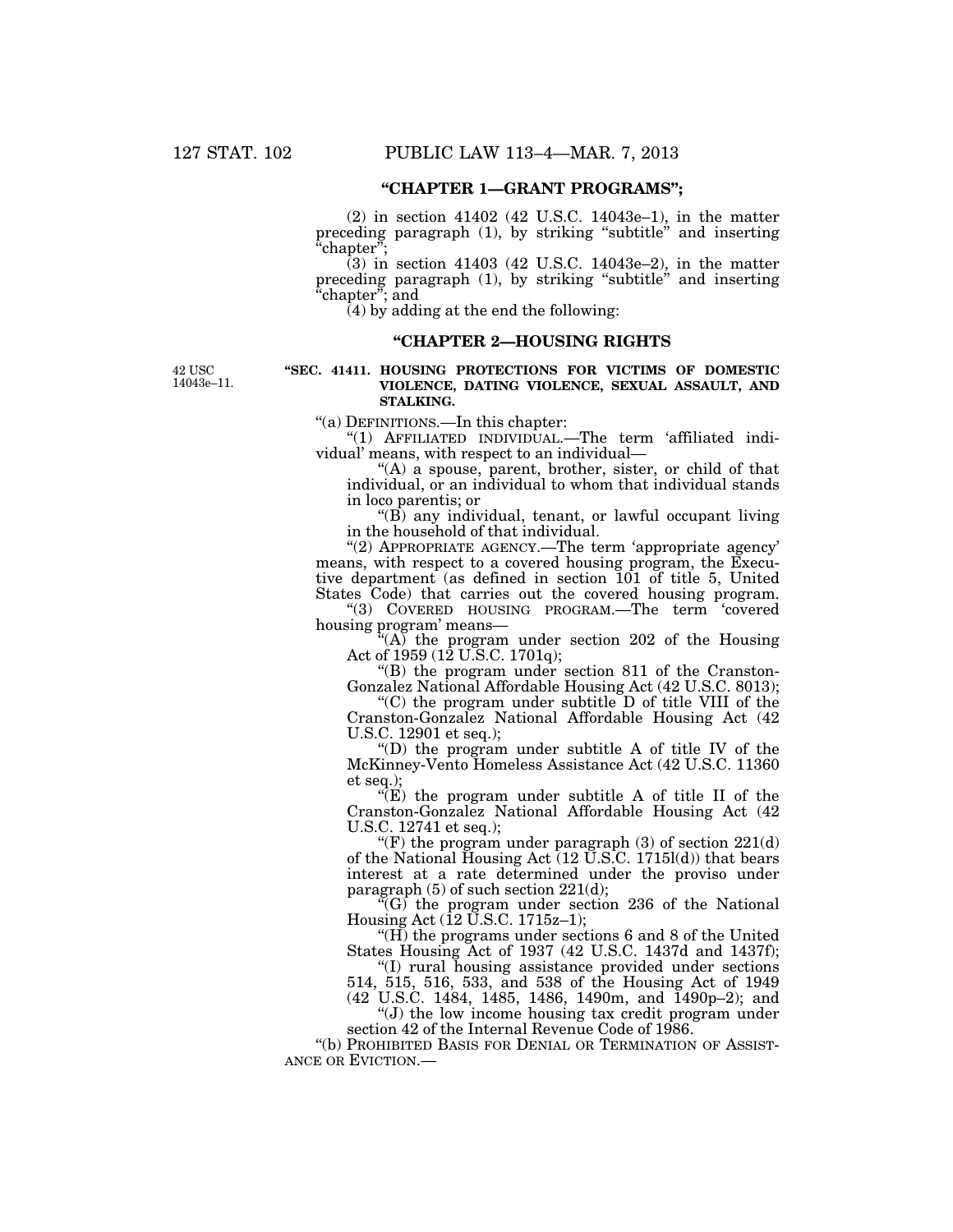"(1) IN GENERAL.—An applicant for or tenant of housing assisted under a covered housing program may not be denied admission to, denied assistance under, terminated from participation in, or evicted from the housing on the basis that the applicant or tenant is or has been a victim of domestic violence, dating violence, sexual assault, or stalking, if the applicant or tenant otherwise qualifies for admission, assistance, participation, or occupancy.

"(2) CONSTRUCTION OF LEASE TERMS.—An incident of actual or threatened domestic violence, dating violence, sexual assault, or stalking shall not be construed as—

 $\mathcal{H}(A)$  a serious or repeated violation of a lease for housing assisted under a covered housing program by the victim or threatened victim of such incident; or

''(B) good cause for terminating the assistance, tenancy, or occupancy rights to housing assisted under a covered housing program of the victim or threatened victim of such incident.

"(3) TERMINATION ON THE BASIS OF CRIMINAL ACTIVITY.-

"(A) DENIAL OF ASSISTANCE, TENANCY, AND OCCUPANCY RIGHTS PROHIBITED.—No person may deny assistance, tenancy, or occupancy rights to housing assisted under a covered housing program to a tenant solely on the basis of criminal activity directly relating to domestic violence, dating violence, sexual assault, or stalking that is engaged in by a member of the household of the tenant or any guest or other person under the control of the tenant, if the tenant or an affiliated individual of the tenant is the victim or threatened victim of such domestic violence, dating violence, sexual assault, or stalking.

''(B) BIFURCATION.—

''(i) IN GENERAL.—Notwithstanding subparagraph (A), a public housing agency or owner or manager of housing assisted under a covered housing program may bifurcate a lease for the housing in order to evict, remove, or terminate assistance to any individual who is a tenant or lawful occupant of the housing and who engages in criminal activity directly relating to domestic violence, dating violence, sexual assault, or stalking against an affiliated individual or other individual, without evicting, removing, terminating assistance to, or otherwise penalizing a victim of such criminal activity who is also a tenant or lawful occupant of the housing.

"(ii) EFFECT OF EVICTION ON OTHER TENANTS.-If public housing agency or owner or manager of housing assisted under a covered housing program evicts, removes, or terminates assistance to an individual under clause (i), and the individual is the sole tenant eligible to receive assistance under a covered housing program, the public housing agency or owner or manager of housing assisted under the covered housing program shall provide any remaining tenant an opportunity to establish eligibility for the covered housing program. If a tenant described in the preceding sentence cannot establish eligibility, the public housing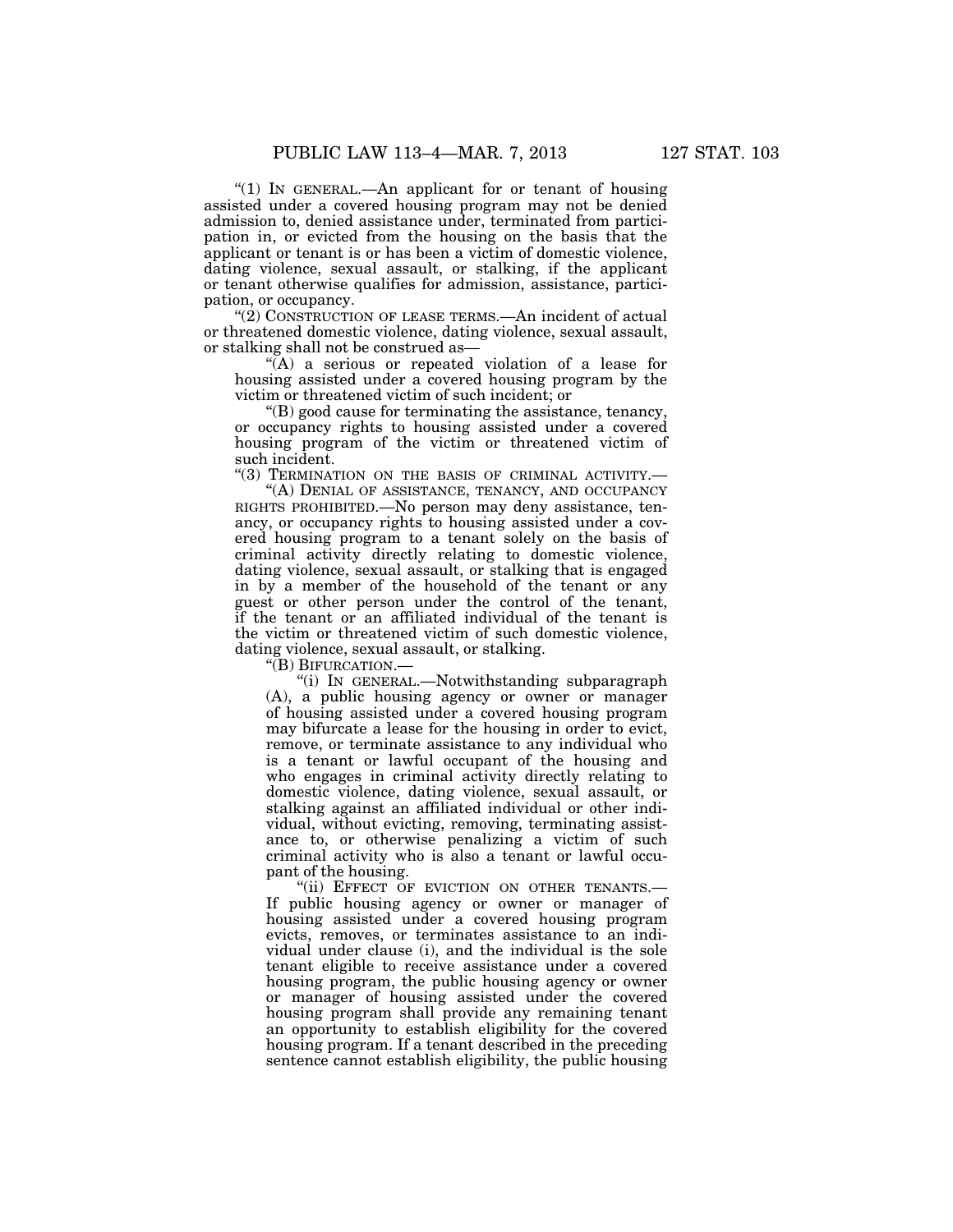agency or owner or manager of the housing shall provide the tenant a reasonable time, as determined by the appropriate agency, to find new housing or to establish eligibility for housing under another covered housing program.

''(C) RULES OF CONSTRUCTION.—Nothing in subparagraph (A) shall be construed—

''(i) to limit the authority of a public housing agency or owner or manager of housing assisted under a covered housing program, when notified of a court order, to comply with a court order with respect to—

''(I) the rights of access to or control of property, including civil protection orders issued to protect a victim of domestic violence, dating violence, sexual assault, or stalking; or

''(II) the distribution or possession of property among members of a household in a case;

"(ii) to limit any otherwise available authority of a public housing agency or owner or manager of housing assisted under a covered housing program to evict or terminate assistance to a tenant for any violation of a lease not premised on the act of violence in question against the tenant or an affiliated person of the tenant, if the public housing agency or owner or manager does not subject an individual who is or has been a victim of domestic violence, dating violence, or stalking to a more demanding standard than other tenants in determining whether to evict or terminate;

"(iii) to limit the authority to terminate assistance to a tenant or evict a tenant from housing assisted under a covered housing program if a public housing agency or owner or manager of the housing can demonstrate that an actual and imminent threat to other tenants or individuals employed at or providing service to the property would be present if the assistance is not terminated or the tenant is not evicted; or

"(iv) to supersede any provision of any Federal, State, or local law that provides greater protection than this section for victims of domestic violence, dating violence, sexual assault, or stalking.

''(c) DOCUMENTATION.—

"(1) REQUEST FOR DOCUMENTATION.—If an applicant for, or tenant of, housing assisted under a covered housing program represents to a public housing agency or owner or manager of the housing that the individual is entitled to protection under subsection (b), the public housing agency or owner or manager may request, in writing, that the applicant or tenant submit to the public housing agency or owner or manager a form of documentation described in paragraph (3).

"(2) FAILURE TO PROVIDE CERTIFICATION.-

"(A) IN GENERAL.—If an applicant or tenant does not provide the documentation requested under paragraph (1) within 14 business days after the tenant receives a request in writing for such certification from a public housing agency or owner or manager of housing assisted under a covered housing program, nothing in this chapter may

Deadline.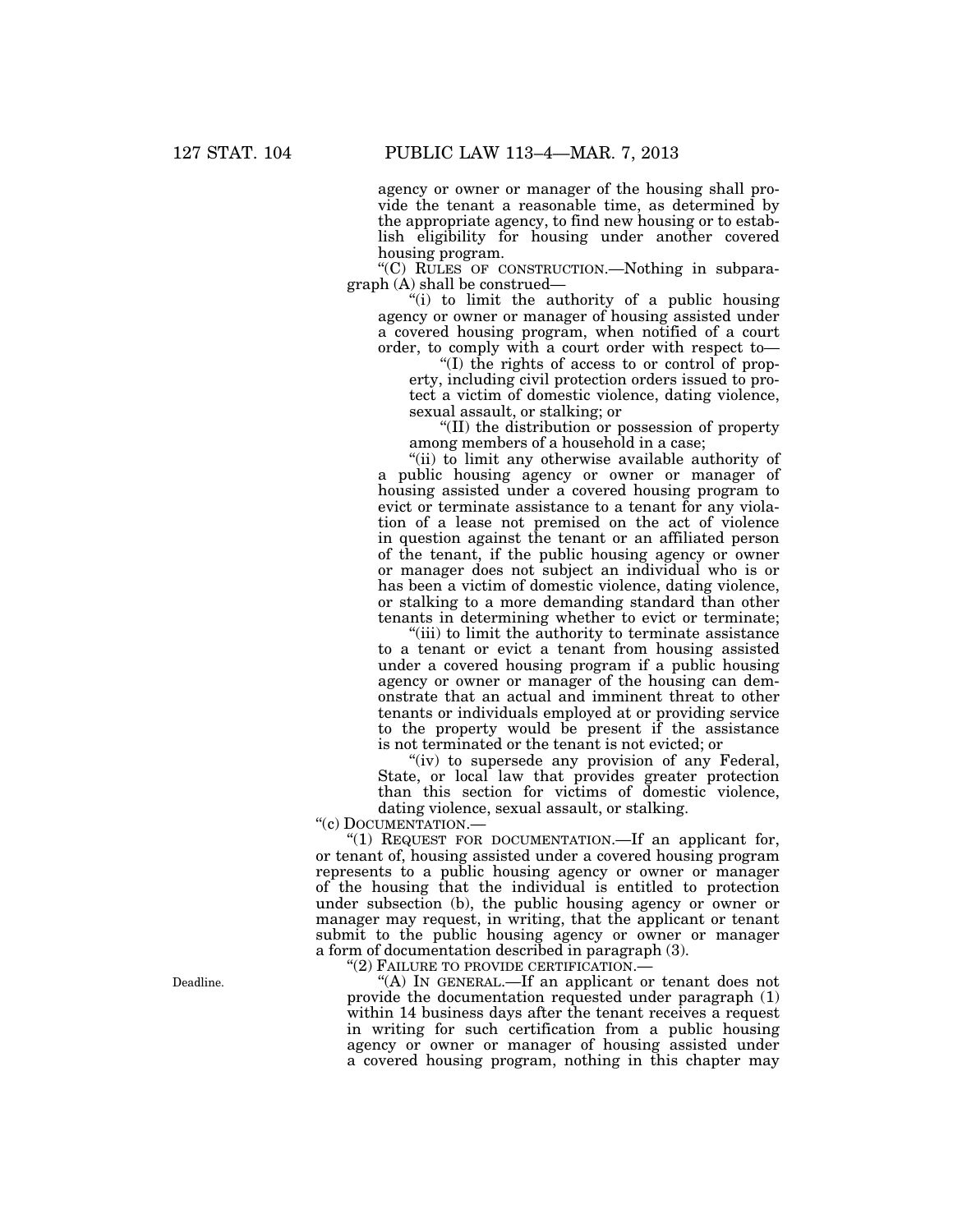be construed to limit the authority of the public housing agency or owner or manager to—

''(i) deny admission by the applicant or tenant to the covered program;

"(ii) deny assistance under the covered program to the applicant or tenant;

''(iii) terminate the participation of the applicant or tenant in the covered program; or

"(iv) evict the applicant, the tenant, or a lawful occupant that commits violations of a lease.

''(B) EXTENSION.—A public housing agency or owner or manager of housing may extend the 14-day deadline under subparagraph (A) at its discretion.

''(3) FORM OF DOCUMENTATION.—A form of documentation described in this paragraph is—

''(A) a certification form approved by the appropriate agency that—

"(i) states that an applicant or tenant is a victim of domestic violence, dating violence, sexual assault, or stalking;

"(ii) states that the incident of domestic violence, dating violence, sexual assault, or stalking that is the ground for protection under subsection (b) meets the requirements under subsection (b); and

''(iii) includes the name of the individual who committed the domestic violence, dating violence, sexual assault, or stalking, if the name is known and safe to provide;

" $(B)$  a document that-

''(i) is signed by—

''(I) an employee, agent, or volunteer of a victim service provider, an attorney, a medical professional, or a mental health professional from whom an applicant or tenant has sought assistance relating to domestic violence, dating violence, sexual assault, or stalking, or the effects of the abuse; and

''(II) the applicant or tenant; and

''(ii) states under penalty of perjury that the individual described in clause  $(i)(\hat{I})$  believes that the incident of domestic violence, dating violence, sexual assault, or stalking that is the ground for protection under subsection (b) meets the requirements under subsection (b);

''(C) a record of a Federal, State, tribal, territorial, or local law enforcement agency, court, or administrative agency; or

 $\mathrm{``(D)}$  at the discretion of a public housing agency or owner or manager of housing assisted under a covered housing program, a statement or other evidence provided by an applicant or tenant.

"(4) CONFIDENTIALITY.—Any information submitted to a public housing agency or owner or manager under this subsection, including the fact that an individual is a victim of domestic violence, dating violence, sexual assault, or stalking shall be maintained in confidence by the public housing agency or owner or manager and may not be entered into any shared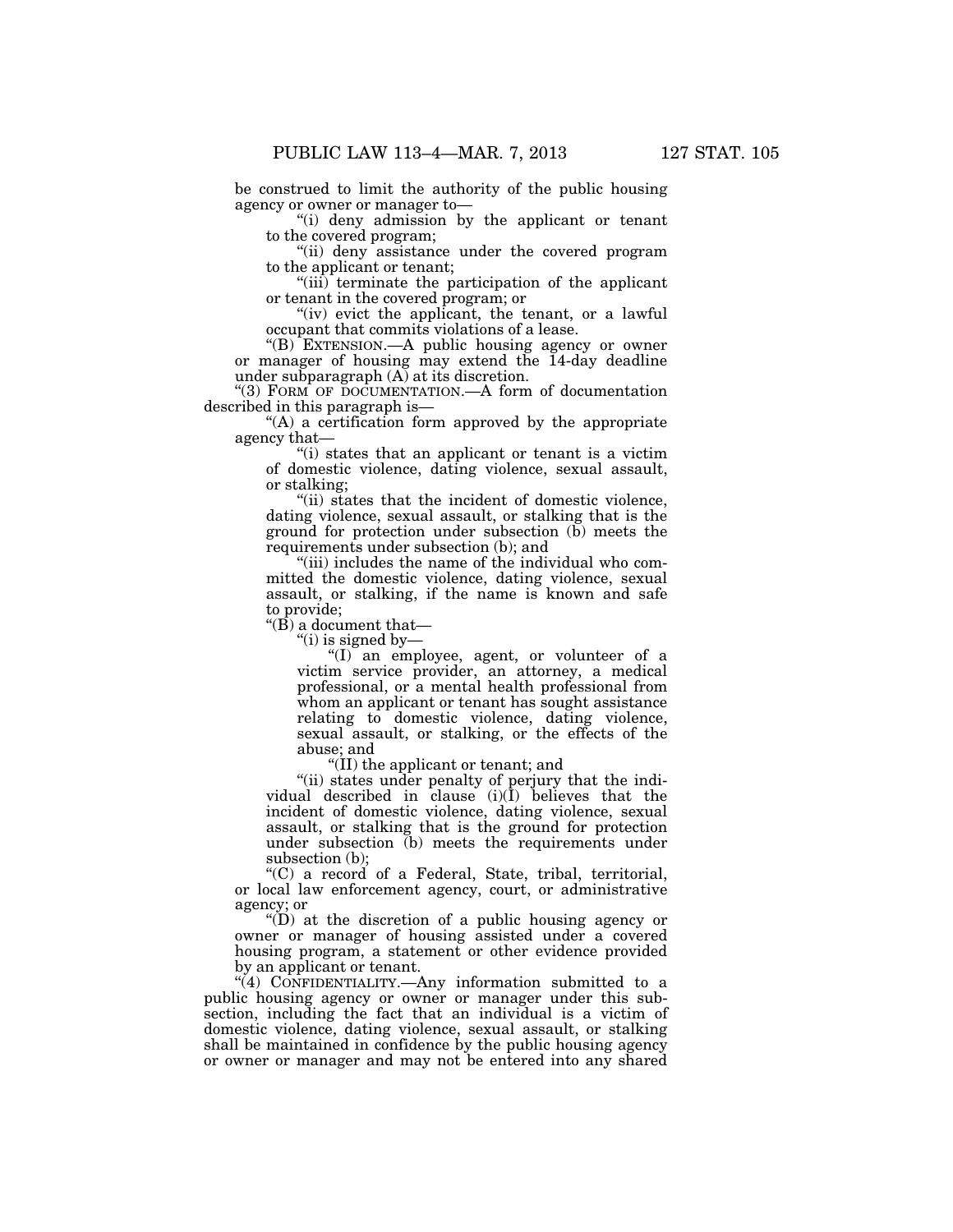database or disclosed to any other entity or individual, except to the extent that the disclosure is—

''(A) requested or consented to by the individual in writing;

" $(\overrightarrow{B})$  required for use in an eviction proceeding under subsection  $(b)$ ; or

''(C) otherwise required by applicable law.

"(5) DOCUMENTATION NOT REQUIRED.—Nothing in this subsection shall be construed to require a public housing agency or owner or manager of housing assisted under a covered housing program to request that an individual submit documentation of the status of the individual as a victim of domestic violence, dating violence, sexual assault, or stalking.

"(6) COMPLIANCE NOT SUFFICIENT TO CONSTITUTE EVIDENCE OF UNREASONABLE ACT.—Compliance with subsection (b) by a public housing agency or owner or manager of housing assisted under a covered housing program based on documentation received under this subsection, shall not be sufficient to constitute evidence of an unreasonable act or omission by the public housing agency or owner or manager or an employee or agent of the public housing agency or owner or manager. Nothing in this paragraph shall be construed to limit the liability of a public housing agency or owner or manager of housing assisted under a covered housing program for failure to comply with subsection (b).

" $(7)$  RESPONSE TO CONFLICTING CERTIFICATION.—If a public housing agency or owner or manager of housing assisted under a covered housing program receives documentation under this subsection that contains conflicting information, the public housing agency or owner or manager may require an applicant or tenant to submit third-party documentation, as described in subparagraph (B), (C), or (D) of paragraph (3).

''(8) PREEMPTION.—Nothing in this subsection shall be construed to supersede any provision of any Federal, State, or local law that provides greater protection than this subsection for victims of domestic violence, dating violence, sexual assault, or stalking.

''(d) NOTIFICATION.—

''(1) DEVELOPMENT.—The Secretary of Housing and Urban Development shall develop a notice of the rights of individuals under this section, including the right to confidentiality and the limits thereof.

''(2) PROVISION.—Each public housing agency or owner or manager of housing assisted under a covered housing program shall provide the notice developed under paragraph (1), together with the form described in subsection  $(c)(3)(A)$ , to an applicant for or tenants of housing assisted under a covered housing program—

''(A) at the time the applicant is denied residency in a dwelling unit assisted under the covered housing program;

''(B) at the time the individual is admitted to a dwelling unit assisted under the covered housing program;

''(C) with any notification of eviction or notification of termination of assistance; and

''(D) in multiple languages, consistent with guidance issued by the Secretary of Housing and Urban Development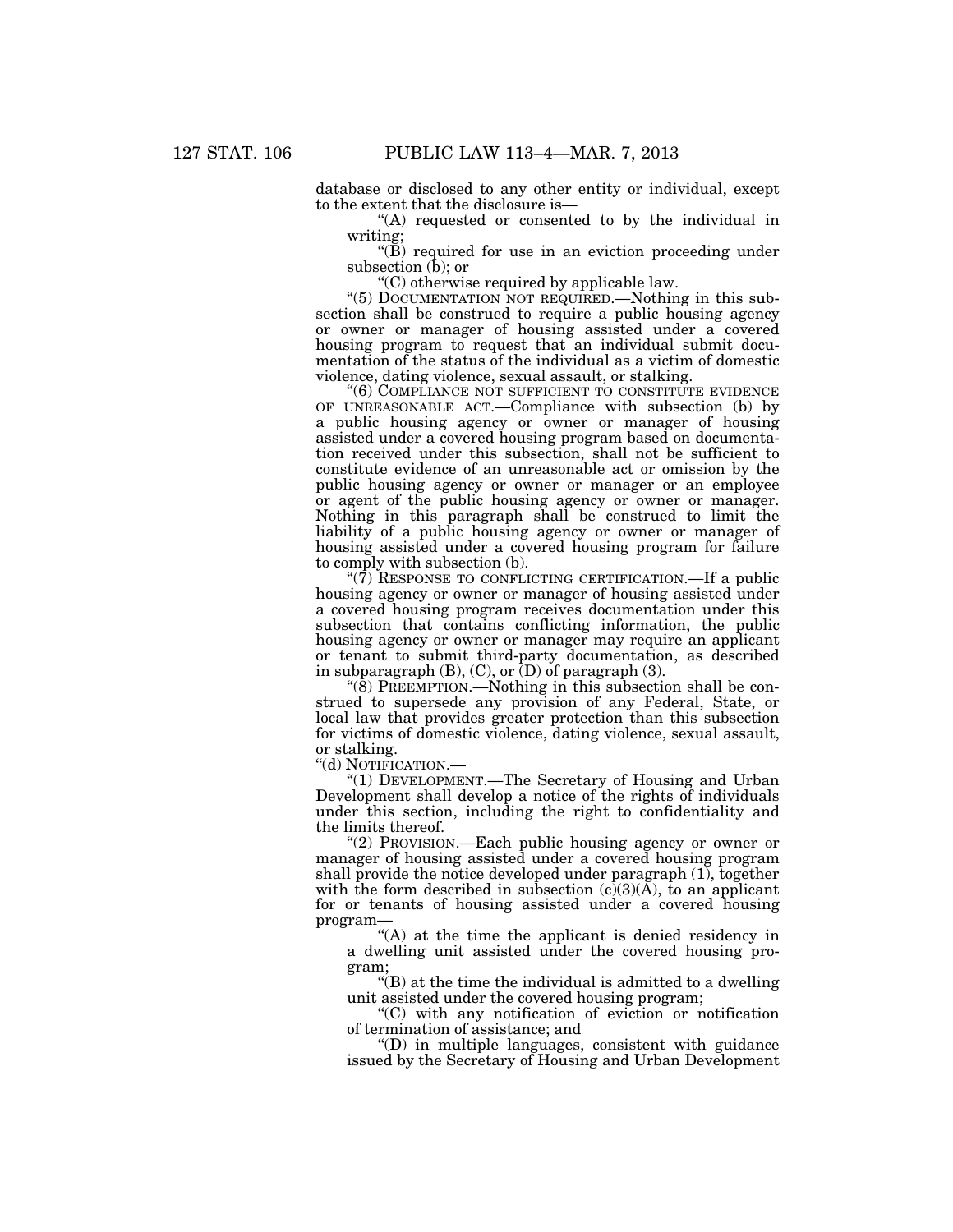in accordance with Executive Order 13166 (42 U.S.C. 2000d–1 note; relating to access to services for persons with limited English proficiency).

"(e) EMERGENCY TRANSFERS.—Each appropriate agency shall Plans. adopt a model emergency transfer plan for use by public housing agencies and owners or managers of housing assisted under covered housing programs that—

 $\sqrt[n]{(1)}$  allows tenants who are victims of domestic violence, dating violence, sexual assault, or stalking to transfer to another available and safe dwelling unit assisted under a covered housing program if—

''(A) the tenant expressly requests the transfer; and  $E(E)(i)$  the tenant reasonably believes that the tenant is threatened with imminent harm from further violence if the tenant remains within the same dwelling unit assisted under a covered housing program; or

"(ii) in the case of a tenant who is a victim of sexual assault, the sexual assault occurred on the premises during the 90 day period preceding the request for transfer; and

''(2) incorporates reasonable confidentiality measures to ensure that the public housing agency or owner or manager does not disclose the location of the dwelling unit of a tenant to a person that commits an act of domestic violence, dating violence, sexual assault, or stalking against the tenant.

"(f) POLICIES AND PROCEDURES FOR EMERGENCY TRANSFER.-The Secretary of Housing and Urban Development shall establish policies and procedures under which a victim requesting an emergency transfer under subsection (e) may receive, subject to the availability of tenant protection vouchers, assistance under section 8(o) of the United States Housing Act of 1937 (42 U.S.C. 1437f(o)).

''(g) IMPLEMENTATION.—The appropriate agency with respect to each covered housing program shall implement this section, as this section applies to the covered housing program.''.

(b) CONFORMING AMENDMENTS.—

(1) SECTION 6.—Section 6 of the United States Housing Act of 1937 (42 U.S.C. 1437d) is amended—

 $(A)$  in subsection  $(c)$ —

(i) by striking paragraph (3); and

(ii) by redesignating paragraphs (4) and (5) as paragraphs (3) and (4), respectively;

(B) in subsection (l)—

(i) in paragraph (5), by striking '', and that an incident or incidents of actual or threatened domestic violence, dating violence, or stalking will not be construed as a serious or repeated violation of the lease by the victim or threatened victim of that violence and will not be good cause for terminating the tenancy or occupancy rights of the victim of such violence''; and

(ii) in paragraph (6), by striking ''; except that'' and all that follows through ''stalking.''; and (C) by striking subsection (u).

(2) SECTION 8.—Section 8 of the United States Housing Act of 1937 (42 U.S.C. 1437f) is amended—

(A) in subsection (c), by striking paragraph (9);

(B) in subsection  $(d)(1)$ —

Time period.

Applicability.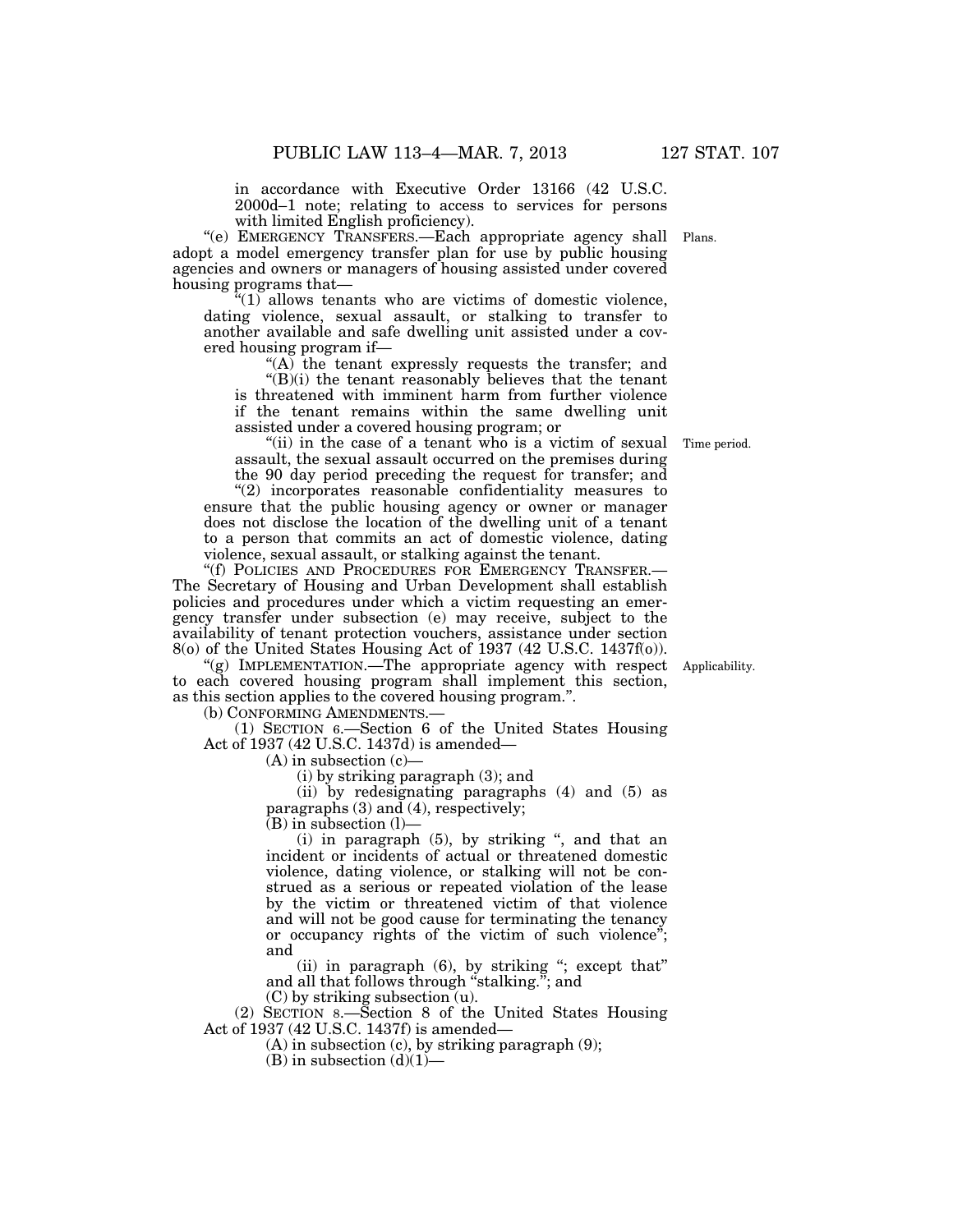(i) in subparagraph (A), by striking ''and that an applicant or participant is or has been a victim of domestic violence, dating violence, or stalking is not an appropriate basis for denial of program assistance or for denial of admission if the applicant otherwise qualifies for assistance or admission''; and

 $(ii)$  in subparagraph  $(B)$ —

(I) in clause (ii), by striking '', and that an incident or incidents of actual or threatened domestic violence, dating violence, or stalking will not be construed as a serious or repeated violation of the lease by the victim or threatened victim of that violence and will not be good cause for terminating the tenancy or occupancy rights of the victim of such violence''; and

(II) in clause (iii), by striking '', except that:'' and all that follows through "stalking.";

(C) in subsection (f)—

 $(i)$  in paragraph  $(6)$ , by adding "and" at the end; (ii) in paragraph (7), by striking the semicolon at the end and inserting a period; and

(iii) by striking paragraphs  $(8)$ ,  $(9)$ ,  $(10)$ , and  $(11)$ ; (D) in subsection (o)—

(i) in paragraph  $(6)(B)$ , by striking the last sentence;

 $(iii)$  in paragraph  $(7)$ —

 $(I)$  in subparagraph  $(C)$ , by striking "and that an incident or incidents of actual or threatened domestic violence, dating violence, or stalking shall not be construed as a serious or repeated violation of the lease by the victim or threatened victim of that violence and shall not be good cause for terminating the tenancy or occupancy rights of the victim of such violence''; and

 $(II)$  in subparagraph  $(D)$ , by striking "; except that'' and all that follows through ''stalking.''; and (iii) by striking paragraph (20); and

(E) by striking subsection (ee).

(3) RULE OF CONSTRUCTION.—Nothing in this Act, or the amendments made by this Act, shall be construed—

(A) to limit the rights or remedies available to any person under section 6 or 8 of the United States Housing Act of 1937 (42 U.S.C. 1437d and 1437f), as in effect on the day before the date of enactment of this Act;

(B) to limit any right, remedy, or procedure otherwise available under any provision of part 5, 91, 880, 882, 883, 884, 886, 891, 903, 960, 966, 982, or 983 of title 24, Code of Federal Regulations, that—

(i) was issued under the Violence Against Women and Department of Justice Reauthorization Act of 2005 (Public Law 109–162; 119 Stat. 2960) or an amendment made by that Act; and

(ii) provides greater protection for victims of domestic violence, dating violence, sexual assault, and stalking than this Act; or

(C) to disqualify an owner, manager, or other individual from participating in or receiving the benefits of the low

42 USC 1437d note.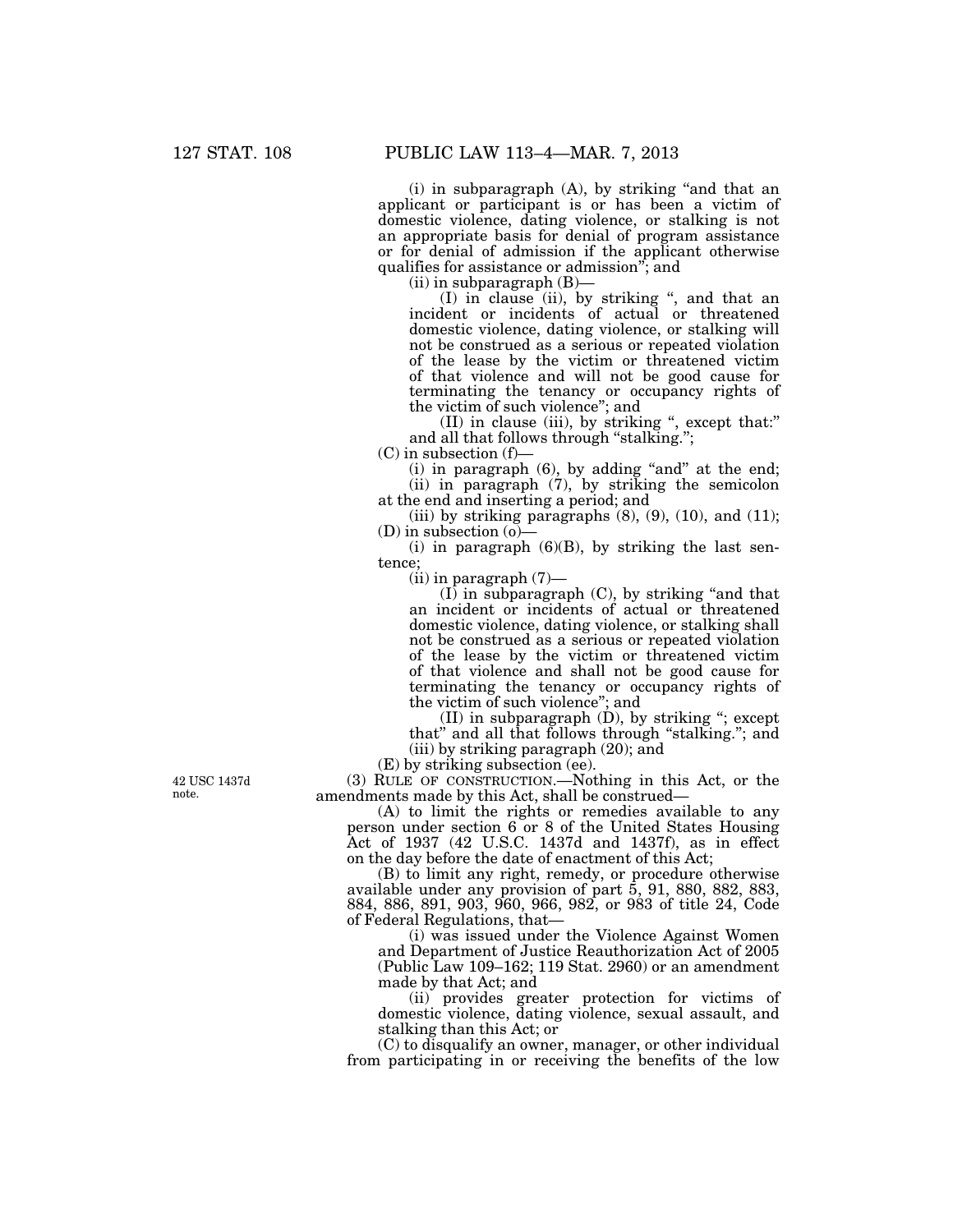income housing tax credit program under section 42 of the Internal Revenue Code of 1986 because of noncompliance with the provisions of this Act.

#### **SEC. 602. TRANSITIONAL HOUSING ASSISTANCE GRANTS FOR VICTIMS OF DOMESTIC VIOLENCE, DATING VIOLENCE, SEXUAL ASSAULT, AND STALKING.**

Chapter 11 of subtitle B of the Violence Against Women Act of 1994 (42 U.S.C. 13975 et seq.) is amended—

(1) in the chapter heading, by striking ''**CHILD VICTIMS OF DOMESTIC VIOLENCE, STALKING, OR SEXUAL ASSAULT**'' and inserting ''**VICTIMS OF DOMESTIC VIOLENCE, DATING VIOLENCE, SEXUAL ASSAULT, OR STALKING**''; and

(2) in section 40299 (42 U.S.C. 13975)—

(A) in the header, by striking ''**CHILD VICTIMS OF DOMESTIC VIOLENCE, STALKING, OR SEXUAL ASSAULT**'' and inserting ''**VICTIMS OF DOMESTIC VIOLENCE, DATING VIOLENCE, SEXUAL ASSAULT, OR STALKING**'';

 $(B)$  in subsection  $(a)(1)$ , by striking "fleeing";

 $(C)$  in subsection  $(b)(3)$ 

 $(i)$  in subparagraph  $(A)$ , by striking " and" at the end;

(ii) by redesignating subparagraph (B) as subparagraph (C);

(iii) by inserting after subparagraph (A) the following:

''(B) secure employment, including obtaining employment counseling, occupational training, job retention counseling, and counseling concerning re-entry in to the workforce; and''; and

(iv) in subparagraph (C), as redesignated by clause (ii), by striking '' employment counseling,''; and

(D) in subsection (g)—

(i) in paragraph  $(1)$ , by striking "\$40,000,000 for each of fiscal years 2007 through 2011'' and inserting ''\$35,000,000 for each of fiscal years 2014 through 2018''; and

 $(ii)$  in paragraph  $(3)$ —

 $(I)$  in subparagraph  $(A)$ , by striking "eligible" and inserting "qualified"; and

(II) by adding at the end the following:

''(D) QUALIFIED APPLICATION DEFINED.—In this paragraph, the term 'qualified application' means an application that—

''(i) has been submitted by an eligible applicant; "(ii) does not propose any activities that may compromise victim safety, including—

''(I) background checks of victims; or

''(II) clinical evaluations to determine eligibility for services;

''(iii) reflects an understanding of the dynamics of domestic violence, dating violence, sexual assault, or stalking; and

''(iv) does not propose prohibited activities, including mandatory services for victims.''.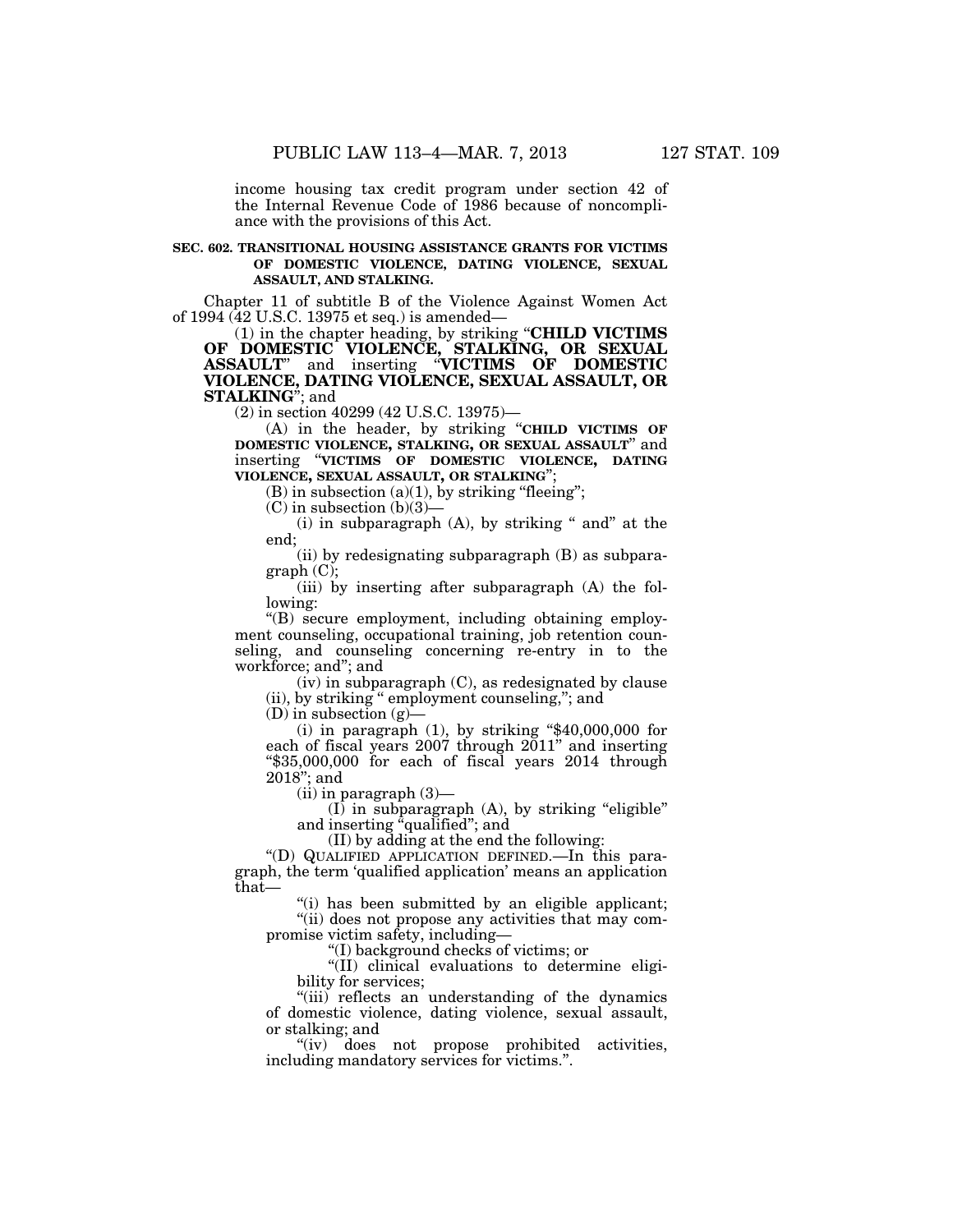#### **SEC. 603. ADDRESSING THE HOUSING NEEDS OF VICTIMS OF DOMESTIC VIOLENCE, DATING VIOLENCE, SEXUAL ASSAULT, AND STALKING.**

Subtitle N of the Violence Against Women Act of 1994 (42 U.S.C. 14043e et seq.) is amended—

(1) in section 41404(i) (42 U.S.C. 14043e–3(i)), by striking " $$10,000,000$  for each of fiscal years 2007 through 2011" and inserting ''\$4,000,000 for each of fiscal years 2014 through 2018''; and

 $(2)$  in section 41405(g) (42 U.S.C. 14043e–4(g)), by striking ''\$10,000,000 for each of fiscal years 2007 through 2011'' and inserting " $$4,000,000$  for each of fiscal years  $2014$  through 2018''.

## **TITLE VII—ECONOMIC SECURITY FOR VICTIMS OF VIOLENCE**

### **SEC. 701. NATIONAL RESOURCE CENTER ON WORKPLACE RESPONSES TO ASSIST VICTIMS OF DOMESTIC AND SEXUAL VIOLENCE.**

Section 41501(e) of the Violence Against Women Act of 1994 (42 U.S.C. 14043f(e)) is amended by striking ''fiscal years 2007 through  $2011$ " and inserting "fiscal years  $2014$  through  $2018$ ".

## **TITLE VIII—PROTECTION OF BATTERED IMMIGRANTS**

#### **SEC. 801. U NONIMMIGRANT DEFINITION.**

Section  $101(a)(15)(U)(iii)$  of the Immigration and Nationality Act (8 U.S.C.  $1101(a)(15)(U)(iii)$ ) is amended by inserting "stalking; after ''sexual exploitation;''.

8 USC 1101 note.

#### **SEC. 802. ANNUAL REPORT ON IMMIGRATION APPLICATIONS MADE BY VICTIMS OF ABUSE.**

Not later than December 1, 2014, and annually thereafter, the Secretary of Homeland Security shall submit to the Committee on the Judiciary of the Senate and the Committee on the Judiciary of the House of Representatives a report that includes the following: (1) The number of aliens who—

> (A) submitted an application for nonimmigrant status under paragraph  $(15)(T)(i)$ ,  $(15)(U)(i)$ , or  $(51)$  of section 101(a) of the Immigration and Nationality Act (8 U.S.C. 1101(a)) during the preceding fiscal year;

> (B) were granted such nonimmigrant status during such fiscal year; or

> (C) were denied such nonimmigrant status during such fiscal year.

(2) The mean amount of time and median amount of time to adjudicate an application for such nonimmigrant status during such fiscal year.

 $(3)$  The mean amount of time and median amount of time between the receipt of an application for such nonimmigrant status and the issuance of work authorization to an eligible applicant during the preceding fiscal year.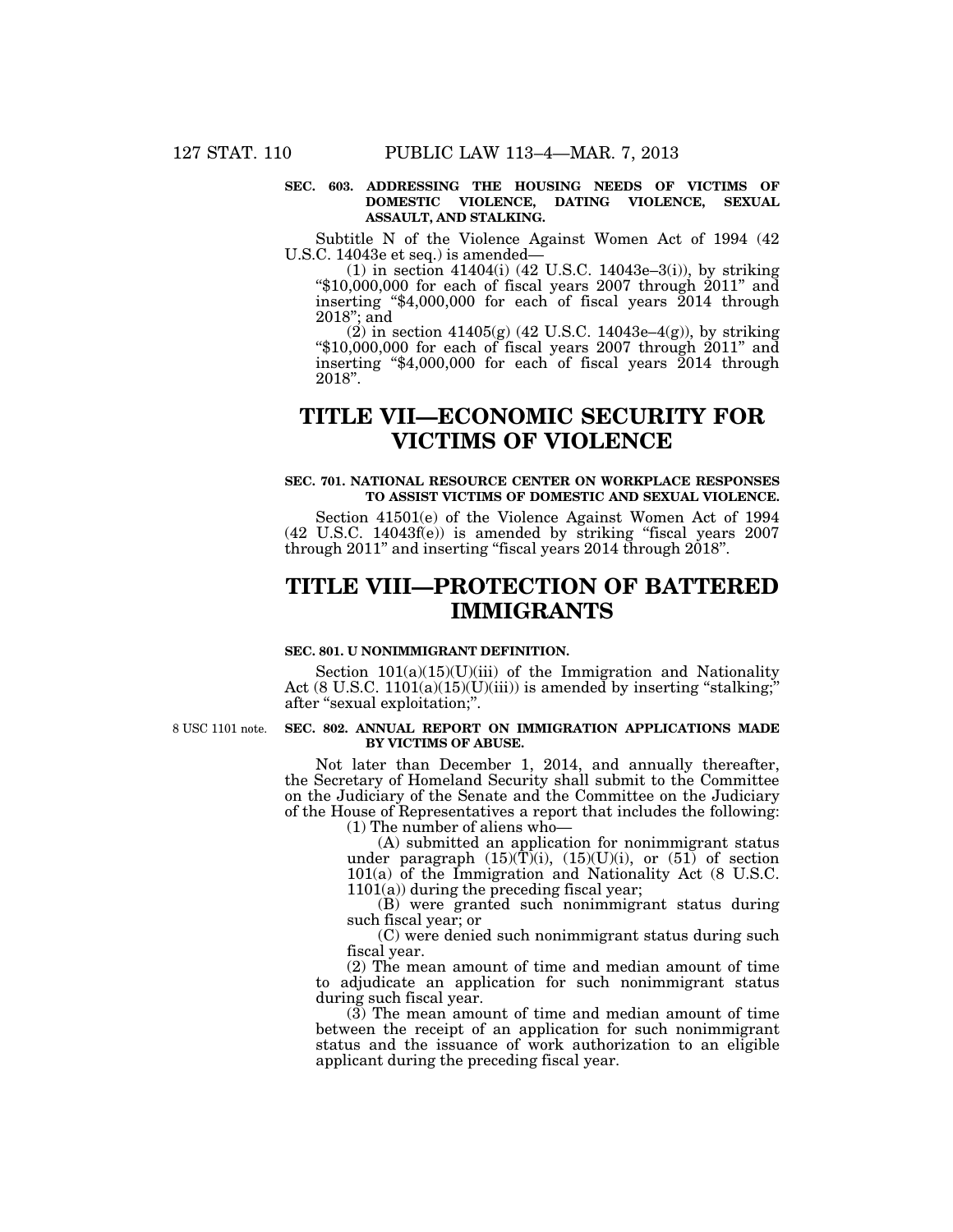(4) The number of aliens granted continued presence in the United States under section 107(c)(3) of the Trafficking Victims Protection Act of 2000 (22 U.S.C. 7105(c)(3)) during the preceding fiscal year.

(5) A description of any actions being taken to reduce the adjudication and processing time, while ensuring the safe and competent processing, of an application described in paragraph (1) or a request for continued presence referred to in paragraph (4).

#### **SEC. 803. PROTECTION FOR CHILDREN OF VAWA SELF-PETITIONERS.**

Section  $204(1)(2)$  of the Immigration and Nationality Act (8) U.S.C.  $1154(l)(2)$  is amended–

 $(1)$  in subparagraph  $(E)$ , by striking "or" at the end;

(2) by redesignating subparagraph (F) as subparagraph  $(G)$ ; and

 $(3)$  by inserting after subparagraph  $(E)$  the following:

''(F) a child of an alien who filed a pending or approved petition for classification or application for adjustment of status or other benefit specified in section  $101(a)(51)$  as a VAWA self-petitioner; or''.

#### **SEC. 804. PUBLIC CHARGE.**

Section 212(a)(4) of the Immigration and Nationality Act (8) U.S.C. 1182(a)(4)) is amended by adding at the end the following:

''(E) SPECIAL RULE FOR QUALIFIED ALIEN VICTIMS.— Subparagraphs  $(A)$ ,  $(B)$ , and  $(C)$  shall not apply to an alien who—

''(i) is a VAWA self-petitioner;

"(ii) is an applicant for, or is granted, nonimmigrant status under section  $101(a)(15)(U)$ ; or

"(iii) is a qualified alien described in section  $431(c)$ of the Personal Responsibility and Work Opportunity Reconciliation Act of 1996 (8 U.S.C. 1641(c)).<sup> $\ddot{r}$ </sup>.

#### **SEC. 805. REQUIREMENTS APPLICABLE TO U VISAS.**

(a) IN GENERAL.—Section  $214(p)$  of the Immigration and Nationality Act (8 U.S.C. 1184(p)) is amended by adding at the end the following:

''(7) AGE DETERMINATIONS.—

''(A) CHILDREN.—An unmarried alien who seeks to accompany, or follow to join, a parent granted status under section  $101(a)(15)(U)(i)$ , and who was under 21 years of age on the date on which such parent petitioned for such status, shall continue to be classified as a child for purposes of section  $101(a)(15)(U)(ii)$ , if the alien attains 21 years of age after such parent's petition was filed but while it was pending.

''(B) PRINCIPAL ALIENS.—An alien described in clause (i) of section  $101(a)(15)(U)$  shall continue to be treated as an alien described in clause (ii)(I) of such section if the alien attains 21 years of age after the alien's application for status under such clause (i) is filed but while it is pending.''.

(b) EFFECTIVE DATE.—The amendment made by subsection (a) shall take effect as if enacted as part of the Victims of Trafficking and Violence Protection Act of 2000 (Public Law 106–386; 114 Stat. 1464).

8 USC 1184 note.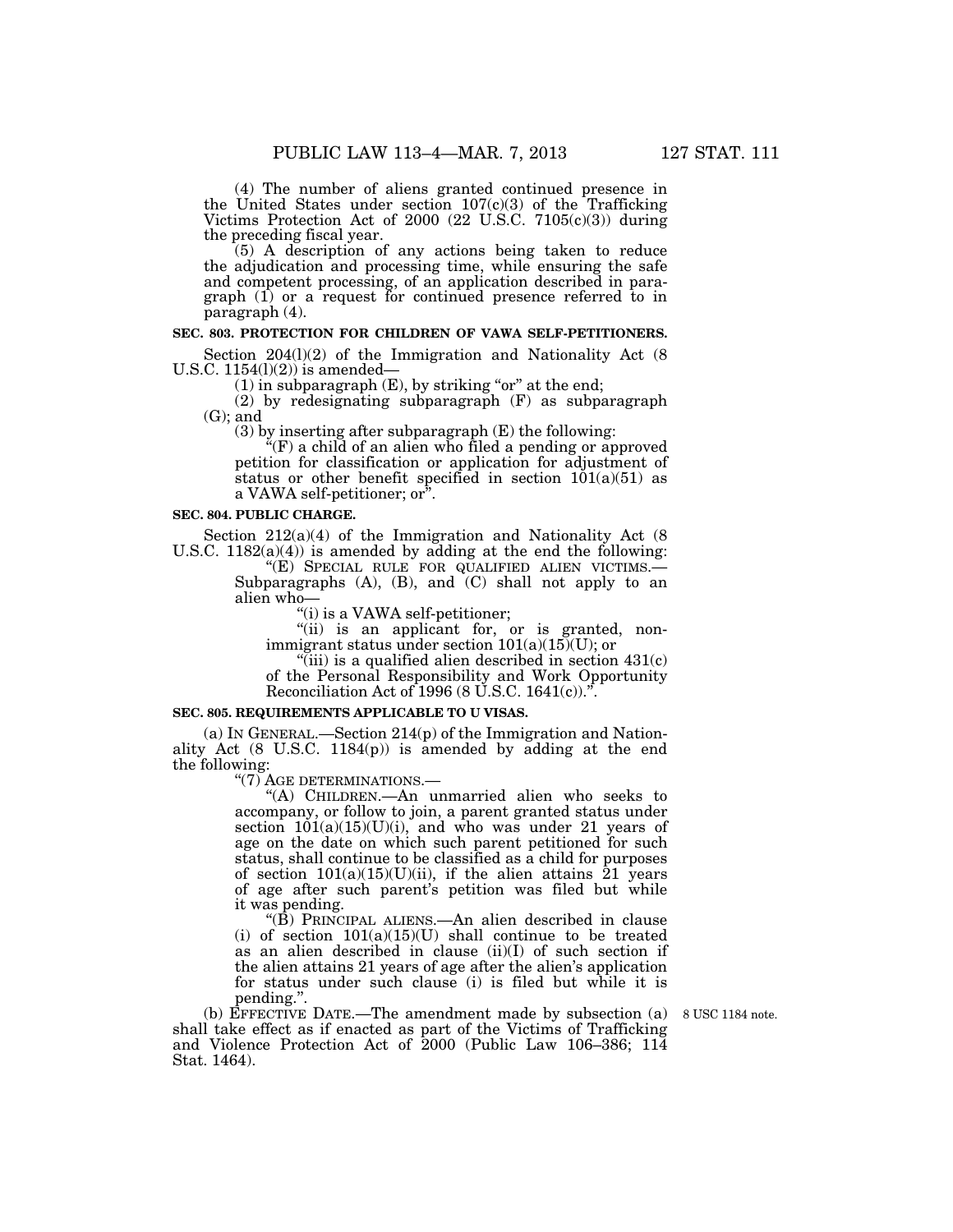### **SEC. 806. HARDSHIP WAIVERS.**

(a) IN GENERAL.—Section  $216(c)(4)$  of the Immigration and Nationality Act (8 U.S.C. 1186a(c)(4)) is amended—

 $(1)$  in subparagraph  $(A)$ , by striking the comma at the end and inserting a semicolon;

(2) in subparagraph  $(B)$ , by striking  $\lq(1)$ , or" and inserting  $\lq(1);$  or";

(3) in subparagraph (C), by striking the period at the end and inserting a semicolon and "or"; and

(4) by inserting after subparagraph (C) the following:

''(D) the alien meets the requirements under section  $204(a)(1)(A)(iii)(II)(aa)(BB)$  and following the marriage ceremony was battered by or subject to extreme cruelty perpetrated by the alien's intended spouse and was not at fault in failing to meet the requirements of paragraph  $(1).$ ".

(b) TECHNICAL CORRECTIONS.—Section  $216(c)(4)$  of the Immigration and Nationality Act  $(8 \text{ U.S.C. } 1186a(c)(4))$ , as amended by subsection (a), is further amended—

(1) in the matter preceding subparagraph (A), by striking ''The Attorney General, in the Attorney General's'' and inserting "The Secretary of Homeland Security, in the Secretary's"; and

(2) in the undesignated paragraph at the end—

(A) in the first sentence, by striking ''Attorney General'' and inserting ''Secretary of Homeland Security'';

(B) in the second sentence, by striking ''Attorney General" and inserting "Secretary";

(C) in the third sentence, by striking ''Attorney General.'' and inserting ''Secretary.''; and

(D) in the fourth sentence, by striking ''Attorney General" and inserting "Secretary".

#### SEC. 807. PROTECTIONS FOR A FIANCÉE OR FIANCÉ OF A CITIZEN.

(a) IN GENERAL.—Section 214 of the Immigration and Nationality Act (8 U.S.C. 1184) is amended—

 $(1)$  in subsection  $(d)$ —

 $(A)$  in paragraph  $(1)$ , by striking "crime." and inserting "crime described in paragraph (3)(B) and information on any permanent protection or restraining order issued against the petitioner related to any specified crime described in paragraph  $(3)(B)(i)$ .";

(B) in paragraph (2)(A), in the matter preceding clause  $(i)$ —

(i) by striking ''a consular officer'' and inserting ''the Secretary of Homeland Security''; and

(ii) by striking ''the officer'' and inserting ''the Secretary''; and

(C) in paragraph (3)(B)(i), by striking ''abuse, and stalking.'' and inserting ''abuse, stalking, or an attempt to commit any such crime.''; and

 $(2)$  in subsection  $(r)$ –

(A) in paragraph  $(1)$ , by striking "crime." and inserting "crime described in paragraph  $(5)(\overline{B})$  and information on any permanent protection or restraining order issued against the petitioner related to any specified crime described in subsection  $(5)(B)(i)$ ."; and

(B) by amending paragraph  $(4)(B)(ii)$  to read as follows: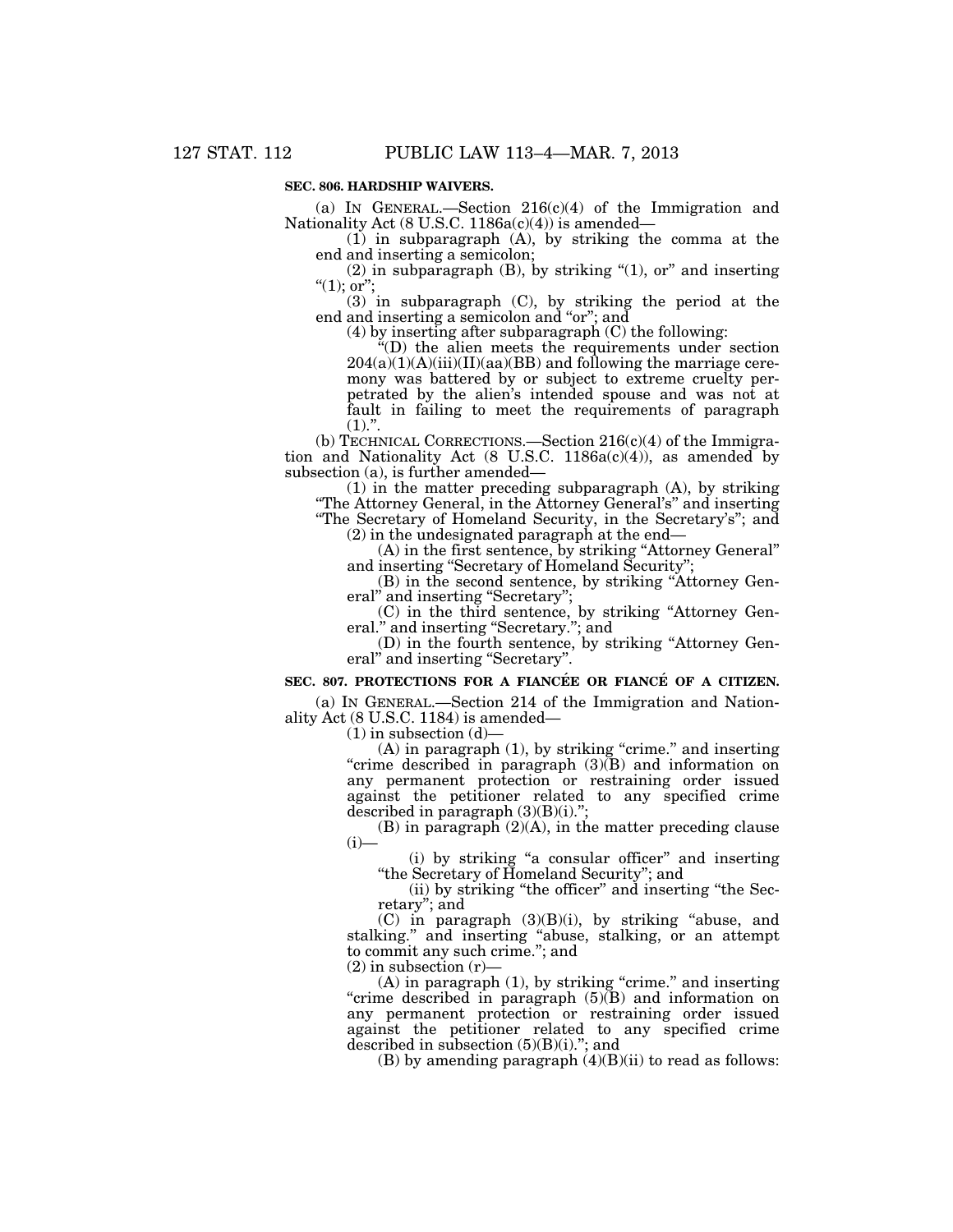"(ii) To notify the beneficiary as required by clause (i), the Notification. Secretary of Homeland Security shall provide such notice to the Secretary of State for inclusion in the mailing to the beneficiary described in section 833(a)(5)(A)(i) of the International Marriage Broker Regulation Act of 2005 (8 U.S.C.  $1375a(a)(5)(A)(i)$ )."; and

 $(3)$  in paragraph  $(5)(B)(i)$ , by striking "abuse, and stalking." and inserting "abuse, stalking, or an attempt to commit any such crime.''.

(b) PROVISION OF INFORMATION TO K NONIMMIGRANTS.—Section 833 of the International Marriage Broker Regulation Act of 2005 (8 U.S.C. 1375a) is amended—

 $(1)$  in subsection  $(a)(5)(A)$ —

 $(A)$  in clause (iii)

(i) by striking ''State any'' and inserting ''State, for inclusion in the mailing described in clause (i), any''; and

(ii) by striking the last sentence; and

(B) by adding at the end the following:

"(iv) The Secretary of Homeland Security shall conduct a background check of the National Crime Information Center's Protection Order Database on each petitioner for a visa under subsection (d) or (r) of section 214 of the Immigration and Nationality Act (8 U.S.C. 1184). Any appropriate information obtained from such background check—

''(I) shall accompany the criminal background information provided by the Secretary of Homeland Security to the Secretary of State and shared by the Secretary of State with a beneficiary of a petition referred to in clause (iii); and

''(II) shall not be used or disclosed for any other purpose unless expressly authorized by law.

"(v) The Secretary of Homeland Security shall create a cover sheet or other mechanism to accompany the information required to be provided to an applicant for a visa under subsection  $(d)$  or  $(r)$  of section 214 of the Immigration and Nationality Act (8 U.S.C. 1184) by clauses (i) through (iv) of this paragraph or by clauses (i) and (ii) of subsection  $(r)(4)(\bar{B})$  of such section 214, that calls to the applicant's attention—

''(I) whether the petitioner disclosed a protection order, a restraining order, or criminal history information on the visa petition;

''(II) the criminal background information and information about any protection order obtained by the Secretary of Homeland Security regarding the petitioner in the course of adjudicating the petition; and

''(III) whether the information the petitioner disclosed on the visa petition regarding any previous petitions filed under subsection  $(d)$  or  $(r)$ of such section 214 is consistent with the information in the multiple visa tracking database of the Department of Homeland Security, as described

in subsection  $(r)(4)(A)$  of such section 214."; and  $(2)$  in subsection  $(b)(1)(A)$ , by striking "or" after "orders" and inserting "and".

Background check.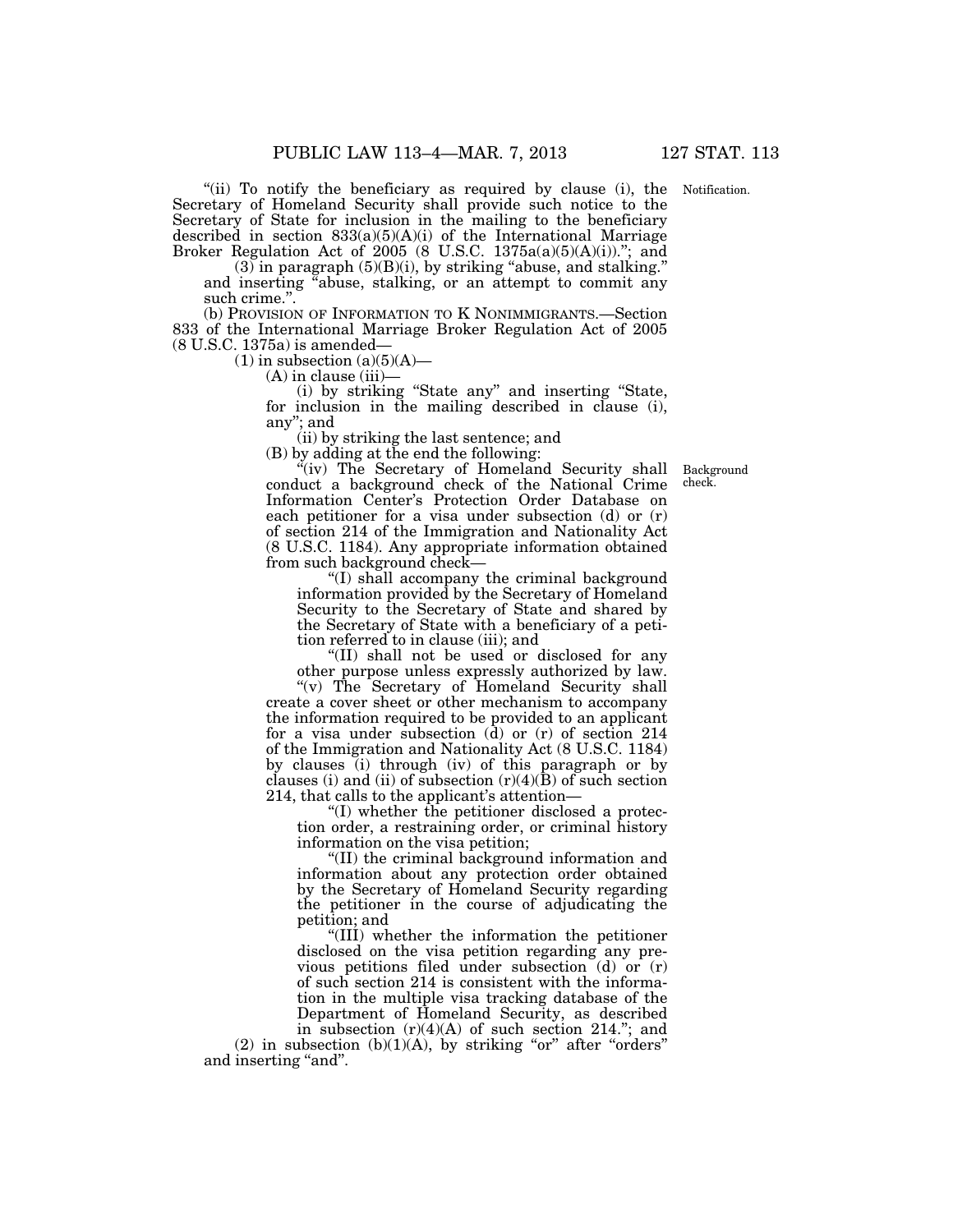#### **SEC. 808. REGULATION OF INTERNATIONAL MARRIAGE BROKERS.**

(a) IMPLEMENTATION OF THE INTERNATIONAL MARRIAGE BROKER ACT OF 2005.—

(1) FINDINGS.—Congress finds the following:

(A) The International Marriage Broker Act of 2005 (subtitle D of Public Law 109–162; 119 Stat. 3066) has not been fully implemented with regard to investigating and prosecuting violations of the law, and for other purposes.

(B) Six years after Congress enacted the International Marriage Broker Act of 2005 to regulate the activities of the hundreds of for-profit international marriage brokers operating in the United States, the Attorney General has not determined which component of the Department of Justice will investigate and prosecute violations of such Act.

(2) REPORT.—Not later than 90 days after the date of the enactment of this Act, the Attorney General shall submit to Congress a report that includes the following:

(A) The name of the component of the Department of Justice responsible for investigating and prosecuting violations of the International Marriage Broker Act of 2005 (subtitle D of Public Law 109–162; 119 Stat. 3066) and the amendments made by this Act.

(B) A description of the policies and procedures of the Attorney General for consultation with the Secretary of Homeland Security and the Secretary of State in investigating and prosecuting such violations.

(b) TECHNICAL CORRECTION.—Section  $833(a)(2)(H)$  of the International Marriage Broker Regulation Act of 2005 (8 U.S.C.  $1375a(a)(2)(H)$  is amended by striking "Federal and State sex offender public registries'' and inserting ''the National Sex Offender Public Website''.

(c) REGULATION OF INTERNATIONAL MARRIAGE BROKERS.—Section 833(d) of the International Marriage Broker Regulation Act of 2005 (8 U.S.C. 1375a(d)) is amended—

(1) by amending paragraph (1) to read as follows:

''(1) PROHIBITION ON MARKETING OF OR TO CHILDREN.—

''(A) IN GENERAL.—An international marriage broker shall not provide any individual or entity with the personal contact information, photograph, or general information about the background or interests of any individual under the age of 18.

 $\sqrt{\text{B}}$ ) COMPLIANCE.—To comply with the requirements of subparagraph (A), an international marriage broker shall—

''(i) obtain a valid copy of each foreign national client's birth certificate or other proof of age document issued by an appropriate government entity;

''(ii) indicate on such certificate or document the date it was received by the international marriage broker;

"(iii) retain the original of such certificate or document for 7 years after such date of receipt; and

''(iv) produce such certificate or document upon request to an appropriate authority charged with the enforcement of this paragraph.'';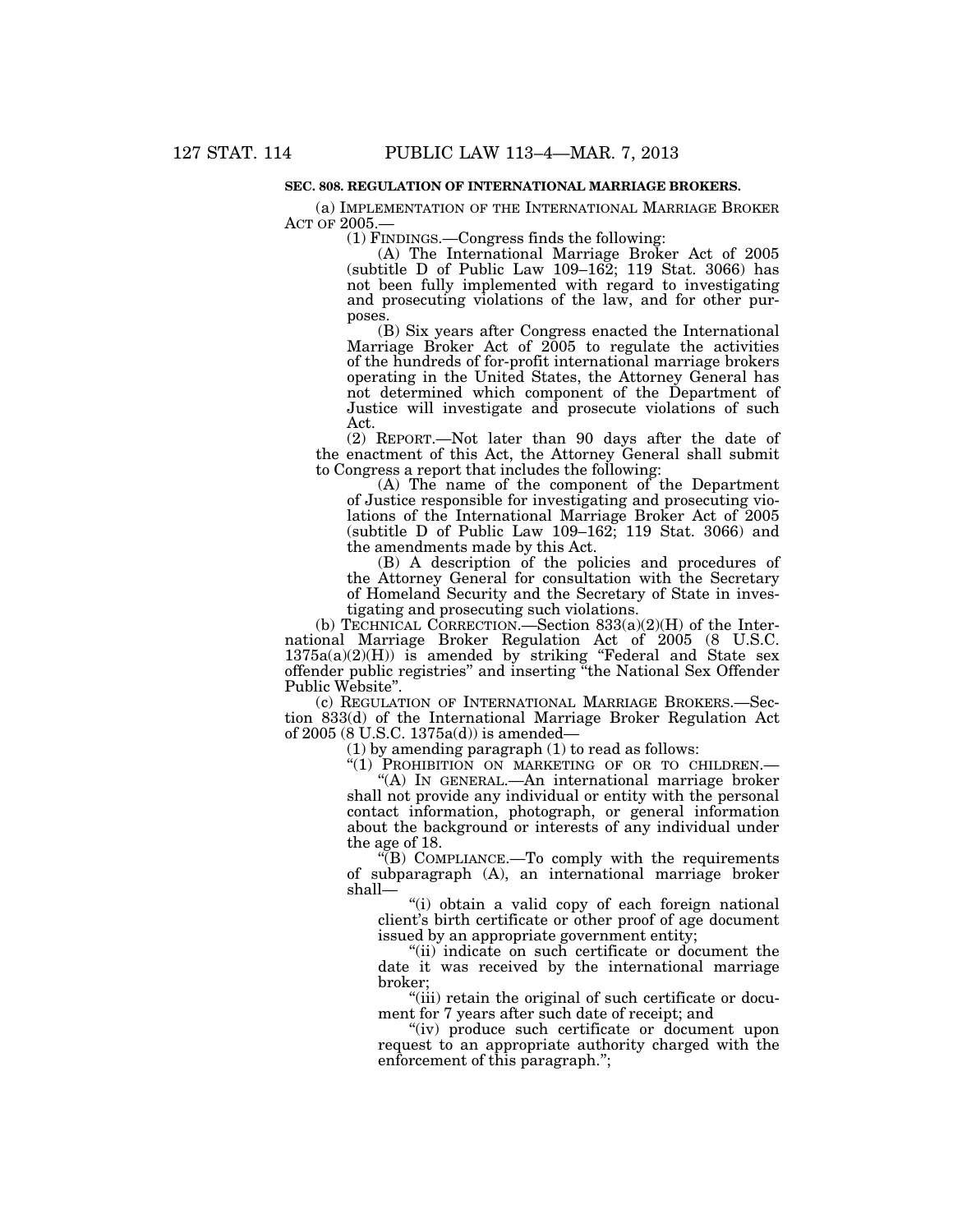$(2)$  in paragraph  $(2)$ —

 $(\overline{A})$  in subparagraph  $(A)(i)$ —

(i) in the heading, by striking ''REGISTRIES.—'' and inserting ''WEBSITE.—''; and

(ii) by striking ''Registry or State sex offender public registry,'' and inserting ''Website,''; and

 $(B)$  in subparagraph  $(B)(ii)$ , by striking "or stalking." and inserting "stalking, or an attempt to commit any such crime.'';

 $(3)$  in paragraph  $(3)$ —

 $(A)$  in subparagraph  $(A)$ —

(i) in clause (i), by striking ''Registry, or of the relevant State sex offender public registry for any State not yet participating in the National Sex Offender Public Registry, in which the United States client has resided during the previous 20 years," and inserting "Website"; and

(ii) in clause (iii)(II), by striking "background information collected by the international marriage broker under paragraph (2)(B);'' and inserting ''signed certification and accompanying documentation or attestation regarding the background information collected under paragraph (2)(B);''; and

(B) by striking subparagraph (C);  $(4)$  in paragraph  $(5)$ –

 $(A)$  in subparagraph  $(A)(ii)$ , by striking "A penalty may be imposed under clause (i) by the Attorney General only''

and inserting ''At the discretion of the Attorney General, a penalty may be imposed under clause (i) either by a Federal judge, or by the Attorney General'';

(B) by amending subparagraph (B) to read as follows: ''(B) FEDERAL CRIMINAL PENALTIES.—

''(i) FAILURE OF INTERNATIONAL MARRIAGE BROKERS TO COMPLY WITH OBLIGATIONS.—Except as provided in clause (ii), an international marriage broker that, in circumstances in or affecting interstate or foreign commerce, or within the special maritime and territorial jurisdiction of the United States—

''(I) except as provided in subclause (II), violates (or attempts to violate) paragraph (1), (2), (3), or (4) shall be fined in accordance with title 18, United States Code, or imprisoned for not more than 1 year, or both; or

''(II) knowingly violates or attempts to violate paragraphs  $(1)$ ,  $(2)$ ,  $(3)$ , or  $(4)$  shall be fined in accordance with title 18, United States Code, or imprisoned for not more than 5 years, or both.

"(ii) MISUSE OF INFORMATION. A person who knowingly discloses, uses, or causes to be used any information obtained by an international marriage broker as a result of a requirement under paragraph (2) or (3) for any purpose other than the disclosures required under paragraph (3) shall be fined in accordance with title 18, United States Code, or imprisoned

for not more than 1 year, or both.<br>"(iii) FRAUDULENT FAILURES OF UNITED STATES CLI-ENTS TO MAKE REQUIRED SELF-DISCLOSURES.—A person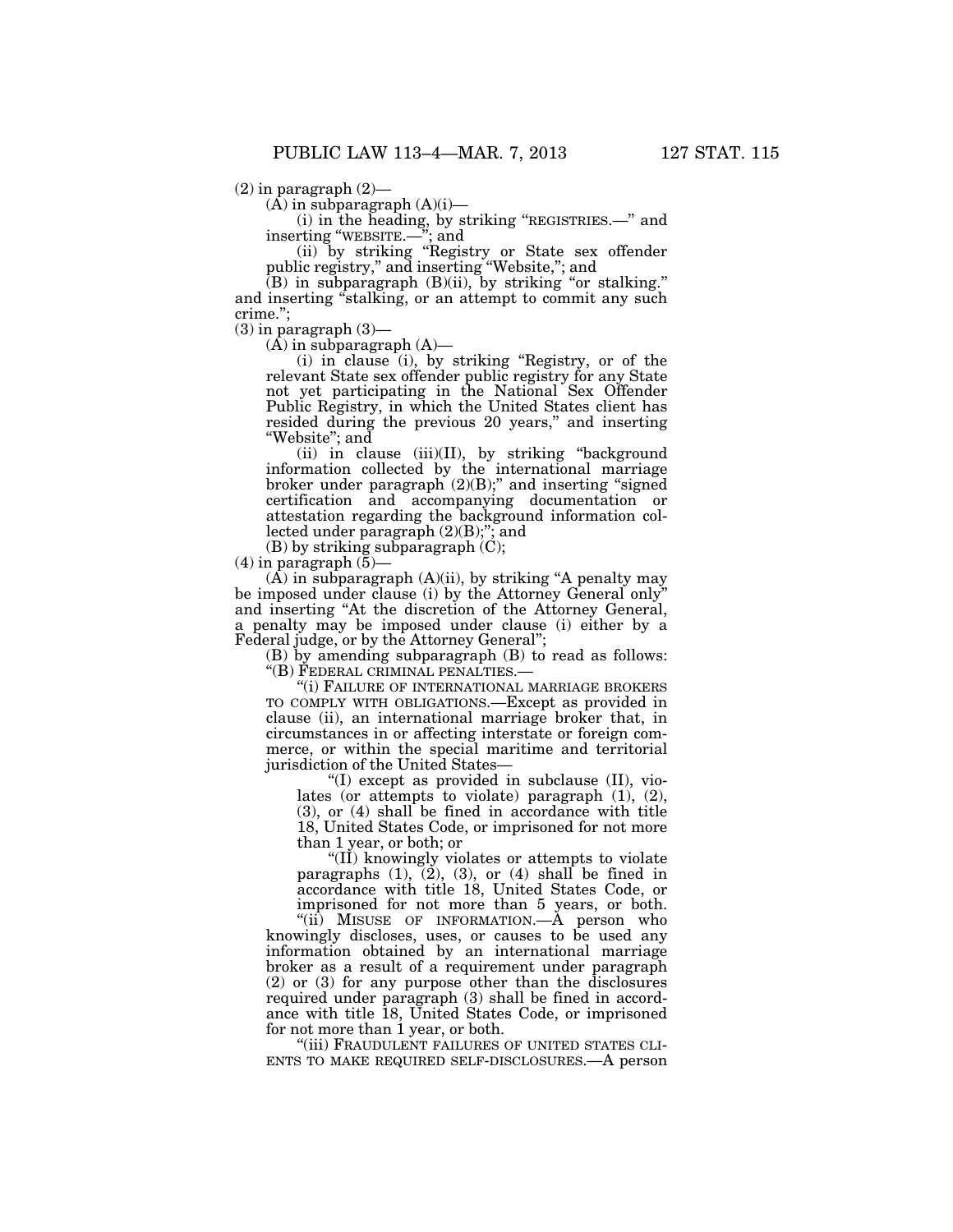who knowingly and with intent to defraud another person outside the United States in order to recruit, solicit, entice, or induce that other person into entering a dating or matrimonial relationship, makes false or fraudulent representations regarding the disclosures described in clause (i), (ii), (iii), or  $(iv)$  of subsection  $(d)(2)(B)$ , including by failing to make any such disclosures, shall be fined in accordance with title 18, United States Code, imprisoned for not more than 1 year, or both.

"(iv) RELATIONSHIP TO OTHER PENALTIES.—The penalties provided in clauses (i), (ii), and (iii) are in addition to any other civil or criminal liability under Federal or State law to which a person may be subject for the misuse of information, including misuse to threaten, intimidate, or harass any individual.

''(v) CONSTRUCTION.—Nothing in this paragraph or paragraph  $(3)$  or  $(4)$  may be construed to prevent the disclosure of information to law enforcement or pursuant to a court order.''; and

(C) in subparagraph (C), by striking the period at the end and inserting ''including equitable remedies.'';

(5) by redesignating paragraphs (6) and (7) as paragraphs  $(7)$  and  $(8)$ , respectively; and

(6) by inserting after paragraph (5) the following:

''(6) ENFORCEMENT.—

''(A) AUTHORITY.—The Attorney General shall be responsible for the enforcement of the provisions of this section, including the prosecution of civil and criminal penalties provided for by this section.

''(B) CONSULTATION.—The Attorney General shall consult with the Director of the Office on Violence Against Women of the Department of Justice to develop policies and public education designed to promote enforcement of this section.''.

(d) GAO STUDY AND REPORT.—Section 833(f) of the International Marriage Broker Regulation Act of 2005 (8 U.S.C. 1375a(f)) is amended—

(1) in the subsection heading, by striking ''STUDY AND REPORT.—'' and inserting ''STUDIES AND REPORTS.—''; and

(2) by adding at the end the following:

"(4) CONTINUING IMPACT STUDY AND REPORT.

''(A) STUDY.—The Comptroller General shall conduct a study on the continuing impact of the implementation of this section and of section of 214 of the Immigration and Nationality Act (8 U.S.C. 1184) on the process for granting K nonimmigrant visas, including specifically a study of the items described in subparagraphs (A) through (E) of paragraph (1).

''(B) REPORT.—Not later than 2 years after the date of the enactment of the Violence Against Women Reauthorization Act of 2013, the Comptroller General shall submit to the Committee on the Judiciary of the Senate and the Committee on the Judiciary of the House of Representatives a report setting forth the results of the study conducted under subparagraph (A).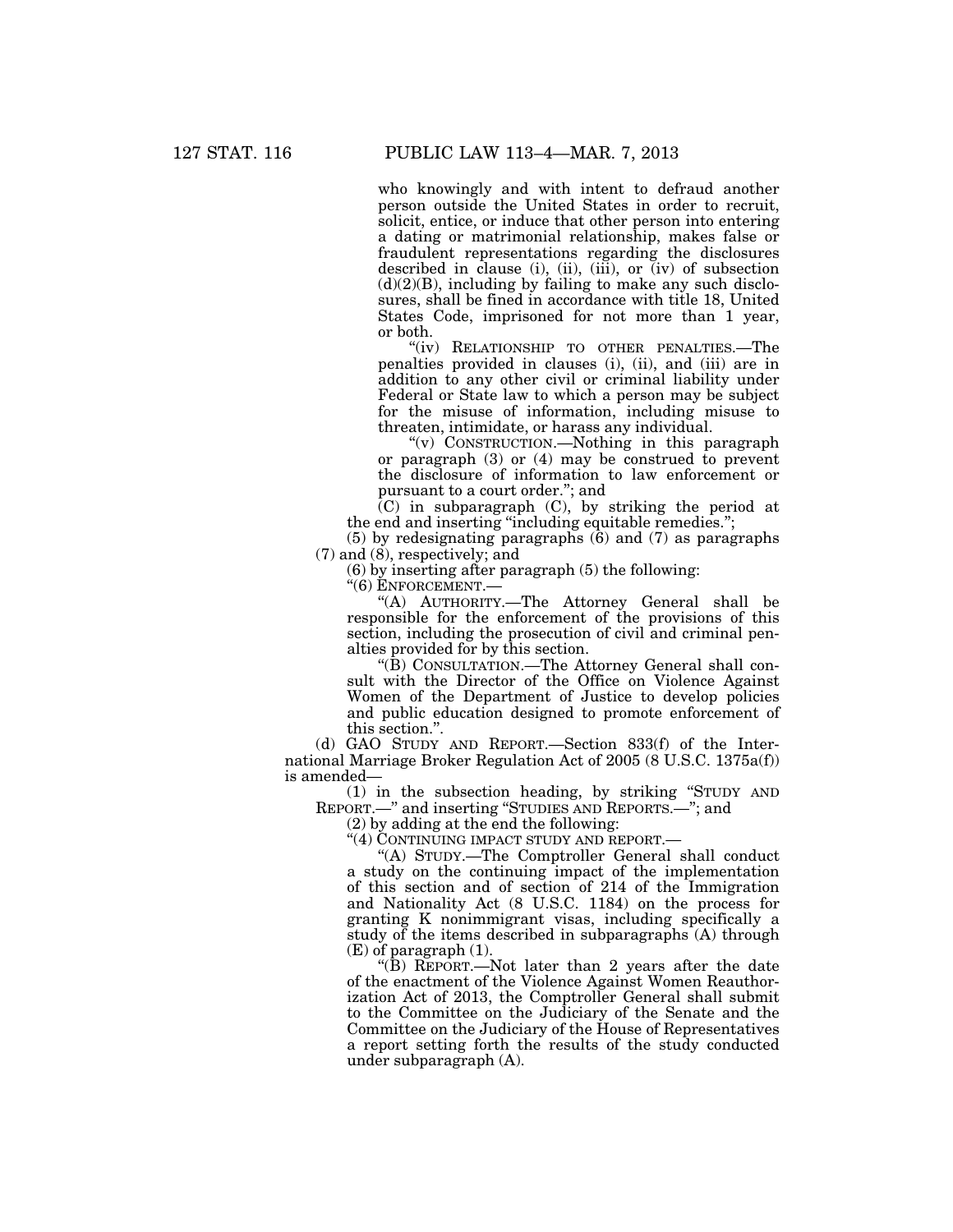''(C) DATA COLLECTION.—The Attorney General, the Secretary of Homeland Security, and the Secretary of State shall collect and maintain the data necessary for the Comptroller General to conduct the study required by paragraph  $(1)(A).$ ".

#### **SEC. 809. ELIGIBILITY OF CRIME AND TRAFFICKING VICTIMS IN THE COMMONWEALTH OF THE NORTHERN MARIANA ISLANDS TO ADJUST STATUS.**

Section 705(c) of the Consolidated Natural Resources Act of 2008 (Public Law 110–229; 48 U.S.C. 1806 note), is amended by striking "except that," and all that follows through the end, and inserting the following: ''except that—

 $(1)$  for the purpose of determining whether an alien lawfully admitted for permanent residence (as defined in section 101(a)(20) of the Immigration and Nationality Act (8 U.S.C.  $1101(a)(20)$  has abandoned or lost such status by reason of absence from the United States, such alien's presence in the Commonwealth, before, on or after November 28, 2009, shall be considered to be presence in the United States; and

" $(2)$  for the purpose of determining whether an alien whose application for status under subparagraph (T) or (U) of section 101(a)(15) of the Immigration and Nationality Act (8 U.S.C.  $1101(a)(15)$ ) was granted is subsequently eligible for adjustment under subsection (l) or (m) of section 245 of such Act (8 U.S.C. 1255), such alien's physical presence in the Commonwealth before, on, or after November 28, 2009, and subsequent to the grant of the application, shall be considered as equivalent to presence in the United States pursuant to a nonimmigrant admission in such status.''.

#### **SEC. 810. DISCLOSURE OF INFORMATION FOR NATIONAL SECURITY PURPOSES.**

(a) INFORMATION SHARING.—Section 384(b) of the Illegal Immigration Reform and Immigrant Responsibility Act of 1996 (8 U.S.C. 1367(b)) is amended—

 $(1)$  in paragraph  $(1)$ —

(A) by inserting ''Secretary of Homeland Security or the'' before ''Attorney General may''; and

(B) by inserting "Secretary's or the" before "Attorney<br>eral's discretion". General's discretion'

 $(2)$  in paragraph  $(2)$ —

(A) by inserting ''Secretary of Homeland Security or the'' before ''Attorney General may'';

(B) by inserting "Secretary or the" before "Attorney General for''; and

(C) by inserting ''in a manner that protects the confidentiality of such information'' after ''law enforcement purpose'';

 $(3)$  in paragraph  $(5)$ , by striking "Attorney General is" and inserting "Secretary of Homeland Security and the Attorney General are"; and

(4) by adding at the end a new paragraph as follows: ''(8) Notwithstanding subsection (a)(2), the Secretary of Homeland Security, the Secretary of State, or the Attorney

General may provide in the discretion of either such Secretary or the Attorney General for the disclosure of information to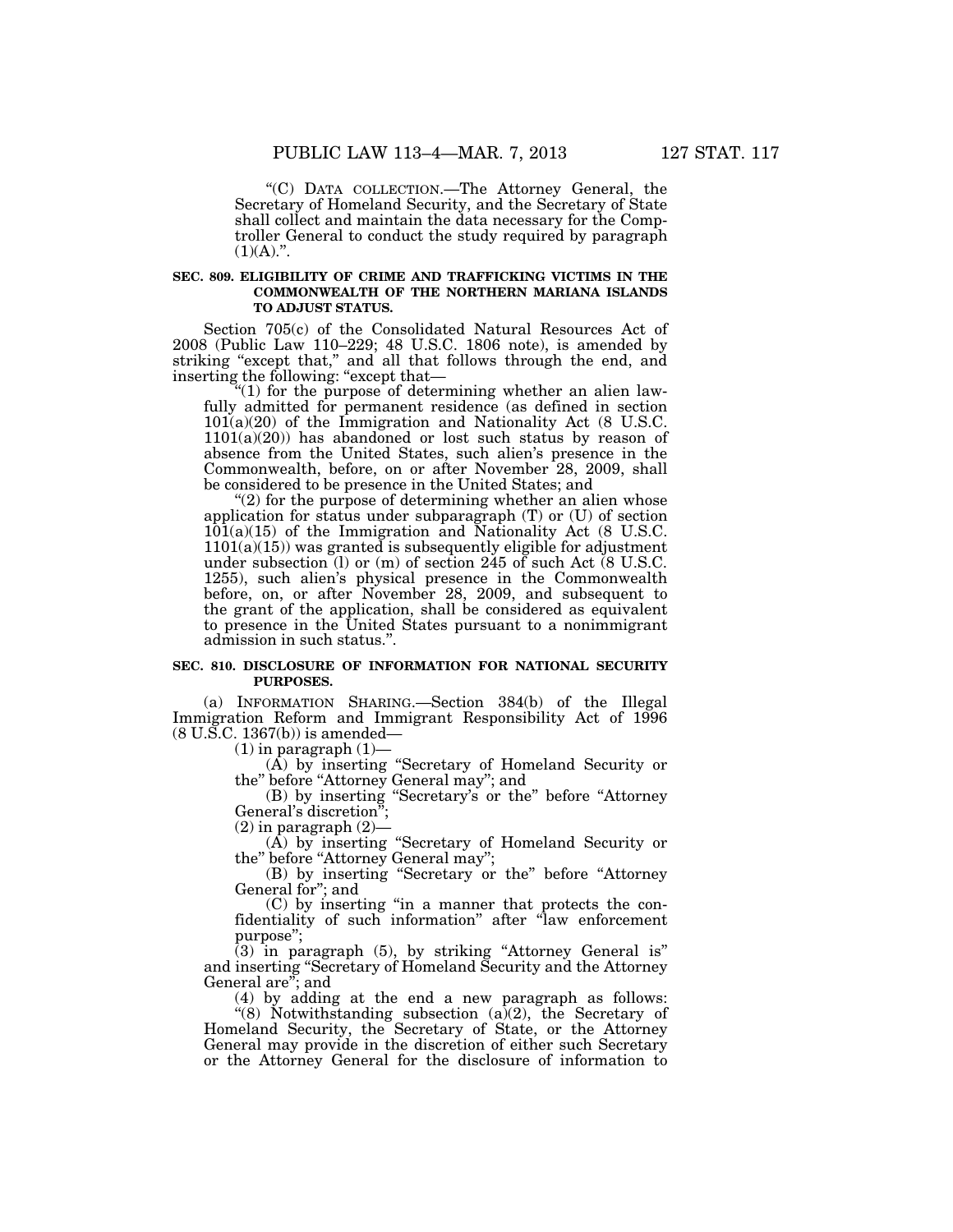national security officials to be used solely for a national security purpose in a manner that protects the confidentiality of such information."

(b) GUIDELINES.—Section 384(d) of the Illegal Immigration Reform and Immigrant Responsibility Act of 1996 ( $\bar{8}$  U.S.C. 1367(d)) is amended—

(1) by inserting '', Secretary of State,'' after ''The Attorney General'';

(2) by inserting '', Department of State,'' after ''Department of Justice''; and

(3) by inserting ''and severe forms of trafficking in persons or criminal activity listed in section  $101(a)(15)(U)$  of the Immigration and Nationality Act (8 U.S.C.  $1101(a)(15)(u)$ )" after ''domestic violence''.

(c) IMPLEMENTATION.—Not later than 180 days after the date of the enactment of this Act, the Attorney General, the Secretary of State, and Secretary of Homeland Security shall provide the guidance required by section 384(d) of the Illegal Immigration Reform and Immigrant Responsibility Act of 1996 ( $\delta$  U.S.C. 1367(d)), consistent with the amendments made by subsections (a) and (b).

(d) CLERICAL AMENDMENT.—Section 384(a)(1) of the Illegal Immigration Reform and Immigrant Responsibility Act of 1986 is amended by striking "241(a)(2)" in the matter following subparagraph  $(F)$  and inserting "237(a)(2)".

## **TITLE IX—SAFETY FOR INDIAN WOMEN**

#### **SEC. 901. GRANTS TO INDIAN TRIBAL GOVERNMENTS.**

Section 2015(a) of title I of the Omnibus Crime Control and Safe Streets Act of 1968 (42 U.S.C. 3796gg-10(a)) is amended—

(1) in paragraph (2), by inserting ''sex trafficking,'' after "sexual assault,"

(2) in paragraph (4), by inserting ''sex trafficking,'' after "sexual assault,";

 $(3)$  in paragraph  $(5)$ , by striking "and stalking" and all that follows and inserting ''sexual assault, sex trafficking, and stalking;'';

 $(4)$  in paragraph  $(7)$ —

 $(A)$  by inserting "sex trafficking," after "sexual assault," each place it appears; and

 $(B)$  by striking "and" at the end;

 $(5)$  in paragraph  $(\overline{8})$ —

(A) by inserting "sex trafficking," after "stalking,"; and (B) by striking the period at the end and inserting a semicolon; and

(6) by adding at the end the following:

''(9) provide services to address the needs of youth who are victims of domestic violence, dating violence, sexual assault, sex trafficking, or stalking and the needs of youth and children exposed to domestic violence, dating violence, sexual assault, or stalking, including support for the nonabusing parent or the caretaker of the youth or child; and

''(10) develop and promote legislation and policies that enhance best practices for responding to violent crimes against Indian women, including the crimes of domestic violence, dating violence, sexual assault, sex trafficking, and stalking.''.

8 USC 1367.

Deadline. Guidance. 8 USC 1367 note.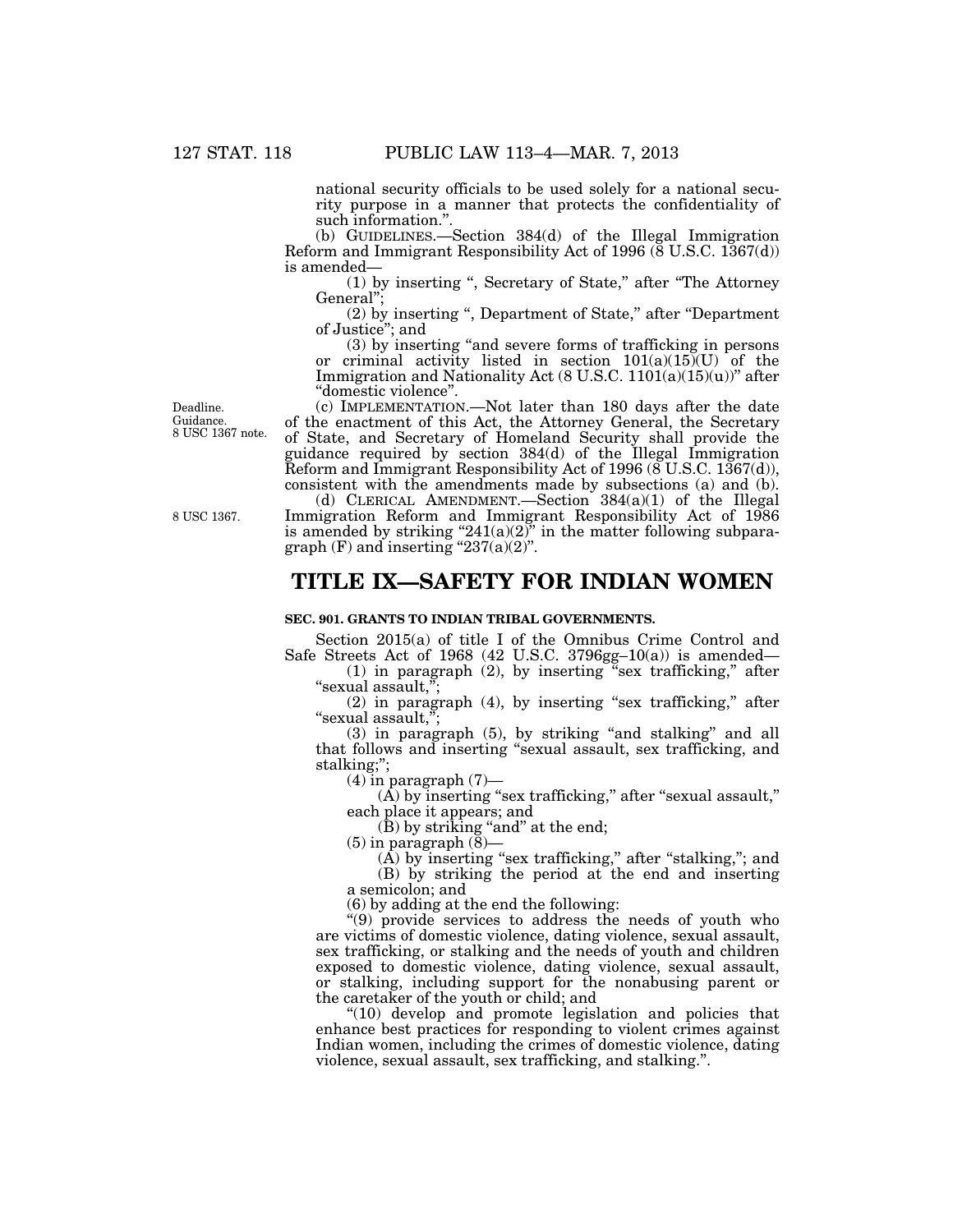#### **SEC. 902. GRANTS TO INDIAN TRIBAL COALITIONS.**

Section 2001 of title I of the Omnibus Crime Control and Safe Streets Act of 1968 (42 U.S.C. 3796gg) is amended by striking subsection (d) and inserting the following:

''(d) TRIBAL COALITION GRANTS.—

''(1) PURPOSE.—The Attorney General shall award a grant to tribal coalitions for purposes of—

"(A) increasing awareness of domestic violence and sexual assault against Indian women;

''(B) enhancing the response to violence against Indian women at the Federal, State, and tribal levels;

''(C) identifying and providing technical assistance to coalition membership and tribal communities to enhance access to essential services to Indian women victimized by domestic and sexual violence, including sex trafficking; and

''(D) assisting Indian tribes in developing and promoting State, local, and tribal legislation and policies that enhance best practices for responding to violent crimes against Indian women, including the crimes of domestic violence, dating violence, sexual assault, sex trafficking, and stalking.

"(2) GRANTS.-The Attorney General shall award grants on an annual basis under paragraph (1) to—

''(A) each tribal coalition that—

"(i) meets the criteria of a tribal coalition under section 40002(a) of the Violence Against Women Act of 1994 (42 U.S.C. 13925(a));

"(ii) is recognized by the Office on Violence Against Women; and

''(iii) provides services to Indian tribes; and

''(B) organizations that propose to incorporate and operate a tribal coalition in areas where Indian tribes are located but no tribal coalition exists.

''(3) USE OF AMOUNTS.—For each of fiscal years 2014 through 2018, of the amounts appropriated to carry out this subsection—

"(A) not more than 10 percent shall be made available Applicability. to organizations described in paragraph (2)(B), provided that 1 or more organizations determined by the Attorney General to be qualified apply;

''(B) not less than 90 percent shall be made available to tribal coalitions described in paragraph (2)(A), which amounts shall be distributed equally among each eligible tribal coalition for the applicable fiscal year.

"(4) ELIGIBILITY FOR OTHER GRANTS.—Receipt of an award under this subsection by a tribal coalition shall not preclude the tribal coalition from receiving additional grants under this title to carry out the purposes described in paragraph (1).

''(5) MULTIPLE PURPOSE APPLICATIONS.—Nothing in this subsection prohibits any tribal coalition or organization described in paragraph (2) from applying for funding to address sexual assault or domestic violence needs in the same application.''.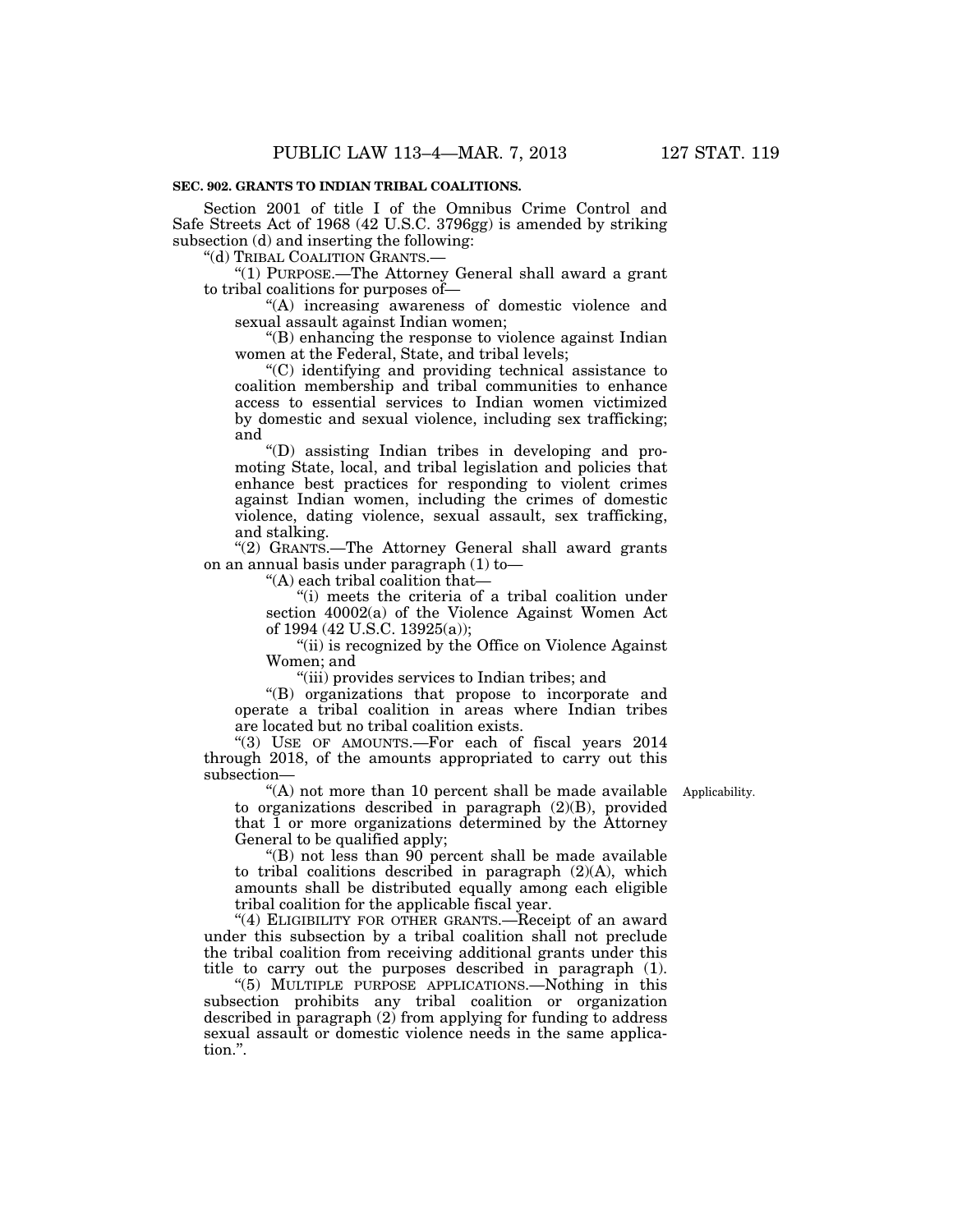#### **SEC. 903. CONSULTATION.**

Section 903 of the Violence Against Women and Department of Justice Reauthorization Act of 2005 (42 U.S.C. 14045d) is amended—

 $(1)$  in subsection  $(a)$ —

 $(A)$  by striking "and the Violence Against Women Act of 2000'' and inserting '', the Violence Against Women Act of  $2000$ "; and

(B) by inserting '', and the Violence Against Women Reauthorization Act of 2013'' before the period at the end;  $(2)$  in subsection  $(b)$ —

(A) in the matter preceding paragraph (1), by striking ''Secretary of the Department of Health and Human Services'' and inserting ''Secretary of Health and Human Services, the Secretary of the Interior,''; and

(B) in paragraph (2), by striking ''and stalking'' and inserting ''stalking, and sex trafficking''; and

(3) by adding at the end the following:

''(c) ANNUAL REPORT.—The Attorney General shall submit to Congress an annual report on the annual consultations required under subsection (a) that—

''(1) contains the recommendations made under subsection

(b) by Indian tribes during the year covered by the report; "(2) describes actions taken during the year covered by the report to respond to recommendations made under subsection (b) during the year or a previous year; and

"(3) describes how the Attorney General will work in coordination and collaboration with Indian tribes, the Secretary of Health and Human Services, and the Secretary of the Interior to address the recommendations made under subsection (b). ''(d) NOTICE.—Not later than 120 days before the date of a consultation under subsection (a), the Attorney General shall notify tribal leaders of the date, time, and location of the consultation.".

#### **SEC. 904. TRIBAL JURISDICTION OVER CRIMES OF DOMESTIC VIOLENCE.**

Title II of Public Law 90–284 (25 U.S.C. 1301 et seq.) (commonly known as the "Indian Civil Rights Act of 1968") is amended by adding at the end the following:

25 USC 1304.

Deadline.

#### **''SEC. 204. TRIBAL JURISDICTION OVER CRIMES OF DOMESTIC VIOLENCE.**

''(a) DEFINITIONS.—In this section:

"(1) DATING VIOLENCE.—The term 'dating violence' means violence committed by a person who is or has been in a social relationship of a romantic or intimate nature with the victim, as determined by the length of the relationship, the type of relationship, and the frequency of interaction between the persons involved in the relationship.

"(2) DOMESTIC VIOLENCE.—The term 'domestic violence' means violence committed by a current or former spouse or intimate partner of the victim, by a person with whom the victim shares a child in common, by a person who is cohabitating with or has cohabitated with the victim as a spouse or intimate partner, or by a person similarly situated to a spouse of the victim under the domestic- or family- violence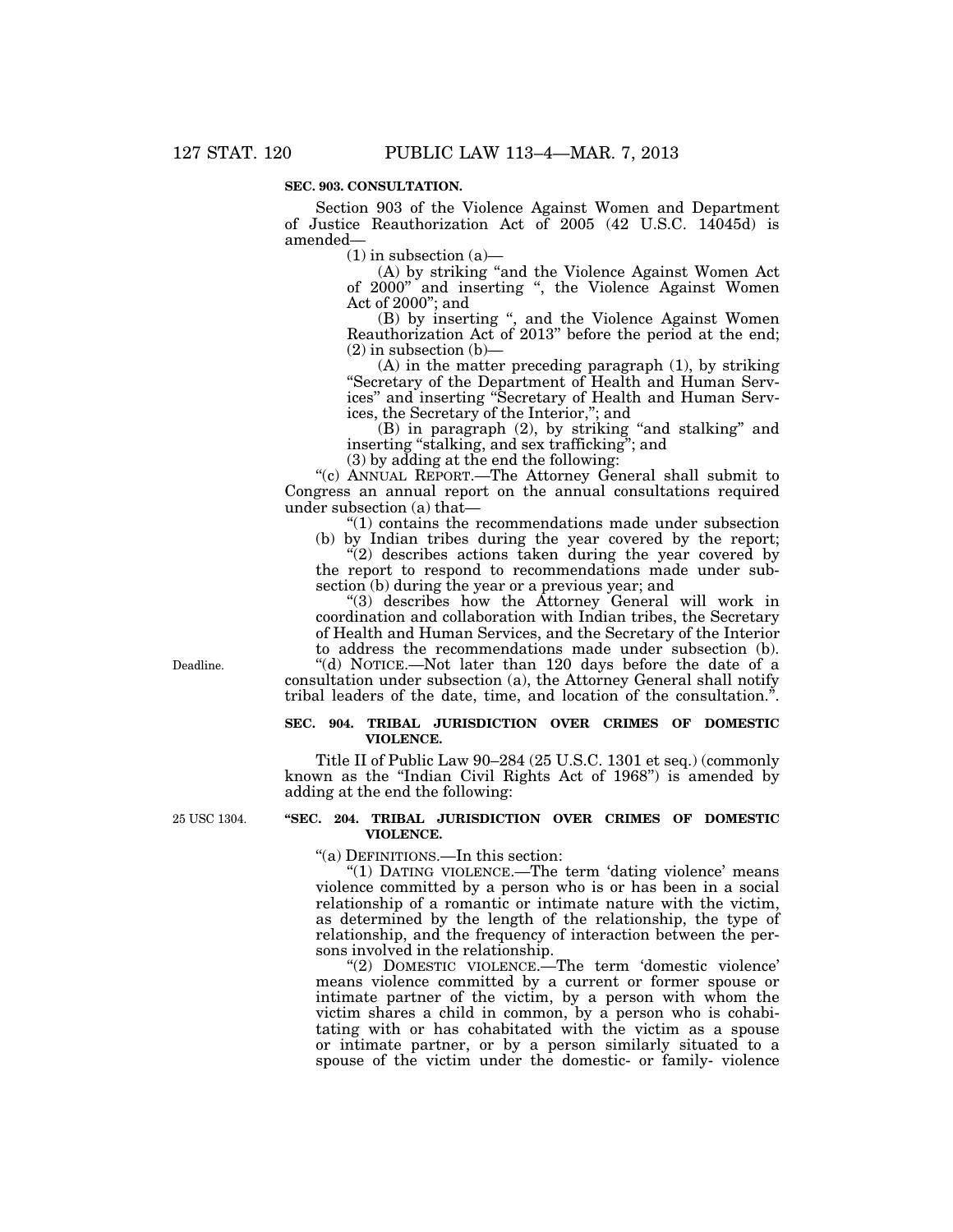laws of an Indian tribe that has jurisdiction over the Indian country where the violence occurs.

"(3) INDIAN COUNTRY.—The term 'Indian country' has the meaning given the term in section 1151 of title 18, United States Code.

''(4) PARTICIPATING TRIBE.—The term 'participating tribe' means an Indian tribe that elects to exercise special domestic violence criminal jurisdiction over the Indian country of that Indian tribe.

''(5) PROTECTION ORDER.—The term 'protection order'—

''(A) means any injunction, restraining order, or other order issued by a civil or criminal court for the purpose of preventing violent or threatening acts or harassment against, sexual violence against, contact or communication with, or physical proximity to, another person; and

''(B) includes any temporary or final order issued by a civil or criminal court, whether obtained by filing an independent action or as a pendent lite order in another proceeding, if the civil or criminal order was issued in response to a complaint, petition, or motion filed by or on behalf of a person seeking protection.

''(6) SPECIAL DOMESTIC VIOLENCE CRIMINAL JURISDICTION.— The term 'special domestic violence criminal jurisdiction' means the criminal jurisdiction that a participating tribe may exercise under this section but could not otherwise exercise.

''(7) SPOUSE OR INTIMATE PARTNER.—The term 'spouse or intimate partner' has the meaning given the term in section 2266 of title 18, United States Code.

''(b) NATURE OF THE CRIMINAL JURISDICTION.—

''(1) IN GENERAL.—Notwithstanding any other provision of law, in addition to all powers of self-government recognized and affirmed by sections 201 and 203, the powers of selfgovernment of a participating tribe include the inherent power of that tribe, which is hereby recognized and affirmed, to exercise special domestic violence criminal jurisdiction over all persons.

"(2) CONCURRENT JURISDICTION.—The exercise of special domestic violence criminal jurisdiction by a participating tribe shall be concurrent with the jurisdiction of the United States, of a State, or of both.

''(3) APPLICABILITY.—Nothing in this section—

''(A) creates or eliminates any Federal or State criminal jurisdiction over Indian country; or

''(B) affects the authority of the United States or any State government that has been delegated authority by the United States to investigate and prosecute a criminal violation in Indian country.

"(4) EXCEPTIONS.-

''(A) VICTIM AND DEFENDANT ARE BOTH NON-INDIANS.—

''(i) IN GENERAL.—A participating tribe may not exercise special domestic violence criminal jurisdiction over an alleged offense if neither the defendant nor the alleged victim is an Indian.

''(ii) DEFINITION OF VICTIM.—In this subparagraph and with respect to a criminal proceeding in which a participating tribe exercises special domestic violence criminal jurisdiction based on a violation of a protection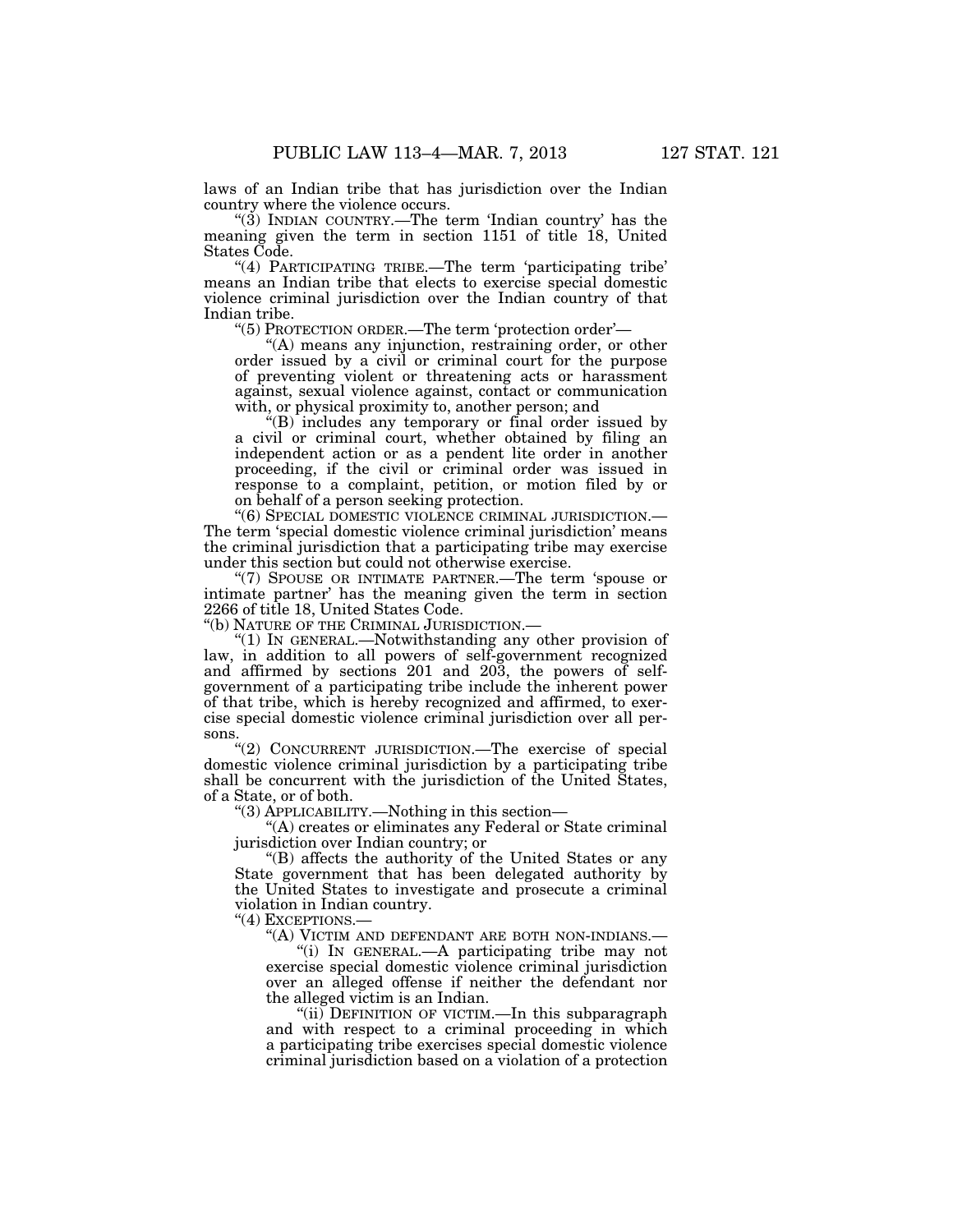order, the term 'victim' means a person specifically protected by a protection order that the defendant allegedly violated.

''(B) DEFENDANT LACKS TIES TO THE INDIAN TRIBE.— A participating tribe may exercise special domestic violence criminal jurisdiction over a defendant only if the defendant—

"(i) resides in the Indian country of the participating tribe;

''(ii) is employed in the Indian country of the participating tribe; or

"(iii) is a spouse, intimate partner, or dating partner of—

''(I) a member of the participating tribe; or ''(II) an Indian who resides in the Indian country of the participating tribe.

''(c) CRIMINAL CONDUCT.—A participating tribe may exercise special domestic violence criminal jurisdiction over a defendant for criminal conduct that falls into one or more of the following categories:

"(1) DOMESTIC VIOLENCE AND DATING VIOLENCE.—An act of domestic violence or dating violence that occurs in the Indian country of the participating tribe.

" $(2)$  VIOLATIONS OF PROTECTION ORDERS.—An act that— "(A) occurs in the Indian country of the participating tribe; and

 $\mathcal{H}(B)$  violates the portion of a protection order that-

"(i) prohibits or provides protection against violent or threatening acts or harassment against, sexual violence against, contact or communication with, or physical proximity to, another person;

''(ii) was issued against the defendant;

"(iii) is enforceable by the participating tribe; and "(iv) is consistent with section  $2265(b)$  of title 18,

United States Code.

''(d) RIGHTS OF DEFENDANTS.—In a criminal proceeding in which a participating tribe exercises special domestic violence criminal jurisdiction, the participating tribe shall provide to the defendant—

 $(1)$  all applicable rights under this Act;

" $(2)$  if a term of imprisonment of any length may be imposed, all rights described in section 202(c);

"(3) the right to a trial by an impartial jury that is drawn from sources that—

''(A) reflect a fair cross section of the community; and

''(B) do not systematically exclude any distinctive group

in the community, including non-Indians; and

"(4) all other rights whose protection is necessary under the Constitution of the United States in order for Congress to recognize and affirm the inherent power of the participating tribe to exercise special domestic violence criminal jurisdiction over the defendant.

''(e) PETITIONS TO STAY DETENTION.—

''(1) IN GENERAL.—A person who has filed a petition for a writ of habeas corpus in a court of the United States under section 203 may petition that court to stay further detention of that person by the participating tribe.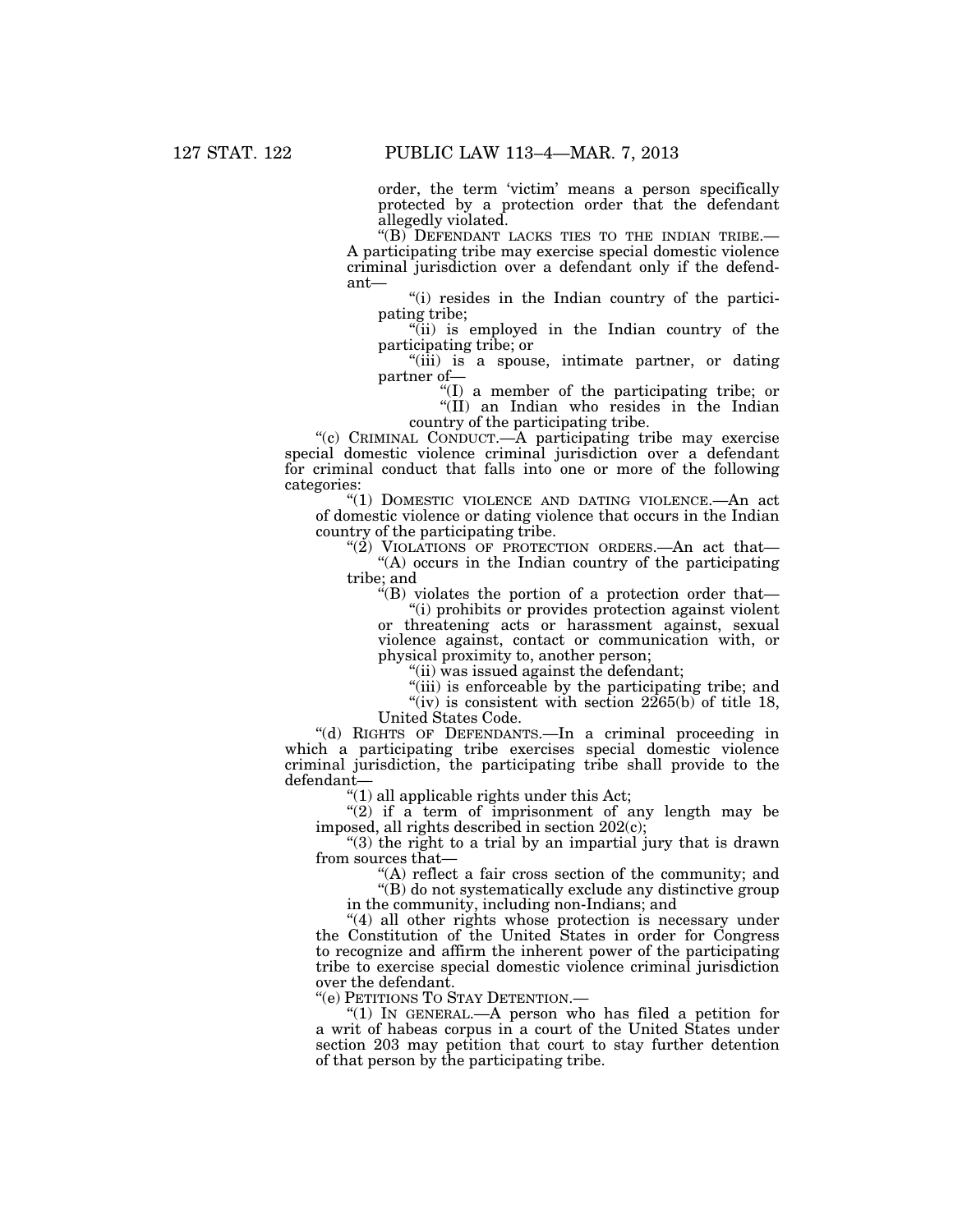"(2) GRANT OF STAY.—A court shall grant a stay described in paragraph (1) if the court—

''(A) finds that there is a substantial likelihood that the habeas corpus petition will be granted; and

''(B) after giving each alleged victim in the matter an opportunity to be heard, finds by clear and convincing evidence that under conditions imposed by the court, the petitioner is not likely to flee or pose a danger to any person or the community if released.

''(3) NOTICE.—An Indian tribe that has ordered the detention of any person has a duty to timely notify such person of his rights and privileges under this subsection and under section 203.

''(f) GRANTS TO TRIBAL GOVERNMENTS.—The Attorney General may award grants to the governments of Indian tribes (or to authorized designees of those governments)—

 $\sqrt[n]{(1)}$  to strengthen tribal criminal justice systems to assist Indian tribes in exercising special domestic violence criminal jurisdiction, including—

''(A) law enforcement (including the capacity of law enforcement or court personnel to enter information into and obtain information from national crime information databases);

''(B) prosecution;

 $(C)$  trial and appellate courts;

''(D) probation systems;

''(E) detention and correctional facilities;

''(F) alternative rehabilitation centers;

''(G) culturally appropriate services and assistance for victims and their families; and

"(H) criminal codes and rules of criminal procedure, appellate procedure, and evidence;

 $\sqrt{\left(2\right)}$  to provide indigent criminal defendants with the effective assistance of licensed defense counsel, at no cost to the defendant, in criminal proceedings in which a participating tribe prosecutes a crime of domestic violence or dating violence or a criminal violation of a protection order;

"(3) to ensure that, in criminal proceedings in which a participating tribe exercises special domestic violence criminal jurisdiction, jurors are summoned, selected, and instructed in a manner consistent with all applicable requirements; and

 $(4)$  to accord victims of domestic violence, dating violence, and violations of protection orders rights that are similar to the rights of a crime victim described in section 3771(a) of title 18, United States Code, consistent with tribal law and custom.

"(g) SUPPLEMENT, NOT SUPPLANT.—Amounts made available under this section shall supplement and not supplant any other Federal, State, tribal, or local government amounts made available to carry out activities described in this section.

''(h) AUTHORIZATION OF APPROPRIATIONS.—There are authorized to be appropriated \$5,000,000 for each of fiscal years 2014 through 2018 to carry out subsection (f) and to provide training, technical assistance, data collection, and evaluation of the criminal justice systems of participating tribes.''.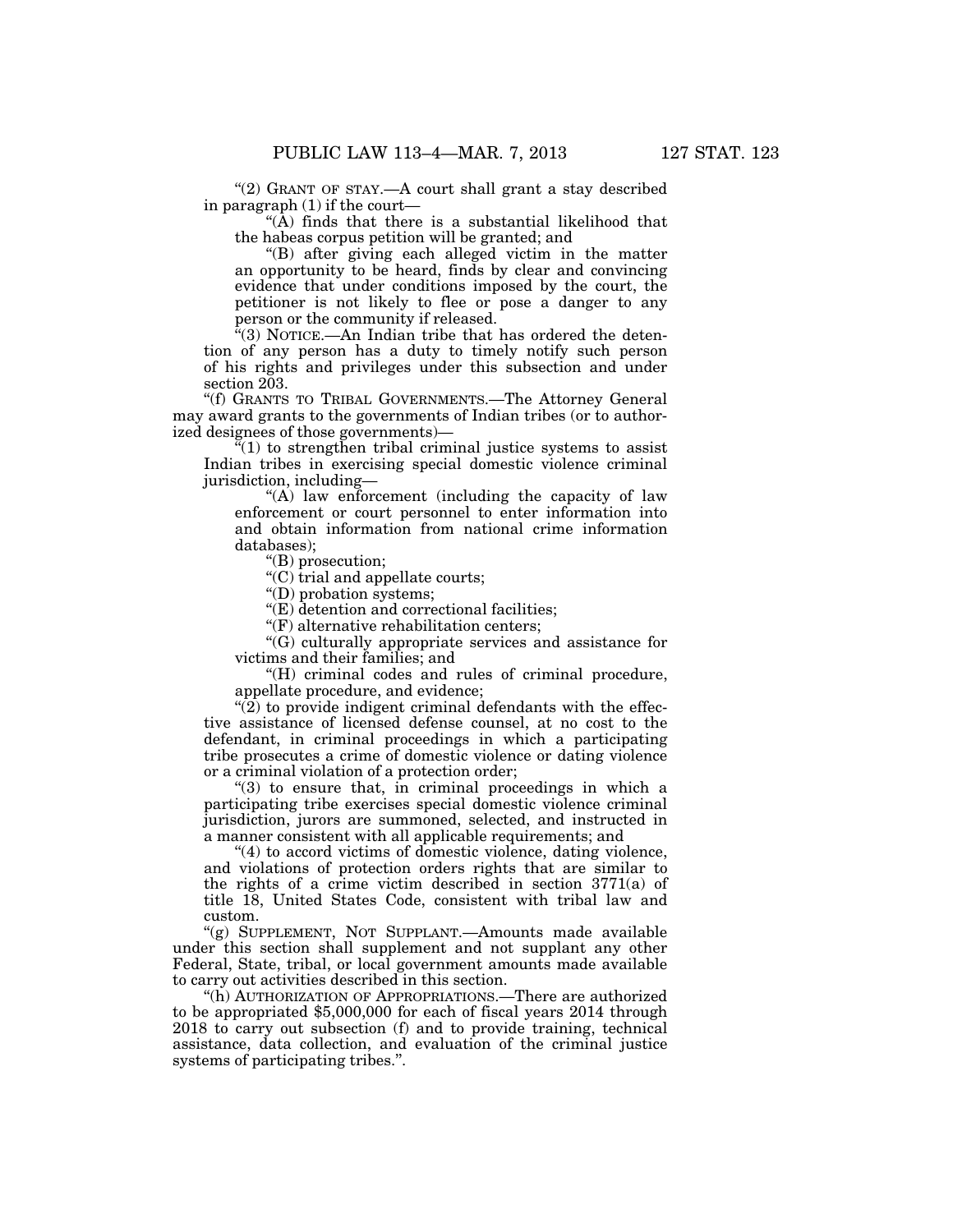#### **SEC. 905. TRIBAL PROTECTION ORDERS.**

Section 2265 of title 18, United States Code, is amended by striking subsection (e) and inserting the following:

"(e) TRIBAL COURT JURISDICTION.—For purposes of this section, a court of an Indian tribe shall have full civil jurisdiction to issue and enforce protection orders involving any person, including the authority to enforce any orders through civil contempt proceedings, to exclude violators from Indian land, and to use other appropriate mechanisms, in matters arising anywhere in the Indian country of the Indian tribe (as defined in section 1151) or otherwise within the authority of the Indian tribe.''.

#### **SEC. 906. AMENDMENTS TO THE FEDERAL ASSAULT STATUTE.**

(a) IN GENERAL.—Section 113 of title 18, United States Code, is amended—

 $(1)$  in subsection  $(a)$ —

(A) by striking paragraph (1) and inserting the following:

''(1) Assault with intent to commit murder or a violation of section 2241 or 2242, by a fine under this title, imprisonment for not more than 20 years, or both.'';

(B) in paragraph (2), by striking ''felony under chapter 109A'' and inserting ''violation of section 2241 or 2242'';

(C) in paragraph (3) by striking ''and without just cause or excuse,'';

(D) in paragraph (4), by striking "six months" and inserting "1 year";

(E) in paragraph (7)—

(i) by striking ''substantial bodily injury to an individual who has not attained the age of 16 years'' and inserting ''substantial bodily injury to a spouse or intimate partner, a dating partner, or an individual who has not attained the age of 16 years''; and

(ii) by striking "fine" and inserting "a fine"; and (F) by adding at the end the following:

''(8) Assault of a spouse, intimate partner, or dating partner by strangling, suffocating, or attempting to strangle or suffocate, by a fine under this title, imprisonment for not more than 10 years, or both.''; and

 $(2)$  in subsection  $(b)$ 

(A) by striking ''(b) As used in this subsection—'' and inserting the following:

''(b) DEFINITIONS.—In this section—'';

(B) in paragraph  $(1)(B)$ , by striking "and" at the end; (C) in paragraph (2), by striking the period at the end and inserting a semicolon; and

(D) by adding at the end the following:

"(3) the terms 'dating partner' and 'spouse or intimate partner' have the meanings given those terms in section 2266;

''(4) the term 'strangling' means intentionally, knowingly, or recklessly impeding the normal breathing or circulation of the blood of a person by applying pressure to the throat or neck, regardless of whether that conduct results in any visible injury or whether there is any intent to kill or protractedly injure the victim; and

''(5) the term 'suffocating' means intentionally, knowingly, or recklessly impeding the normal breathing of a person by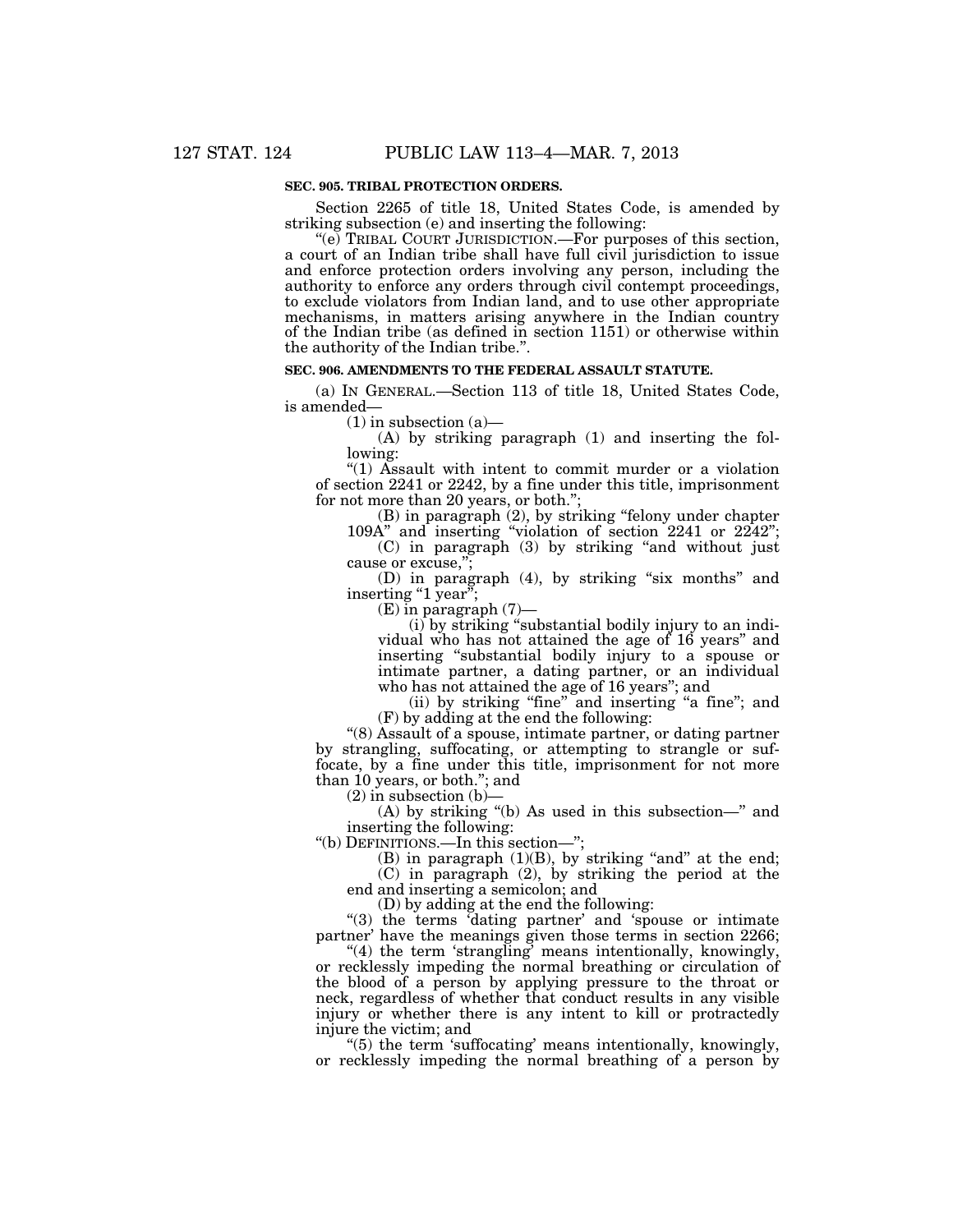covering the mouth of the person, the nose of the person, or both, regardless of whether that conduct results in any visible injury or whether there is any intent to kill or protractedly injure the victim."

(b) INDIAN MAJOR CRIMES.—Section 1153(a) of title 18, United States Code, is amended by striking "assault with intent to commit murder, assault with a dangerous weapon, assault resulting in serious bodily injury (as defined in section 1365 of this title)'' and inserting ''a felony assault under section 113''.

(c) REPEAT OFFENDERS. Section  $2265A(b)(1)(B)$  of title 18, United States Code, is amended by inserting "or tribal" after ''State''.

#### **SEC. 907. ANALYSIS AND RESEARCH ON VIOLENCE AGAINST INDIAN WOMEN.**

(a) IN GENERAL.—Section 904(a) of the Violence Against Women and Department of Justice Reauthorization Act of 2005 (42 U.S.C. 3796gg–10 note) is amended—

 $(1)$  in paragraph  $(1)$ 

 $(A)$  by striking "The National" and inserting "Not later than 2 years after the date of enactment of the Violence Against Women Reauthorization Act of 2013, the National''; and

(B) by inserting ''and in Native villages (as defined in section 3 of the Alaska Native Claims Settlement Act (43 U.S.C. 1602))'' before the period at the end;

 $(2)$  in paragraph  $(2)(A)$ 

 $(A)$  in clause (iv), by striking "and" at the end;

(B) in clause (v), by striking the period at the end and inserting ''; and''; and

(C) by adding at the end the following:

 $\mathcal{H}(vi)$  sex trafficking.";

(3) in paragraph (4), by striking ''this Act'' and inserting ''the Violence Against Women Reauthorization Act of 2013''; and

(4) in paragraph (5), by striking ''this section \$1,000,000 for each of fiscal years 2007 and 2008'' and inserting ''this subsection \$1,000,000 for each of fiscal years 2014 and 2015"

(b) AUTHORIZATION OF APPROPRIATIONS.—Section 905(b)(2) of the Violence Against Women and Department of Justice Reauthorization Act of 2005 (28 U.S.C. 534 note) is amended by striking "fiscal years  $2007$  through  $2011$ " and inserting "fiscal years  $2014$ " through 2018''.

#### **SEC. 908. EFFECTIVE DATES; PILOT PROJECT.**

25 USC 1304 note.

(a) GENERAL EFFECTIVE DATE.—Except as provided in section 4 and subsection (b) of this section, the amendments made by this title shall take effect on the date of enactment of this Act.

(b) EFFECTIVE DATE FOR SPECIAL DOMESTIC-VIOLENCE CRIMINAL JURISDICTION.—

(1) IN GENERAL.—Except as provided in paragraph (2), subsections (b) through (d) of section 204 of Public Law 90-284 (as added by section 904) shall take effect on the date that is 2 years after the date of enactment of this Act.

(2) PILOT PROJECT.—

(A) IN GENERAL.—At any time during the 2-year period Time period. beginning on the date of enactment of this Act, an Indian tribe may ask the Attorney General to designate the tribe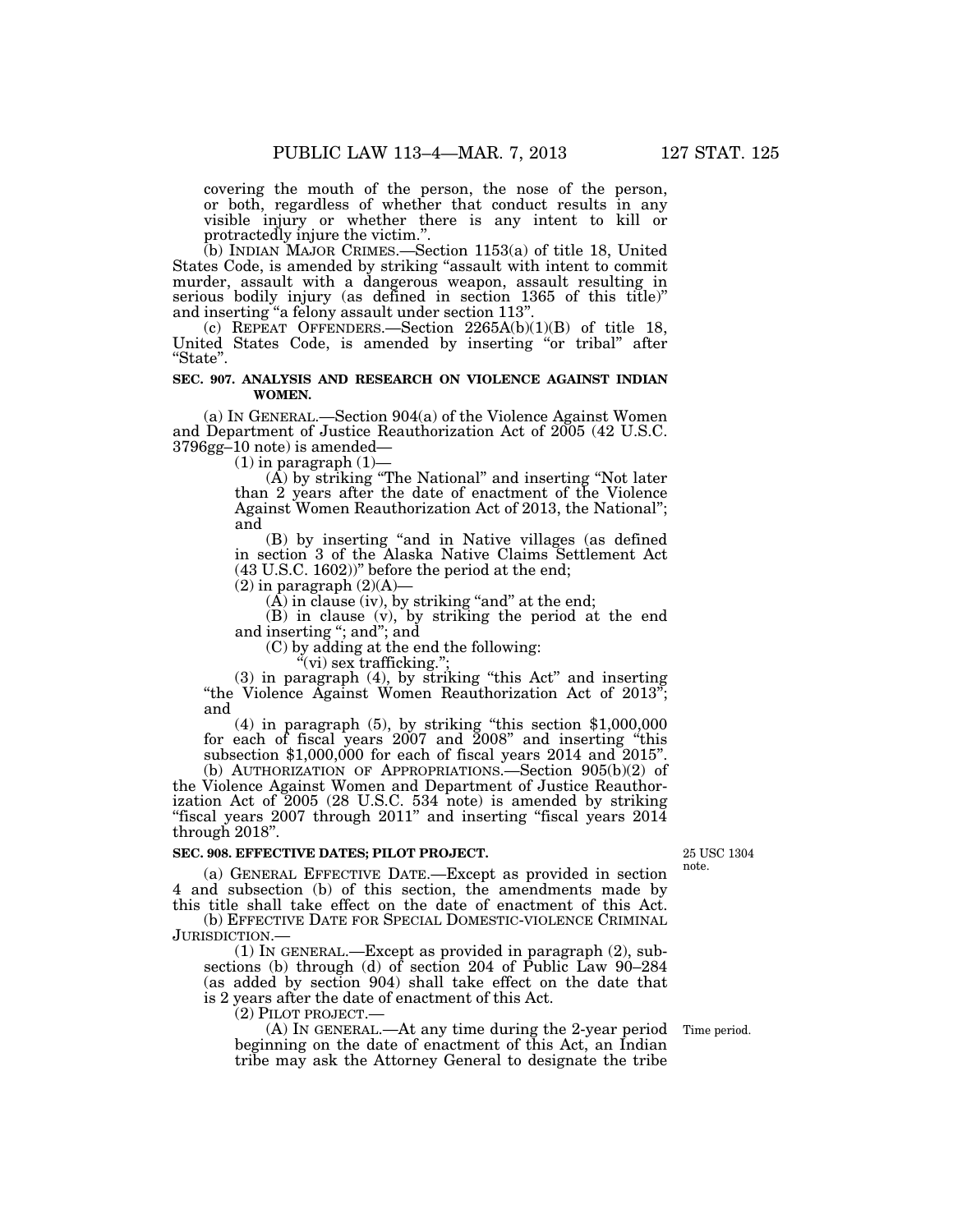as a participating tribe under section 204(a) of Public Law 90–284 on an accelerated basis.

(B) PROCEDURE.—The Attorney General may grant a request under subparagraph (A) after coordinating with the Secretary of the Interior, consulting with affected Indian tribes, and concluding that the criminal justice system of the requesting tribe has adequate safeguards in place to protect defendants' rights, consistent with section 204 of Public Law 90–284.

(C) EFFECTIVE DATES FOR PILOT PROJECTS.—An Indian tribe designated as a participating tribe under this paragraph may commence exercising special domestic violence criminal jurisdiction pursuant to subsections (b) through (d) of section 204 of Public Law 90–284 on a date established by the Attorney General, after consultation with that Indian tribe, but in no event later than the date that is 2 years after the date of enactment of this Act.

# **SEC. 909. INDIAN LAW AND ORDER COMMISSION; REPORT ON THE ALASKA RURAL JUSTICE AND LAW ENFORCEMENT COMMISSION.**

(a) IN GENERAL.—Section 15(f) of the Indian Law Enforcement Reform Act  $(25 \text{ U.S.C. } 2812(f))$  is amended by striking "2 years" and inserting ''3 years''.

(b) REPORT.—The Attorney General, in consultation with the Attorney General of the State of Alaska, the Commissioner of Public Safety of the State of Alaska, the Alaska Federation of Natives and Federally recognized Indian tribes in the State of Alaska, shall report to Congress not later than one year after enactment of this Act with respect to whether the Alaska Rural Justice and Law Enforcement Commission established under Section  $112(a)(1)$ of the Consolidated Appropriations Act, 2004 should be continued and appropriations authorized for the continued work of the commission. The report may contain recommendations for legislation with respect to the scope of work and composition of the commission.

# **SEC. 910. SPECIAL RULE FOR THE STATE OF ALASKA.**

(a) EXPANDED JURISDICTION.—In the State of Alaska, the amendments made by sections 904 and 905 shall only apply to the Indian country (as defined in section 1151 of title 18, United States Code) of the Metlakatla Indian Community, Annette Island Reserve.

(b) RETAINED JURISDICTION.—The jurisdiction and authority of each Indian tribe in the State of Alaska under section 2265(e) of title 18, United States Code (as in effect on the day before the date of enactment of this Act)—

(1) shall remain in full force and effect; and

(2) are not limited or diminished by this Act or any amendment made by this Act.

(c) SAVINGS PROVISION.—Nothing in this Act or an amendment made by this Act limits or diminishes the jurisdiction of the State of Alaska, any subdivision of the State of Alaska, or any Indian tribe in the State of Alaska.

Consultation. Deadline.

Consultation.

18 USC 2265 note. Applicability.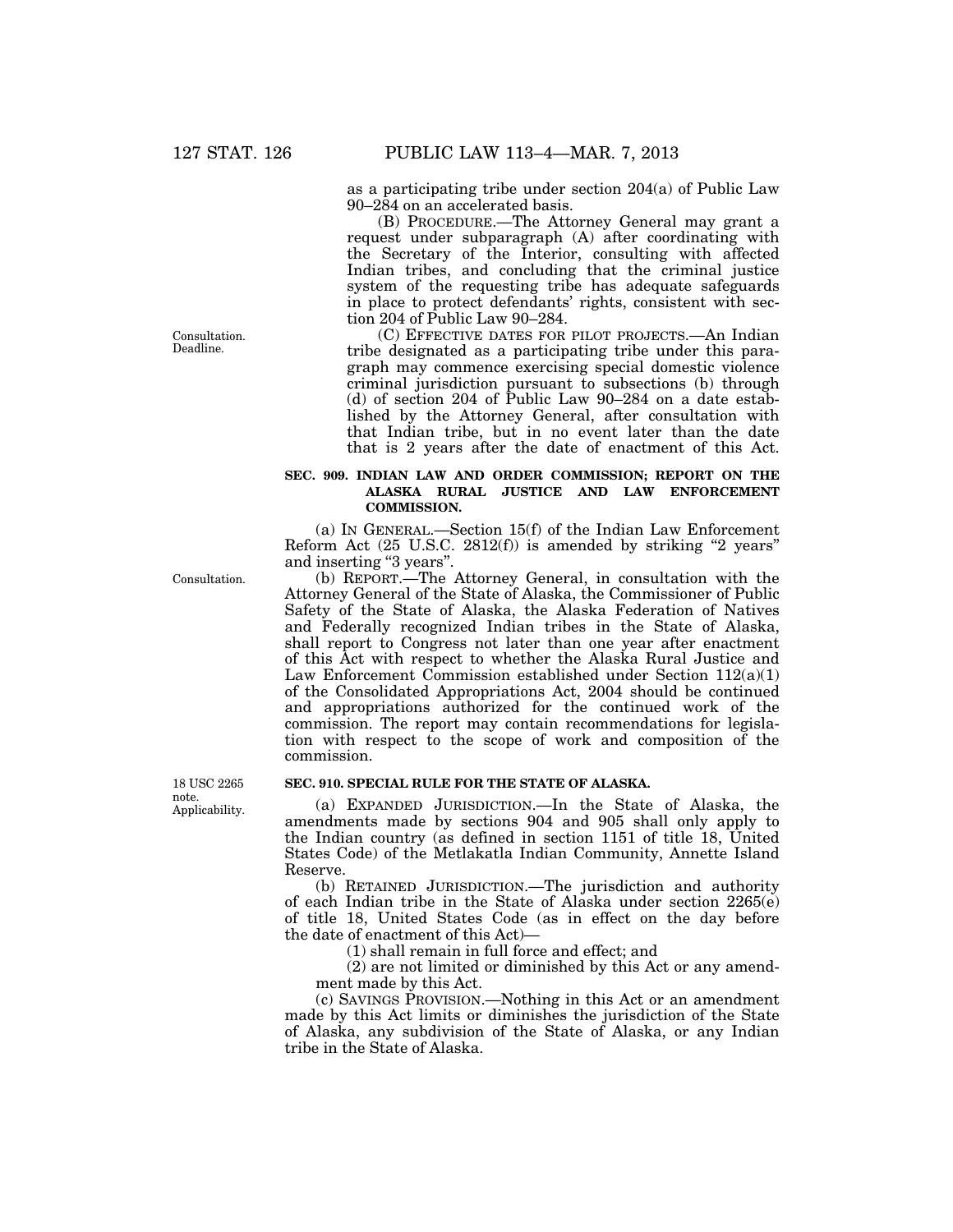# **TITLE X—SAFER ACT**

#### **SEC. 1001. SHORT TITLE.**

This title may be cited as the ''Sexual Assault Forensic Evidence Reporting Act of 2013'' or the ''SAFER Act of 2013''.

#### **SEC. 1002. DEBBIE SMITH GRANTS FOR AUDITING SEXUAL ASSAULT EVIDENCE BACKLOGS.**

Section 2 of the DNA Analysis Backlog Elimination Act of 2000 (42 U.S.C. 14135) is amended—

(1) in subsection (a), by adding at the end the following new paragraph:

 $\sqrt{7}$  To conduct an audit consistent with subsection (n) of the samples of sexual assault evidence that are in the possession of the State or unit of local government and are awaiting testing.

" $(8)$  To ensure that the collection and processing of DNA evidence by law enforcement agencies from crimes, including sexual assault and other violent crimes against persons, is carried out in an appropriate and timely manner and in accordance with the protocols and practices developed under subsection (o)(1).";

(2) in subsection (c), by adding at the end the following new paragraph:

"(4) ALLOCATION OF GRANT AWARDS FOR AUDITS.—For each of fiscal years 2014 through 2017, not less than 5 percent, but not more than 7 percent, of the grant amounts distributed under paragraph (1) shall, if sufficient applications to justify such amounts are received by the Attorney General, be awarded for purposes described in subsection  $(a)(7)$ , provided that none of the funds required to be distributed under this paragraph shall decrease or otherwise limit the availability of funds required to be awarded to States or units of local government under paragraph (3).''; and

 $(3)$  by adding at the end the following new subsections: "(n) USE OF FUNDS FOR AUDITING SEXUAL ASSAULT EVIDENCE BACKLOGS.—

''(1) ELIGIBILITY.—The Attorney General may award a grant under this section to a State or unit of local government for the purpose described in subsection (a)(7) only if the State or unit of local government—

''(A) submits a plan for performing the audit of samples Plans. described in such subsection; and

''(B) includes in such plan a good-faith estimate of the number of such samples.

"(2) GRANT CONDITIONS.—A State or unit of local government receiving a grant for the purpose described in subsection  $(a)(7)$ —

"(A) may not enter into any contract or agreement with any non-governmental vendor laboratory to conduct an audit described in subsection (a)(7); and

" $(B)$  shall-

"(i) not later than 1 year after receiving the grant, Deadline. complete the audit referred to in paragraph  $(1)(A)$  in accordance with the plan submitted under such paragraph;

Sexual Assault Forensic Evidence Reporting Act of 2013. Grants. 42 USC 13701 note.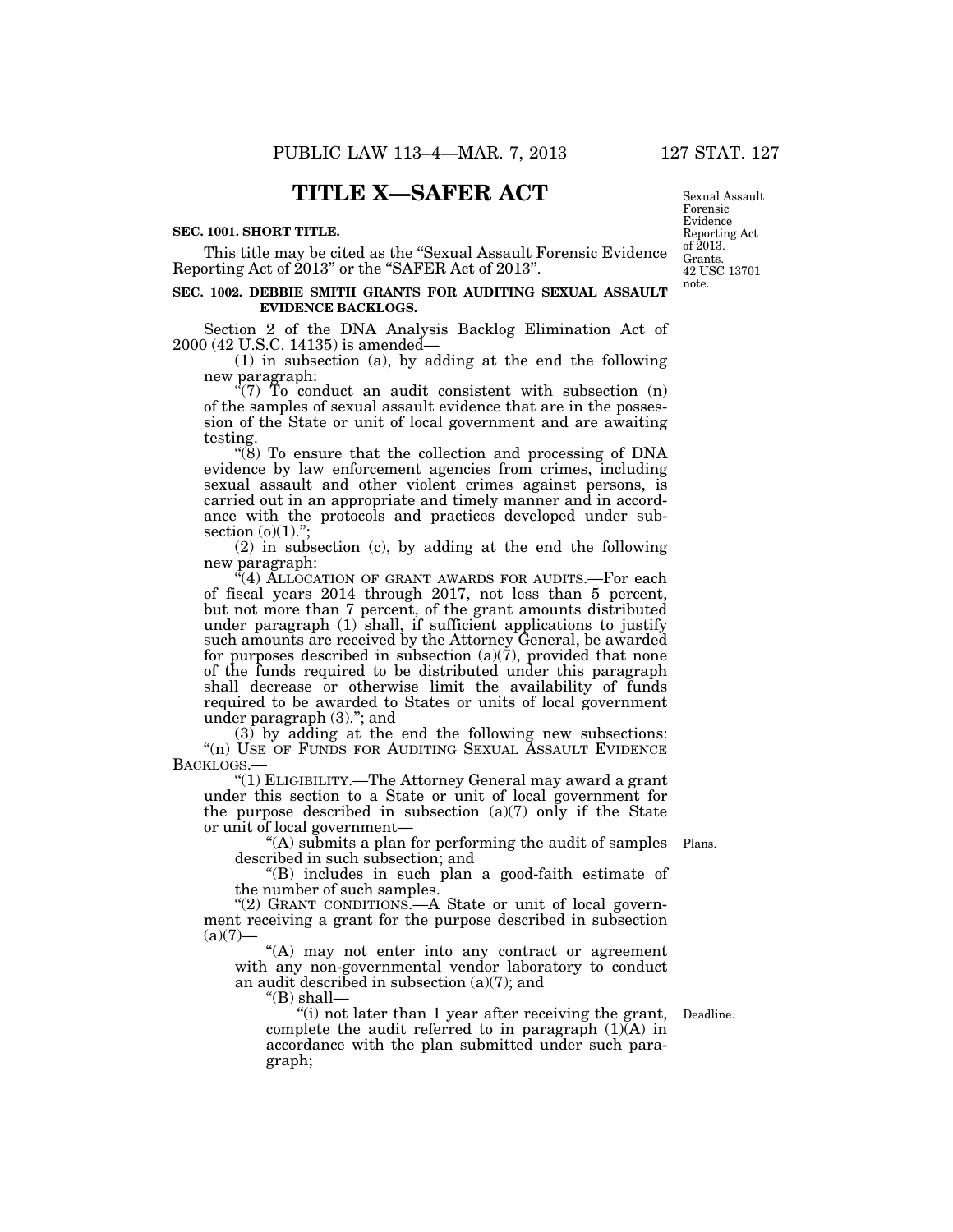Deadline.

"(ii) not later than 60 days after receiving possession of a sample of sexual assault evidence that was not in the possession of the State or unit of local government at the time of the initiation of an audit under paragraph  $(1)(A)$ , subject to paragraph  $(4)(F)$ , include in any required reports under clause (v), the information listed under paragraph (4)(B);

"(iii) for each sample of sexual assault evidence that is identified as awaiting testing as part of the audit referred to in paragraph  $(1)(A)$ —

''(I) assign a unique numeric or alphanumeric identifier to each sample of sexual assault evidence that is in the possession of the State or unit of local government and is awaiting testing; and

''(II) identify the date or dates after which the State or unit of local government would be barred by any applicable statutes of limitations from prosecuting a perpetrator of the sexual assault to which the sample relates;

''(iv) provide that—

 $\sqrt{I}$  the chief law enforcement officer of the State or unit of local government, respectively, is the individual responsible for the compliance of the State or unit of local government, respectively, with the reporting requirements described in clause (v); or

''(II) the designee of such officer may fulfill the responsibility described in subclause (I) so long as such designee is an employee of the State or unit of local government, respectively, and is not an employee of any governmental laboratory or non-governmental vendor laboratory; and

 $''(v)$  comply with all grantee reporting requirements described in paragraph (4).

"(3) EXTENSION OF INITIAL DEADLINE.—The Attorney General may grant an extension of the deadline under paragraph  $(2)(B)(i)$  to a State or unit of local government that demonstrates that more time is required for compliance with such paragraph.

''(4) SEXUAL ASSAULT FORENSIC EVIDENCE REPORTS.—

''(A) IN GENERAL.—For not less than 12 months after the completion of an initial count of sexual assault evidence that is awaiting testing during an audit referred to in paragraph  $(1)(A)$ , a State or unit of local government that receives a grant award under subsection (a)(7) shall, not less than every 60 days, submit a report to the Department of Justice, on a form prescribed by the Attorney General, which shall contain the information required under subparagraph (B).

"(B) CONTENTS OF REPORTS.—A report under this paragraph shall contain the following information:

"(i) The name of the State or unit of local government filing the report.

"(ii) The period of dates covered by the report.

''(iii) The cumulative total number of samples of sexual assault evidence that, at the end of the reporting period—

Compliance.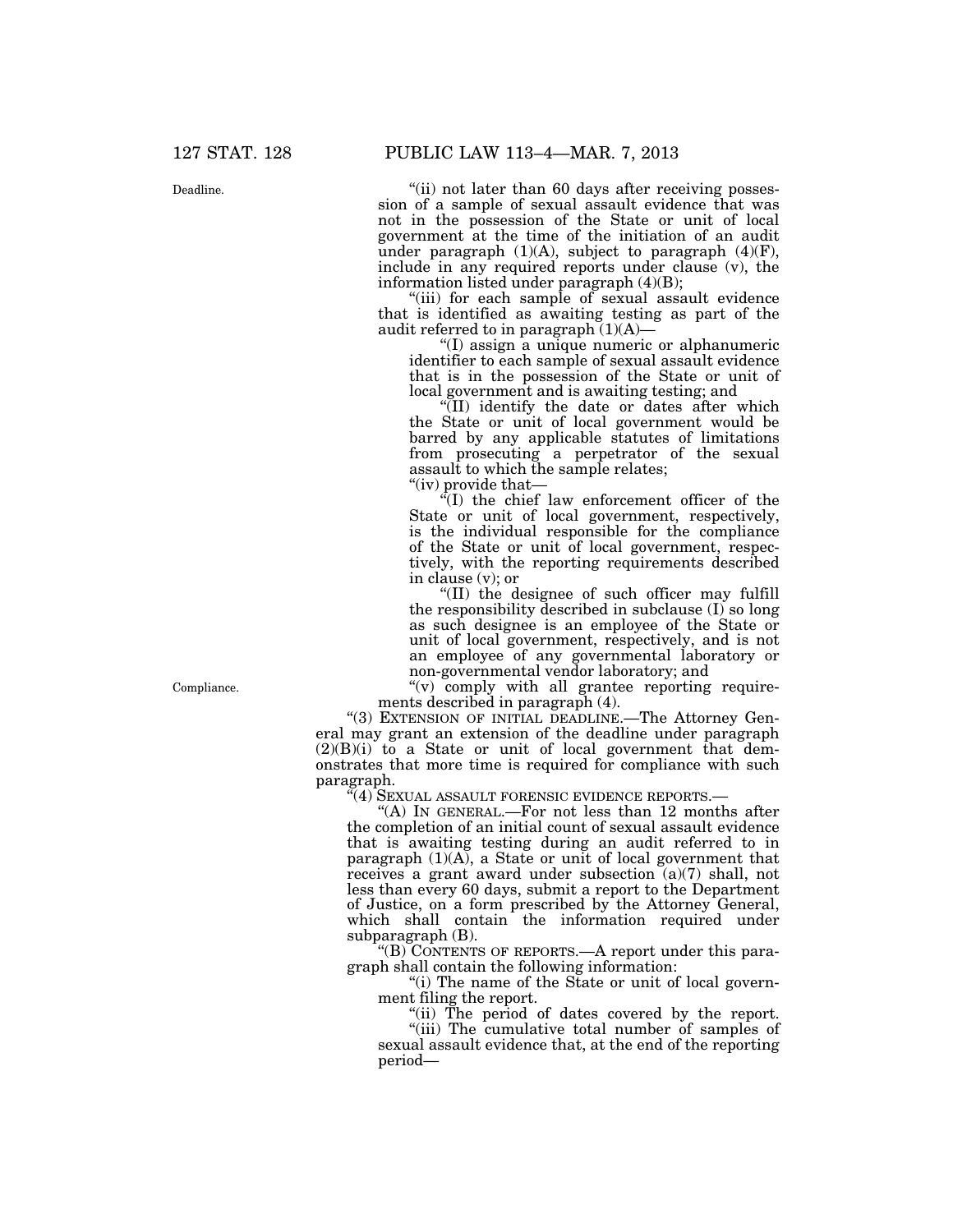''(I) are in the possession of the State or unit of local government at the reporting period;

''(II) are awaiting testing; and

''(III) the State or unit of local government has determined should undergo DNA or other appropriate forensic analyses.

 $\langle \hat{u}, \hat{v} \rangle$  The cumulative total number of samples of sexual assault evidence in the possession of the State or unit of local government that, at the end of the reporting period, the State or unit of local government has determined should not undergo DNA or other appropriate forensic analyses, provided that the reporting form shall allow for the State or unit of local government, at its sole discretion, to explain the reasoning for this determination in some or all cases.

"(v) The cumulative total number of samples of sexual assault evidence in a total under clause (iii) that have been submitted to a laboratory for DNA or other appropriate forensic analyses.

"(vi) The cumulative total number of samples of sexual assault evidence identified by an audit referred to in paragraph  $(1)(A)$  or under paragraph  $(2)(B)(ii)$ for which DNA or other appropriate forensic analysis has been completed at the end of the reporting period.

"(vii) The total number of samples of sexual assault evidence identified by the State or unit of local government under paragraph  $(2)(B)(ii)$ , since the previous reporting period.

"(viii) The cumulative total number of samples of sexual assault evidence described under clause (iii) for which the State or unit of local government will be barred within 12 months by any applicable statute of limitations from prosecuting a perpetrator of the sexual assault to which the sample relates.

Web posting.

''(C) PUBLICATION OF REPORTS.—Not later than 7 days after the submission of a report under this paragraph by a State or unit of local government, the Attorney General shall, subject to subparagraph (D), publish and disseminate a facsimile of the full contents of such report on an appropriate internet website.

''(D) PERSONALLY IDENTIFIABLE INFORMATION.—The Attorney General shall ensure that any information published and disseminated as part of a report under this paragraph, which reports information under this subsection, does not include personally identifiable information or details about a sexual assault that might lead to the identification of the individuals involved.

''(E) OPTIONAL REPORTING.—The Attorney General shall—

"(i) at the discretion of a State or unit of local government required to file a report under subparagraph (A), allow such State or unit of local government, at their sole discretion, to submit such reports on a more frequent basis; and

''(ii) make available to all States and units of local government the reporting form created pursuant to subparagraph (A), whether or not they are required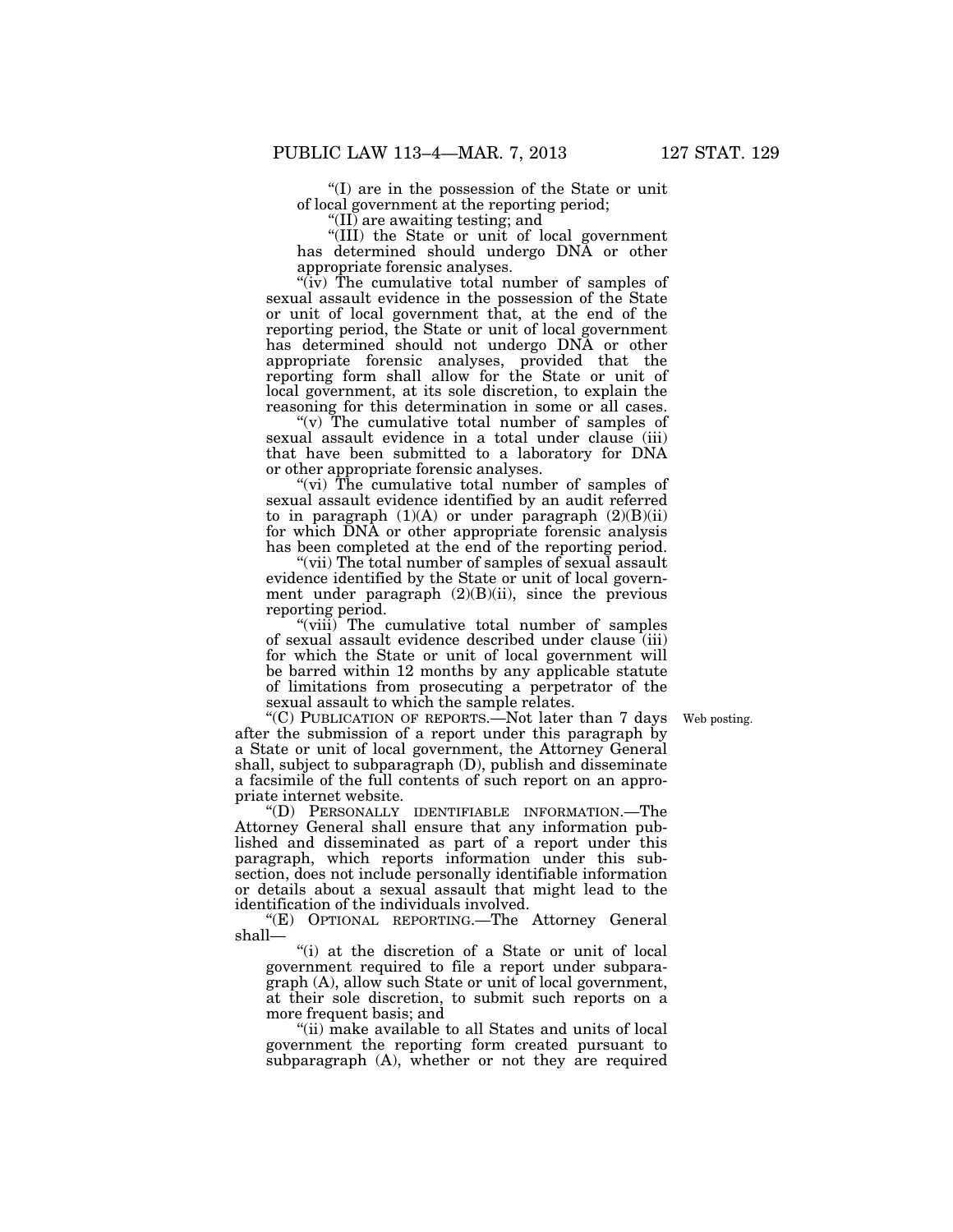to submit such reports, and allow such States or units of local government, at their sole discretion, to submit such reports for publication.

''(F) SAMPLES EXEMPT FROM REPORTING REQUIRE- MENT.—The reporting requirements described in paragraph (2) shall not apply to a sample of sexual assault evidence that—

"(i) is not considered criminal evidence (such as a sample collected anonymously from a victim who is unwilling to make a criminal complaint); or

"(ii) relates to a sexual assault for which the prosecution of each perpetrator is barred by a statute of limitations.

''(5) DEFINITIONS.—In this subsection:

''(A) AWAITING TESTING.—The term 'awaiting testing' means, with respect to a sample of sexual assault evidence, that—

''(i) the sample has been collected and is in the possession of a State or unit of local government;

"(ii) DNA and other appropriate forensic analyses have not been performed on such sample; and

''(iii) the sample is related to a criminal case or investigation in which final disposition has not yet been reached.

''(B) FINAL DISPOSITION.—The term 'final disposition' means, with respect to a criminal case or investigation to which a sample of sexual assault evidence relates—

''(i) the conviction or acquittal of all suspected perpetrators of the crime involved;

"(ii) a determination by the State or unit of local government in possession of the sample that the case is unfounded; or

''(iii) a declaration by the victim of the crime involved that the act constituting the basis of the crime was not committed.

''(C) POSSESSION.—

''(i) IN GENERAL.—The term 'possession', used with respect to possession of a sample of sexual assault evidence by a State or unit of local government, includes possession by an individual who is acting as an agent of the State or unit of local government for the collection of the sample.

''(ii) RULE OF CONSTRUCTION.—Nothing in clause (i) shall be construed to create or amend any Federal rights or privileges for non-governmental vendor laboratories described in regulations promulgated under section 210303 of the DNA Identification Act of 1994 (42 U.S.C. 14131).

''(o) ESTABLISHMENT OF PROTOCOLS, TECHNICAL ASSISTANCE, AND DEFINITIONS.—

''(1) PROTOCOLS AND PRACTICES.—Not later than 18 months after the date of enactment of the SAFER Act of 2013, the Director, in consultation with Federal, State, and local law enforcement agencies and government laboratories, shall develop and publish a description of protocols and practices the Director considers appropriate for the accurate, timely, and effective collection and processing of DNA evidence,

Deadline. Consultation. Publication.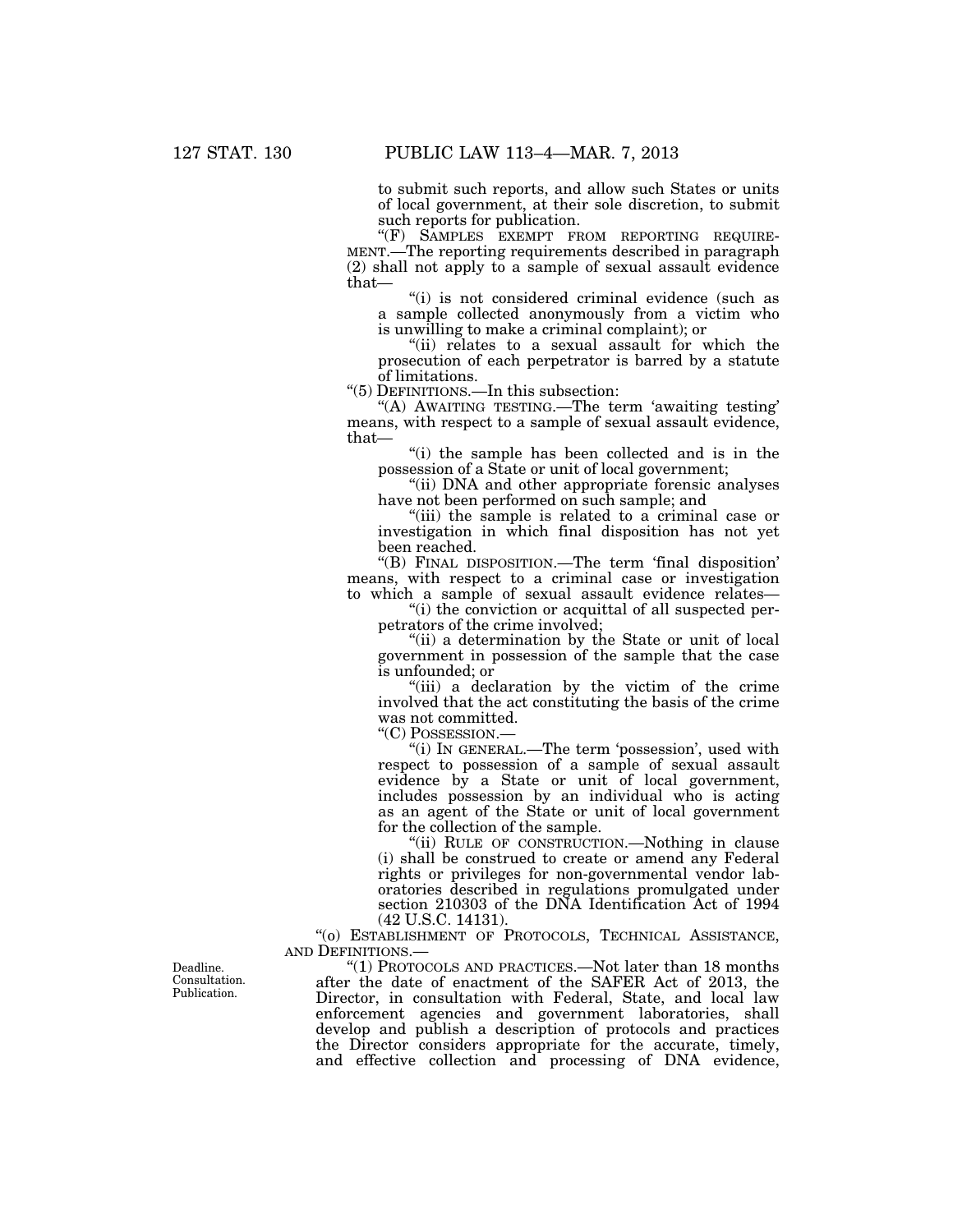including protocols and practices specific to sexual assault cases, which shall address appropriate steps in the investigation of cases that might involve DNA evidence, including—

''(A) how to determine—

''(i) which evidence is to be collected by law enforcement personnel and forwarded for testing;

"(ii) the preferred order in which evidence from the same case is to be tested; and

"(iii) what information to take into account when establishing the order in which evidence from different cases is to be tested;

''(B) the establishment of a reasonable period of time in which evidence is to be forwarded by emergency response providers, law enforcement personnel, and prosecutors to a laboratory for testing;

''(C) the establishment of reasonable periods of time in which each stage of analytical laboratory testing is to be completed;

" $(D)$  systems to encourage communication within a State or unit of local government among emergency response providers, law enforcement personnel, prosecutors, courts, defense counsel, crime laboratory personnel, and crime victims regarding the status of crime scene evidence to be tested; and

 $E(E)$  standards for conducting the audit of the backlog for DNA case work in sexual assault cases required under subsection (n).

"(2) TECHNICAL ASSISTANCE AND TRAINING.—The Director shall make available technical assistance and training to support States and units of local government in adopting and implementing the protocols and practices developed under paragraph (1) on and after the date on which the protocols and practices are published.

''(3) DEFINITIONS.—In this subsection, the terms 'awaiting testing' and 'possession' have the meanings given those terms in subsection (n).''.

#### **SEC. 1003. REPORTS TO CONGRESS.**

Not later than 90 days after the end of each fiscal year for which a grant is made for the purpose described in section  $2(a)(7)$ of the DNA Analysis Backlog Elimination Act of 2000, as amended by section 1002, the Attorney General shall submit to Congress a report that—

(1) lists the States and units of local government that have been awarded such grants and the amount of the grant received by each such State or unit of local government;

(2) states the number of extensions granted by the Attorney General under section  $2(n)(3)$  of the DNA Analysis Backlog Elimination Act of 2000, as added by section 1002; and

(3) summarizes the processing status of the samples of sexual assault evidence identified in Sexual Assault Forensic Evidence Reports established under section  $2(n)(4)$  of the DNA Analysis Backlog Elimination Act of 2000, including the number of samples that have not been tested.

#### **SEC. 1004. REDUCING THE RAPE KIT BACKLOG.**

Section 2(c)(3) of the DNA Analysis Backlog Elimination Act of 2000 (42 U.S.C. 14135(c)(3)) is amended—

42 USC 14135 note.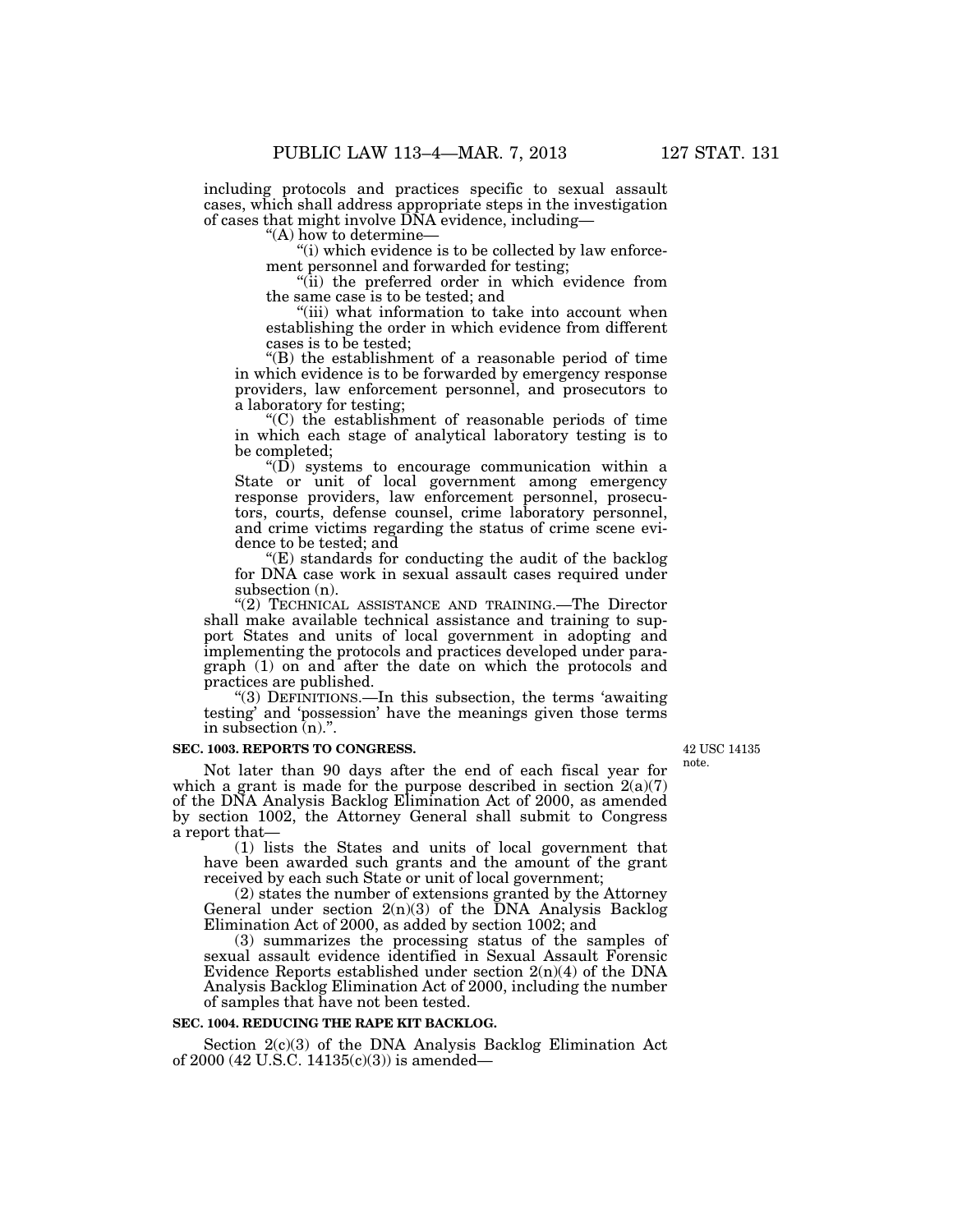(a) in subparagraph  $(B)$ , by striking "2014" and inserting ''2018''; and

(b) by adding at the end the following:

" $(C)$  For each of fiscal years 2014 through 2018, not less than 75 percent of the total grant amounts shall be awarded for a combination of purposes under paragraphs  $(1), (2),$  and  $(3)$  of subsection  $(a)$ .".

42 USC 14135 note.

Effective date.

Determination.

Time period. Effective date.

Time period.

Time period.

Time period. Effective date. **SEC. 1005. OVERSIGHT AND ACCOUNTABILITY.**  All grants awarded by the Department of Justice that are

authorized under this title shall be subject to the following: (1) AUDIT REQUIREMENT.—Beginning in fiscal year 2013, and each fiscal year thereafter, the Inspector General of the Department of Justice shall conduct audits of recipients of grants under this title to prevent waste, fraud, and abuse of funds by grantees. The Inspector General shall determine the appropriate number of grantees to be audited each year.

(2) MANDATORY EXCLUSION.—A recipient of grant funds under this title that is found to have an unresolved audit finding shall not be eligible to receive grant funds under this title during the 2 fiscal years beginning after the 12-month period described in paragraph (5).

(3) PRIORITY.—In awarding grants under this title, the Attorney General shall give priority to eligible entities that, during the 3 fiscal years before submitting an application for a grant under this title, did not have an unresolved audit finding showing a violation in the terms or conditions of a Department of Justice grant program.

(4) REIMBURSEMENT.—If an entity is awarded grant funds under this Act during the 2-fiscal-year period in which the entity is barred from receiving grants under paragraph (2), the Attorney General shall—

(A) deposit an amount equal to the grant funds that were improperly awarded to the grantee into the General Fund of the Treasury; and

(B) seek to recoup the costs of the repayment to the fund from the grant recipient that was erroneously awarded grant funds.

 $(5)$  DEFINED TERM.—In this section, the term "unresolved" audit finding'' means an audit report finding in the final audit report of the Inspector General of the Department of Justice that the grantee has utilized grant funds for an unauthorized expenditure or otherwise unallowable cost that is not closed or resolved within a 12-month period beginning on the date when the final audit report is issued.

(6) NONPROFIT ORGANIZATION REQUIREMENTS.—

(A) DEFINITION.—For purposes of this section and the grant programs described in this title, the term '' 'nonprofit organization'" means an organization that is described in section 501(c)(3) of the Internal Revenue Code of 1986 and is exempt from taxation under section 501(a) of such Code.

(B) PROHIBITION.—The Attorney General shall not award a grant under any grant program described in this title to a nonprofit organization that holds money in offshore accounts for the purpose of avoiding paying the tax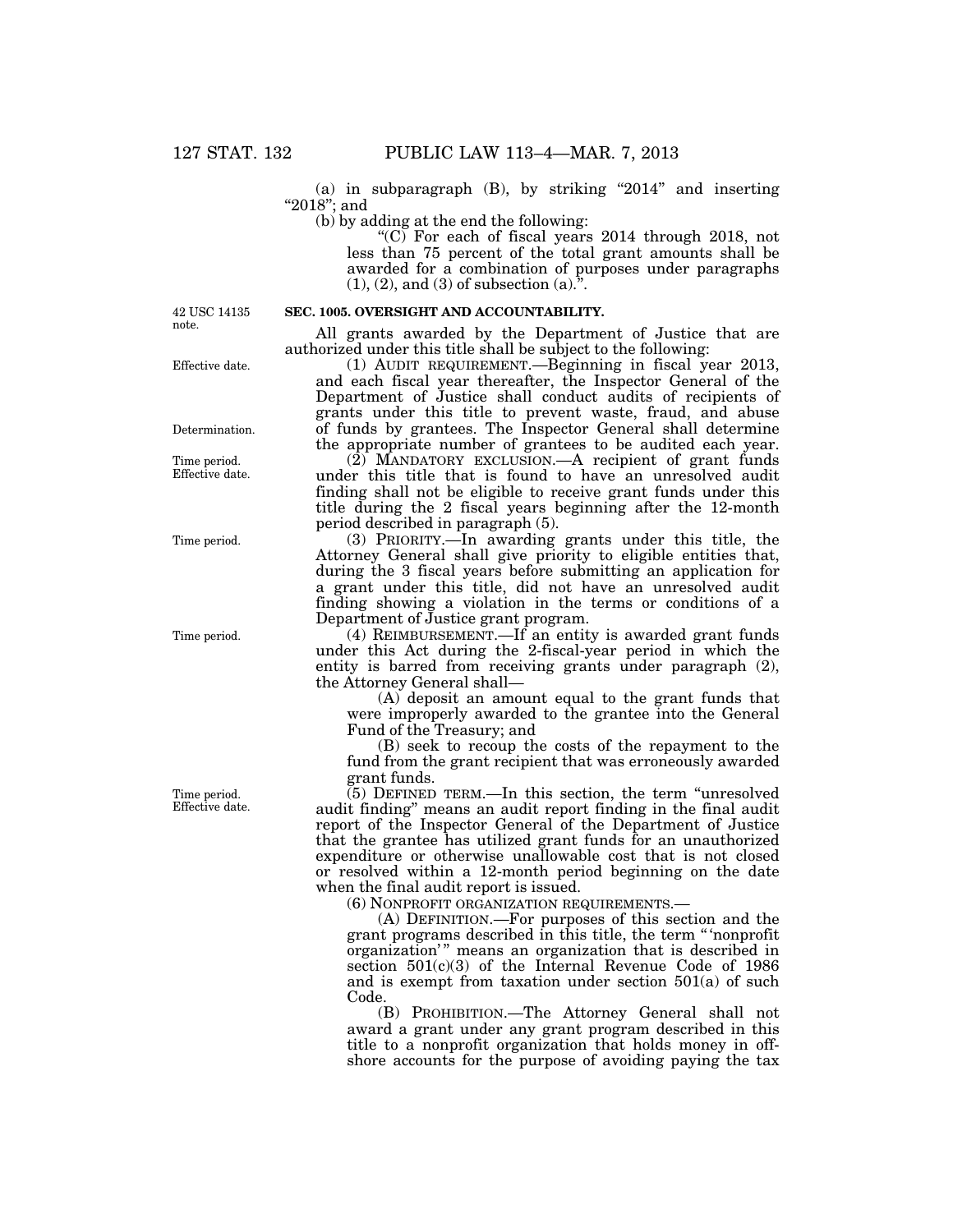described in section 511(a) of the Internal Revenue Code of 1986.

(C) DISCLOSURE.—Each nonprofit organization that is awarded a grant under a grant program described in this title and uses the procedures prescribed in regulations to create a rebuttable presumption of reasonableness for the compensation of its officers, directors, trustees and key employees, shall disclose to the Attorney General, in the application for the grant, the process for determining such compensation, including the independent persons involved in reviewing and approving such compensation, the comparability data used, and contemporaneous substantiation of the deliberation and decision. Upon request, the Attorney General shall make the information disclosed under this subsection available for public inspection.

(7) ADMINISTRATIVE EXPENSES.—Unless otherwise explicitly provided in authorizing legislation, not more than 7.5 percent of the amounts authorized to be appropriated under this title may be used by the Attorney General for salaries and administrative expenses of the Department of Justice.

(8) CONFERENCE EXPENDITURES.—

(A) LIMITATION.—No amounts authorized to be appropriated to the Department of Justice under this title may be used by the Attorney General or by any individual or organization awarded discretionary funds through a cooperative agreement under this Act, to host or support any expenditure for conferences that uses more than \$20,000 in Department funds, unless the Deputy Attorney General or the appropriate Assistant Attorney General, Director, or principal deputy as the Deputy Attorney General may designate, provides prior written authorization that the funds may be expended to host a conference.

(B) WRITTEN APPROVAL.—Written approval under subparagraph (A) shall include a written estimate of all costs associated with the conference, including the cost of all food and beverages, audio/visual equipment, honoraria for speakers, and any entertainment.

(C) REPORT.—The Deputy Attorney General shall submit an annual report to the Committee on the Judiciary of the Senate and the Committee on the Judiciary of the House of Representatives on all conference expenditures approved by operation of this paragraph.

(9) PROHIBITION ON LOBBYING ACTIVITY.—

(A) IN GENERAL.—Amounts authorized to be appropriated under this title may not be utilized by any grant recipient to—

(i) lobby any representative of the Department of Justice regarding the award of grant funding; or

(ii) lobby any representative of a Federal, state, local, or tribal government regarding the award of grant funding.

(B) PENALTY.—If the Attorney General determines that any recipient of a grant under this title has violated subparagraph (A), the Attorney General shall—

(i) require the grant recipient to repay the grant in full; and

Public information.

Determination.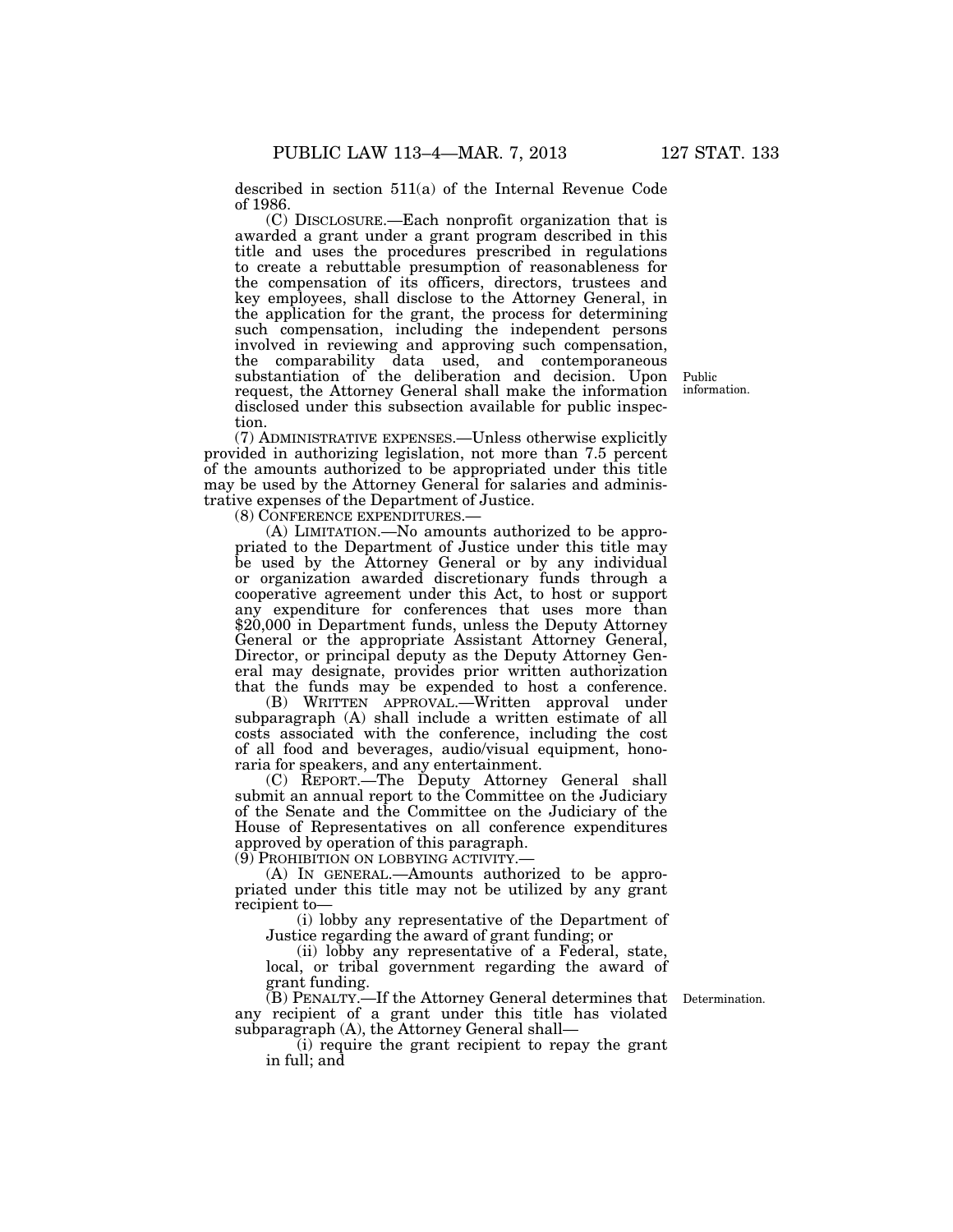(ii) prohibit the grant recipient from receiving another grant under this title for not less than 5 years.

42 USC 14135 note. Repeal.

**SEC. 1006. SUNSET.** 

Effective on December 31, 2018, subsections (a)(6) and (n) of section 2 of the DNA Analysis Backlog Elimination Act of 2000  $(42 \text{ U.S.C. } 14135(a)(6) \text{ and } (n))$  are repealed.

# **TITLE XI—OTHER MATTERS**

## **SEC. 1101. SEXUAL ABUSE IN CUSTODIAL SETTINGS.**

(a) SUITS BY PRISONERS.—Section 7(e) of the Civil Rights of Institutionalized Persons Act (42 U.S.C. 1997e(e)) is amended by inserting before the period at the end the following: "or the commission of a sexual act (as defined in section 2246 of title 18, United States Code)''.

(b) UNITED STATES AS DEFENDANT.—Section 1346(b)(2) of title 28, United States Code, is amended by inserting before the period at the end the following: ''or the commission of a sexual act (as defined in section 2246 of title 18)''.

(c) ADOPTION AND EFFECT OF NATIONAL STANDARDS.—Section 8 of the Prison Rape Elimination Act of 2003 (42 U.S.C. 15607) is amended—

> (1) by redesignating subsection (c) as subsection (e); and (2) by inserting after subsection (b) the following:

''(c) APPLICABILITY TO DETENTION FACILITIES OPERATED BY THE DEPARTMENT OF HOMELAND SECURITY.—

"(1) In GENERAL.—Not later than 180 days after the date of enactment of the Violence Against Women Reauthorization Act of 2013, the Secretary of Homeland Security shall publish a final rule adopting national standards for the detection, prevention, reduction, and punishment of rape and sexual assault in facilities that maintain custody of aliens detained for a violation of the immigrations laws of the United States.

"(2) APPLICABILITY.—The standards adopted under paragraph (1) shall apply to detention facilities operated by the Department of Homeland Security and to detention facilities operated under contract with the Department.

''(3) COMPLIANCE.—The Secretary of Homeland Security shall—

''(A) assess compliance with the standards adopted under paragraph (1) on a regular basis; and

 $\mathrm{``(B)}$  include the results of the assessments in performance evaluations of facilities completed by the Department of Homeland Security.

''(4) CONSIDERATIONS.—In adopting standards under paragraph (1), the Secretary of Homeland Security shall give due consideration to the recommended national standards provided by the Commission under section 7(e).

" $(5)$  DEFINITION.—As used in this section, the term 'detention facilities operated under contract with the Department' includes, but is not limited to contract detention facilities and detention facilities operated through an intergovernmental service agreement with the Department of Homeland Security.

''(d) APPLICABILITY TO CUSTODIAL FACILITIES OPERATED BY THE DEPARTMENT OF HEALTH AND HUMAN SERVICES.—

Deadline. Publication. Regulations.

Assessment.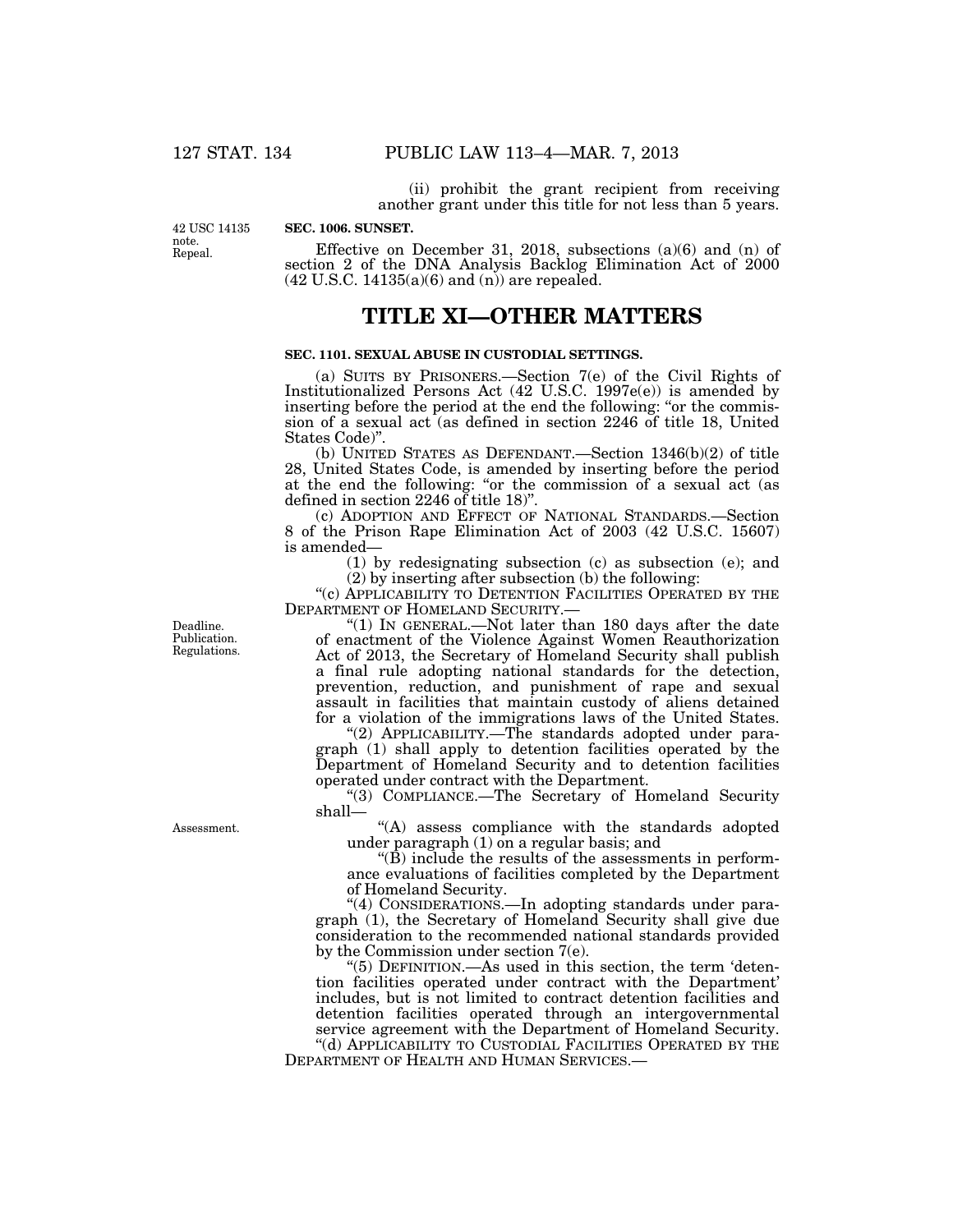" $(1)$  In GENERAL.—Not later than 180 days after the date of enactment of the Violence Against Women Reauthorization Act of 2013, the Secretary of Health and Human Services shall publish a final rule adopting national standards for the detection, prevention, reduction, and punishment of rape and sexual assault in facilities that maintain custody of unaccompanied alien children (as defined in section 462(g) of the Homeland Security Act of 2002 (6 U.S.C. 279(g))).

''(2) APPLICABILITY.—The standards adopted under paragraph (1) shall apply to facilities operated by the Department of Health and Human Services and to facilities operated under contract with the Department.

''(3) COMPLIANCE.—The Secretary of Health and Human Services shall—

"(A) assess compliance with the standards adopted Assessment. under paragraph  $(1)$  on a regular basis; and

 $\mathrm{``(B)}$  include the results of the assessments in performance evaluations of facilities completed by the Department of Health and Human Services.

''(4) CONSIDERATIONS.—In adopting standards under paragraph (1), the Secretary of Health and Human Services shall give due consideration to the recommended national standards provided by the Commission under section 7(e).''.

# **SEC. 1102. ANONYMOUS ONLINE HARASSMENT.**

Section  $223(a)(1)$  of the Communications Act of 1934 (47 U.S.C.  $223(a)(1)$ ) is amended—

(1) in subparagraph (A), in the undesignated matter following clause (ii), by striking "annoy,";

 $(2)$  in subparagraph  $(C)$ –

(A) by striking ''annoy,''; and

(B) by striking ''harass any person at the called number or who receives the communication'' and inserting ''harass any specific person''; and

(3) in subparagraph (E), by striking ''harass any person at the called number or who receives the communication'' and inserting ''harass any specific person''.

#### **SEC. 1103. STALKER DATABASE.**

Section 40603 of the Violence Against Women Act of 1994 (42 U.S.C. 14032) is amended by striking ''\$3,000,000'' and all that follows and inserting "\$3,000,000 for fiscal years 2014 through 2018.''.

#### **SEC. 1104. FEDERAL VICTIM ASSISTANTS REAUTHORIZATION.**

Section 40114 of the Violence Against Women Act of 1994 (Public Law 103–322; 108 Stat. 1910) is amended by striking ''fiscal years 2007 through 2011" and inserting "fiscal years 2014 through 2018''.

#### **SEC. 1105. CHILD ABUSE TRAINING PROGRAMS FOR JUDICIAL PER-SONNEL AND PRACTITIONERS REAUTHORIZATION.**

Subtitle C of the Victims of Child Abuse Act of 1990 (42 U.S.C. 13024) is amended in subsection (a) by striking  $\$2,300,000"$ and all that follows and inserting "\$2,300,000 for each of fiscal years 2014 through 2018.''.

Deadline. Publication. Regulation.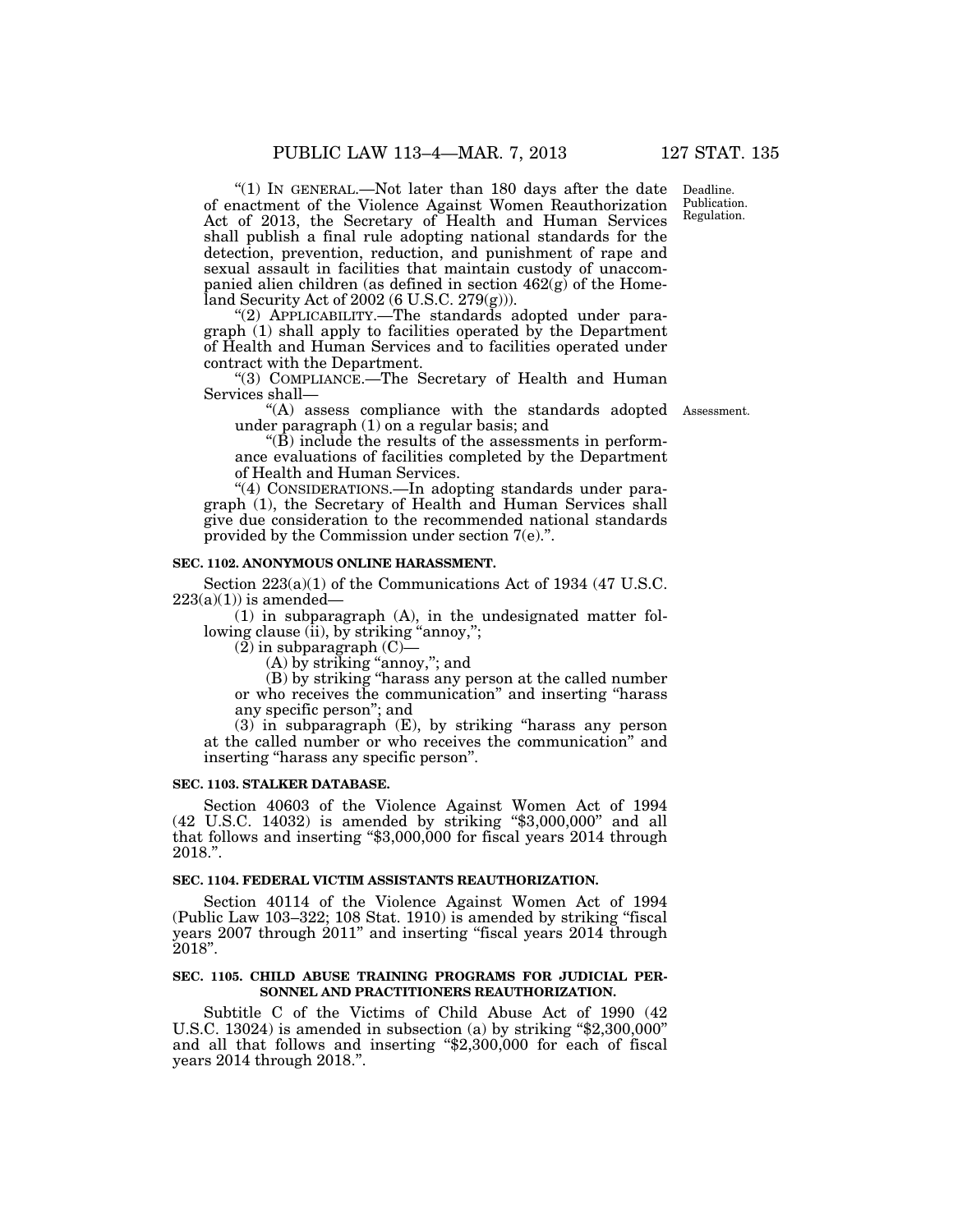# **TITLE XII—TRAFFICKING VICTIMS PROTECTION**

# **Subtitle A—Combating International Trafficking in Persons**

## **SEC. 1201. REGIONAL STRATEGIES FOR COMBATING TRAFFICKING IN PERSONS.**

Section 105 of the Trafficking Victims Protection Act of 2000 (22 U.S.C. 7103) is amended—

(1) in subsection  $(d)(7)(J)$ , by striking "section 105(f) of this division" and inserting "subsection  $(g)$ ";

 $(2)$  in subsection  $(e)(2)$ 

(A) by striking ''(2) **COORDINATION OF CERTAIN ACTIVI-TIES.**—" and all that follows through "exploitation.";

(B) by redesignating subparagraph (B) as paragraph (2), and moving such paragraph, as so redesignated, 2 ems to the left; and

(C) by redesignating clauses (i) and (ii) as subparagraphs (A) and (B), respectively, and moving such subparagraphs, as so redesignated, 2 ems to the left;

 $(3)$  by redesignating subsection (f) as subsection (g); and (4) by inserting after subsection (e) the following:

''(f) REGIONAL STRATEGIES FOR COMBATING TRAFFICKING IN PER-SONS.—Each regional bureau in the Department of State shall contribute to the realization of the anti-trafficking goals and objectives of the Secretary of State. Each year, in cooperation with the Office to Monitor and Combat Trafficking in Persons, each regional bureau shall submit a list of anti-trafficking goals and objectives to the Secretary of State for each country in the geographic area of responsibilities of the regional bureau. Host governments shall be informed of the goals and objectives for their particular country and, to the extent possible, host government officials should be consulted regarding the goals and objectives.''.

### **SEC. 1202. PARTNERSHIPS AGAINST SIGNIFICANT TRAFFICKING IN PERSONS.**

The Trafficking Victims Protection Act of 2000 is amended by inserting after section 105 (22 U.S.C. 7103) the following:

22 USC 7103a.

# **''SEC. 105A. CREATING, BUILDING, AND STRENGTHENING PARTNER-SHIPS AGAINST SIGNIFICANT TRAFFICKING IN PERSONS.**

"(a) DECLARATION OF PURPOSE.—The purpose of this section is to promote collaboration and cooperation—

"(1) between the United States Government and governments listed on the annual Trafficking in Persons Report;

 $(2)$  between foreign governments and civil society actors; and

"(3) between the United States Government and private sector entities.

''(b) PARTNERSHIPS.—The Director of the office established pursuant to section 105(e)(1) of this Act, in coordination and cooperation with other officials at the Department of State, officials at the Department of Labor, and other relevant officials of the

Lists.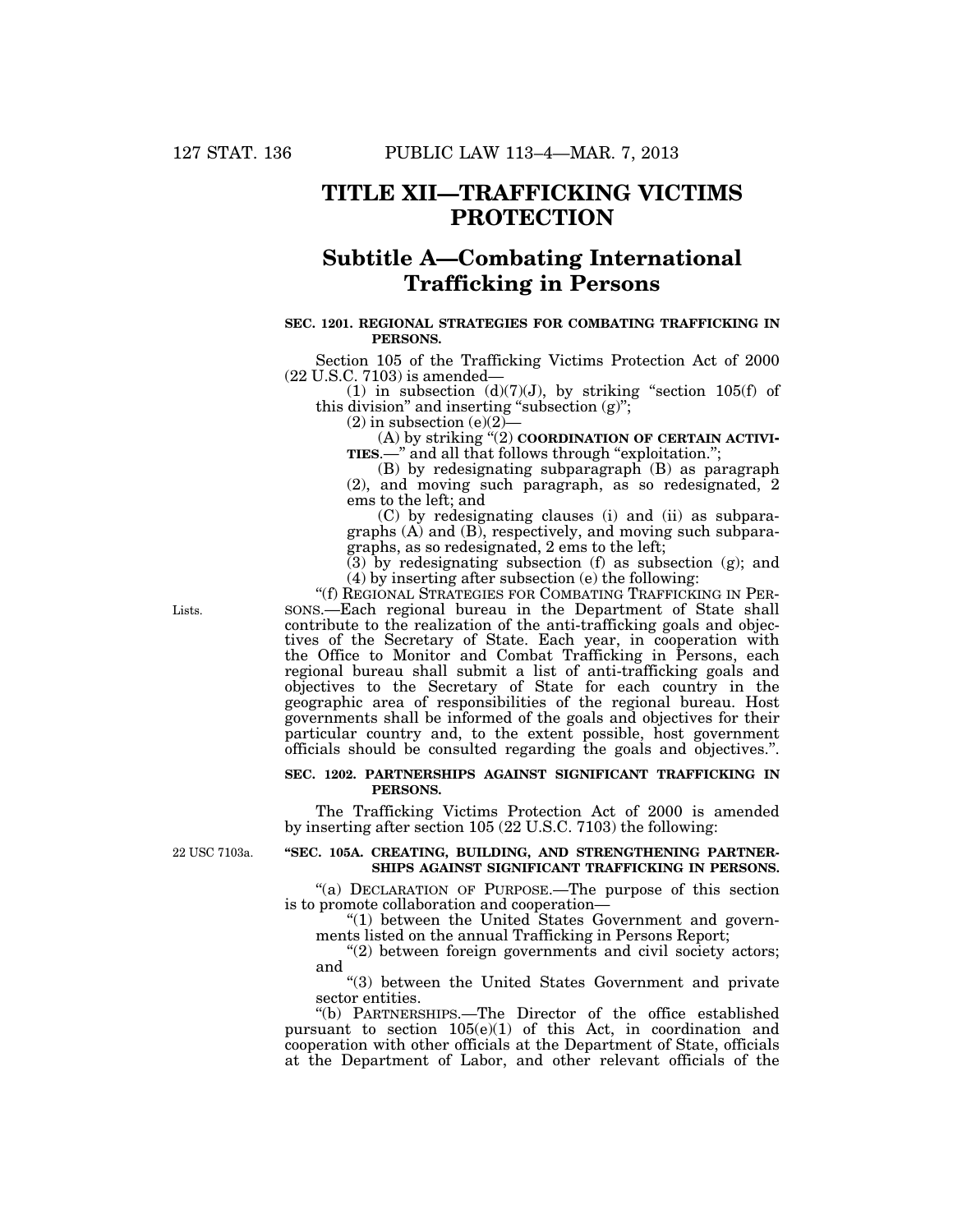United States Government, shall promote, build, and sustain partnerships between the United States Government and private entities, including foundations, universities, corporations, communitybased organizations, and other nongovernmental organizations, to ensure that—

''(1) United States citizens do not use any item, product, or material produced or extracted with the use and labor from victims of severe forms of trafficking; and

 $''(2)$  such entities do not contribute to trafficking in persons involving sexual exploitation.

"(c) PROGRAM TO ADDRESS EMERGENCY SITUATIONS.—The Secretary of State, acting through the Director established pursuant to section  $105(e)(1)$  of this Act, is authorized to establish a fund to assist foreign governments in meeting unexpected, urgent needs in prevention of trafficking in persons, protection of victims, and prosecution of trafficking offenders.

''(d) CHILD PROTECTION COMPACTS.—

''(1) IN GENERAL.—The Secretary of State, in consultation Consultation. with the Administrator of the United States Agency for International Development, the Secretary of Labor, and the heads of other relevant agencies, is authorized to provide assistance under this section for each country that enters into a child protection compact with the United States to support policies and programs that—

''(A) prevent and respond to violence, exploitation, and abuse against children; and

 $\sqrt{\text{B}}$  measurably reduce the trafficking of minors by building sustainable and effective systems of justice, prevention, and protection.

 $\sqrt{a}(2)$  ELEMENTS.—A child protection compact under this subsection shall establish a multi-year plan for achieving shared objectives in furtherance of the purposes of this Act. The compact should take into account, if applicable, the national child protection strategies and national action plans for human trafficking of a country, and shall describe—

''(A) the specific objectives the foreign government and the United States Government expect to achieve during the term of the compact;

''(B) the responsibilities of the foreign government and the United States Government in the achievement of such objectives;

''(C) the particular programs or initiatives to be undertaken in the achievement of such objectives and the amount of funding to be allocated to each program or initiative by both countries;

''(D) regular outcome indicators to monitor and measure progress toward achieving such objectives;

''(E) a multi-year financial plan, including the estimated amount of contributions by the United States Government and the foreign government, and proposed mechanisms to implement the plan and provide oversight;

"(F) how a country strategy will be developed to sustain progress made toward achieving such objectives after expiration of the compact; and

''(G) how child protection data will be collected, tracked, and managed to provide strengthened case management and policy planning.

Plans.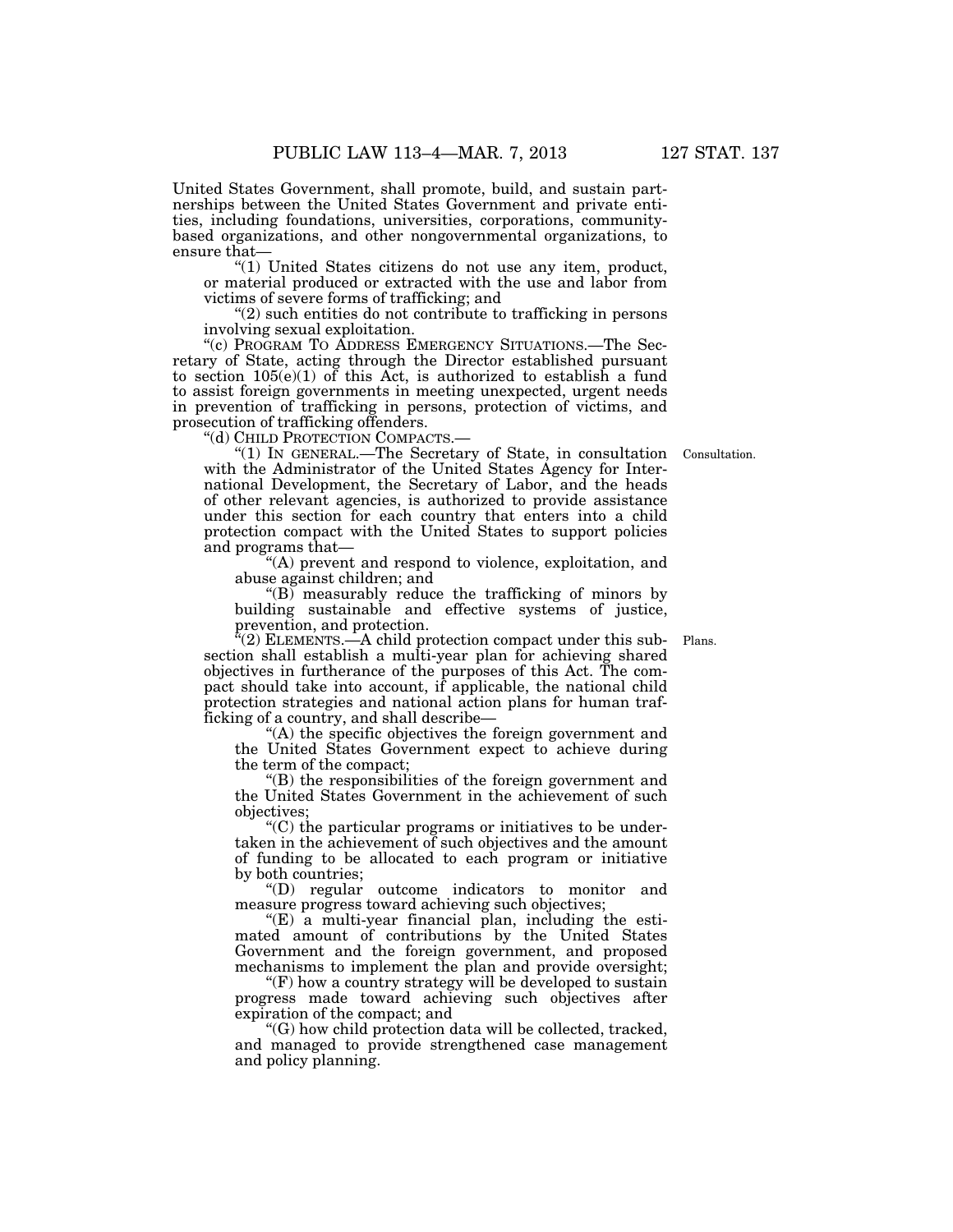''(3) FORM OF ASSISTANCE.—Assistance under this subsection may be provided in the form of grants, cooperative agreements, or contracts to or with national governments, regional or local governmental units, or non-governmental organizations or private entities with expertise in the protection of victims of severe forms of trafficking in persons.

''(4) ELIGIBLE COUNTRIES.—The Secretary of State, in consultation with the agencies set forth in paragraph (1) and relevant officers of the Department of Justice, shall select countries with which to enter into child protection compacts. The selection of countries under this paragraph shall be based on—

"(A) the selection criteria set forth in paragraph  $(5)$ ; and

''(B) objective, documented, and quantifiable indicators, to the maximum extent possible.

''(5) SELECTION CRITERIA.—A country shall be selected under paragraph (4) on the basis of criteria developed by the Secretary of State in consultation with the Administrator of the United States Agency for International Development and the Secretary of Labor. Such criteria shall include—

''(A) a documented high prevalence of trafficking in persons within the country; and

''(B) demonstrated political motivation and sustained commitment by the government of such country to undertake meaningful measures to address severe forms of trafficking in persons, including prevention, protection of victims, and the enactment and enforcement of anti-trafficking laws against perpetrators.

''(6) SUSPENSION AND TERMINATION OF ASSISTANCE.—

''(A) IN GENERAL.—The Secretary may suspend or terminate assistance provided under this subsection in whole or in part for a country or entity if the Secretary determines that—

''(i) the country or entity is engaged in activities that are contrary to the national security interests of the United States;

''(ii) the country or entity has engaged in a pattern of actions inconsistent with the criteria used to determine the eligibility of the country or entity, as the case may be; or

"(iii) the country or entity has failed to adhere to its responsibilities under the Compact.

''(B) REINSTATEMENT.—The Secretary may reinstate assistance for a country or entity suspended or terminated under this paragraph only if the Secretary determines that the country or entity has demonstrated a commitment to correcting each condition for which assistance was suspended or terminated under subparagraph (A).''.

# **SEC. 1203. PROTECTION AND ASSISTANCE FOR VICTIMS OF TRAF-FICKING.**

(a) TASK FORCE ACTIVITIES.—Section 105(d)(6) of the Trafficking Victims Protection Act of 2000 (22 U.S.C. 7103(d)(6)) is amended by inserting '', and make reasonable efforts to distribute information to enable all relevant Federal Government agencies

Consultation.

Determination.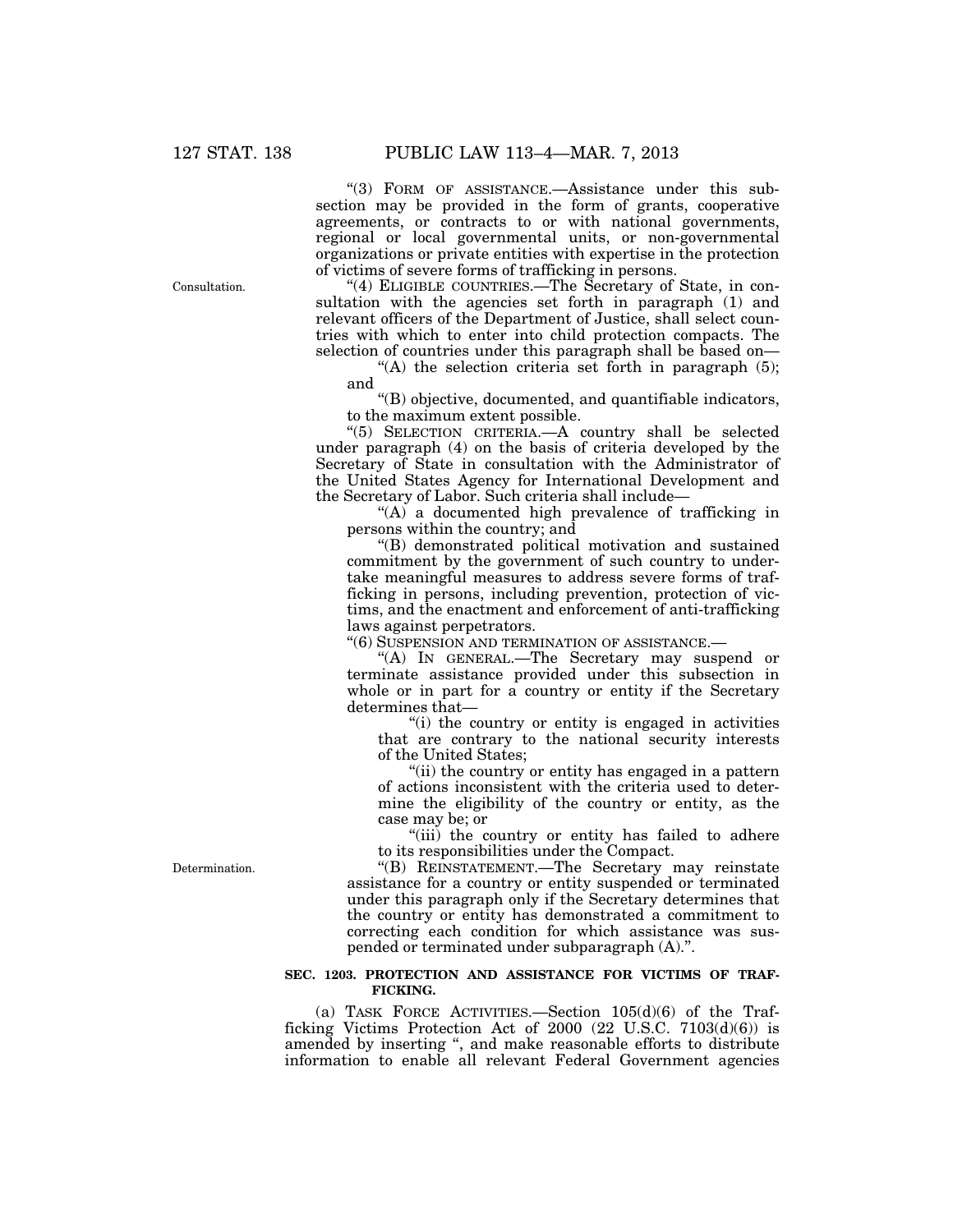to publicize the National Human Trafficking Resource Center Hotline on their websites, in all headquarters offices, and in all field offices throughout the United States'' before the period at the end.

(b) CONGRESSIONAL BRIEFING.—Section 107(a)(2) of the Trafficking Victims Protection Act of 2000 (22 U.S.C. 7105(a)(2)) is amended by inserting ''and shall brief Congress annually on such efforts'' before the period at the end.

# **SEC. 1204. MINIMUM STANDARDS FOR THE ELIMINATION OF TRAF-FICKING.**

Section 108(b) of the Trafficking Victims Protection Act of 2000 (22 U.S.C. 7106(b)) is amended—

(1) in paragraph (3)—

 $(A)$  by striking "peacekeeping" and inserting "diplomatic, peacekeeping,'';

 $(B)$  by striking ", and measures" and inserting ", a transparent system for remediating or punishing such public officials as a deterrent, measures''; and

(C) by inserting '', effective bilateral, multilateral, or regional information sharing and cooperation arrangements with other countries, and effective policies or laws regulating foreign labor recruiters and holding them civilly and criminally liable for fraudulent recruiting'' before the period at the end;

 $(2)$  in paragraph  $(4)$ , by inserting "and has entered into bilateral, multilateral, or regional law enforcement cooperation and coordination arrangements with other countries'' before the period at the end;

 $(3)$  in paragraph  $(7)$ —

 $(A)$  by inserting ", including diplomats and soldiers," after ''public officials'';

(B) by striking ''peacekeeping'' and inserting ''diplomatic, peacekeeping,''; and

 $(C)$  by inserting "A government's failure to appropriately address public allegations against such public officials, especially once such officials have returned to their home countries, shall be considered inaction under these criteria.'' after ''such trafficking.'';

(4) by redesignating paragraphs (9) through (11) as paragraphs (10) through (12), respectively; and

(5) by inserting after paragraph (8) the following:

"(9) Whether the government has entered into effective, transparent partnerships, cooperative arrangements, or agreements that have resulted in concrete and measurable outcomes with—

''(A) domestic civil society organizations, private sector entities, or international nongovernmental organizations, or into multilateral or regional arrangements or agreements, to assist the government's efforts to prevent trafficking, protect victims, and punish traffickers; or

 $(E)$  the United States toward agreed goals and objectives in the collective fight against trafficking.''.

#### **SEC. 1205. BEST PRACTICES IN TRAFFICKING IN PERSONS ERADI-CATION.**

Section 110(b) of the Trafficking Victims Protection Act of 2000 (22 U.S.C. 7107(b)) is amended—

 $(1)$  in paragraph  $(1)$ —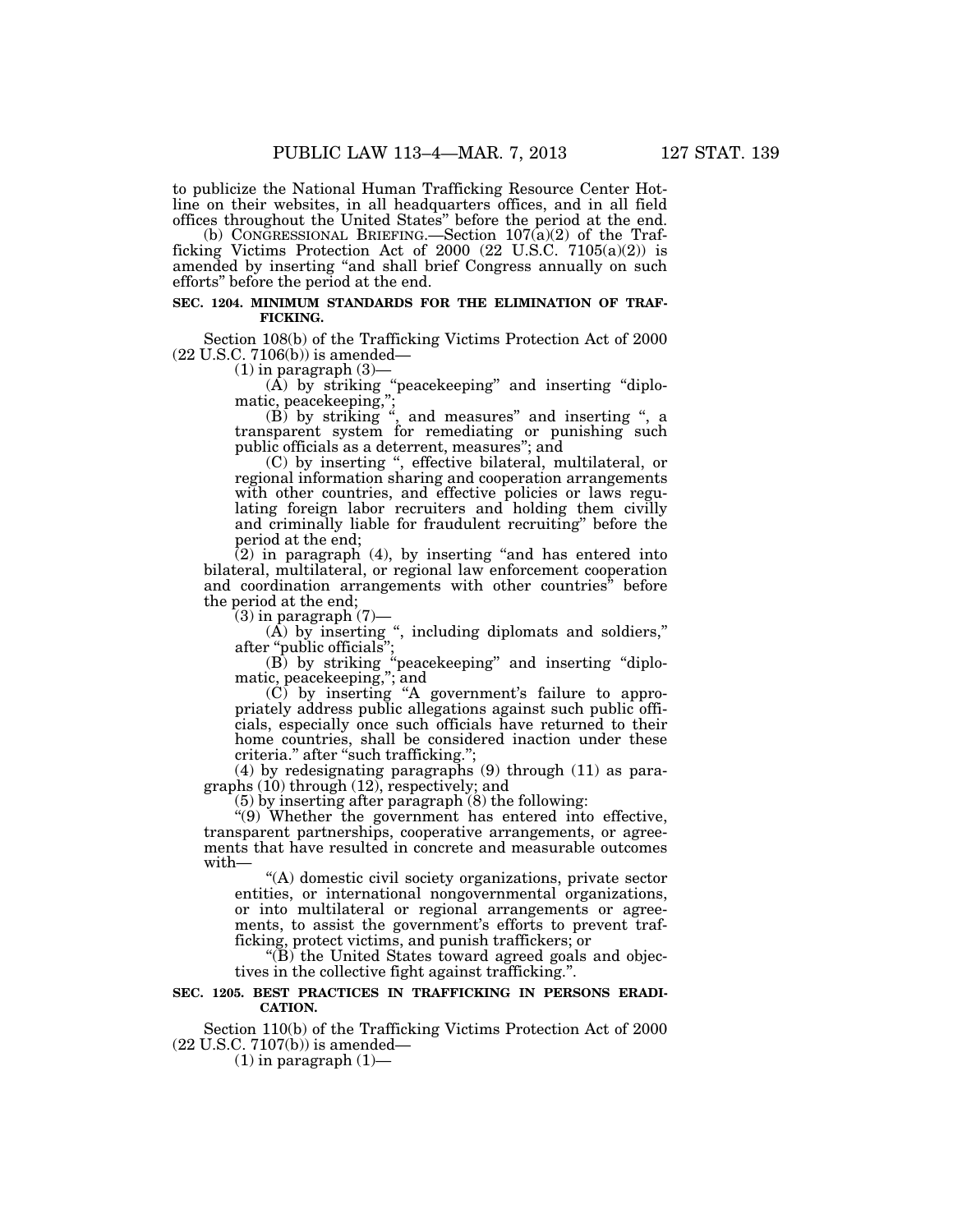(A) by striking ''with respect to the status of severe forms of trafficking in persons that shall include—'' and inserting ''describing the anti-trafficking efforts of the United States and foreign governments according to the minimum standards and criteria enumerated in section 108, and the nature and scope of trafficking in persons in each country and analysis of the trend lines for individual governmental efforts. The report should include— '';

(B) in subparagraph (E), by striking "; and" and inserting a semicolon;

(C) in subparagraph (F), by striking the period at the end and inserting "; and"; and

(D) by inserting at the end the following:

''(G) a section entitled 'Promising Practices in the Eradication of Trafficking in Persons' to highlight effective practices and use of innovation and technology in prevention, protection, prosecution, and partnerships, including by foreign governments, the private sector, and domestic civil society actors.'';

(2) by striking paragraph (2);

(3) by redesignating paragraphs (3) and (4) as paragraphs (2) and (3), respectively; and

(4) in paragraph (2), as redesignated, by adding at the end the following:

''(E) PUBLIC NOTICE.—Not later than 30 days after notifying Congress of each country determined to have met the requirements under subclauses (I) through (III) of subparagraph (D)(ii), the Secretary of State shall provide a detailed description of the credible evidence supporting such determination on a publicly available website maintained by the Department of State.''.

# **SEC. 1206. PROTECTIONS FOR DOMESTIC WORKERS AND OTHER NON-IMMIGRANTS.**

Section 202 of the William Wilberforce Trafficking Victims Protection Reauthorization Act of 2008 (8 U.S.C. 1375b) is amended—

 $(1)$  in subsection  $(a)$ —

(A) in the subsection heading, by inserting ''AND VIDEO FOR CONSULAR WAITING ROOMS" after "INFORMATION PAM-PHLET"; and

 $(B)$  in paragraph  $(1)$ —

(i) by inserting ''and video'' after ''information pamphlet''; and

(ii) by adding at the end the following: ''The video shall be distributed and shown in consular waiting rooms in embassies and consulates appropriate to the circumstances that are determined to have the greatest concentration of employment or education-based nonimmigrant visa applicants, and where sufficient video facilities exist in waiting or other rooms where applicants wait or convene. The Secretary of State is authorized to augment video facilities in such consulates or embassies in order to fulfill the purposes of this section.'';

Deadline. Determination. Web posting.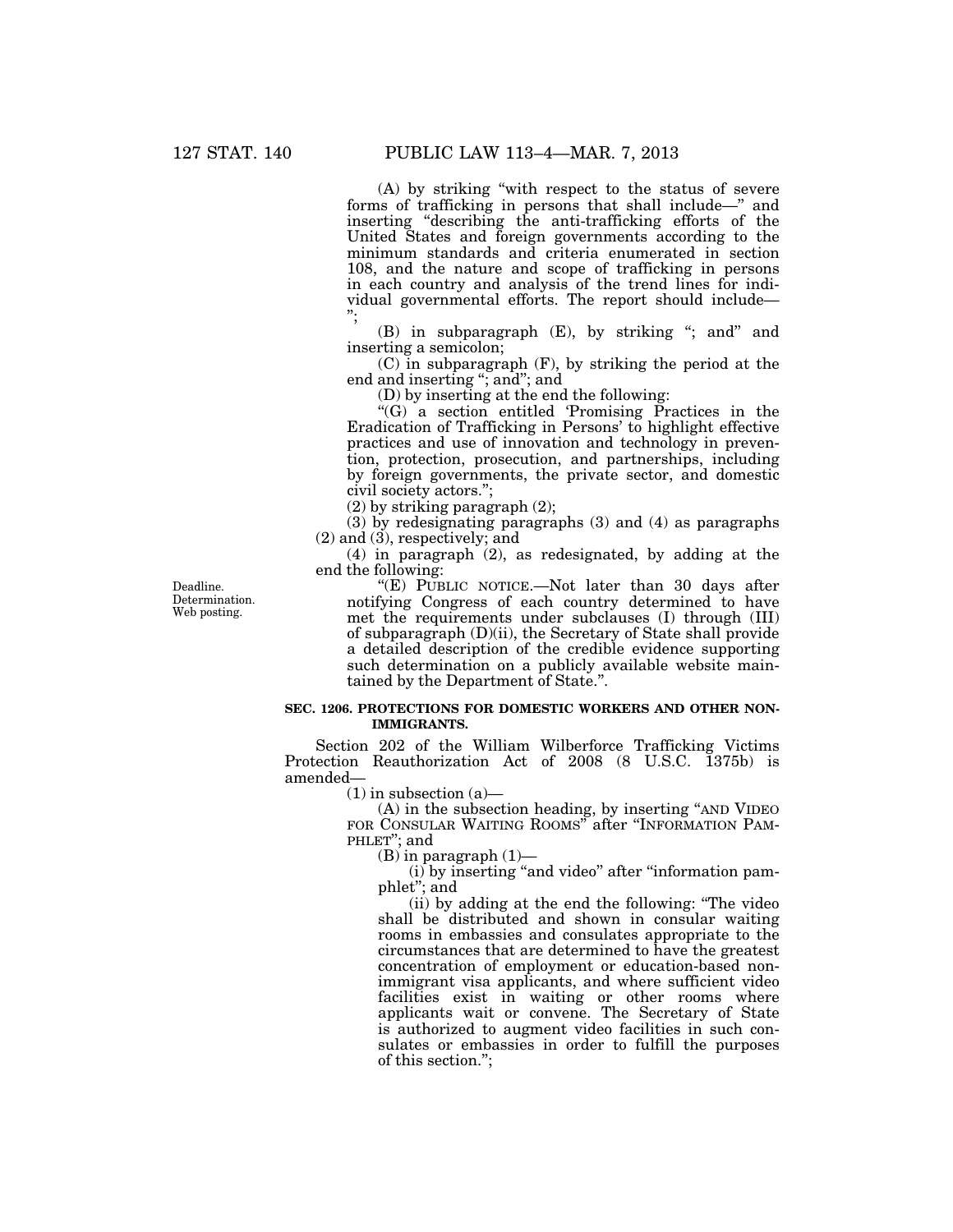(2) in subsection (b), by inserting ''and video'' after ''information pamphlet'';

 $(3)$  in subsection  $(c)$ —

(A) in paragraph (1), by inserting ''and produce or dub the video" after "information pamphlet"; and

(B) in paragraph (2), by inserting ''and the video produced or dubbed'' after ''translated''; and

 $(4)$  in subsection  $(d)$ —

(A) in paragraph (1), by inserting "and video" after ''information pamphlet'';

(B) in paragraph (2), by inserting ''and video'' after ''information pamphlet''; and

(C) by adding at the end the following:

"(4) DEADLINE FOR VIDEO DEVELOPMENT AND DISTRIBU-TION.—Not later than 1 year after the date of the enactment of the Violence Against Women Reauthorization Act of 2013, the Secretary of State shall make available the video developed under subsection (a) produced or dubbed in all the languages referred to in subsection (c).''.

#### **SEC. 1207. PREVENTION OF CHILD MARRIAGE.**

(a) IN GENERAL.—Section 106 of the Trafficking Victims Protection Act of 2000 (22 U.S.C. 7104) is amended by adding at the end the following:

''(j) PREVENTION OF CHILD TRAFFICKING THROUGH CHILD MAR-RIAGE.—The Secretary of State shall establish and implement a multi-year, multi-sectoral strategy—

 $''(1)$  to prevent child marriage;

" $(2)$  to promote the empowerment of girls at risk of child marriage in developing countries;

 $(3)$  that should address the unique needs, vulnerabilities, and potential of girls younger than 18 years of age in developing countries;

"(4) that targets areas in developing countries with high prevalence of child marriage; and

''(5) that includes diplomatic and programmatic initiatives.''.

(b) INCLUSION OF CHILD MARRIAGE STATUS IN REPORTS.—The Foreign Assistance Act of 1961 (22 U.S.C. 2151 et seq.) is amended—

(1) in section 116 (22 U.S.C. 2151n), by adding at the end the following:

''(g) CHILD MARRIAGE STATUS.—

" $(1)$  IN GENERAL.—The report required under subsection (d) shall include, for each country in which child marriage is prevalent, a description of the status of the practice of child marriage in such country.

" $(2)$  DEFINED TERM.—In this subsection, the term 'child marriage' means the marriage of a girl or boy who is—

''(A) younger than the minimum age for marriage under the laws of the country in which such girl or boy is a resident; or

" $(B)$  younger than 18 years of age, if no such law exists.''; and

(2) in section 502B (22 U.S.C. 2304), by adding at the end the following:

''(i) CHILD MARRIAGE STATUS.—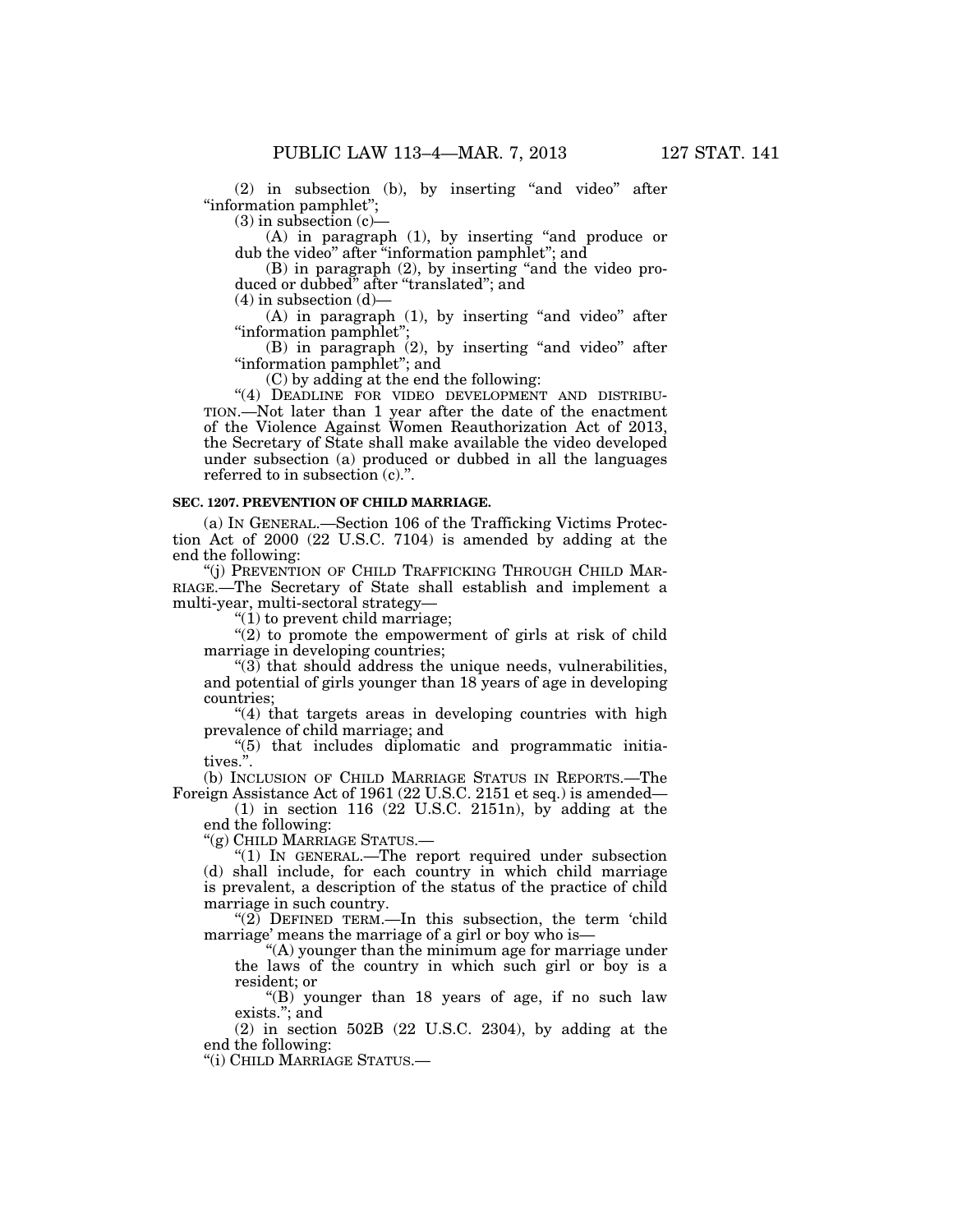"(1) In GENERAL.—The report required under subsection (b) shall include, for each country in which child marriage is prevalent, a description of the status of the practice of child marriage in such country.

" $(2)$  DEFINED TERM.—In this subsection, the term 'child marriage' means the marriage of a girl or boy who is—

''(A) younger than the minimum age for marriage under the laws of the country in which such girl or boy is a resident; or

''(B) younger than 18 years of age, if no such law exists.''.

#### **SEC. 1208. CHILD SOLDIERS.**

Section 404 of the William Wilberforce Trafficking Victims Protection Reauthorization Act of 2008 (22 U.S.C. 2370c–1) is amended—

(1) in subsection (a), by striking ''(b), (c), and (d), the authorities contained in section 516 or 541 of the Foreign Assistance Act of 1961 (22 U.S.C. 2321j or 2347)'' and inserting ''(b) through (f), the authorities contained in sections 516, 541, and 551 of the Foreign Assistance Act of 1961 (22 U.S.C. 2321j, 2347, and 2348)''; and

 $(2)$  by adding at the end the following:

''(f) EXCEPTION FOR PEACEKEEPING OPERATIONS.—The limitation set forth in subsection (a) that relates to section 551 of the Foreign Assistance Act of 1961 shall not apply to programs that support military professionalization, security sector reform, heightened respect for human rights, peacekeeping preparation, or the demobilization and reintegration of child soldiers.''.

# **Subtitle B—Combating Trafficking in Persons in the United States**

# **PART I—PENALTIES AGAINST TRAFFICKERS AND OTHER CRIMES**

#### **SEC. 1211. CRIMINAL TRAFFICKING OFFENSES.**

(a) RICO AMENDMENT.—Section 1961(1)(B) of title 18, United States Code, is amended by inserting "section 1351 (relating to fraud in foreign labor contracting)," before "section 1425".

(b) ENGAGING IN ILLICIT SEXUAL CONDUCT IN FOREIGN PLACES.—Section 2423(c) of title 18, United States Code, is amended by inserting "or resides, either temporarily or permanently, in a foreign country" after "commerce".

(c) UNLAWFUL CONDUCT WITH RESPECT TO DOCUMENTS.— (1) IN GENERAL.—Chapter 77 of title 18, United States Code, is amended by adding at the end the following:

#### **''§ 1597. Unlawful conduct with respect to immigration documents**

''(a) DESTRUCTION, CONCEALMENT, REMOVAL, CONFISCATION, OR POSSESSION OF IMMIGRATION DOCUMENTS.—It shall be unlawful for any person to knowingly destroy, conceal, remove, confiscate, or possess, an actual or purported passport or other immigration document of another individual —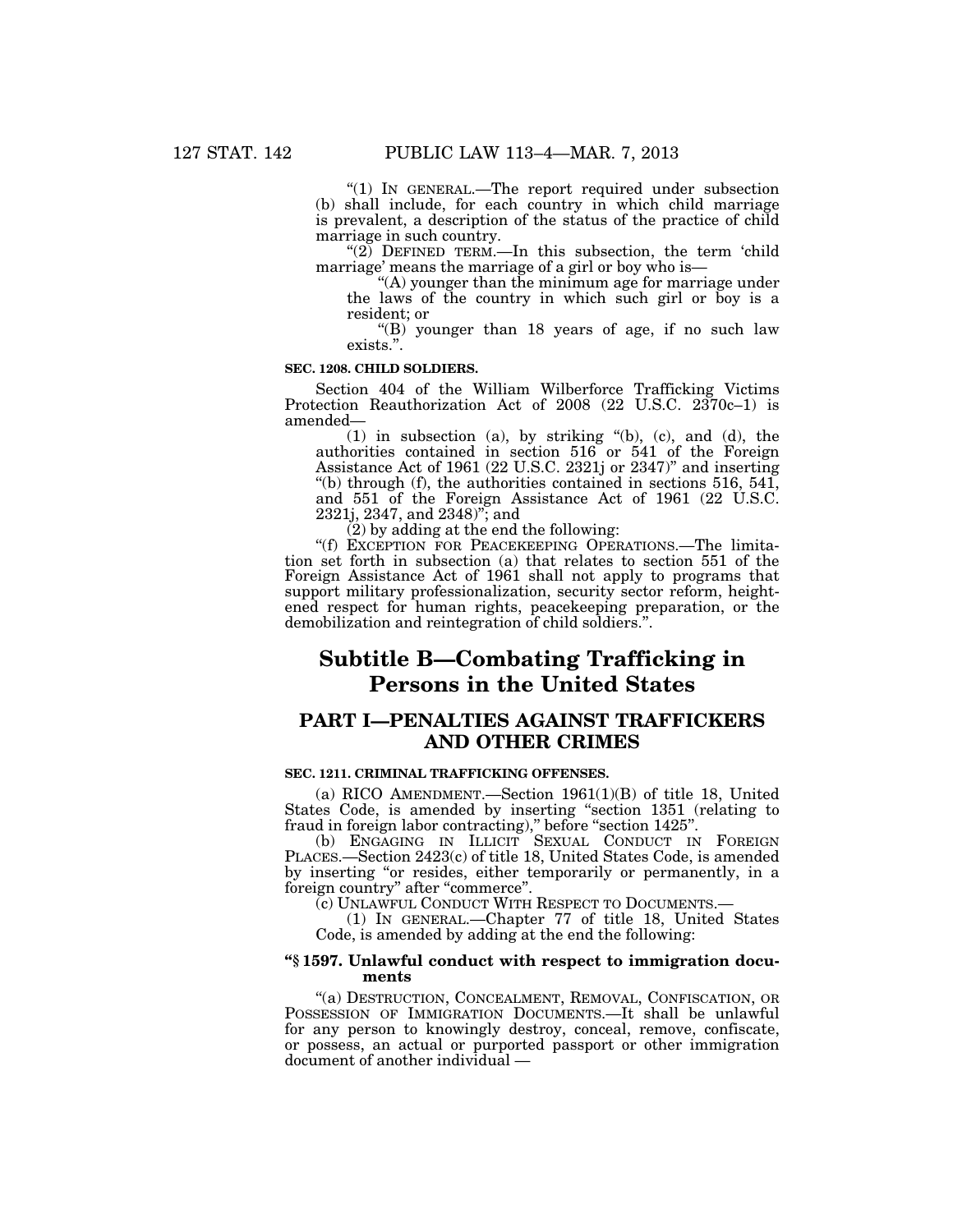" $(1)$  in the course of violating section 1351 of this title or section 274 of the Immigration and Nationality Act (8 U.S.C. 1324);

" $(2)$  with intent to violate section 1351 of this title or section 274 of the Immigration and Nationality Act (8 U.S.C. 1324); or

 $''(3)$  in order to, without lawful authority, maintain, prevent, or restrict the labor of services of the individual.

''(b) PENALTY.—Any person who violates subsection (a) shall be fined under this title, imprisoned for not more than 1 year, or both.

''(c) OBSTRUCTION.—Any person who knowingly obstructs, attempts to obstruct, or in any way interferes with or prevents the enforcement of this section, shall be subject to the penalties described in subsection (b).''.

(2) TECHNICAL AND CONFORMING AMENDMENT.—The table of sections for chapter 77 of title 18, United States Code, is amended by adding at the end the following:

''1597. Unlawful conduct with respect to immigration documents.''.

#### **SEC. 1212. CIVIL REMEDIES; CLARIFYING DEFINITION.**

(a) CIVIL REMEDY FOR PERSONAL INJURIES.—Section 2255 of title 18, United States Code, is amended—

(1) in subsection (a), by striking "section  $2241(c)$ " and inserting ''section 1589, 1590, 1591, 2241(c)''; and

 $(2)$  in subsection (b), by striking "six years" and inserting "10 years".

(b) DEFINITION.—

(1) IN GENERAL.—Section 103 of the Trafficking Victims Protection Act of 2000 (22 U.S.C. 7102) is amended—

(A) by redesignating paragraphs (1) through (14) as paragraphs (2) through (15), respectively;

 $(B)$  by inserting before paragraph  $(2)$ , as redesignated, the following:

''(1) ABUSE OR THREATENED ABUSE OF LAW OR LEGAL PROCESS.—The term 'abuse or threatened abuse of the legal process' means the use or threatened use of a law or legal process, whether administrative, civil, or criminal, in any manner or for any purpose for which the law was not designed, in order to exert pressure on another person to cause that person to take some action or refrain from taking some action.'';

(C) in paragraph (14), as redesignated, by striking ''paragraph (8)'' and inserting ''paragraph (9)''; and

(D) in paragraph (15), as redesignated, by striking "paragraph  $(8)$  or  $(9)$ " and inserting "paragraph  $(9)$  or  $(10)$ ". (2) TECHNICAL AND CONFORMING AMENDMENTS.—

(A) TRAFFICKING VICTIMS PROTECTION ACT OF 2000.— The Trafficking Victims Protection Act of 2000 (22 U.S.C. 7101 et eq.) is amended—

 $(i)$  in section 110(e) (22 U.S.C. 7107(e))—

(I) by striking "section  $103(7)(A)$ " and inserting "section  $103(8)(A)$ "; and

(II) by striking ''section 103(7)(B)'' and inserting "section  $103(8)(B)$ "; and

(ii) in section  $113(g)(2)$  (22 U.S.C.  $7110(g)(2)$ ), by striking "section  $103(8)(A)$ " and inserting "section  $103(9)(\mathrm{\AA})^n$ .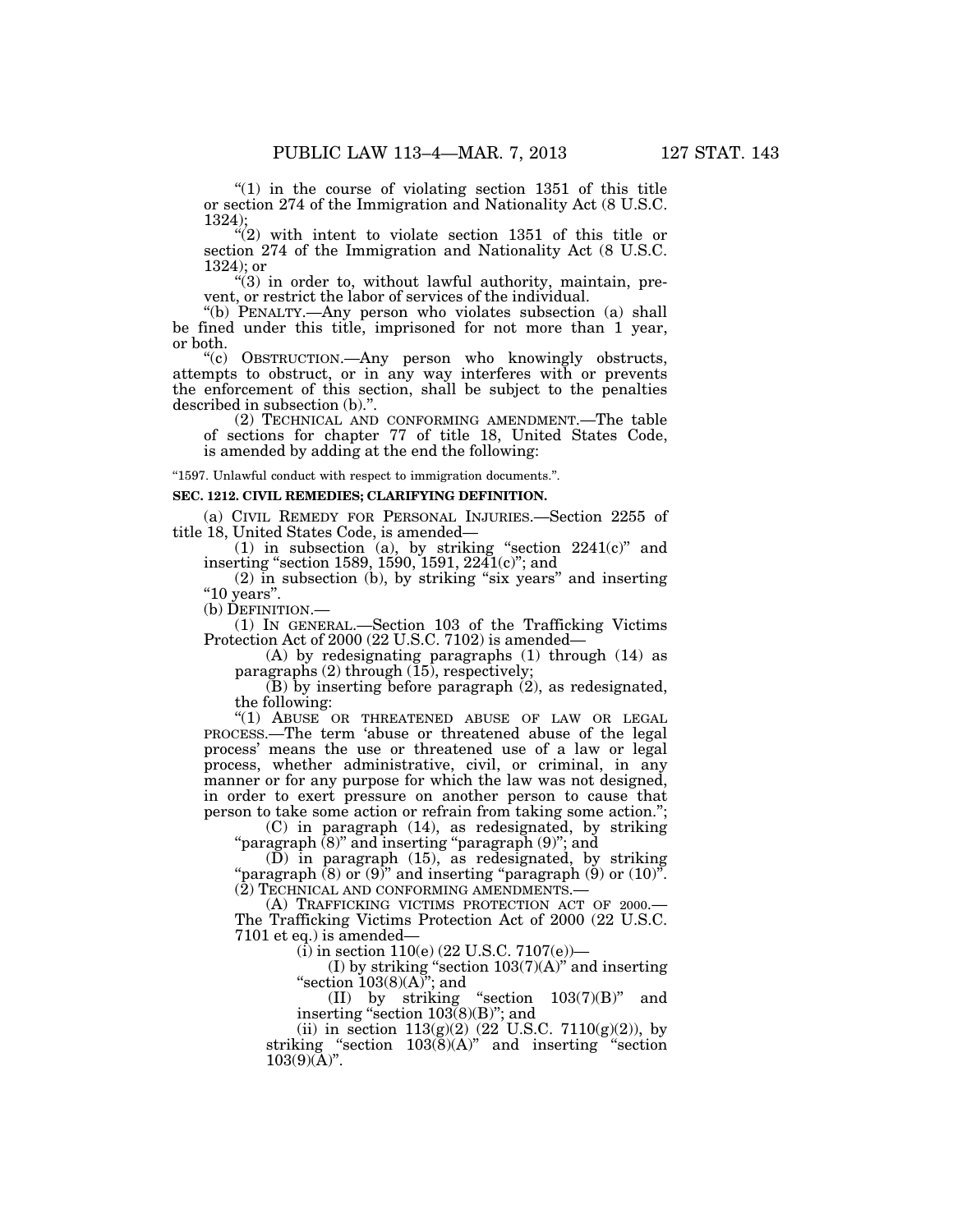(B) NORTH KOREAN HUMAN RIGHTS ACT OF 2004.—Section 203(b)(2) of the North Korean Human Rights Act of  $2004$  (22 U.S.C. 7833(b)(2)) is amended by striking "section  $103(14)$ " and inserting "section  $103(15)$ ".

(C) TRAFFICKING VICTIMS PROTECTION REAUTHORIZA- TION ACT OF 2005.—Section 207 of the Trafficking Victims Protection Reauthorization Act of 2005 (42 U.S.C. 14044e) is amended—

(i) in paragraph  $(1)$ , by striking "section  $103(8)$ " and inserting "section 103(9)";

(ii) in paragraph  $(2)$ , by striking "section  $103(9)$ " and inserting "section 103(10)"; and

(iii) in paragraph  $(3)$ , by striking "section  $103(3)$ " and inserting "section  $103(4)$ ".

(D) VIOLENCE AGAINST WOMEN AND DEPARTMENT OF JUSTICE REAUTHORIZATION ACT OF 2005.—Section  $111(a)(1)$ of the Violence Against Women and Department of Justice Reauthorization Act of 2005 (42 U.S.C. 14044 $f(a)(1)$ ) is amended by striking "paragraph (8)" and inserting "para $graph (9)$ ".

# **PART II—ENSURING AVAILABILITY OF POSSIBLE WITNESSES AND INFORMANTS**

# **SEC. 1221. PROTECTIONS FOR TRAFFICKING VICTIMS WHO COOPERATE WITH LAW ENFORCEMENT.**

Section  $101(a)(15)(T)(ii)(III)$  of the Immigration and Nationality Act (8 U.S.C. 1101(a)(15)(T)(ii)(III) is amended by inserting ", or any adult or minor children of a derivative beneficiary of the alien, as<sup>"</sup> after "age".

### **SEC. 1222. PROTECTION AGAINST FRAUD IN FOREIGN LABOR CON-TRACTING.**

Section  $101(a)(15)(U)(iii)$  of the Immigration and Nationality Act  $(8 \text{ U.S.C. } 1101(a)(15)(U)(iii))$  is amended by inserting "fraud in foreign labor contracting (as defined in section 1351 of title 18, United States Code);'' after ''perjury;''.

# **PART III—ENSURING INTERAGENCY COORDINATION AND EXPANDED REPORTING**

#### **SEC. 1231. REPORTING REQUIREMENTS FOR THE ATTORNEY GENERAL.**

Section 105(d)(7) of the Trafficking Victims Protection Act of 2000 (22 U.S.C. 7103(d)(7)) is amended—

(1) by redesignating subparagraphs (D) through (J) as subparagraphs  $(I)$  through  $(O)$ ;

 $(2)$  by striking subparagraphs  $(B)$  and  $(C)$  and inserting the following:

" $(B)$  the number of persons who have been granted continued presence in the United States under section  $107(c)(3)$  during the preceding fiscal year and the mean and median time taken to adjudicate applications submitted under such section, including the time from the receipt of an application by law enforcement to the issuance of continued presence, and a description of any efforts being taken to reduce the adjudication and processing time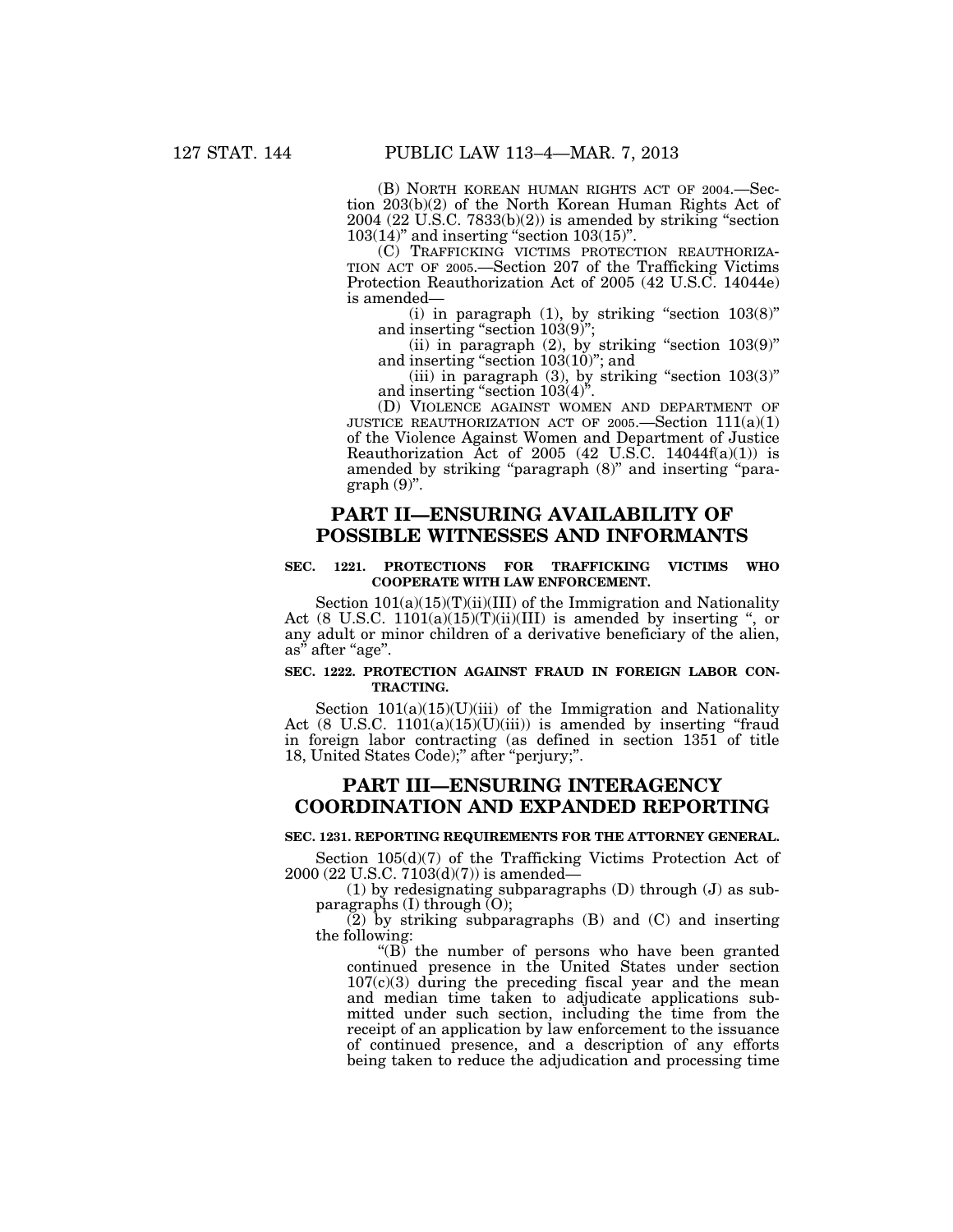while ensuring the safe and competent processing of the applications;

''(C) the number of persons who have applied for, been granted, or been denied a visa or otherwise provided status under subparagraph  $(T)(i)$  or  $(U)(i)$  of section  $101(a)(15)$ of the Immigration and Nationality Act (8 U.S.C.  $1101(a)(15)$ ) during the preceding fiscal year;

''(D) the number of persons who have applied for, been granted, or been denied a visa or status under clause  $(iii)$  of section  $101(a)(15)(T)$  of the Immigration and Nationality Act  $(8 \text{ U.S.C. } 1101(a)(15)(T))$  during the preceding fiscal year, broken down by the number of such persons described in subclauses (I), (II), and (III) of such clause  $(ii):$ 

"(E) the amount of Federal funds expended in direct benefits paid to individuals described in subparagraph (D) in conjunction with T visa status;

 $f(F)$  the number of persons who have applied for, been granted, or been denied a visa or status under section  $101(a)(15)(U)(i)$  of the Immigration and Nationality Act  $(8 \text{ U.S.C. } 1101(a)(15)(U)(i))$  during the preceding fiscal year;

''(G) the mean and median time in which it takes to adjudicate applications submitted under the provisions of law set forth in subparagraph  $(C)$ , including the time between the receipt of an application and the issuance of a visa and work authorization;

''(H) any efforts being taken to reduce the adjudication and processing time, while ensuring the safe and competent processing of the applications;";

 $(3)$  in subparagraph  $(N)(iii)$ , as redesignated, by striking "and" at the end;

(4) in subparagraph (O), as redesignated, by striking the period at the end and inserting ''; and''; and

(5) by adding at the end the following:

 $E^{\mu}(P)$  the activities undertaken by Federal agencies to train appropriate State, tribal, and local government and law enforcement officials to identify victims of severe forms of trafficking, including both sex and labor trafficking;

''(Q) the activities undertaken by Federal agencies in cooperation with State, tribal, and local law enforcement officials to identify, investigate, and prosecute offenses under sections 1581, 1583, 1584, 1589, 1590, 1592, and 1594 of title 18, United States Code, or equivalent State offenses, including, in each fiscal year—

''(i) the number, age, gender, country of origin, and citizenship status of victims identified for each offense;

"(ii) the number of individuals charged, and the number of individuals convicted, under each offense;

''(iii) the number of individuals referred for prosecution for State offenses, including offenses relating to the purchasing of commercial sex acts;

''(iv) the number of victims granted continued presence in the United States under section  $107(c)(3)$ ; and

" $(v)$  the number of victims granted a visa or otherwise provided status under subparagraph (T)(i) or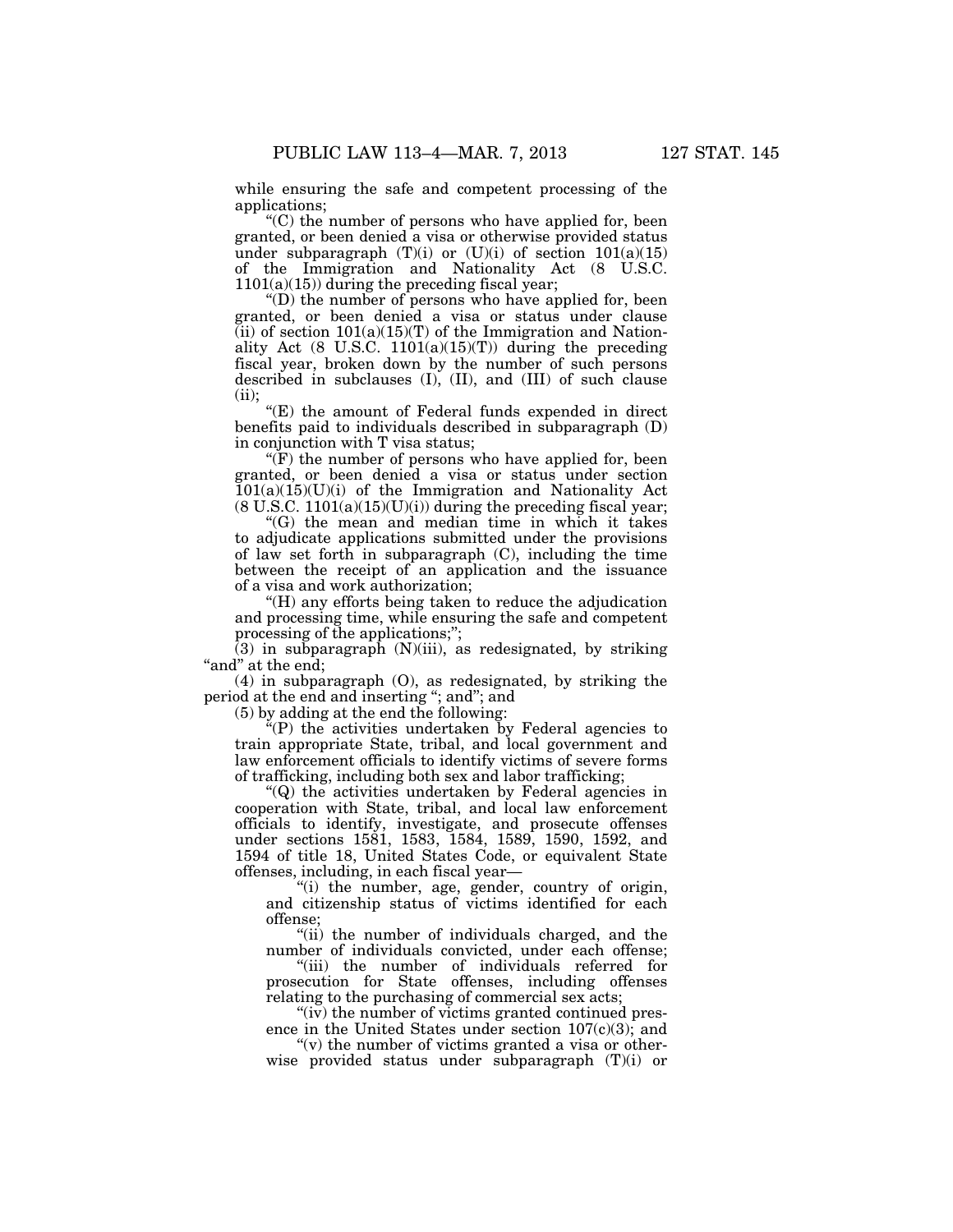$(U)(i)$  of section  $101(a)(15)$  of the Immigration and Nationality Act  $(8 \text{ U.S.C. } 1101(a)(15))$ ; and

''(R) the activities undertaken by the Department of Justice and the Department of Health and Human Services to meet the specific needs of minor victims of domestic trafficking, including actions taken pursuant to subsection (f) and section 202(a) of the Trafficking Victims Protection Reauthorization Act of 2005 (42 U.S.C. 14044(a)), and the steps taken to increase cooperation among Federal agencies to ensure the effective and efficient use of programs for which the victims are eligible.''.

## **SEC. 1232. REPORTING REQUIREMENTS FOR THE SECRETARY OF LABOR.**

Section 105(b) of the Trafficking Victims Protection Act of 2005 (22 U.S.C. 7112(b)) is amended by adding at the end the following:

"(3) SUBMISSION TO CONGRESS.—Not later than December 1, 2014, and every 2 years thereafter, the Secretary of Labor shall submit the list developed under paragraph  $(2)(C)$  to Congress.''.

## **SEC. 1233. INFORMATION SHARING TO COMBAT CHILD LABOR AND SLAVE LABOR.**

Section 105(a) of the Trafficking Victims Protection Act of 2005 (22 U.S.C. 7112(a)) is amended by adding at the end the following:

''(3) INFORMATION SHARING.—The Secretary of State shall, on a regular basis, provide information relating to child labor and forced labor in the production of goods in violation of international standards to the Department of Labor to be used in developing the list described in subsection  $(b)(2)(C)$ .".

# **SEC. 1234. GOVERNMENT TRAINING EFFORTS TO INCLUDE THE DEPARTMENT OF LABOR.**

Section 107(c)(4) of the Trafficking Victims Protection Act of 2000 (22 U.S.C. 7105(c)(4)) is amended—

(1) in the first sentence, by inserting ''the Department of Labor, the Equal Employment Opportunity Commission,'' before "and the Department"; and

(2) in the second sentence, by inserting '', in consultation with the Secretary of Labor," before "shall provide".

#### **SEC. 1235. GAO REPORT ON THE USE OF FOREIGN LABOR CONTRAC-TORS.**

(a) IN GENERAL.—Not later than 2 years after the date of the enactment of this Act, the Comptroller General of the United States shall submit a report on the use of foreign labor contractors to—

(1) the Committee on the Judiciary of the Senate;

(2) the Committee on Health, Education, Labor, and Pensions of the Senate;

(3) the Committee on the Judiciary of the House of Representatives; and

(4) the Committee on Education and the Workforce of the House of Representatives.

(b) CONTENTS.—The report under subsection (a) should, to the extent possible—

(1) address the role and practices of United States employers in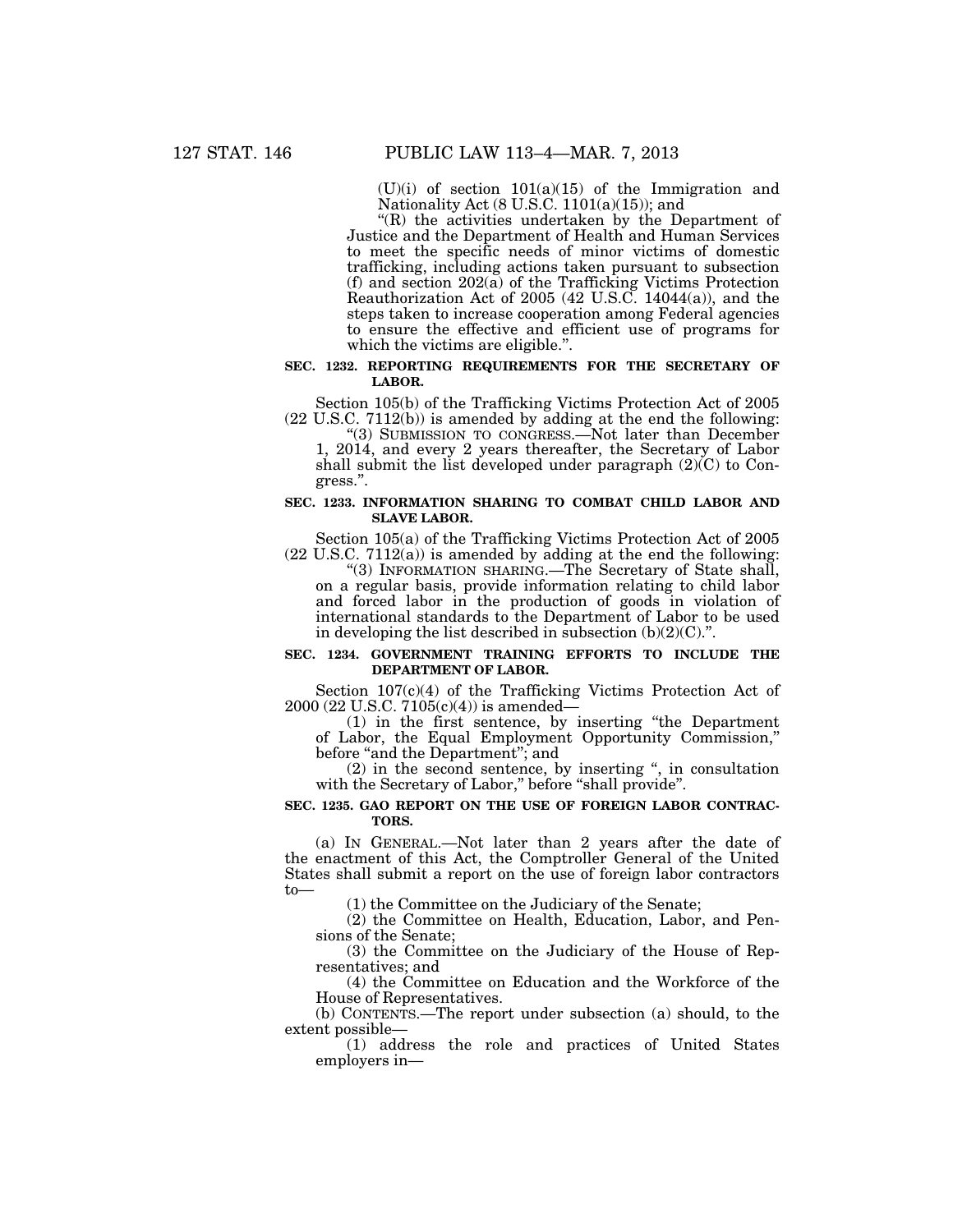(A) the use of labor recruiters or brokers; or

(B) directly recruiting foreign workers;

(2) analyze the laws that protect such workers, both overseas and domestically;

(3) describe the oversight and enforcement mechanisms in Federal departments and agencies for such laws; and

(4) identify any gaps that may exist in these protections; and

(5) recommend possible actions for Federal departments and agencies to combat any abuses.

(c) REQUIREMENTS.—The report under subsection (a) shall— (1) describe the role of labor recruiters or brokers working in countries that are sending workers and receiving funds, including any identified involvement in labor abuses;

(2) describe the role and practices of employers in the United States that commission labor recruiters or brokers or directly recruit foreign workers;

(3) describe the role of Federal departments and agencies in overseeing and regulating the foreign labor recruitment process, including certifying and enforcing under existing regulations;

(4) describe the type of jobs and the numbers of positions in the United States that have been filled through foreign workers during each of the last 8 years, including positions within the Federal Government;

(5) describe any efforts or programs undertaken by Federal, State and local government entities to encourage employers, directly or indirectly, to use foreign workers or to reward employers for using foreign workers; and

(6) based on the information required under paragraphs (1) through (3), identify any common abuses of foreign workers and the employment system, including the use of fees and debts, and recommendations of actions that could be taken by Federal departments and agencies to combat any identified abuses.

#### **SEC. 1236. ACCOUNTABILITY.**

All grants awarded by the Attorney General under this title or an Act amended by this title shall be subject to the following accountability provisions:

(1) AUDIT REQUIREMENT.—

(A) DEFINITION.—In this paragraph, the term ''unresolved audit finding" means an audit report finding in the final audit report of the Inspector General of the Department of Justice that the grantee has used grant funds for an unauthorized expenditure or otherwise unallowable cost that is not closed or resolved during the 12-month period beginning on the date on which the final audit report is issued

(B) REQUIREMENT.—Beginning in the first fiscal year beginning after the date of enactment of this Act, and in each fiscal year thereafter, the Inspector General of the Department of Justice shall conduct audits of recipients of grants under this title or an Act amended by this title to prevent waste, fraud, and abuse of funds by grantees. The Inspector General shall determine the appropriate Determination. number of grantees to be audited each year.

22 USC 7113.

Grants.

Effective dates. Time periods.

Recommendation.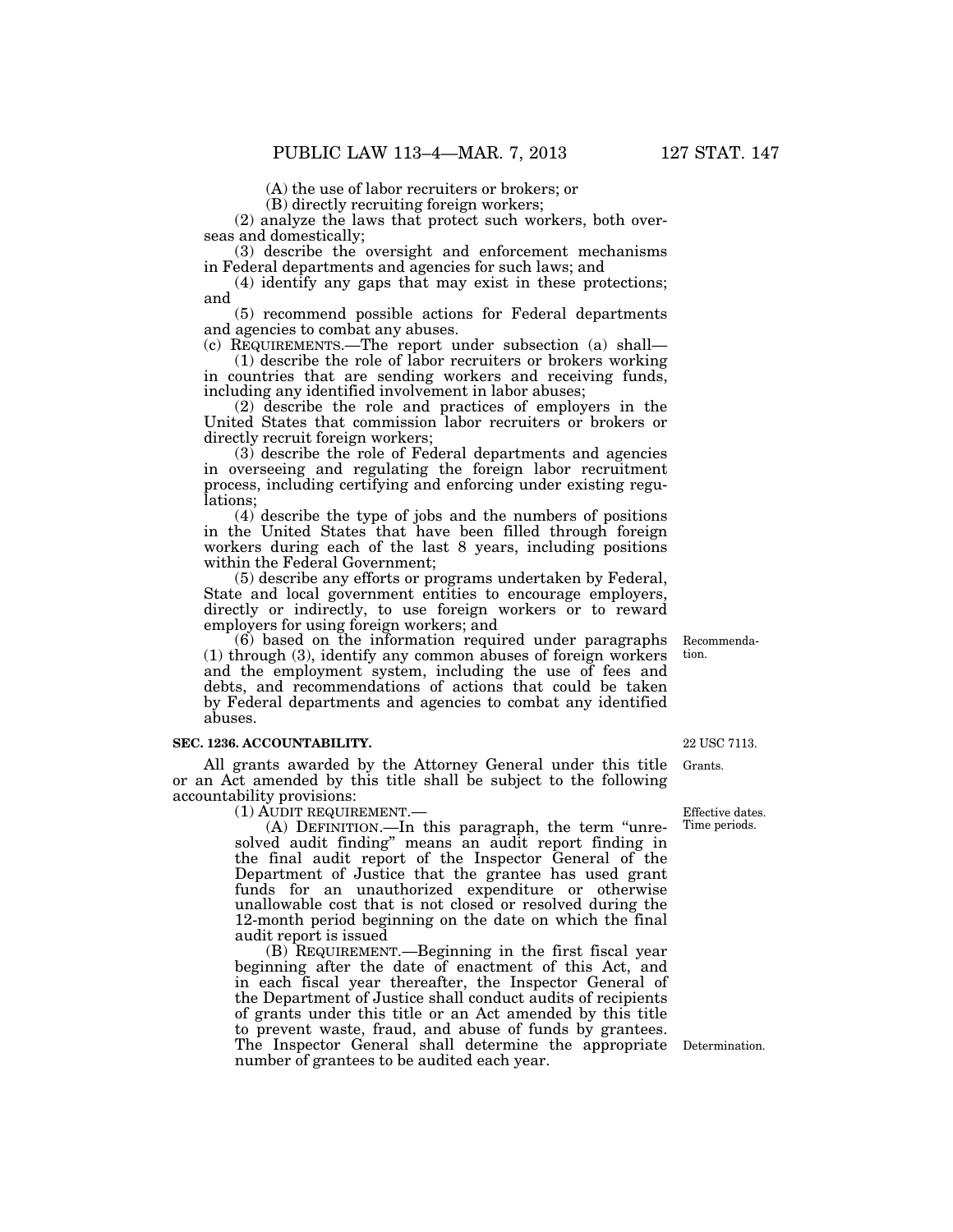(C) MANDATORY EXCLUSION.—A recipient of grant funds under this title or an Act amended by this title that is found to have an unresolved audit finding shall not be eligible to receive grant funds under this title or an Act amended by this title during the first 2 fiscal years beginning after the end of the 12-month period described in subparagraph (A).

(D) PRIORITY.—In awarding grants under this title or an Act amended by this title, the Attorney General shall give priority to eligible applicants that did not have an unresolved audit finding during the 3 fiscal years before submitting an application for a grant under this title or an Act amended by this title.

(E) REIMBURSEMENT.—If an entity is awarded grant funds under this title or an Act amended by this title during the 2-fiscal-year period during which the entity is barred from receiving grants under subparagraph (C), the Attorney General shall—

(i) deposit an amount equal to the amount of the grant funds that were improperly awarded to the grantee into the General Fund of the Treasury; and

(ii) seek to recoup the costs of the repayment to the fund from the grant recipient that was erroneously awarded grant funds.

(2) NONPROFIT ORGANIZATION REQUIREMENTS.—

(A) DEFINITION.—For purposes of this paragraph and the grant programs under this title or an Act amended by this title, the term ''nonprofit organization'' means an organization that is described in section 501(c)(3) of the Internal Revenue Code of 1986 and is exempt from taxation under section 501(a) of such Code.

(B) PROHIBITION.—The Attorney General may not award a grant under this title or an Act amended by this title to a nonprofit organization that holds money in offshore accounts for the purpose of avoiding paying the tax described in section  $51\overline{1}(a)$  of the Internal Revenue Code of 1986.

(C) DISCLOSURE.—Each nonprofit organization that is awarded a grant under this title or an Act amended by this title and uses the procedures prescribed in regulations to create a rebuttable presumption of reasonableness for the compensation of its officers, directors, trustees and key employees, shall disclose to the Attorney General, in the application for the grant, the process for determining such compensation, including the independent persons involved in reviewing and approving such compensation, the comparability data used, and contemporaneous substantiation of the deliberation and decision. Upon request, the Attorney General shall make the information disclosed under this subparagraph available for public inspection.

(3) CONFERENCE EXPENDITURES.—

(A) LIMITATION.—No amounts authorized to be appropriated to the Department of Justice under this title or an Act amended by this title may be used by the Attorney General, or by any individual or entity awarded discretionary funds through a cooperative agreement under this

Public information.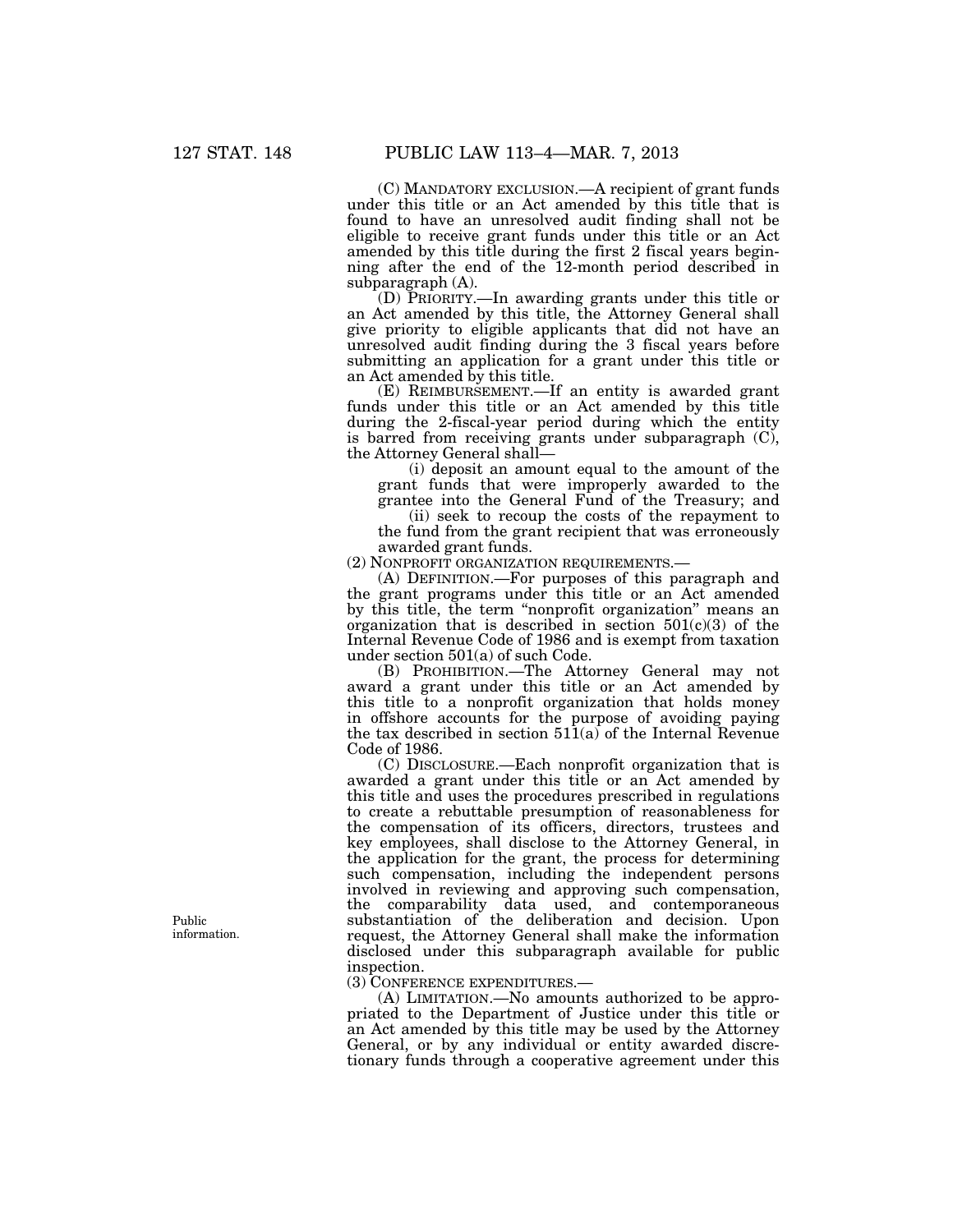title or an Act amended by this title, to host or support any expenditure for conferences that uses more than \$20,000 in funds made available to the Department of Justice, unless the Deputy Attorney General or the appropriate Assistant Attorney General, Director, or principal deputy (as designated by the Deputy Attorney General) provides prior written authorization that the funds may be expended to host the conference.

(B) WRITTEN APPROVAL.—Written approval under subparagraph (A) shall include a written estimate of all costs associated with the conference, including the cost of all food, beverages, audio-visual equipment, honoraria for speakers, and entertainment.

(C) REPORT.—The Deputy Attorney General shall submit an annual report to the Committee on the Judiciary of the Senate and the Committee on the Judiciary of the House of Representatives on all conference expenditures approved under this paragraph.

(4) ANNUAL CERTIFICATION.—Beginning in the first fiscal Effective date. year beginning after the date of enactment of this Act, the Attorney General shall submit, to the Committee on the Judiciary and the Committee on Appropriations of the Senate and the Committee on the Judiciary and the Committee on Appropriations of the House of Representatives, an annual certification indicating whether—

(A) all audits issued by the Office of the Inspector General under paragraph (1) have been completed and reviewed by the appropriate Assistant Attorney General or Director;

(B) all mandatory exclusions required under paragraph (1)(C) have been issued;

(C) all reimbursements required under paragraph  $(1)(E)$  have been made; and

(D) includes a list of any grant recipients excluded under paragraph (1) from the previous year.

# **PART IV—ENHANCING STATE AND LOCAL EF-FORTS TO COMBAT TRAFFICKING IN PER-SONS**

# **SEC. 1241. ASSISTANCE FOR DOMESTIC MINOR SEX TRAFFICKING VIC-TIMS.**

(a) IN GENERAL.—Section 202 of the Trafficking Victims Protection Reauthorization Act of 2005 (42 U.S.C. 14044a) is amended to read as follows:

# **''SEC. 202. ESTABLISHMENT OF A GRANT PROGRAM TO DEVELOP, EXPAND, AND STRENGTHEN ASSISTANCE PROGRAMS FOR CERTAIN PERSONS SUBJECT TO TRAFFICKING.**

''(a) DEFINITIONS.—In this section:

''(1) ASSISTANT SECRETARY.—The term 'Assistant Secretary' means the Assistant Secretary for Children and Families of the Department of Health and Human Services.

''(2) ASSISTANT ATTORNEY GENERAL.—The term 'Assistant Attorney General' means the Assistant Attorney General for the Office of Justice Programs of the Department of Justice.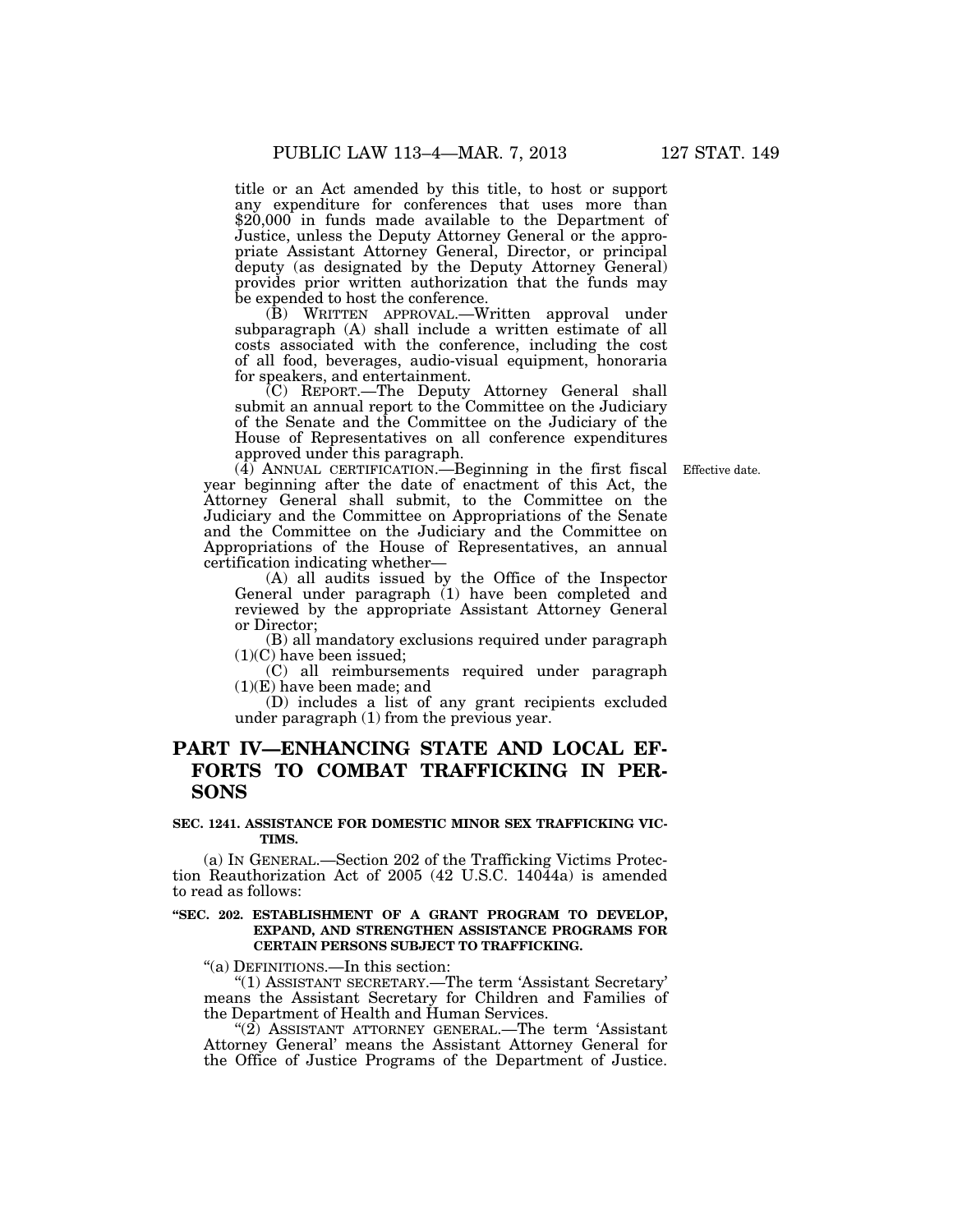"(3) ELIGIBLE ENTITY.—The term 'eligible entity' means a State or unit of local government that—

''(A) has significant criminal activity involving sex trafficking of minors;

''(B) has demonstrated cooperation between Federal, State, local, and, where applicable, tribal law enforcement agencies, prosecutors, and social service providers in addressing sex trafficking of minors;

"(C) has developed a workable, multi-disciplinary plan to combat sex trafficking of minors, including—

''(i) building or establishing a residential care facility for minor victims of sex trafficking;

"(ii) the provision of rehabilitative care to minor victims of sex trafficking;

"(iii) the provision of specialized training for law enforcement officers and social service providers for all forms of sex trafficking, with a focus on sex trafficking of minors;

"(iv) prevention, deterrence, and prosecution of offenses involving sex trafficking of minors;

''(v) cooperation or referral agreements with organizations providing outreach or other related services to runaway and homeless youth; and

"(vi) law enforcement protocols or procedures to screen all individuals arrested for prostitution, whether adult or minor, for victimization by sex trafficking and by other crimes, such as sexual assault and domestic violence; and

''(D) provides assurance that a minor victim of sex trafficking shall not be required to collaborate with law enforcement to have access to residential care or services provided with a grant under this section.

 $\frac{a}{4}$ (4) MINOR VICTIM OF SEX TRAFFICKING.—The term 'minor victim of sex trafficking' means an individual who—

" $(A)$  is younger than 18 years of age, and is a victim of an offense described in section 1591(a) of title 18, United States Code, or a comparable State law; or

 $'(B)(i)$  is not younger than 18 years of age nor older than 20 years of age;

"(ii) before the individual reached 18 years of age, was described in subparagraph (A); and

"(iii) was receiving shelter or services as a minor victim of sex trafficking.

''(5) QUALIFIED NONGOVERNMENTAL ORGANIZATION.—The term 'qualified nongovernmental organization' means an organization that—

''(A) is not a State or unit of local government, or an agency of a State or unit of local government;

''(B) has demonstrated experience providing services to victims of sex trafficking or related populations (such as runaway and homeless youth), or employs staff specialized in the treatment of sex trafficking victims; and

''(C) demonstrates a plan to sustain the provision of services beyond the period of a grant awarded under this section.

''(6) SEX TRAFFICKING OF A MINOR.—The term 'sex trafficking of a minor' means an offense described in section 1591(a)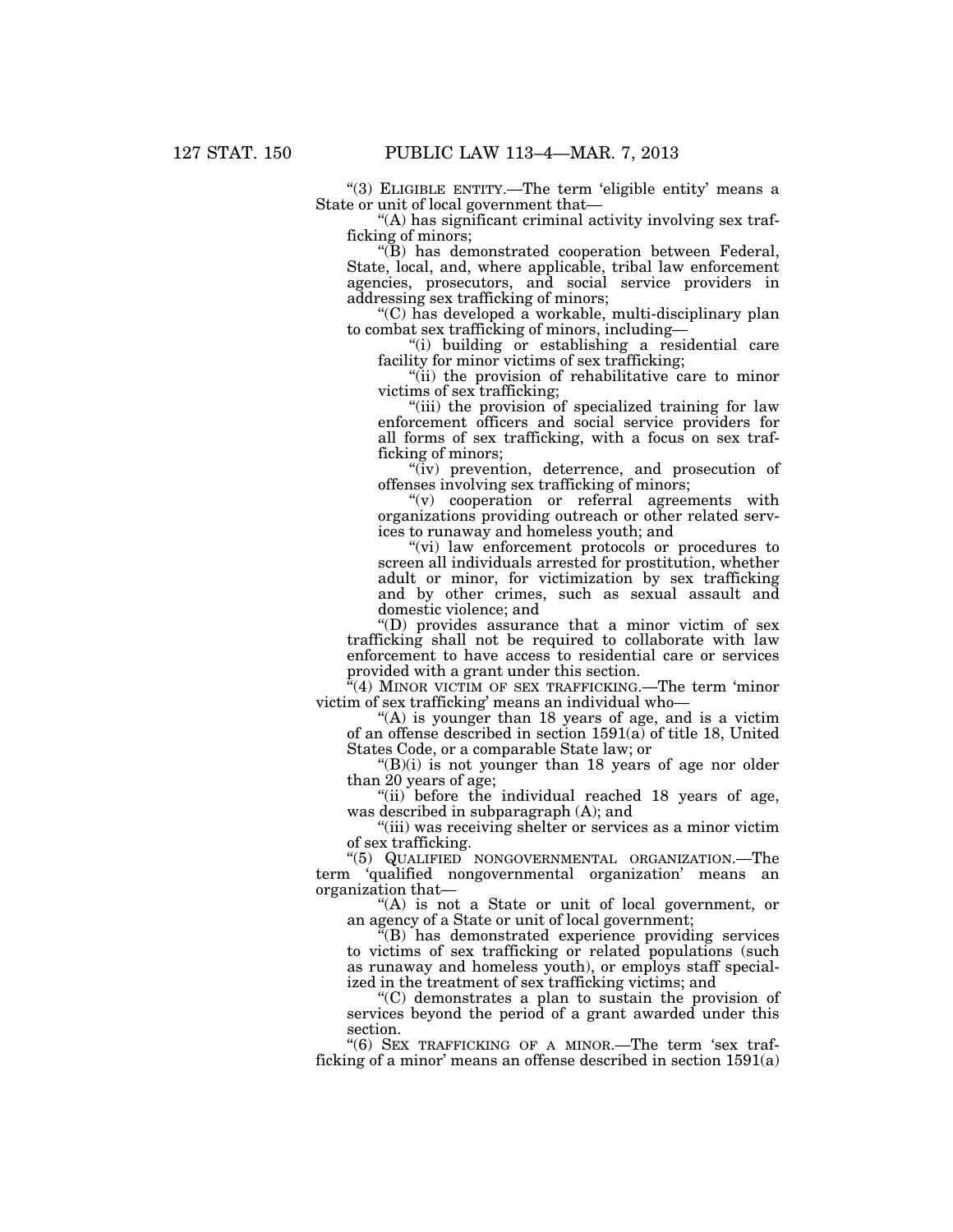of title 18, United States Code, or a comparable State law, against a minor.

''(b) SEX TRAFFICKING BLOCK GRANTS.—

''(1) GRANTS AUTHORIZED.—

Consultation.

''(A) IN GENERAL.—The Assistant Attorney General, in consultation with the Assistant Secretary, may make block grants to 4 eligible entities located in different regions of the United States to combat sex trafficking of minors.

''(B) REQUIREMENT.—Not fewer than 1 of the block grants made under subparagraph (A) shall be awarded to an eligible entity with a State population of less than 5,000,000.

''(C) GRANT AMOUNT.—Subject to the availability of appropriations under subsection (g) to carry out this section, each grant made under this section shall be for an amount not less than \$1,500,000 and not greater than \$2,000,000.

''(D) DURATION.—

''(i) IN GENERAL.—A grant made under this section shall be for a period of 1 year.

"(ii) RENEWAL.-

''(I) IN GENERAL.—The Assistant Attorney General may renew a grant under this section for up to 3 1-year periods.

''(II) PRIORITY.—In making grants in any fiscal year after the first fiscal year in which grants are made under this section, the Assistant Attorney General shall give priority to an eligible entity that received a grant in the preceding fiscal year and is eligible for renewal under this subparagraph, taking into account any evaluation of the eligible entity conducted under paragraph (4), if available.

" $(E)$  CONSULTATION.—In carrying out this section, the Assistant Attorney General shall consult with the Assistant Secretary with respect to—

''(i) evaluations of grant recipients under paragraph (4);

"(ii) avoiding unintentional duplication of grants; and

"(iii) any other areas of shared concern.

"(2) USE OF FUNDS.-

''(A) ALLOCATION.—Not less than 67 percent of each grant made under paragraph (1) shall be used by the eligible entity to provide residential care and services (as described in clauses (i) through (iv) of subparagraph (B)) to minor victims of sex trafficking through qualified nongovernmental organizations.

''(B) AUTHORIZED ACTIVITIES.—Grants awarded pursuant to paragraph (2) may be used for—

''(i) providing residential care to minor victims of sex trafficking, including temporary or long-term placement as appropriate;

"(ii) providing 24-hour emergency social services response for minor victims of sex trafficking;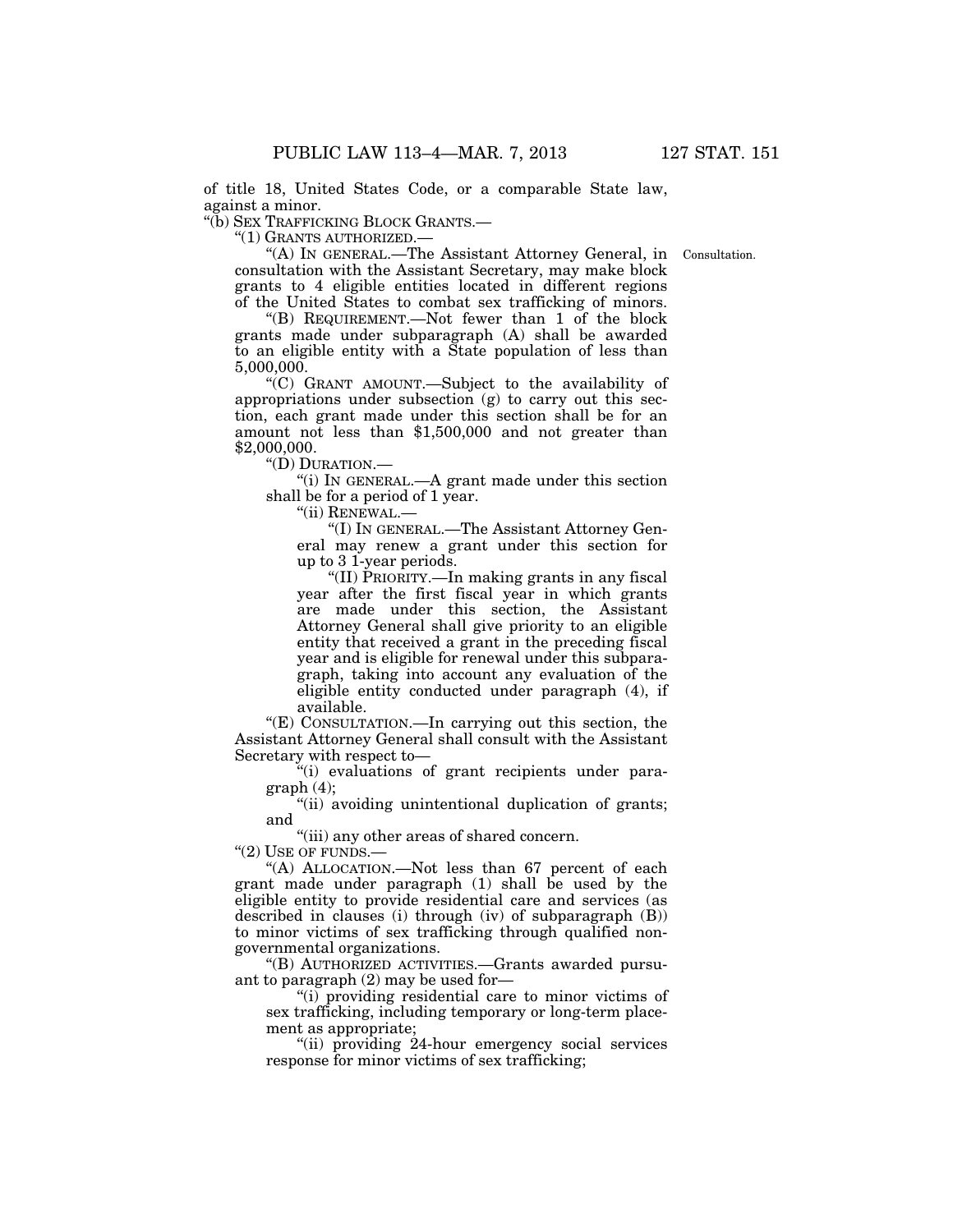''(iii) providing minor victims of sex trafficking with clothing and other daily necessities needed to keep such victims from returning to living on the street;

"(iv) case management services for minor victims" of sex trafficking;

 $''(v)$  mental health counseling for minor victims of sex trafficking, including specialized counseling and substance abuse treatment;

" $(vi)$  legal services for minor victims of sex trafficking;

"(vii) specialized training for social service providers, public sector personnel, and private sector personnel likely to encounter sex trafficking victims on issues related to the sex trafficking of minors and severe forms of trafficking in persons;

''(viii) outreach and education programs to provide information about deterrence and prevention of sex trafficking of minors;

"(ix) programs to provide treatment to individuals charged or cited with purchasing or attempting to purchase sex acts in cases where—

''(I) a treatment program can be mandated as a condition of a sentence, fine, suspended sentence, or probation, or is an appropriate alternative to criminal prosecution; and

''(II) the individual was not charged with purchasing or attempting to purchase sex acts with a minor; and

" $(x)$  screening and referral of minor victims of severe forms of trafficking in persons.

"(3) APPLICATION.-

''(A) IN GENERAL.—Each eligible entity desiring a grant under this section shall submit an application to the Assistant Attorney General at such time, in such manner, and accompanied by such information as the Assistant Attorney General may reasonably require.

''(B) CONTENTS.—Each application submitted pursuant to subparagraph (A) shall—

''(i) describe the activities for which assistance under this section is sought; and

"(ii) provide such additional assurances as the Assistant Attorney General determines to be essential to ensure compliance with the requirements of this section.

"(4) EVALUATION.—The Assistant Attorney General shall enter into a contract with an academic or non-profit organization that has experience in issues related to sex trafficking of minors and evaluation of grant programs to conduct an annual evaluation of each grant made under this section to determine the impact and effectiveness of programs funded with the grant.

''(c) MANDATORY EXCLUSION.—An eligible entity that receives a grant under this section that is found to have utilized grant funds for any unauthorized expenditure or otherwise unallowable cost shall not be eligible for any grant funds awarded under the grant for 2 fiscal years following the year in which the unauthorized expenditure or unallowable cost is reported.

Contracts.

Time period.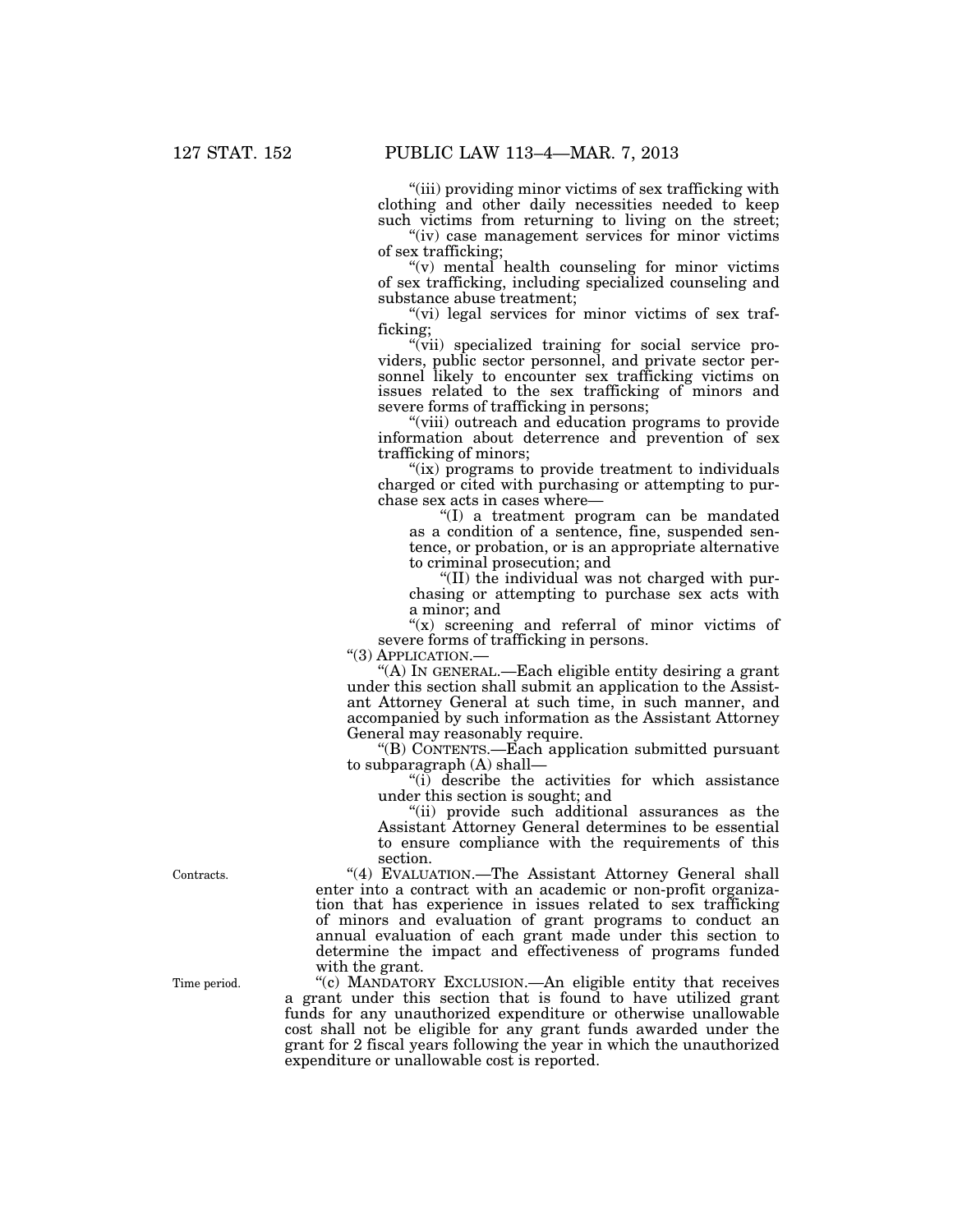''(d) COMPLIANCE REQUIREMENT.—An eligible entity shall not be eligible to receive a grant under this section if, during the 5 fiscal years before the eligible entity submits an application for the grant, the eligible entity has been found to have violated the terms or conditions of a Government grant program by utilizing grant funds for unauthorized expenditures or otherwise unallowable costs.

''(e) ADMINISTRATIVE CAP.—The cost of administering the grants authorized by this section shall not exceed 3 percent of the total amount appropriated to carry out this section.

"(f)  $\overline{A}$ UDIT REQUIREMENT.—For fiscal years 2016 and 2017, the Inspector General of the Department of Justice shall conduct an audit of all 4 eligible entities that receive block grants under this section.

"(g) MATCH REQUIREMENT.—An eligible entity that receives a grant under this section shall provide a non-Federal match in an amount equal to not less than—

"(1)  $\overline{15}$  percent of the grant during the first year;

"(2) 25 percent of the grant during the first renewal period; " $(3)$  40 percent of the grant during the second renewal period; and

''(4) 50 percent of the grant during the third renewal period. ''(h) NO LIMITATION ON SECTION 204 GRANTS.—An entity that applies for a grant under section 204 is not prohibited from also applying for a grant under this section.

''(i) AUTHORIZATION OF APPROPRIATIONS.—There are authorized to be appropriated \$8,000,000 to the Attorney General for each of the fiscal years 2014 through 2017 to carry out this section.

''(j) GAO EVALUATION.—Not later than 30 months after the date of the enactment of this Act, the Comptroller General of the United States shall submit a report to Congress that contains—

" $(1)$  an evaluation of the impact of this section in aiding minor victims of sex trafficking in the jurisdiction of the entity receiving the grant; and

 $(2)$  recommendations, if any, regarding any legislative or administrative action the Comptroller General determines appropriate.''. Recommendations.

(b) SUNSET PROVISION.—The amendment made by subsection (a) shall be effective during the 4-year period beginning on the date of the enactment of this Act.

# **SEC. 1242. EXPANDING LOCAL LAW ENFORCEMENT GRANTS FOR INVESTIGATIONS AND PROSECUTIONS OF TRAFFICKING.**

Section 204 of the Trafficking Victims Protection Reauthorization Act of 2005 (42 U.S.C. 14044c) is amended—

 $(1)$  in subsection  $(a)(1)$ –

 $(A)$  in subparagraph  $(A)$ , by striking ", which involve United States citizens, or aliens admitted for permanent residence, and'';

(B) by redesignating subparagraphs (B), (C), and (D) as subparagraphs  $(C)$ ,  $(D)$ , and  $(E)$ , respectively; and

(C) by inserting after subparagraph (A) the following: ''(B) to train law enforcement personnel how to identify

victims of severe forms of trafficking in persons and related offenses;''; and

Time period. 42 USC 14044a

note.

Reports.

Deadline.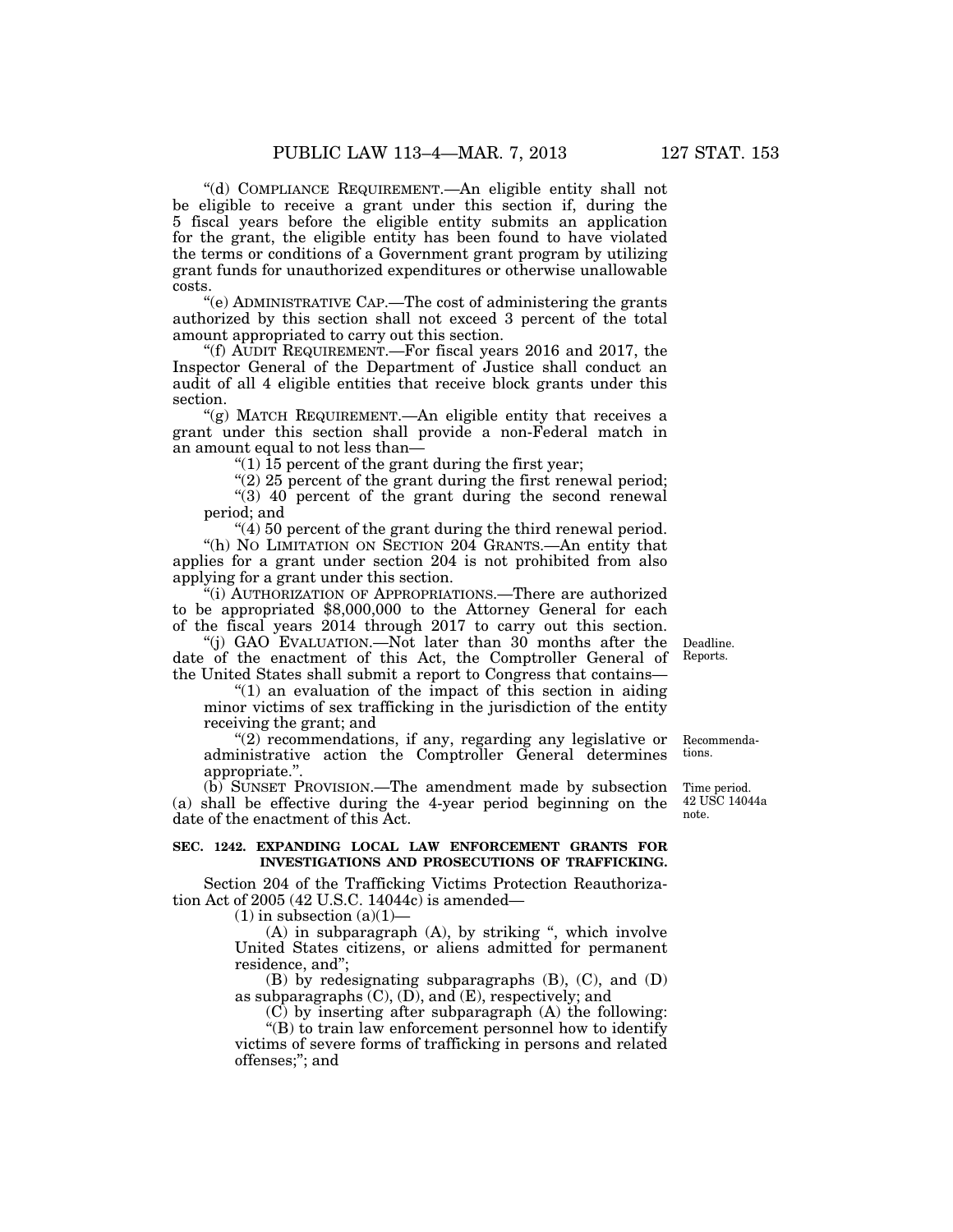(D) in subparagraph (C), as redesignated, by inserting "and prioritize the investigations and prosecutions of those cases involving minor victims" after "sex acts";

(2) by redesignating subsection (d) as subsection (e);

(3) by inserting after subsection (c) the following:

"(d) No LIMITATION ON SECTION 202 GRANT APPLICATIONS.— An entity that applies for a grant under section 202 is not prohibited from also applying for a grant under this section.'';

(4) in subsection (e), as redesignated, by striking  $\text{\textdegree $20,000,000}$  for each of the fiscal years 2008 through 2011" and inserting ''\$10,000,000 for each of the fiscal years 2014 through 2017''; and

(5) by adding at the end the following:

''(f) GAO EVALUATION AND REPORT.—Not later than 30 months after the date of enactment of this Act, the Comptroller General of the United States shall conduct a study of and submit to Congress a report evaluating the impact of this section on—

''(1) the ability of law enforcement personnel to identify victims of severe forms of trafficking in persons and investigate and prosecute cases against offenders, including offenders who engage in the purchasing of commercial sex acts with a minor; and

''(2) recommendations, if any, regarding any legislative or administrative action the Comptroller General determines appropriate to improve the ability described in paragraph (1).''.

### **SEC. 1243. MODEL STATE CRIMINAL LAW PROTECTION FOR CHILD TRAFFICKING VICTIMS AND SURVIVORS.**

Section 225(b) of the Trafficking Victims Reauthorization Act of 2008 (22 U.S.C. 7101 note) is amended—

 $(1)$  in paragraph  $(1)$ , by striking "and" at the end;

(2) by redesignating paragraph (2) as paragraph (3); and

(3) by inserting after paragraph (1) the following:

''(2) protects children exploited through prostitution by including safe harbor provisions that—

''(A) treat an individual under 18 years of age who has been arrested for engaging in, or attempting to engage in, a sexual act with another person in exchange for monetary compensation as a victim of a severe form of trafficking in persons;

''(B) prohibit the charging or prosecution of an individual described in subparagraph (A) for a prostitution offense;

 $(C)$  require the referral of an individual described in subparagraph (A) to appropriate service providers, including comprehensive service or community-based programs that provide assistance to child victims of commercial sexual exploitation; and

''(D) provide that an individual described in subparagraph  $(A)$  shall not be required to prove fraud, force, or coercion in order to receive the protections described under this paragraph;''.

Study.

Recommendations.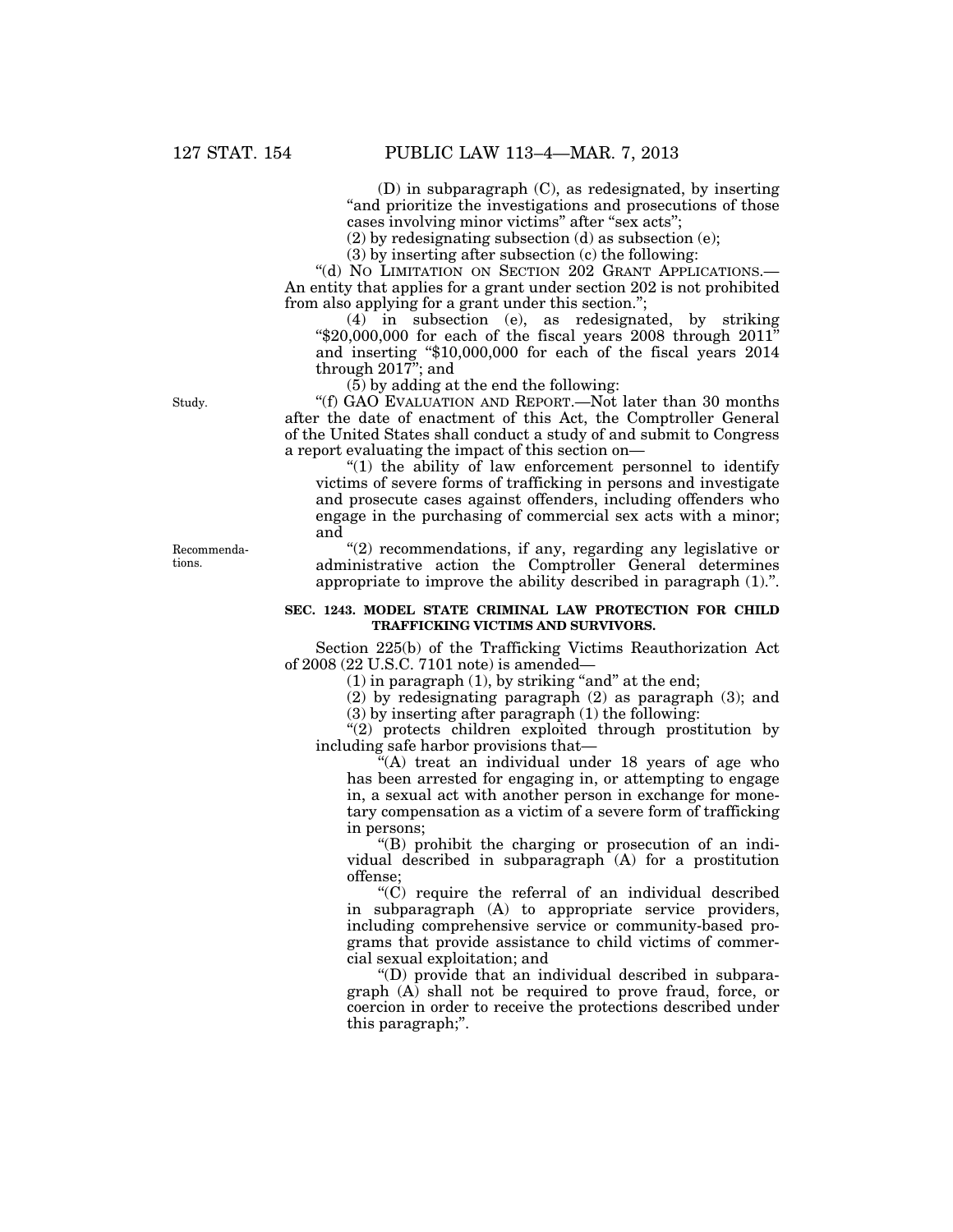# **Subtitle C—Authorization of Appropriations**

#### **SEC. 1251. ADJUSTMENT OF AUTHORIZATION LEVELS FOR THE TRAF-FICKING VICTIMS PROTECTION ACT OF 2000.**

The Trafficking Victims Protection Act of 2000 (22 U.S.C. 7101 et seq.) is amended—

 $(1)$  in section 112A(b)(4) (22 U.S.C. 7109a(b)(4))—

(A) by striking "\$2,000,000" and inserting "\$1,000,000"; and

(B) by striking ''2008 through 2011'' and inserting " $2014$  through  $2017$ "; and

(2) in section 113 (22 U.S.C. 7110)—

(A) subsection (a)—

(i) by striking ''\$5,500,000 for each of the fiscal years 2008 through 2011'' each place it appears and inserting ''\$2,000,000 for each of the fiscal years 2014 through 2017'';

(ii) by inserting '', including regional trafficking in persons officers," after "for additional personnel,"; and

(iii) by striking '', and \$3,000 for official reception and representation expenses'';

(B) in subsection (b)—

(i) in paragraph  $(1)$ , by striking "\$12,500,000 for each of the fiscal years 2008 through 2011'' and inserting ''\$14,500,000 for each of the fiscal years 2014 through 2017''; and

(ii) in paragraph (2), by striking ''to the Secretary of Health and Human Services'' and all that follows and inserting ''\$8,000,000 to the Secretary of Health and Human Services for each of the fiscal years 2014 through 2017.'';

 $(C)$  in subsection  $(c)(1)$ 

 $(i)$  in subparagraph  $(A)$ , by striking "2008 through 2011" each place it appears and inserting "2014" through  $2017$ <sup>";</sup>

(ii) in subparagraph (B)— (I) by striking ''\$15,000,000 for fiscal year 2003 and \$10,000,000 for each of the fiscal years 2008 through 2011'' and inserting ''\$10,000,000 for each of the fiscal years 2014 through 2017''; and

(II) by striking ''2008 through 2011'' and inserting ''2014 through 2017''; and

(iii) in subparagraph  $(C)$ , by striking "2008 through  $2011$ " and inserting "2014 through  $2017$ ";

(D) in subsection  $(d)$ –

(i) by redesignating subparagraphs (A) through (C) as paragraphs  $(I)$  through  $(3)$ , respectively, and moving such paragraphs 2 ems to the left;

(ii) in the paragraph  $(1)$ , as redesignated, by striking "\$10,000,000 for each of the fiscal years 2008 through 2011'' and inserting ''\$11,000,000 for each of the fiscal years 2014 through 2017''; and

(iii) in paragraph (3), as redesignated, by striking ''to the Attorney General'' and all that follows and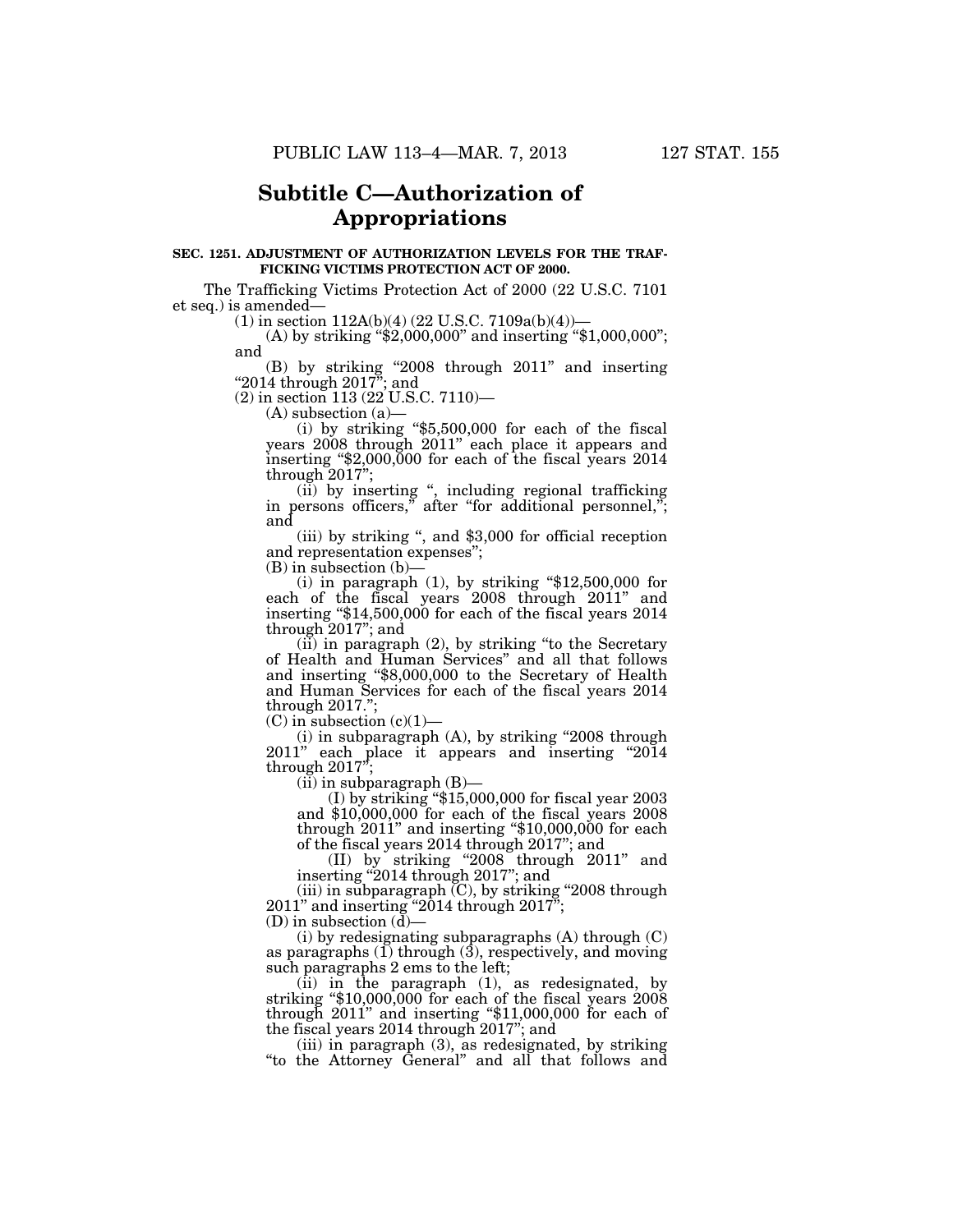inserting ''\$11,000,000 to the Attorney General for each of the fiscal years 2014 through 2017.''; (E) in subsection (e)—

(i) in paragraph  $(1)$ , by striking "\$15,000,000 for each of the fiscal years 2008 through 2011'' and inserting "\$7,500,000 for each of the fiscal years 2014 through 2017"; and

through 2017"; and<br>(ii) in paragraph (2), by striking "\$15,000,000 for each of the fiscal years 2008 through 2011'' and inserting ''\$7,500,000 for each of the fiscal years 2014 through  $2017$ ";

 $(F)$  in subsection  $(f)$ , by striking "\$10,000,000 for each of the fiscal years 2008 through 2011'' and inserting " $$5,000,000$  for each of the fiscal years 2014 through 2017"; and

(G) in subsection (i), by striking ''\$18,000,000 for each of the fiscal years 2008 through 2011'' and inserting ''\$10,000,000 for each of the fiscal years 2014 through 2017''.

## **SEC. 1252. ADJUSTMENT OF AUTHORIZATION LEVELS FOR THE TRAF-FICKING VICTIMS PROTECTION REAUTHORIZATION ACT OF 2005.**

The Trafficking Victims Protection Reauthorization Act of 2005 (Public Law  $109-164$ ) is amended-

42 USC 14044. 22 USC 7105.

 $(1)$  by striking section  $102(b)(7)$ ; and

(2) in section  $201(c)(2)$ , by striking "\$1,000,000 for each of the fiscal years 2008 through 2011'' and inserting ''\$250,000 for each of the fiscal years 2014 through 2017''.

# **Subtitle D—Unaccompanied Alien Children**

#### **SEC. 1261. APPROPRIATE CUSTODIAL SETTINGS FOR UNACCOMPANIED MINORS WHO REACH THE AGE OF MAJORITY WHILE IN FEDERAL CUSTODY.**

Section 235(c)(2) of the William Wilberforce Trafficking Victims Protection Reauthorization Act of 2008 (8 U.S.C.  $1232(c)(2)$ ) is amended—

(1) by striking ''Subject to'' and inserting the following: ''(A) MINORS IN DEPARTMENT OF HEALTH AND HUMAN SERVICES CUSTODY.—Subject to''; and

(2) by adding at the end the following:

''(B) ALIENS TRANSFERRED FROM DEPARTMENT OF HEALTH AND HUMAN SERVICES TO DEPARTMENT OF HOME-LAND SECURITY CUSTODY.—If a minor described in subparagraph (A) reaches 18 years of age and is transferred to the custody of the Secretary of Homeland Security, the Secretary shall consider placement in the least restrictive setting available after taking into account the alien's danger to self, danger to the community, and risk of flight. Such aliens shall be eligible to participate in alternative to detention programs, utilizing a continuum of alternatives based on the alien's need for supervision, which may include placement of the alien with an individual or an organizational sponsor, or in a supervised group home.''.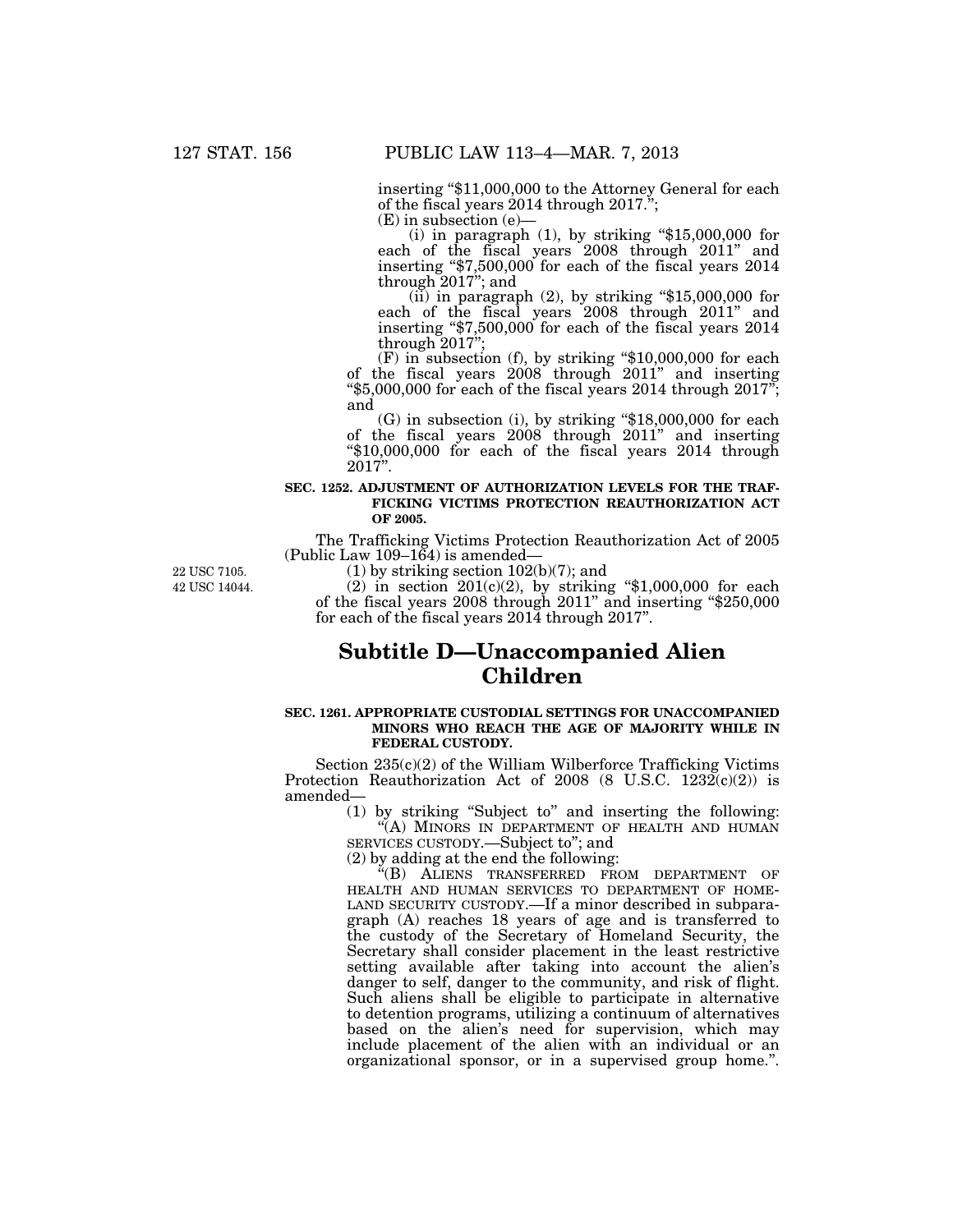### **SEC. 1262. APPOINTMENT OF CHILD ADVOCATES FOR UNACCOM-PANIED MINORS.**

Section 235(c)(6) of the William Wilberforce Trafficking Victims Protection Reauthorization Act of 2008 (8 U.S.C.  $1232(c)(6)$ ) is amended—

> (1) by striking ''The Secretary'' and inserting the following: ''(A) IN GENERAL.—The Secretary''; and

 $(2)$  by striking "and criminal"; and

(3) by adding at the end the following:

 $K(E)$  APPOINTMENT OF CHILD ADVOCATES. $-$ 

"(i) INITIAL SITES.—Not later than 2 years after Deadline. the date of the enactment of the Violence Against Women Reauthorization Act of 2013, the Secretary of Health and Human Services shall appoint child advocates at 3 new immigration detention sites to provide independent child advocates for trafficking victims and vulnerable unaccompanied alien children.

"(ii) ADDITIONAL SITES.—Not later than 3 years Deadline. after the date of the enactment of the Violence Against Women Reauthorization Act of 2013, the Secretary shall appoint child advocates at not more than 3 additional immigration detention sites.

"(iii) SELECTION OF SITES.—Sites at which child advocate programs will be established under this subparagraph shall be located at immigration detention sites at which more than 50 children are held in immigration custody, and shall be selected sequentially, with priority given to locations with—

 $f(I)$  the largest number of unaccompanied alien children; and

''(II) the most vulnerable populations of unaccompanied children.

''(C) RESTRICTIONS.—

''(i) ADMINISTRATIVE EXPENSES.—A child advocate program may not use more that 10 percent of the Federal funds received under this section for administrative expenses.

''(ii) NONEXCLUSIVITY.—Nothing in this section may be construed to restrict the ability of a child advocate program under this section to apply for or obtain funding from any other source to carry out the programs described in this section.

'(iii) CONTRIBUTION OF FUNDS.—A child advocate program selected under this section shall contribute non-Federal funds, either directly or through in-kind contributions, to the costs of the child advocate program in an amount that is not less than 25 percent of the total amount of Federal funds received by the child advocate program under this section. In-kind contributions may not exceed 40 percent of the matching requirement under this clause.

''(D) ANNUAL REPORT TO CONGRESS.—Not later than 1 year after the date of the enactment of the Violence Against Women Reauthorization Act of 2013, and annually thereafter, the Secretary of Health and Human Services shall submit a report describing the activities undertaken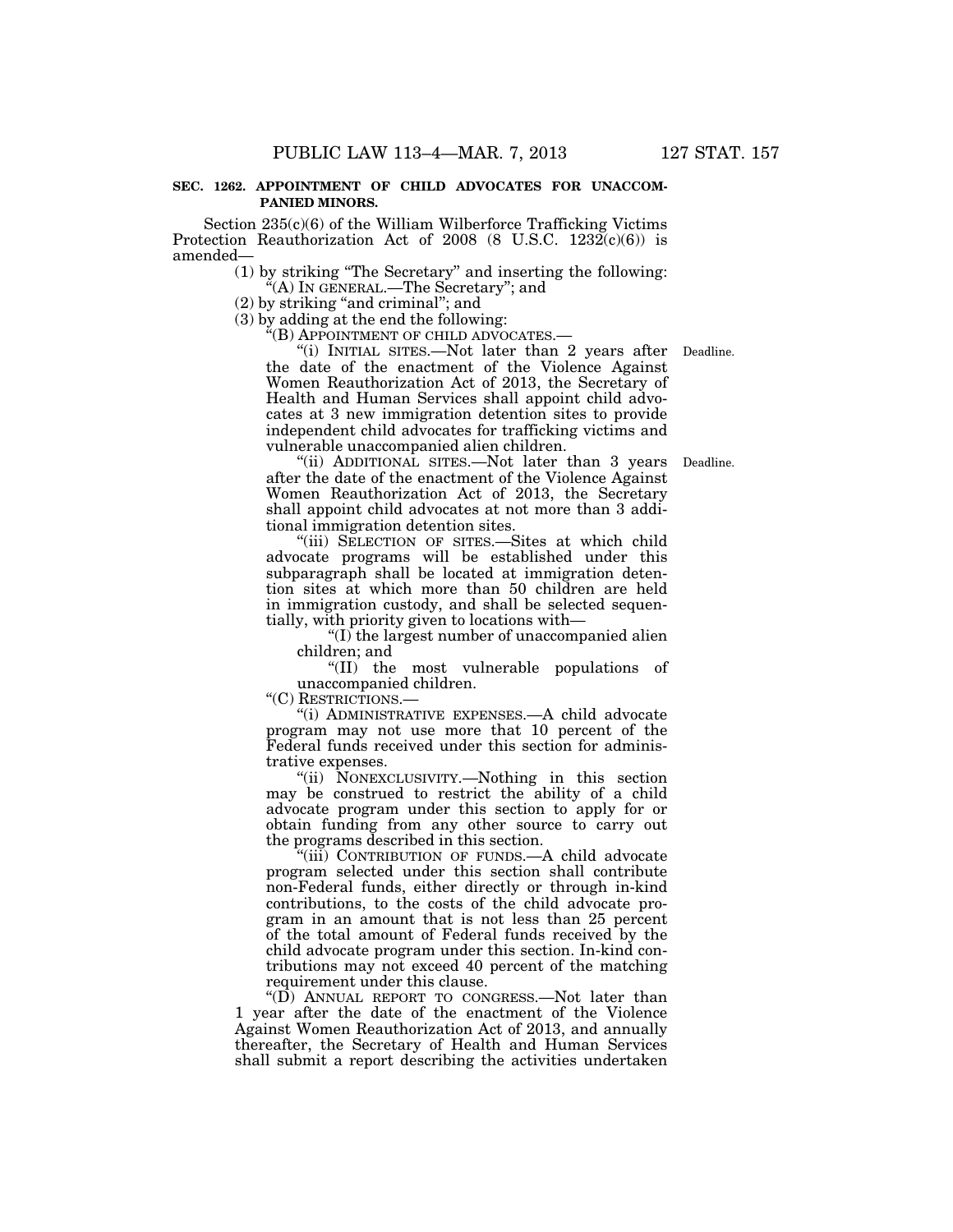by the Secretary to authorize the appointment of independent Child Advocates for trafficking victims and vulnerable unaccompanied alien children to the Committee on the Judiciary of the Senate and the Committee on the Judiciary of the House of Representatives.

''(E) ASSESSMENT OF CHILD ADVOCATE PROGRAM.—

''(i) IN GENERAL.—As soon as practicable after the date of the enactment of the Violence Against Women Reauthorization Act of 2013, the Comptroller General of the United States shall conduct a study regarding the effectiveness of the Child Advocate Program operated by the Secretary of Health and Human Services.

"(ii) MATTERS TO BE STUDIED. In the study required under clause (i), the Comptroller General shall— collect information and analyze the following:

''(I) analyze the effectiveness of existing child advocate programs in improving outcomes for trafficking victims and other vulnerable unaccompanied alien children;

''(II) evaluate the implementation of child advocate programs in new sites pursuant to subparagraph (B);

''(III) evaluate the extent to which eligible trafficking victims and other vulnerable unaccompanied children are receiving child advocate services and assess the possible budgetary implications of increased participation in the program;

 $\mathrm{``(IV)}$  evaluate the barriers to improving outcomes for trafficking victims and other vulnerable unaccompanied children; and

''(V) make recommendations on statutory changes to improve the Child Advocate Program in relation to the matters analyzed under subclauses (I) through (IV).

"(iii) GAO REPORT.—Not later than 3 years after the date of the enactment of this Act, the Comptroller General of the United States shall submit the results of the study required under this subparagraph to—

''(I) the Committee on the Judiciary of the Senate;

''(II) the Committee on Health, Education, Labor, and Pensions of the Senate;

''(III) the Committee on the Judiciary of the House of Representatives; and

''(IV) the Committee on Education and the Workforce of the House of Representatives.

"(F) AUTHORIZATION OF APPROPRIATIONS.—There are authorized to be appropriated to the Secretary and Human Services to carry out this subsection—

"(i)  $$1,000,000$  for each of the fiscal years  $2014$ and 2015; and

"(ii)  $$2,000,000$  for each of the fiscal years  $2016$ and 2017.''.

Study.

Evaluation.

Recommendation.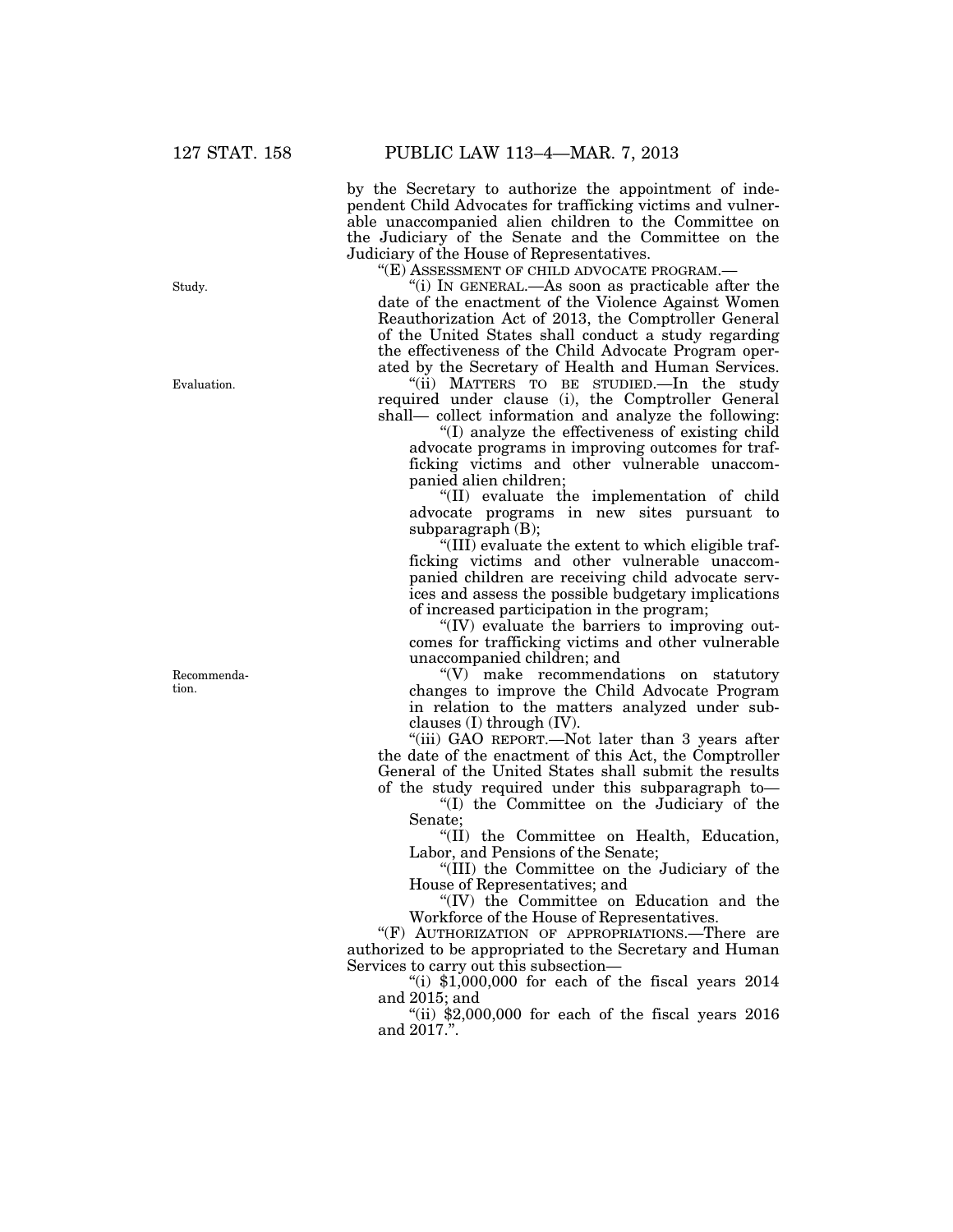### **SEC. 1263. ACCESS TO FEDERAL FOSTER CARE AND UNACCOMPANIED REFUGEE MINOR PROTECTIONS FOR CERTAIN U VISA RECIPIENTS.**

Section 235(d)(4) of the William Wilberforce Trafficking Victims Protection Reauthorization Act of 2008 (8 U.S.C.  $1232\ddot{d}(4)$ ) is amended—

 $(1)$  in subparagraph  $(A)$ ,

 $(A)$  by striking "either";

(B) by striking "or who" and inserting a comma; and (C) by inserting '', or has been granted status under section  $101(a)(15)(U)$  of the Immigration and Nationality

Act (8 U.S.C.  $1101(a)(15)(U)$ )," before ", shall be eligible"; and

(2) in subparagraph (B), by inserting '', or status under section 101(a)(15)(U) of the Immigration and Nationality Act  $(8 \text{ U.S.C. } 1101(a)(15)(U)),''$  after " $(8 \text{ U.S.C. } 1101(a)(27)(J))".$ 

# **SEC. 1264. GAO STUDY OF THE EFFECTIVENESS OF BORDER SCREENINGS.**

 $(a)$  STUDY.—

(1) IN GENERAL.—The Comptroller General of the United States shall conduct a study examining the effectiveness of screenings conducted by Department of Homeland Security personnel in carrying out section 235(a)(4) of the William Wilberforce Trafficking Victims Protection Reauthorization Act of 2008  $(8 \text{ U.S.C. } 1232(a)(4)).$ 

(2) STUDY.—In carrying out paragraph (1), the Comptroller General shall take into account—

(A) the degree to which Department of Homeland Security personnel are adequately ensuring that—

(i) all children are being screened to determine whether they are described in section  $235(a)(2)(A)$  of the William Wilberforce Trafficking Victims Protection Reauthorization Act;

(ii) appropriate and reliable determinations are being made about whether children are described in section  $235(a)(2)(A)$  of such Act, including determinations of the age of such children;

(iii) children are repatriated in an appropriate manner, consistent with clauses (i) through (iii) of section  $235(a)(2)(C)$  of such Act;

(iv) children are appropriately being permitted to withdraw their applications for admission, in accordance with section  $\overline{235(a)(2)(B)(i)}$  of such Act;

(v) children are being properly cared for while they are in the custody of the Department of Homeland Security and awaiting repatriation or transfer to the custody of the Secretary of Health and Human Services; and

(vi) children are being transferred to the custody of the Secretary of Health and Human Services in a manner that is consistent with such Act; and

(B) the number of such children that have been transferred to the custody of the Department of Health and Human Services, the Federal funds expended to maintain custody of such children, and the Federal benefits available to such children, if any.